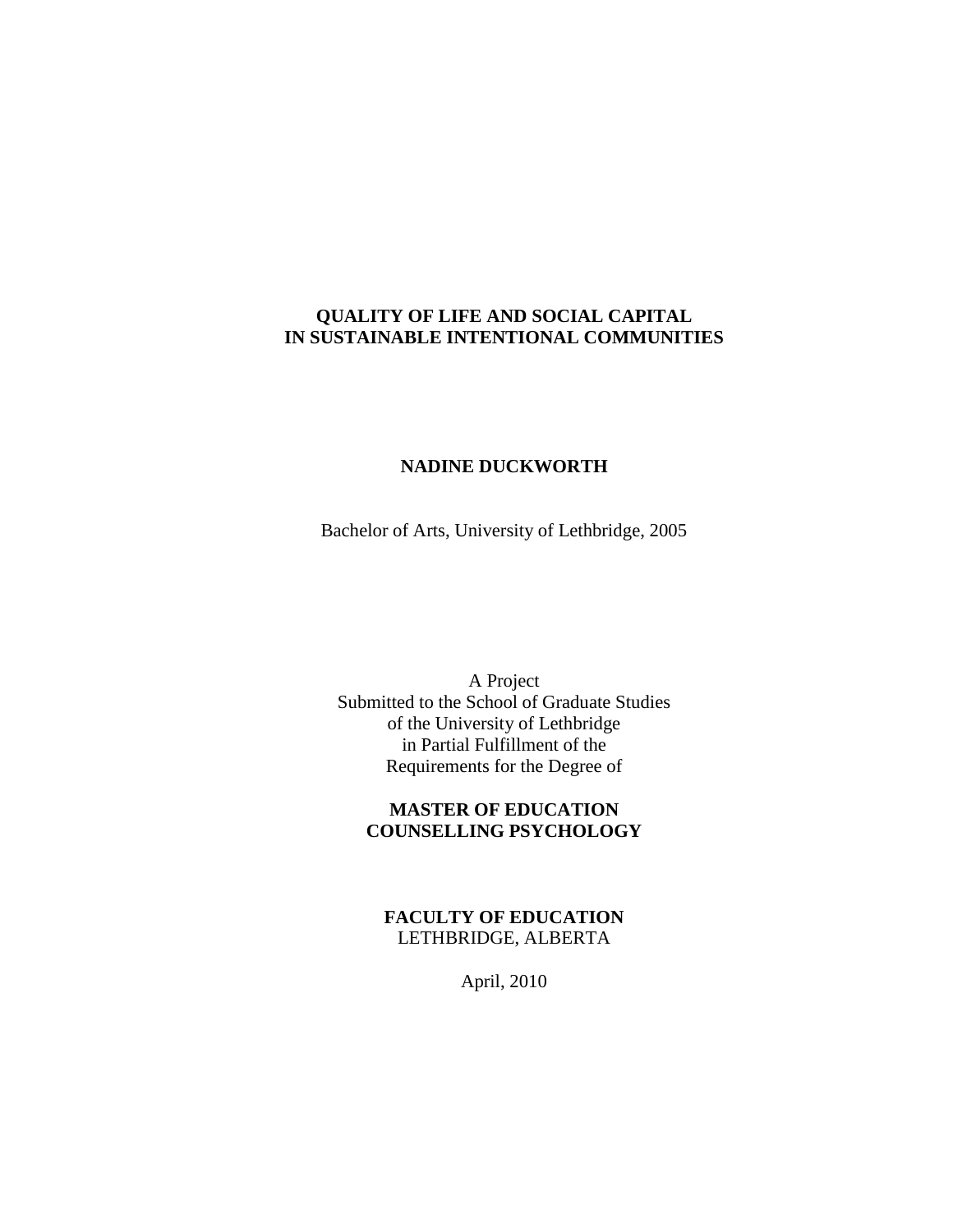## Abstract

Members of eco-communities have reported high levels of both Quality of Life and Social Capital, while at the same time, living in a way that is in harmony with the environment. Quality of Life scores indicate residents' level of well-being on a community level, and Social Capital scores indicate the degree of harmonious interactions among fellow community members. The information gathered from this research is useful in understanding contemporary society's way of living and interacting with each other and the world. From the eco-community model, we may be able to incorporate more sustainable ways of living into current society without having to suffer from a reduced Quality of Life. The evidence has indicated that an attitude shift is in order – an attitude that places less emphasis on built capital and more emphasis on social and natural capital. In other words, interactions with friends, family, neighbors, and the environment should be valued more highly than having access to or owning goods and services and receiving a high income. From this, we can retain a high Quality of Life, and its associated emotional well-being and mental health benefits, while reducing the reliance on material consumption, along with its associated wastefulness and environmental destruction. Sustainable development and sustainable living practices can be incorporated into mainstream society based on the eco-community model. This will hopefully avert a crisis in energy consumption, and ultimately improve the good of all.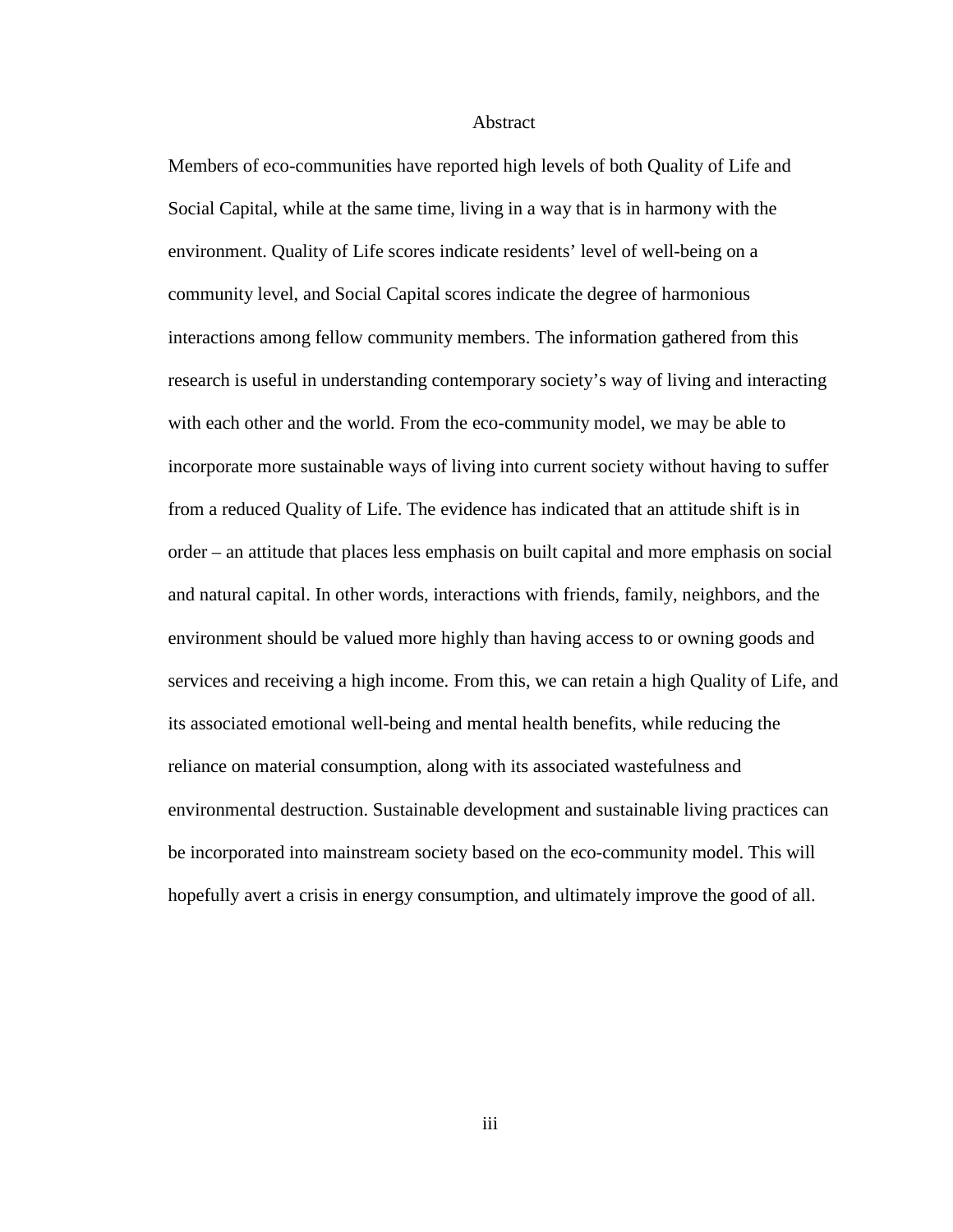#### Acknowledgments

I would like to express my sincere gratitude to Dr. Rick Mrazek for agreeing to supervise this research project, and also for his guidance, assistance, and support throughout the process. His knowledge of environmental sustainability issues helped to inform my perspectives and writing on the subject. My special thanks go to Dr. Thelma Gunn and Dr. Kris Magnusson for their help and advice in many portions of this project, including structuring of the literature review, questionnaire construction, and editing. In addition, many extra thanks go to Thelma for her role as my Research Methods professor, and for her help in the methods and data analysis. Also, my respect and gratitude go out to Doug Orr for his assistance in data analysis. He took the time to teach me how to use the Statistical Package for the Social Sciences (SPSS) and sat down with me while we figured out the numbers. I would also like to express my love and appreciation to Sean Neufeld for participating in the data entry portion of this research – a time-consuming task that he did not hesitate to assist me with. Thank you to the members of the Johnson's Landing Retreat Center team who volunteered their time in the pilot-testing of the questionnaire and for their helpful feedback. I would like to thank the participants of this study who took the time and effort to complete the survey package, and also for their courageousness in exploring alternative ways of living in community. This research was funded by the Social Sciences and Humanities Research Council (SSHRC) of Canada, "J. Armand Bombardier Canada Graduate Scholarship Master's" awarded to N. D. in May 2008.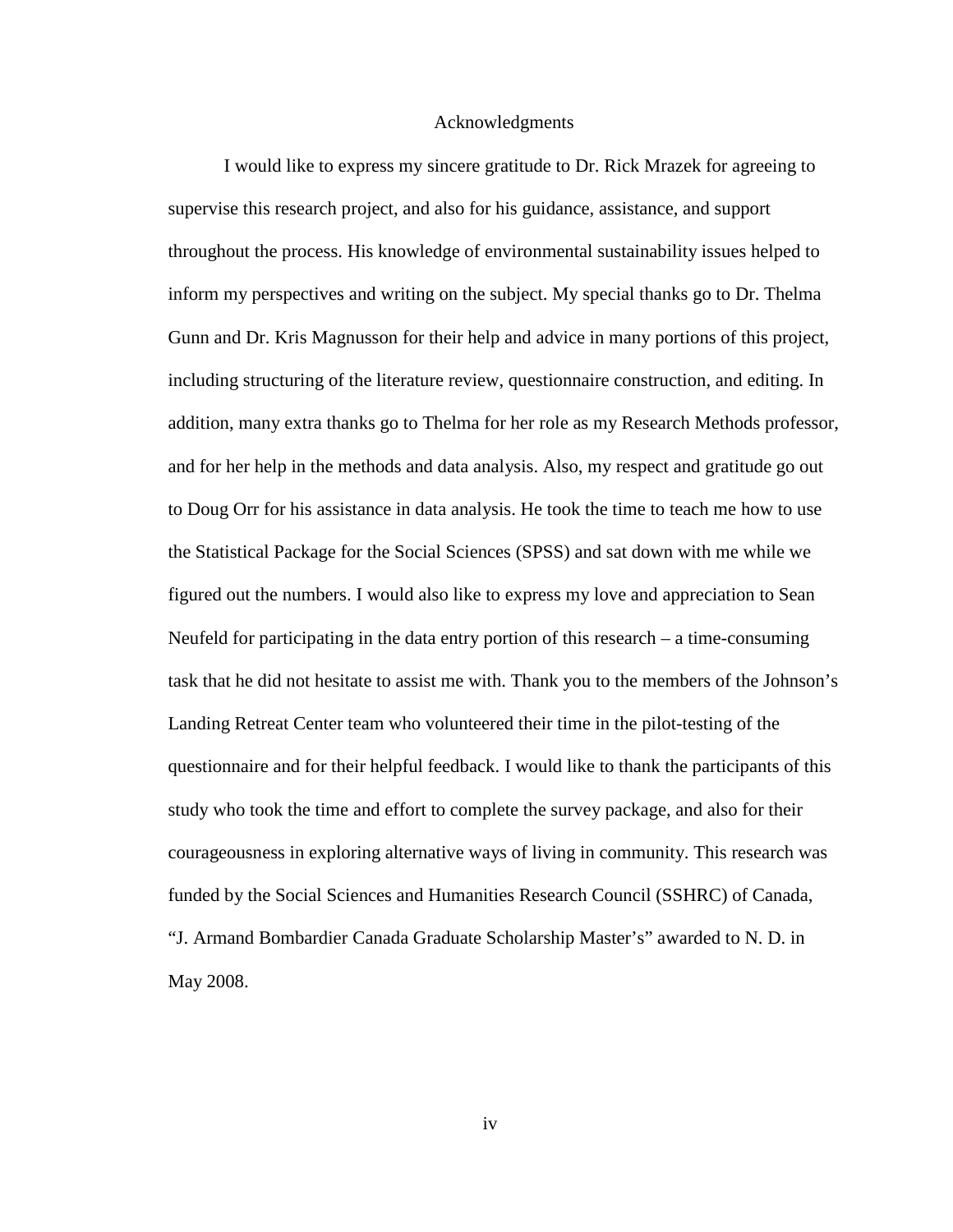| Effects of Post-Industrialism and Urbanization<br>.17 |
|-------------------------------------------------------|
|                                                       |
|                                                       |
|                                                       |
|                                                       |
|                                                       |

# Table of Contents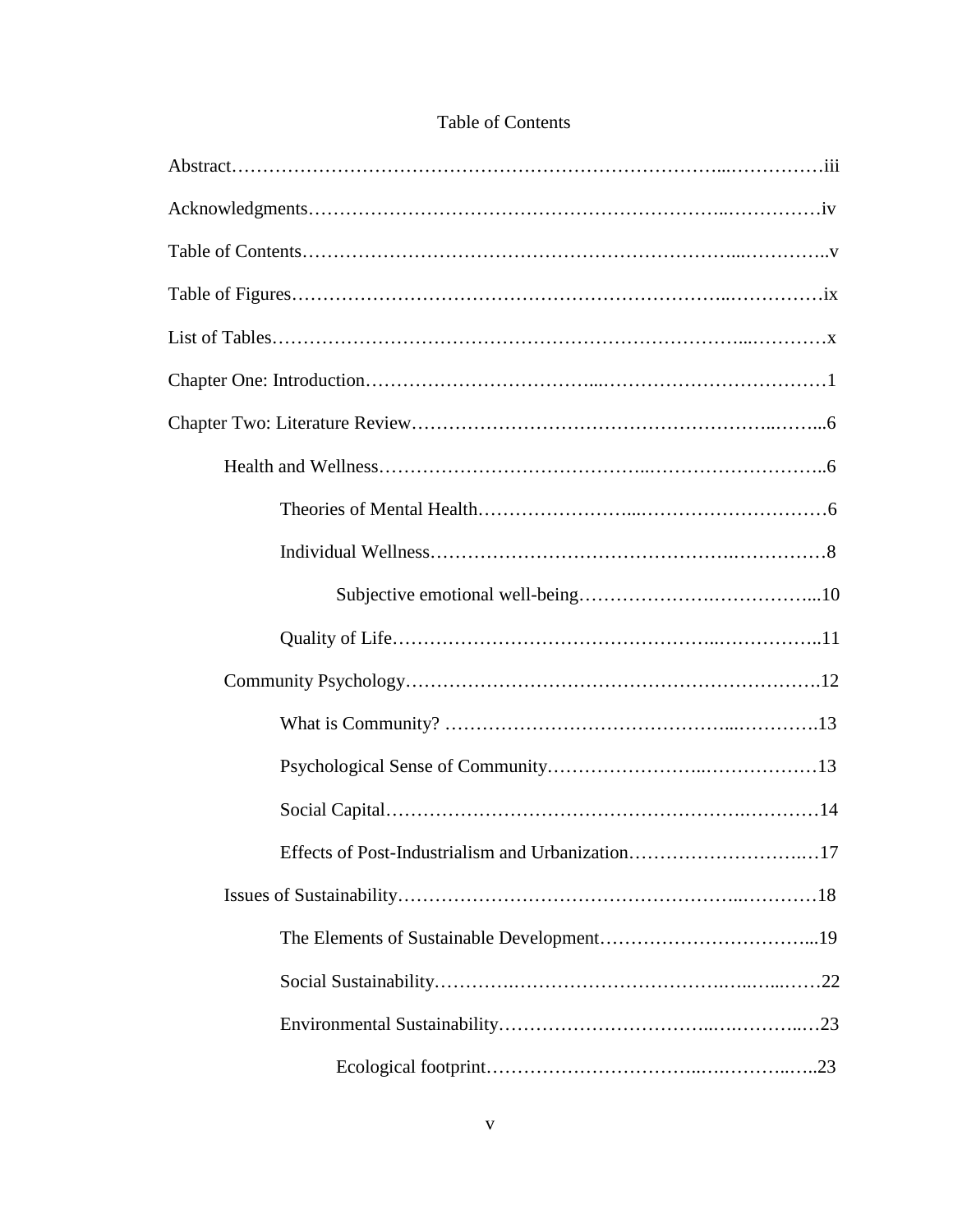| History of Utopian and Intentional Communities34  |  |
|---------------------------------------------------|--|
|                                                   |  |
|                                                   |  |
|                                                   |  |
|                                                   |  |
|                                                   |  |
|                                                   |  |
|                                                   |  |
|                                                   |  |
| Environmental Sustainability in Eco-communities43 |  |
|                                                   |  |
|                                                   |  |
|                                                   |  |
|                                                   |  |
|                                                   |  |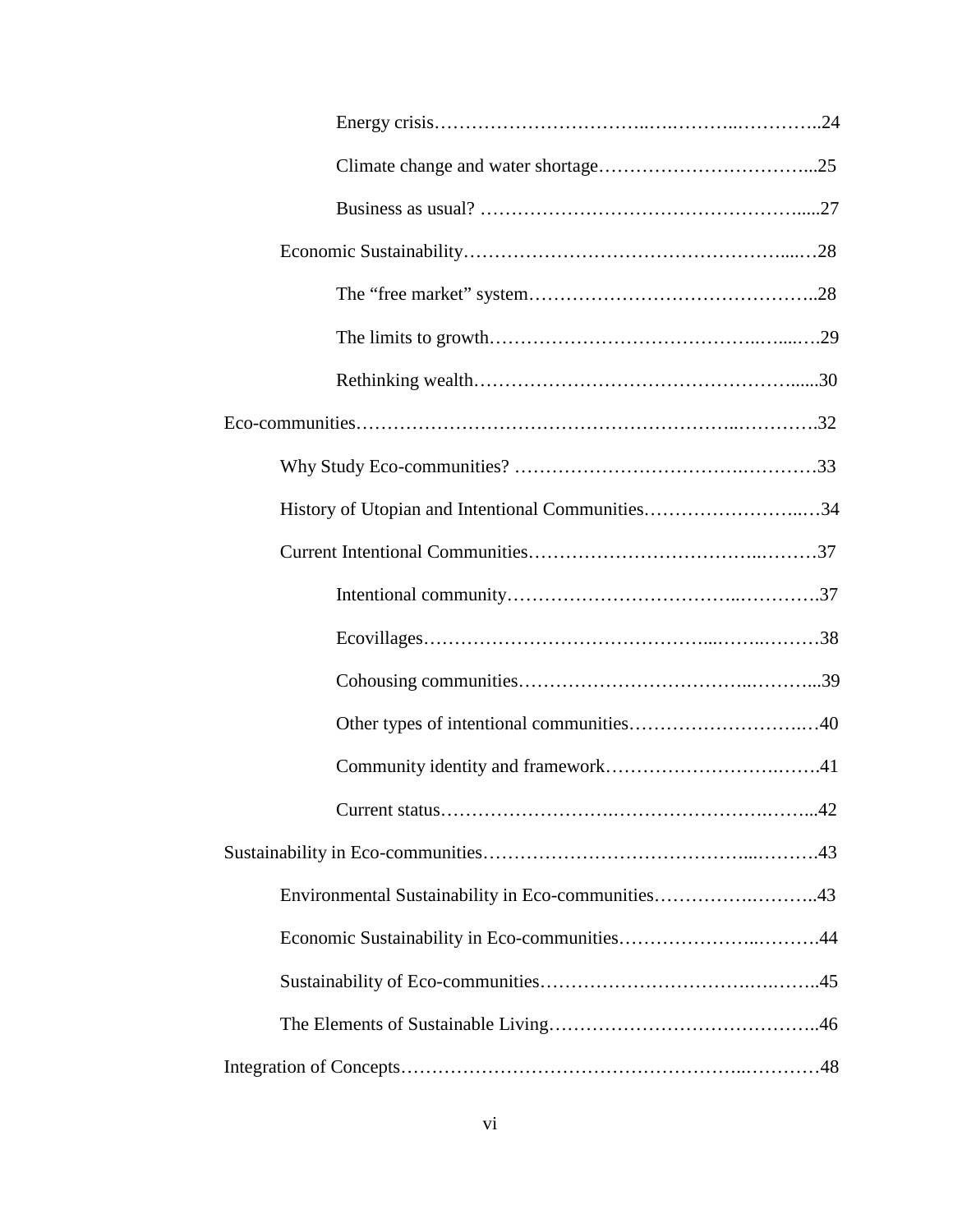| Wellness and Quality of Life in Eco-communities49          |
|------------------------------------------------------------|
| Sense of Community and Social Capital in Eco-communities50 |
| Foundation of a Strong and Sustainable Community51         |
|                                                            |
|                                                            |
|                                                            |
| World Health Organization Quality of Life Survey - BREF    |
|                                                            |
|                                                            |
|                                                            |
| The World Bank Social Capital Assessment Tool - Adapted59  |
|                                                            |
|                                                            |
|                                                            |
|                                                            |
|                                                            |
|                                                            |
|                                                            |
|                                                            |
|                                                            |
|                                                            |
|                                                            |
|                                                            |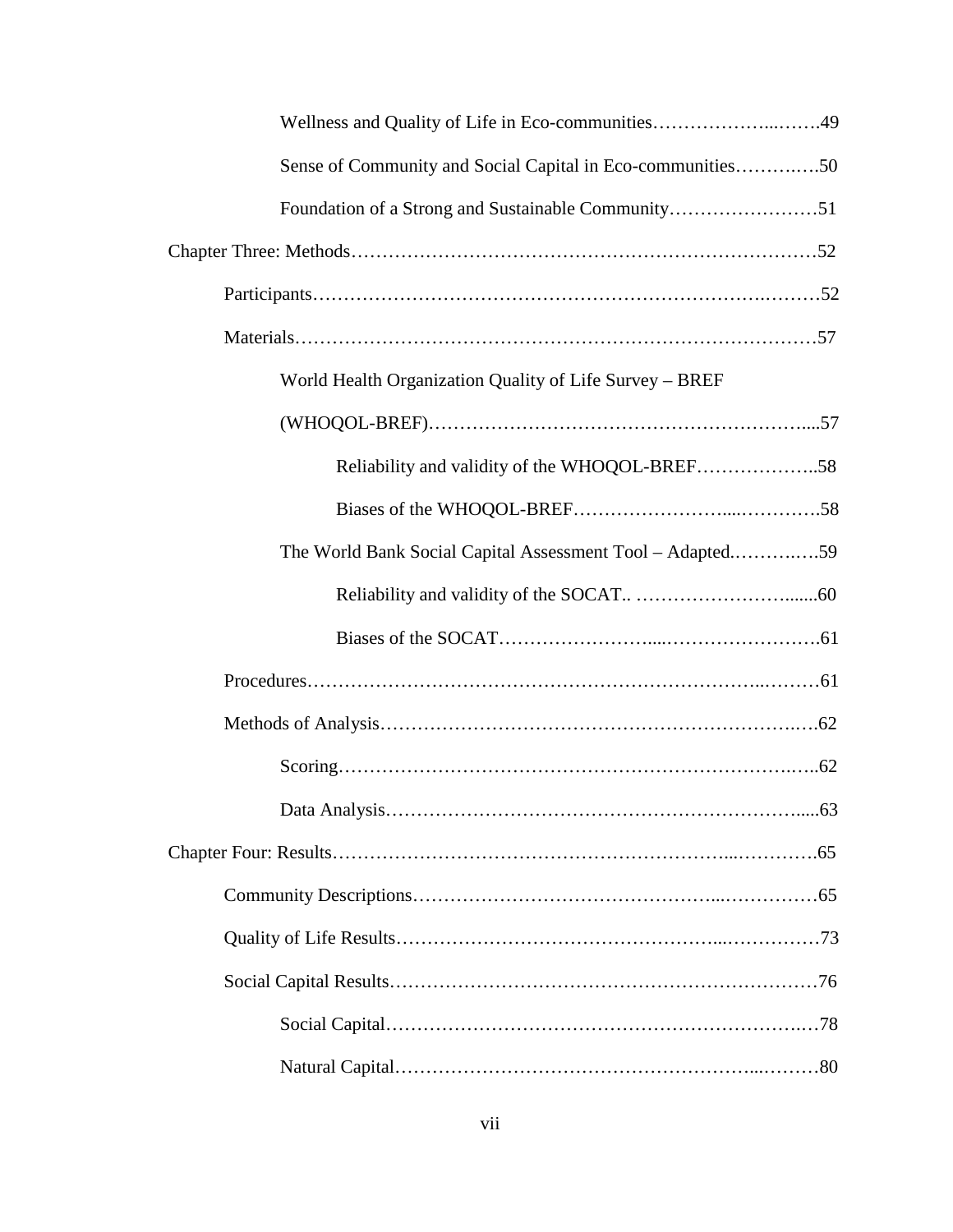| A. Human Subjects Research Ethics Approval Letter117           |
|----------------------------------------------------------------|
|                                                                |
|                                                                |
|                                                                |
|                                                                |
| F. Survey Package (WHOQOL-BREF and Community Questionnaire)127 |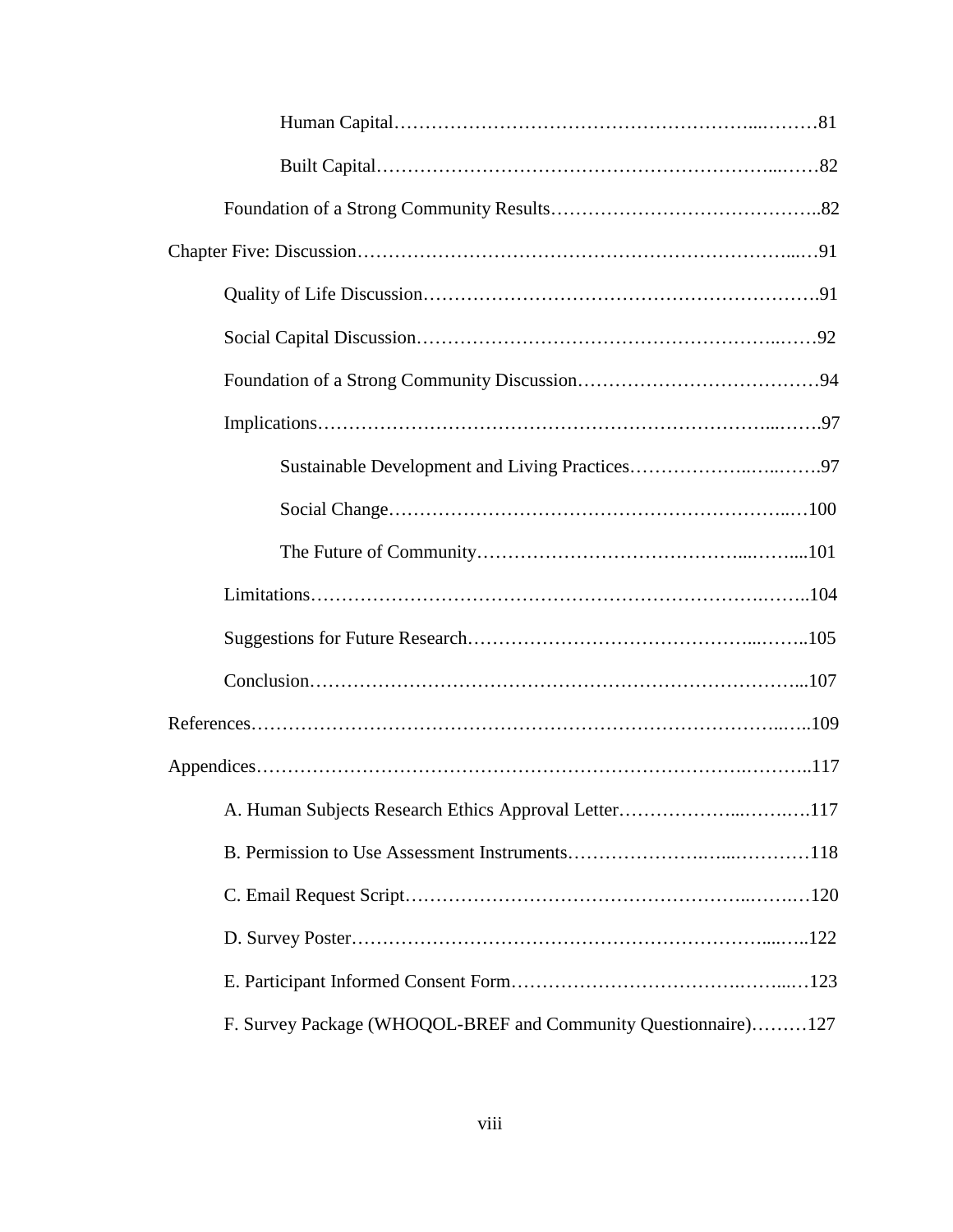# List of Figures

| Figure                                                                    |  |
|---------------------------------------------------------------------------|--|
|                                                                           |  |
|                                                                           |  |
| 3. Mean Scores Indicating Importance of Different Types of Capital 77     |  |
|                                                                           |  |
| 5. Values Placed on Different Types of Capital in Ecovillage Communities  |  |
|                                                                           |  |
|                                                                           |  |
| 8. Foundation of a Strong Community Ecovillage Frequency Responses (%)86  |  |
| 9. Foundation of a Strong Community Comparative Frequency Responses (%)89 |  |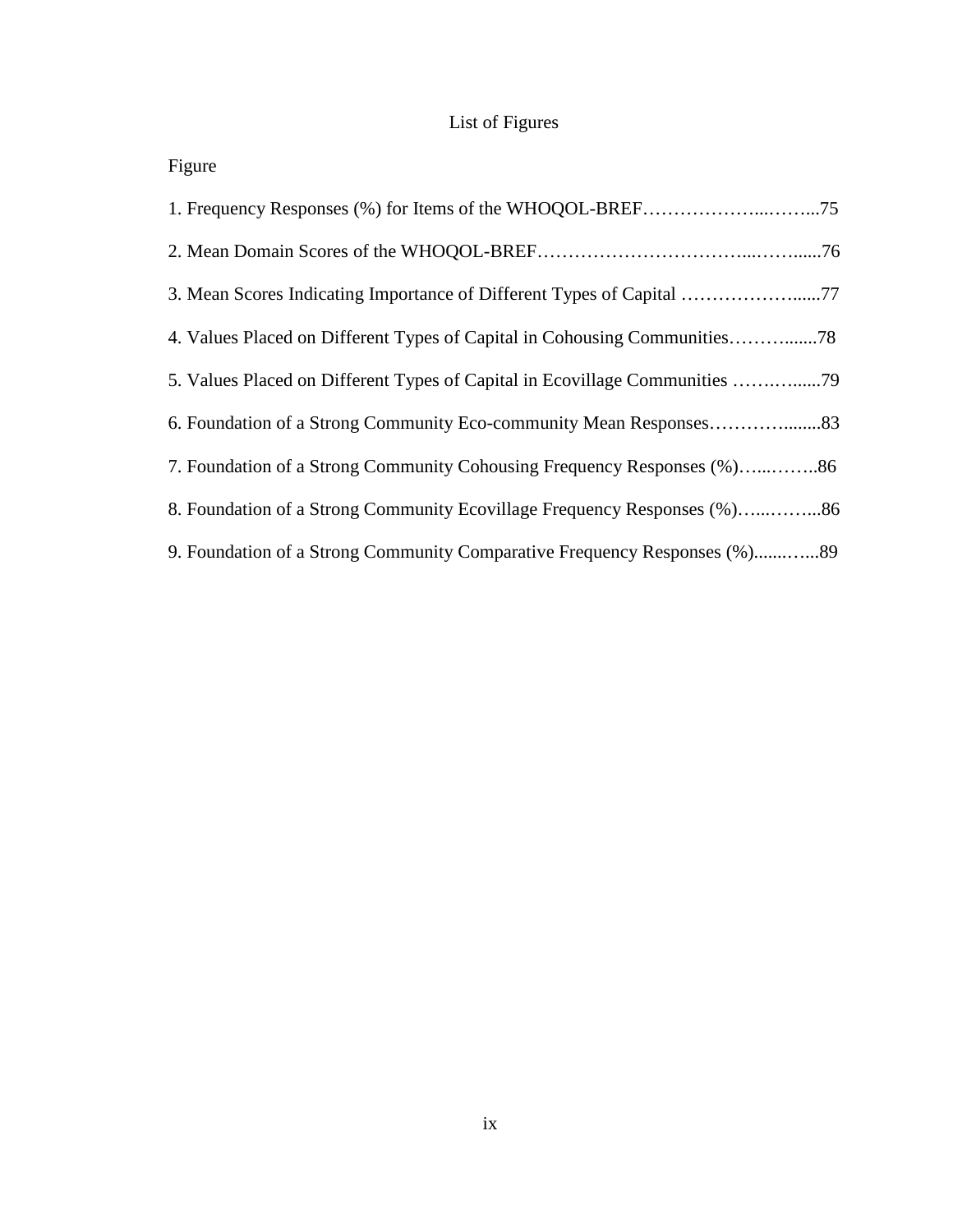# List of Tables

| Table                                                                   |
|-------------------------------------------------------------------------|
| 1. Sustainability indicators: Thirteen major themes (LGMB, 1995) 21     |
| 2. The 15 Elements of Ecovillage Living (Jackson & Svensson, 2002) 47   |
|                                                                         |
|                                                                         |
|                                                                         |
|                                                                         |
|                                                                         |
|                                                                         |
|                                                                         |
|                                                                         |
|                                                                         |
|                                                                         |
| 13. Descriptive Statistics for Types of Capital, sorted by Community 77 |
|                                                                         |
|                                                                         |
|                                                                         |
|                                                                         |
|                                                                         |
|                                                                         |
|                                                                         |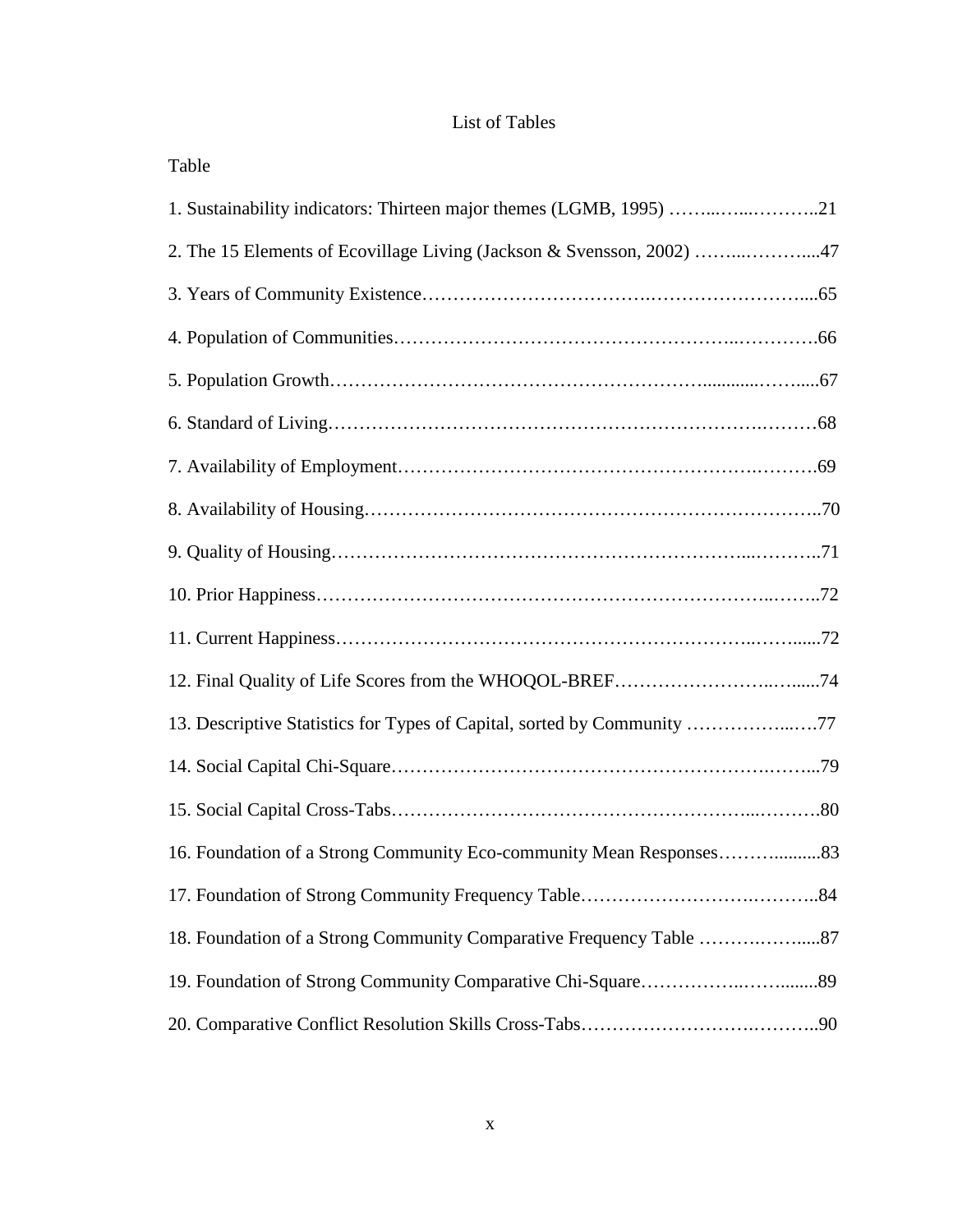#### Chapter One: Introduction

*Intentional communities* are formed when people chose to live with or near each other in order to carry out a shared lifestyle, with a shared culture and with a common purpose (Metcalf, 2004). Worldwide, intentional communities are gaining in popularity and numbers of people living there have been increasing rapidly in the last several years (Fellowship for Intentional Community, 1994). An ecovillage is one type of intentional community, where residents decide to live and work collectively, based on shared environmental beliefs and practices. Ecovillages work towards attaining complete sustainability in terms of food and energy – relying on "permaculture" techniques and renewable energy sources. Cohousing communities are another type of intentional community, similar to townhouses with a central communal building. Cohousing communities place an emphasis on reducing their consumption of goods by sharing resources with other community members. In this study, questionnaires will be administered to residents/members of ecovillages and cohousing communities in order to gain an understanding of their perceptions about what it is like to live there. Together, these two types of communities will be referred to as "eco-communities".

In a recent study by Mulder, Costanza, and Erickson (2005), a survey was administered to intentional community residents, investigating the status of four basic types of capital, and their effects on residents' perceived quality of life. They are as follows: 1) *built capital* – purchased and rented goods, income; 2) *human capital* – investments in personal, education, and healthcare; 3) *social capital* – community interactions, friends, and family, and 4) *natural capital* – interactions with natural spaces.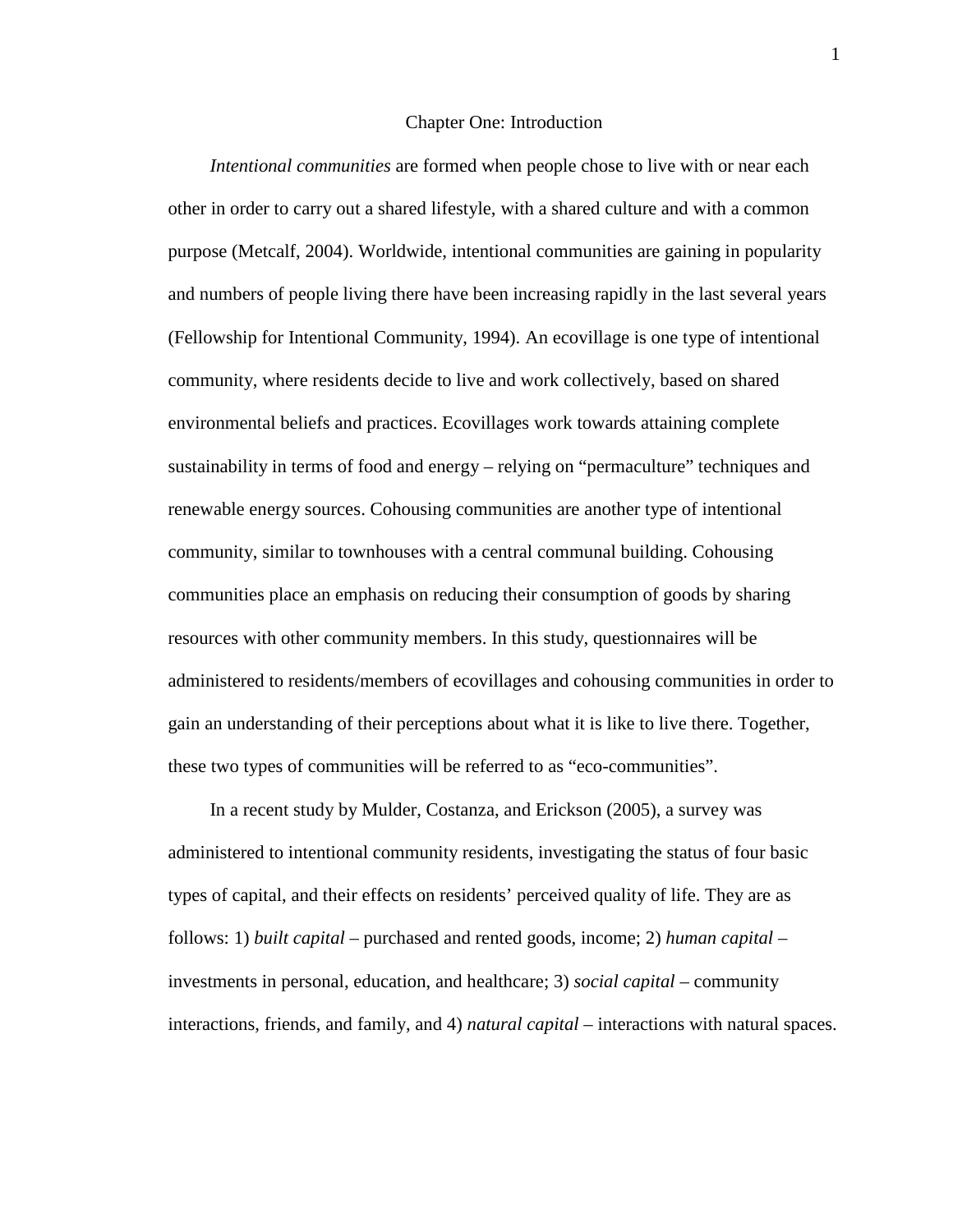The results indicated that intentional communities have a better balance between built, human, social, and natural capital than unintentional communities, and this contributes to residents' higher self-reported quality of life. Within intentional communities, a higher importance is placed on social capital, substituting for and reducing the importance of built capital. In other words, interactions with community, friends, and family are considered more important than owning goods or receiving a high income. This means that a higher quality of life is reported by intentional community residents, despite lower levels of material consumption, as compared to the control group (survey administered to neighborhoods in Burlington, VT, USA).

Based on the findings of Mulder, Costanza, and Erickson's (2005) study, it is quite possible that the status of social capital and quality of life in eco-communities is similar to that of other intentional communities. Eco-communities demonstrate a higher importance placed on sustainability and energy-efficiency than other types of intentional communities in general. From this, it seems plausible that eco-communities may exhibit a lower importance placed on built capital, and a higher emphasis on social and natural capital. As the world is being faced with a sustainability crisis (Global Footprint Network, 2009) and dwindling supplies of non-renewable energy sources (Hopkins, 2008), it is important for humans to find new ways of living that retain a high quality of life while consuming fewer resources. Since eco-communities have already demonstrated that their way of living is less reliant on energy consumption, it is worth investigating if their quality of life is comparable to those living in non-intentional communities.

Along with measures of quality of life, other factors under investigation are the perceived importance of cognitive social capital among eco-community residents.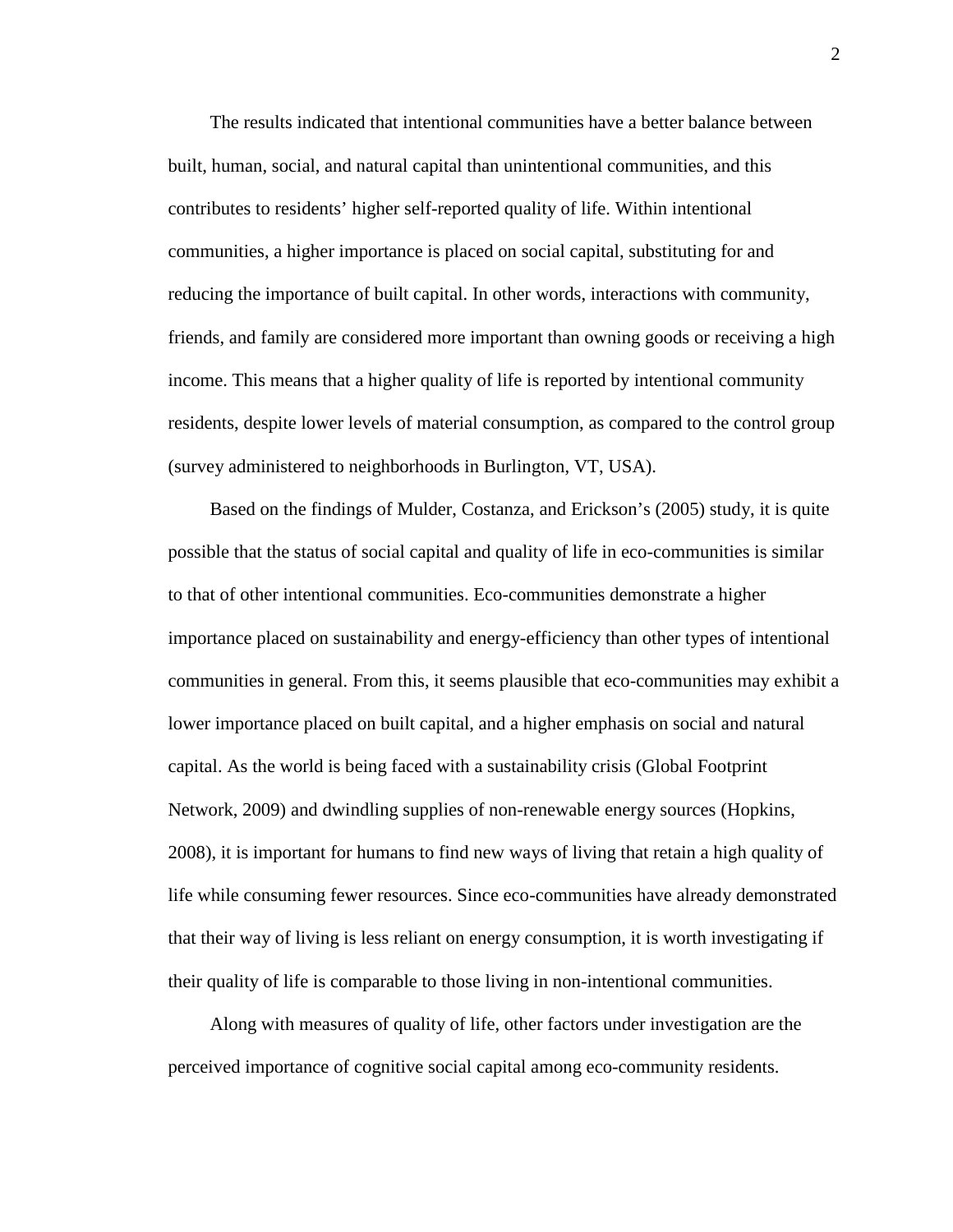Cognitive social capital is one aspect of social capital, which is similar to the idea of "sense of community". It includes the variables of solidarity, trust, and conflict resolution. Social capital and quality of life are both indicators of individual mental/emotional well-being in general (Perkins and Long, 2002). From the self-report measures administered in this study, it will be determined if residents of eco-communities are able to maintain a high quality of life while living in a community that emphasizes interpersonal relationships and interactions with natural spaces over consumption of material resources. Eco-communities that indicate a high level of cognitive social capital will have demonstrated the necessary building blocks for a strong community that will last over time (Grootaert & Van Bastelaer, 2002). For these reasons, eco-communities could be seen as demonstrating sustainable living practices, as well as being sustainable as communities of the future.

What are the levels of quality of life and cognitive social capital in ecocommunities? This study has indicated that eco-community residents/members report a quality of life that is higher than residents of non-intentional communities, along with a high degree of cognitive social capital. Quality of life results depict residents' level of well-being on a community level, and cognitive social capital results indicate the degree of harmonious interactions among fellow community members. Results have been interpreted in order to elucidate the relationships between these variables and present an overall picture of well-being among eco-community residents within the context of a sustainable living environment. Members of eco-communities have reported high levels of both quality of life and cognitive social capital, while at the same time, living in a way that is more in harmony with the environment than mainstream communities.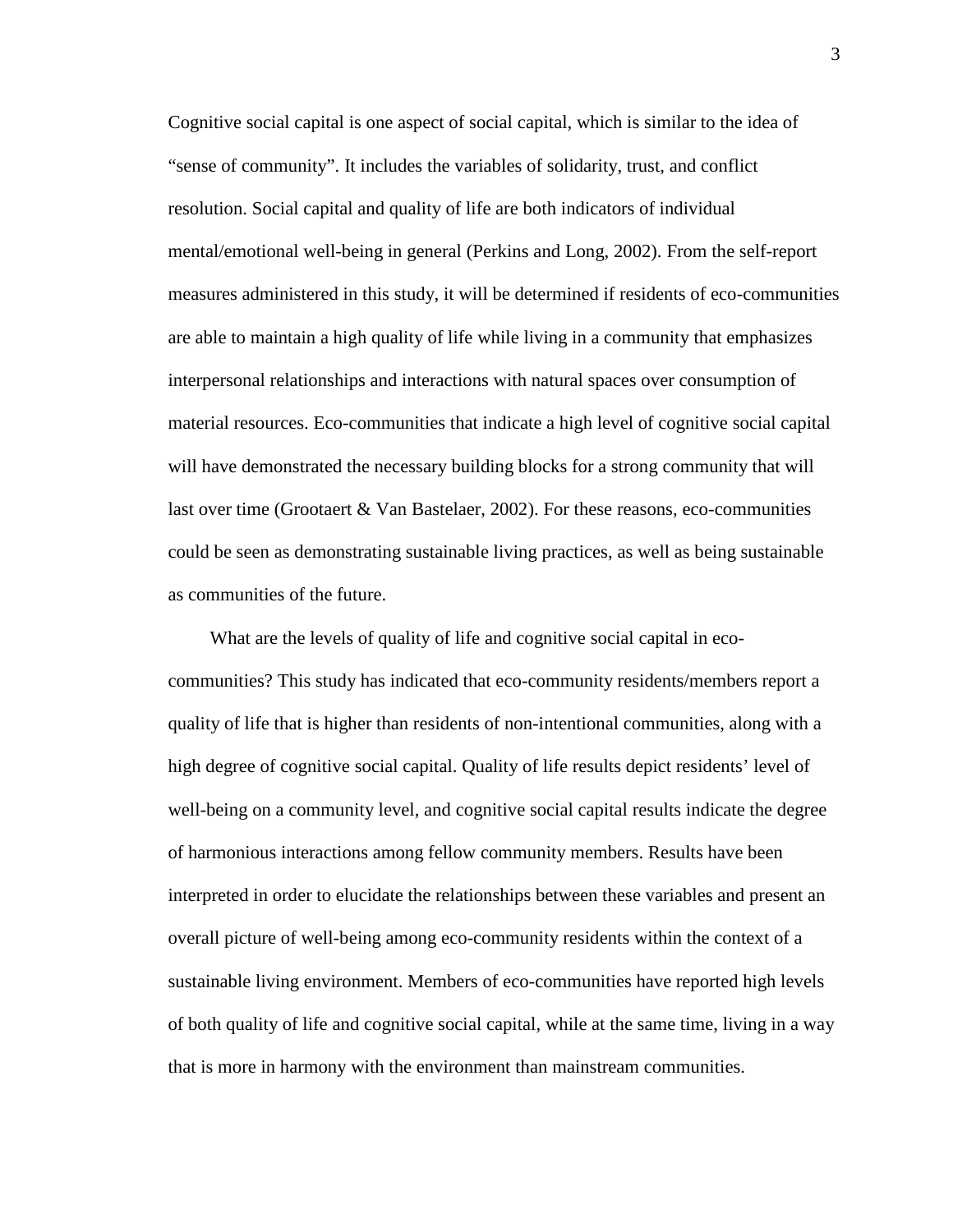Chapter Two begins with a brief description of the field of Counselling Psychology, as it applies to this research. The focus is on theories of mental health that understand the individual as existing within, and being shaped by, a larger social system. From this, an understanding of individual wellness emerges, extending into an explanation of the concept of quality of life, which exists on a community level. The next section, Community Psychology, depicts healthy communities, and the forces that influence them. In this section, topics include: the concepts of psychological sense of community and social capital, and the effects of post-industrialization on communities. These ideas are discussed with respect to their impacts on mental wellness. Next, issues of social, environmental, and economic sustainability are discussed, including the topics of: ecological footprint, energy crisis, climate change, water shortages, the free market economy, the limits to growth, and re-thinking wealth. Following this is a look at ecocommunities, including descriptions of the terms intentional community, eco-village, and cohousing community. The history and current status of such communities is provided, in addition to a rationale for studying them. The topic of sustainability within ecocommunities describes how eco-communities have formed their lifestyles with issues of sustainability in mind – actively developing and implementing solutions to these problems. Finally, an integration of these ideas ties together the common threads between individual and community wellness, sustainability, and eco-communities.

Chapter Three describes the methods that were used in this study, including participants, materials, procedures, and methods of analysis. The materials used were the World Health Organization Quality of Life Survey – Brief (WHOQOL-BREF), and the World Bank Social Capital Assessment Tool – Adapted version. These instruments are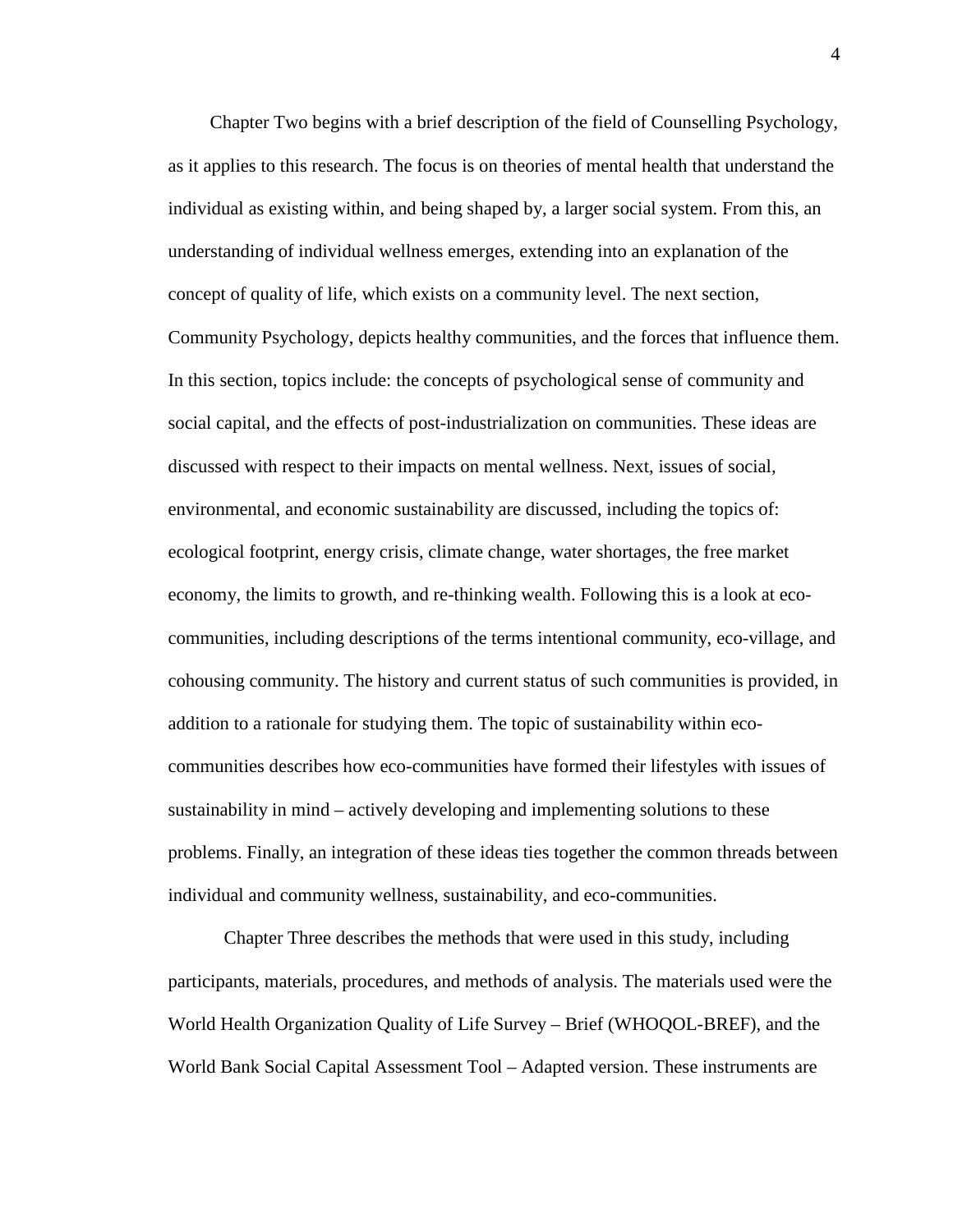described, including their reliability, validity, and biases. Methods of analysis consisted of scoring items from the surveys, and then using Microsoft Excel and Statistical Package for the Social Sciences (SPSS) for data entry, analysis, and graphing of the results. Chapter Four presents the results of the current study, along with an interpretation of the findings. Chapter Five discusses the findings in relation to previous research on the topics of sustainable development, sustainable living practices, social change and the future of community. Limitations of the present study and suggestions for future research are outlined, followed by the conclusion.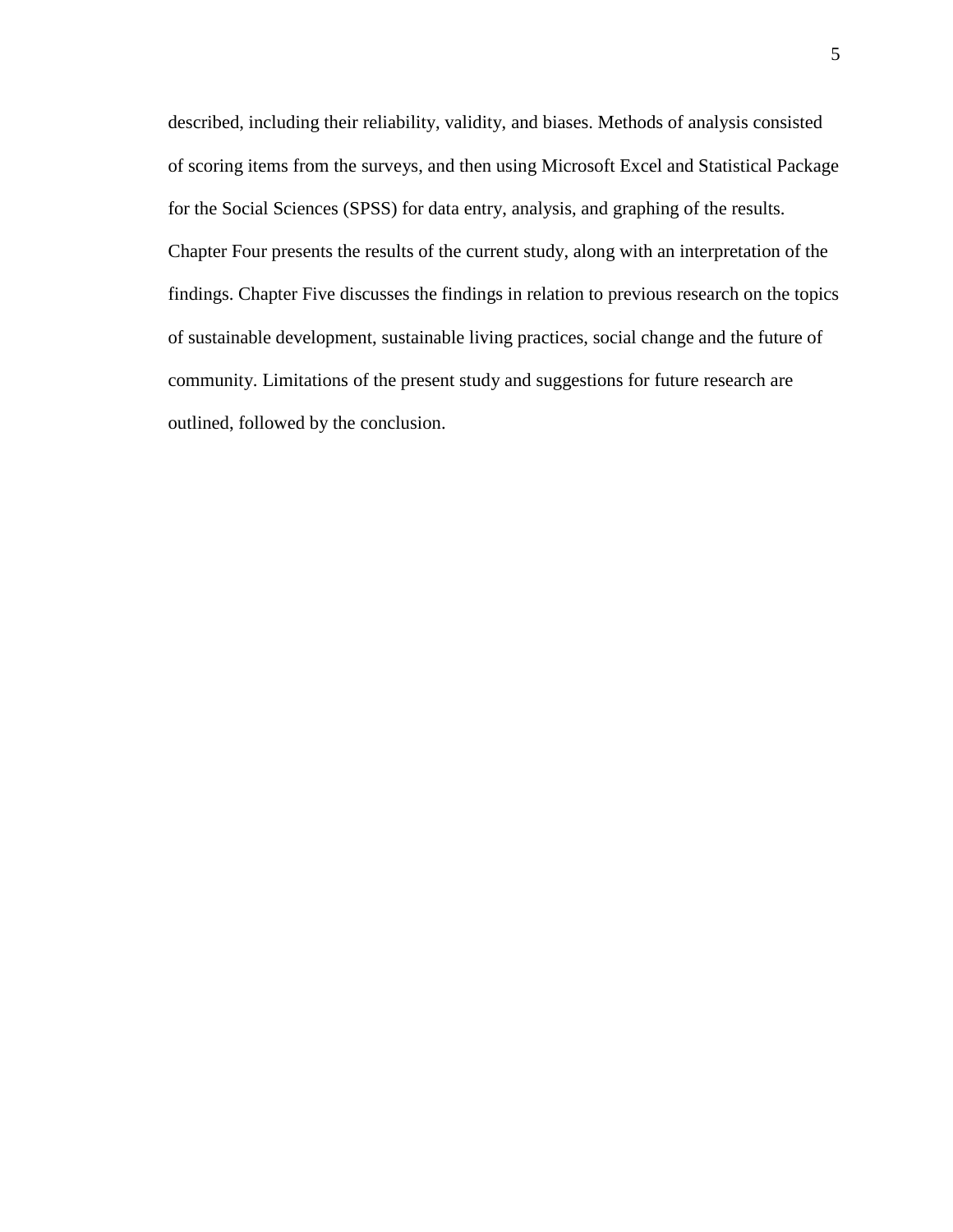#### Chapter Two: Literature Review

## *Health and Wellness*

Counselling psychology and psychotherapy are fields of practice that rely heavily on both theory and research. The scope of this knowledge is vast, yet all of it is oriented around the concepts of health and wellness – with the purpose of helping individuals to achieve a state of happiness and well-being. In order to understand the topic of health and wellness as it applies to this study, various theories of mental health are discussed, with a strong focus on Adlerian *Individual Psychology.* Individual psychology provides a solid foundation of understanding the individual in relation to his or her environment. The idea of individual wellness is explored and defined – looking at what it takes to be a happy and healthy person. Beyond the individual, "quality of life" exists on a larger scale, creating a reflection of the health and wellness of individuals in community.

## *Theories of Mental Health*

Alfred Adler was one of the earliest and most influential pioneers in the field of psychotherapy. According to his approach (Mosak & Maniacci, 2005), termed *Individual Psychology*, the person is viewed holistically, as a creative and responsible individual moving towards his or her goals within the phenomenal field in which he or she exists. Adler advocated for the study of the whole person and how he or she moves through life. This is in opposition to other theories that attempt to study only parts of the human psyche, often leaving out the social context in which that person exists. From this perspective, dualistic notions of *mind* and *body*, or *conscious* and *unconscious*, are merely subjective experiences of the whole person, and are of secondary importance to the individual's goals, lifestyle, and worldview. Therefore, it is the individual's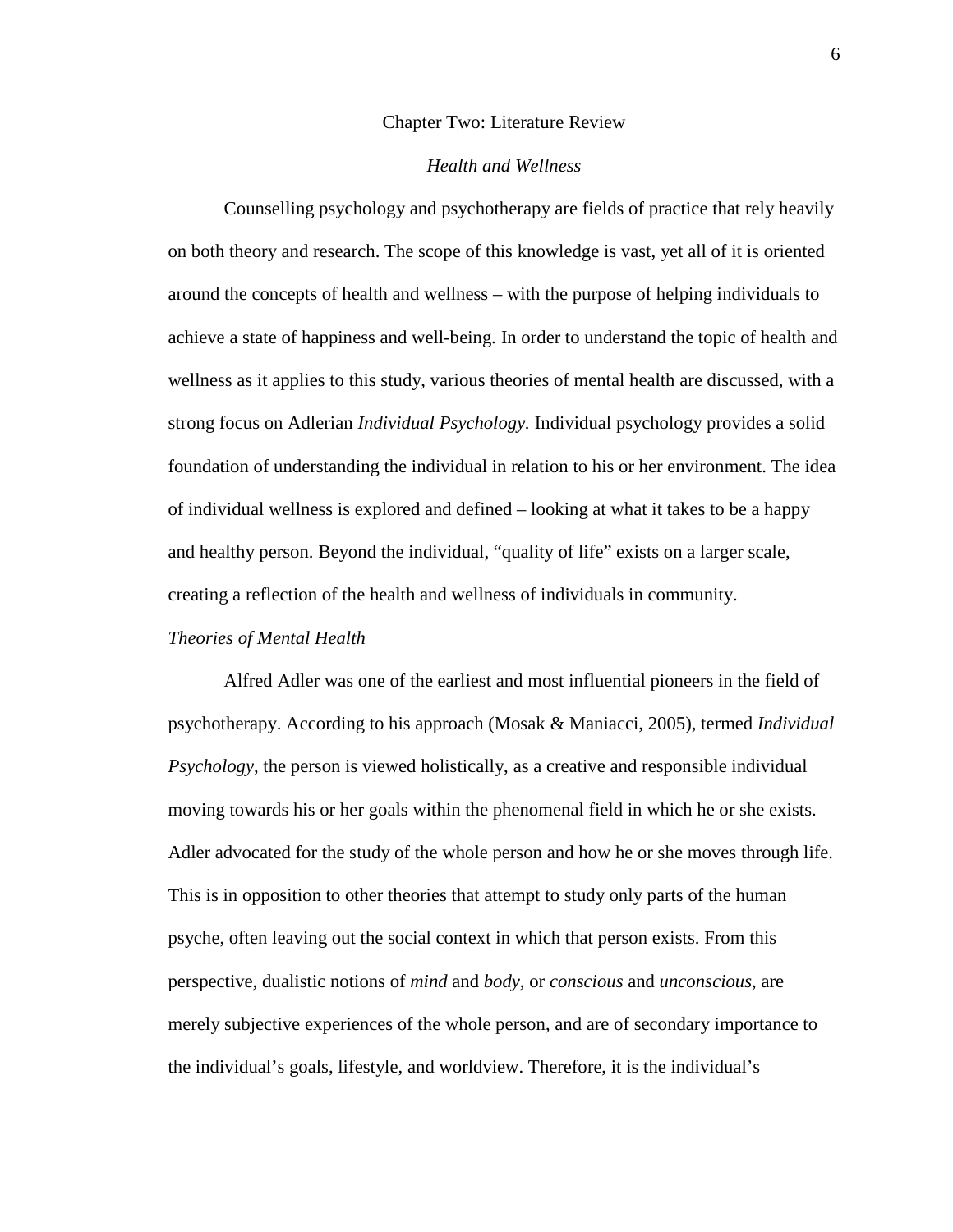subjective point of view that is the major tool used in understanding him or her as a person. As Adler wrote, "We must be able to see with his eyes and listen with his ears" (1931/1958, p. 72).

One of the basic tenets of Adlerian theory is that all behaviour occurs in a social context (Mosak & Maniacci, 2005). Humans are a part of the environment in which they are born into, and thus, cannot be studied apart from these conditions. Although he termed his approach "Individual Psychology", Adler believed that interpersonal functioning is an extremely valuable part of healthy psychological development. He emphasized the importance of the individual feeling as though he or she is a part of a larger social whole. This is Adler's concept of "social interest", in which the individual striving for self-realization contributes to society by attempting to make the world a better place to live. In this way, individuals may choose socially useful goals or they may devote themselves to the useless side of life, neurotically concerning themselves with their own superiority.

From this view, "psychopathology" and "mental illness" are merely names that do not do much to explain the cause of a disturbance. Instead of being viewed as sick or abnormal, such people have not fully developed the necessary skills or they have lost their courage with respect to meeting life's tasks. The focus of therapy is to encourage individuals to find and engage their social interest for the purpose of contributing to the creation of a better society (Mosak & Maniacci, 2005). Tremendous value is placed on the individual in relation to society – how well he or she is able to adapt and fit in to the social environment will, in a large part, determine that individual's mental wellness.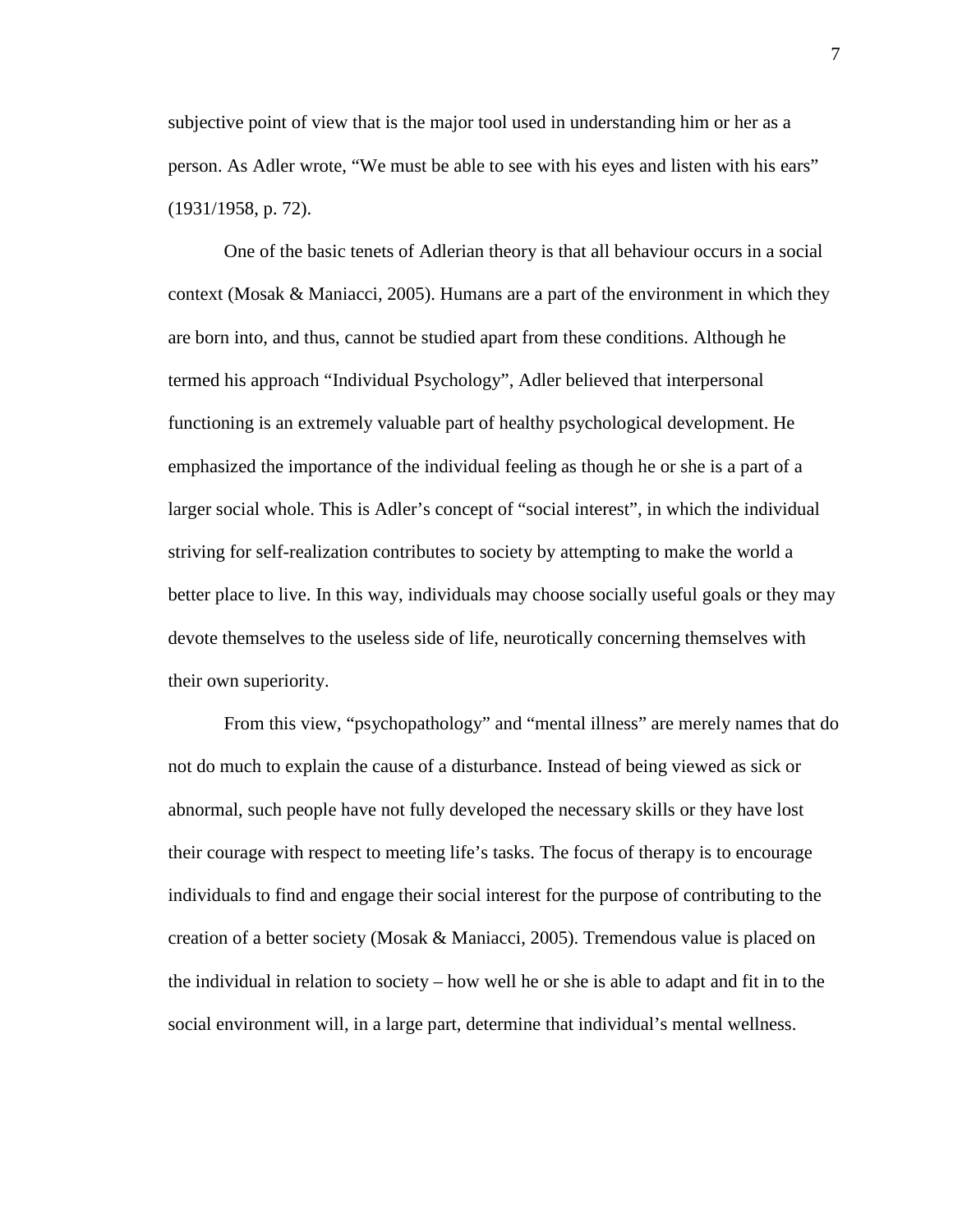There are other theories within the field of psychology that support Adler's views. For example, Gestalt Therapy (Yontef & Jacobs, 2005), along with the majority of humanistic theories, also attempt to view the person holistically within his or her environment. Feminist Therapy understands the person within his or her social context, incorporating the importance of socialization and gender roles on personality development (Herlihy and Corey, 2001). Family Therapy views the individual as one part of a family unit, and thus, individual disturbance is an indicator of dysfunctional patterns of relating within the family system as a whole (Goldenberg & Goldenberg, 2005). Theories such as these explicitly link the individual to his or her social context. This is particularly relevant to an exploration of individuals living in intentional communities, and the effects of their social environment on levels of well-being.

## *Individual Wellness*

The various theories advocating for a holistic view of the person would suggest that human development and subsequent mental health both seem to be based on a variety of interconnecting factors. Individuals cannot be viewed in isolation from their social environment, including the family unit and societal context in which they exist. These external forces play a dynamic role in shaping the individual and influencing his or her mental wellness. In addition, the individual is expected to contribute something good in return to their community, as in Adler's concept of "social interest". Closely related to this is the concept of *psychological sense of community,* which is an individual's feeling that he or she is an integral part of the community in which he or she lives (Sarason, 1974). The way in which an individual conceptualizes fitting in to this larger social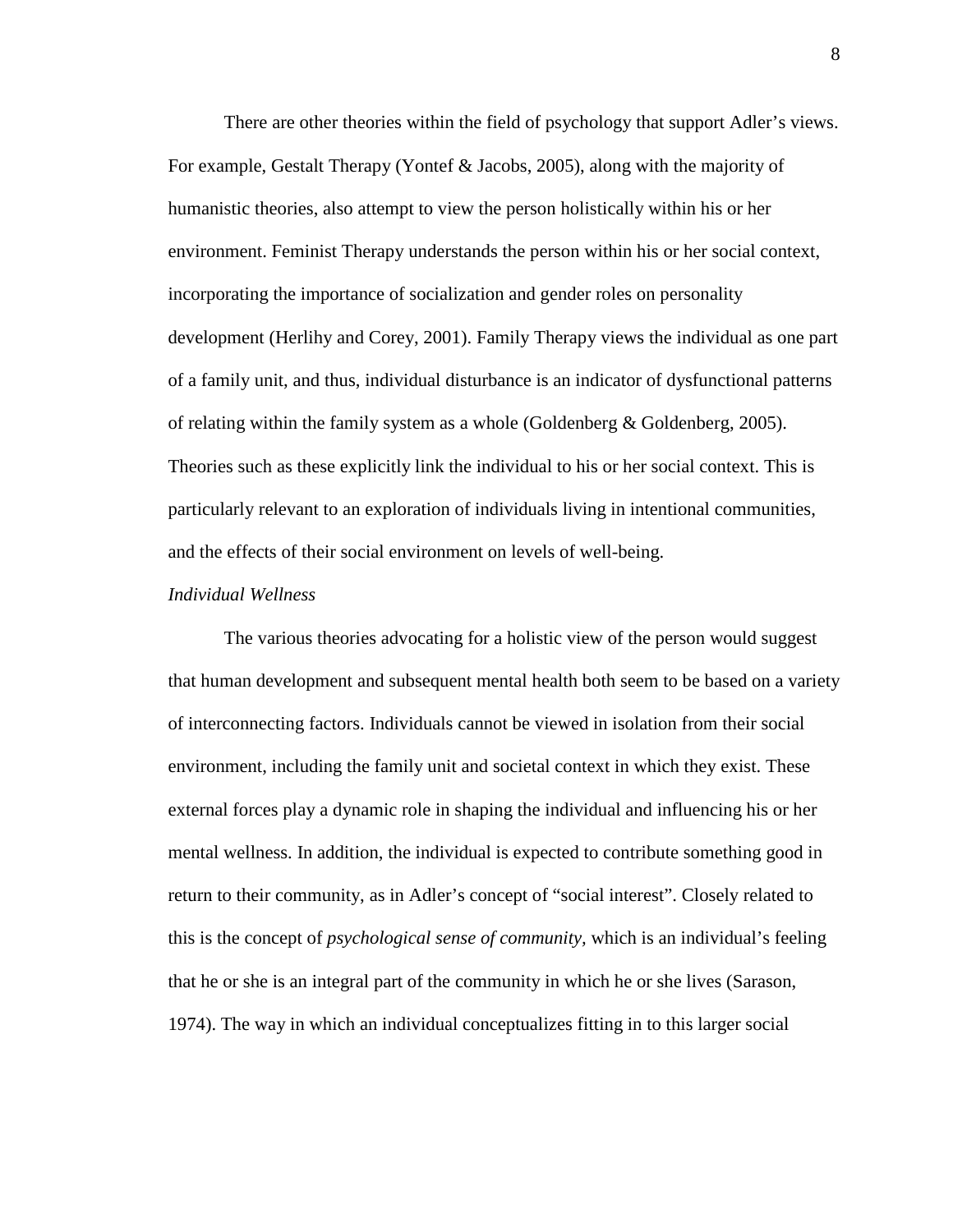context will have a definite impact on that individual's perception of his or her level of wellness.

Individual wellness refers to an individual's physical and psychological health, including the presence of social-emotional coping skills to maintain that health. It goes beyond the minimal criteria of health to include subjective emotional well-being, development of identity, and attainment of personal goals, such as academic achievement or pursuit of spiritual meaning (Dalton, Elias, & Wandersman, 2001). Healthy functioning is exhibited by individuals who are, for the most part, happy with themselves and their lives. The individual's own perception of how well he or she is functioning is highly relevant. Here, the idea of self-concept is important, since individuals should understand themselves to be likable, competent, and worthy of respect. Healthy functioning is demonstrated by people who understand and express their emotions in a productive way, realize they have the freedom to make conscious choices about how they would like to be, and take responsibility for their choices and actions. The abilities of coping with stress, adapting to change, getting along with others to a certain degree, and being genuine and authentic as a person, are also signs of healthy functioning.

The pinnacle of healthy functioning is exhibited by people who have lived up to their highest potential and who have accepted and integrated all aspects of their personalities; in other words, they have achieved self-actualization and wholeness. These are concepts put forth by Rogerian and Gestalt therapists (Raskin, Rogers, & Witty, 2005; Yontef & Jacobs, 2005), and others in the humanistic tradition. Thus, a well-rounded and holistic perspective of health includes the integration of physical, mental, emotional, spiritual, social, and environmental dimensions.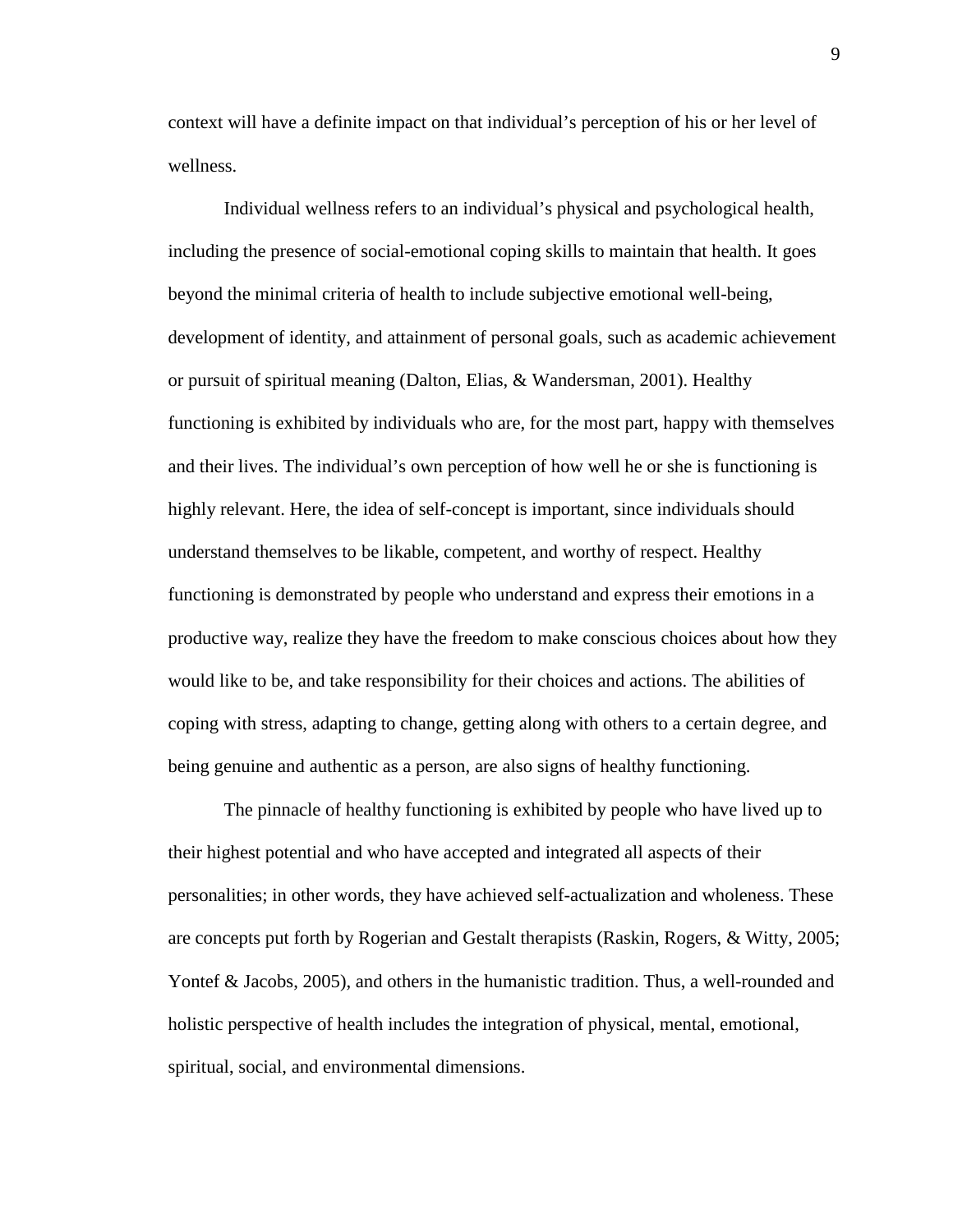*Subjective emotional well-being*. Emotional well-being is an important aspect of an individual's overall mental wellness. *Subjective emotional well-being* consists of an individual's evaluation of his or her own life. It includes affective components such as frequency and intensity of pleasant versus unpleasant emotions, as well as cognitive components such as satisfaction with one's life or job (Diener & Lucas, 2000).

Research on subjective emotional well-being supports the idea that individual wellness is highly related to how that individual fits in to his or her surrounding social context and environment. Elements of subjective emotional well-being have been correlated with elements of social capital (Helliwell, 2003). For instance, the variable of trust, exhibited by communities with high levels of social capital, has been shown to have a positive effect on subjective emotional well-being. As well, research has indicated that individuals who are more involved in their communities are also generally happier with their lives (Perkins and Long, 2002). Self-reported measures of subjective emotional well-being have also been positively correlated with a individual's perceived quality of life (Diener & Lucas, 2000). Thus, quality of life measures can be used as an indicator of an individual's subjective emotional well-being, since quality of life encompasses this element.

To clarify these inter-related factors, subjective emotional well-being is a reflection of an individual's mental wellness, and is correlated with the community-level concepts of social capital and quality of life (Diener & Lucas, 2000; Helliwell, 2003). Therefore, by measuring the latter two concepts, we can make inferences about the subjective emotional well-being and mental health of the individuals who make up those communities. For example, in a community demonstrating high levels of both social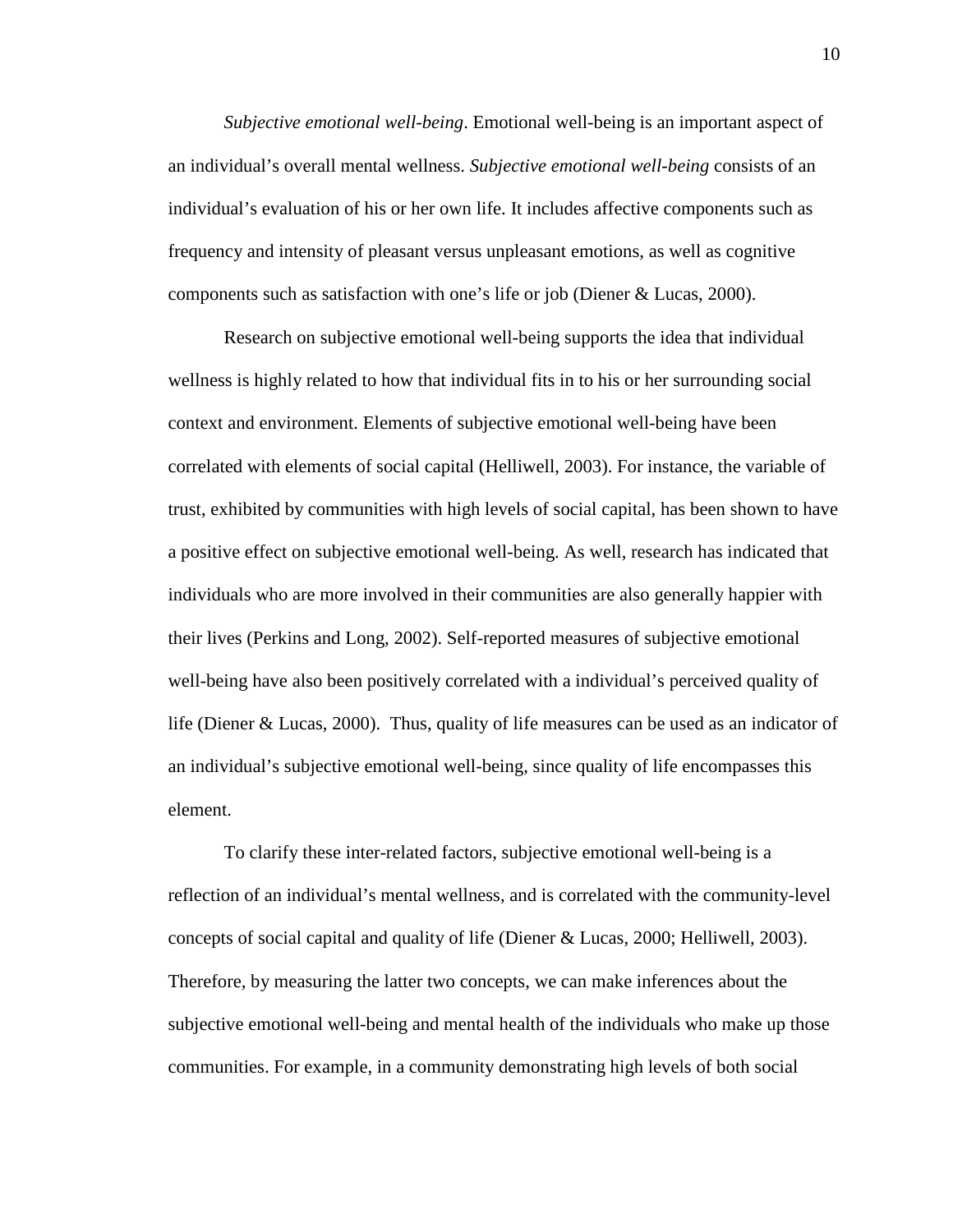capital and quality of life, as reported by individual community members themselves, it can be assumed that the majority of individuals will also report high levels of subjective emotional well-being, and therefore, will also demonstrate high degrees of mental health.

Since the goal of this research is to describe certain community-level factors that contribute to mental wellness, subjective emotional well-being is not measured directly. Instead it is included within the measure of quality of life, which exists on a community level.

## *Quality of Life*

Quality of life is an important concept in this study, since it represents a holistic view of health and the overall well-being of the community that is being studied. The World Health Organization defines *quality of life* as an individual's perception of his or her position in life in the context of the culture and value systems in which he or she lives, and in relation to his or her goals, expectations, and standards. It is a broad concept, including elements of physical health, psychological state, social relationships, and relationship to the environment (Murphy, Herrman, Hawthorne, Pinzone, & Evert, 2000). Quality of life instruments are often administered to communities or specific populations, as opposed to individuals.

The domain of "psychological state" in this instrument is similar to the individuallevel concept of subjective emotional well-being. The domain of "social relationships" in this instrument can be related to the concept of social capital. It has been demonstrated that subjective emotional well-being and social capital are both consistent and widely valued indicators of the quality of community life (Diener & Lucas, 2000; Helliwell, 2003), as is the concept of psychological sense of community (Perkins and Long, 2002).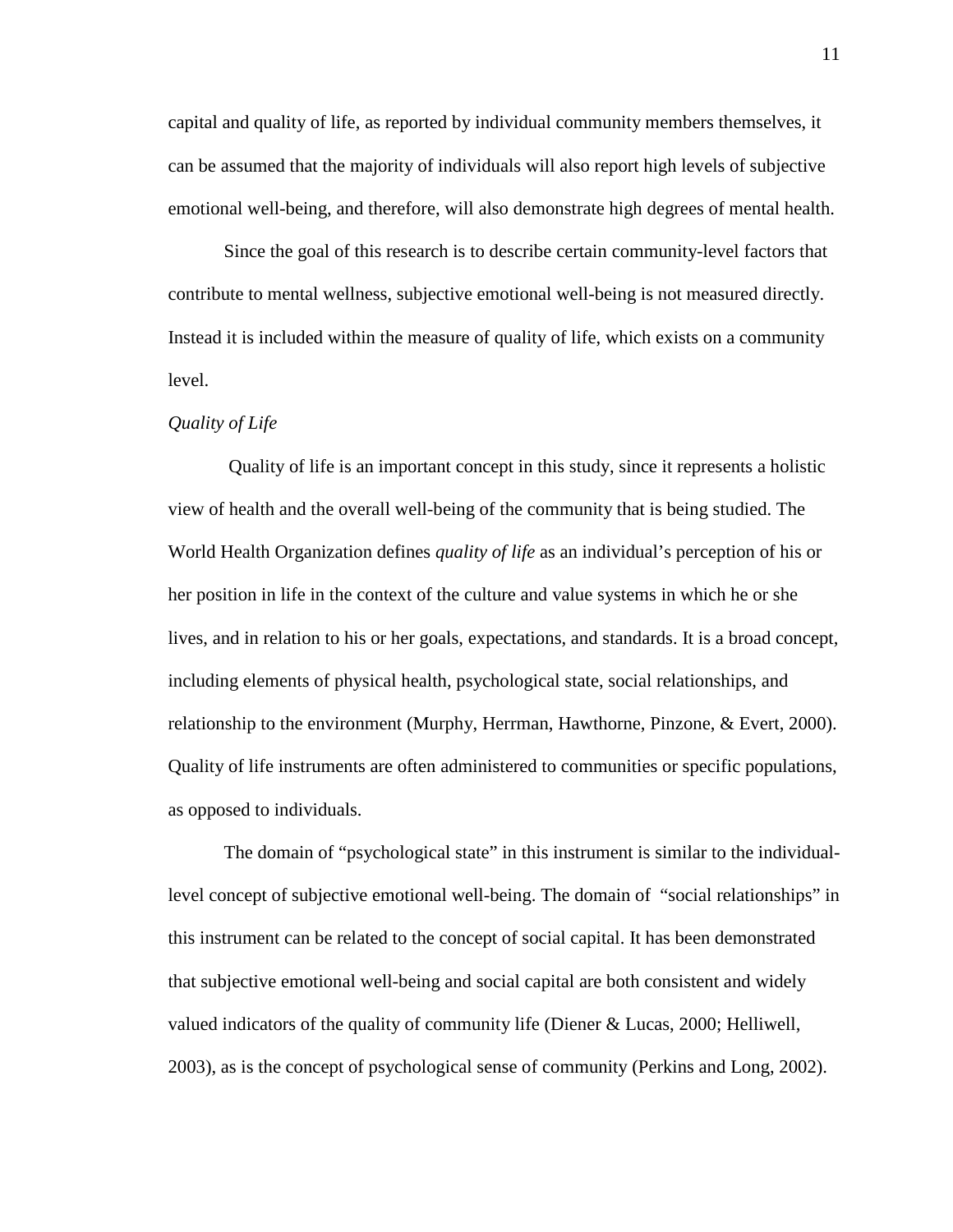Thus, quality of life measures can be used as an indicator of the individual-level concepts of psychological sense of community and subjective emotional well-being – both factors that contribute to individual health and wellness.

The goal of this study is to describe the quality of life and social capital in ecocommunities. In addition, it is important to understand how these two concepts can have an impact on individual mental wellness. Since subjective emotional well-being and psychological sense of community both exist on an individual level, and are correlated with community-level concepts of social capital and quality of life, measures of social capital and quality of life both include aspects related to individual well-being. It will be assumed that the results from the measures of quality of life and social capital, obtained from self-reports of individual community members, will reflect to some degree their subjective emotional well-being and psychological sense of community, and thus will be a reflection of individual-level mental wellness.

## *Community Psychology*

Individual wellness is considered to be one of the core values in the field of community psychology. Community psychology concerns the relationship of the individual to his or her community and society. Through research and action, community psychologists seek to understand and to enhance the quality of life for individuals, communities, and society (Dalton, Elias, & Wandersman, 2001).

Many theorists have been interested in studying communities and understanding the impact of industrialization, urbanization, and other forces in society that have an effect on individuals' wellness and quality of life. Durkheim argued that solid social ties are essential to one's overall sense of well-being (as cited by Worsley, 1987), and that the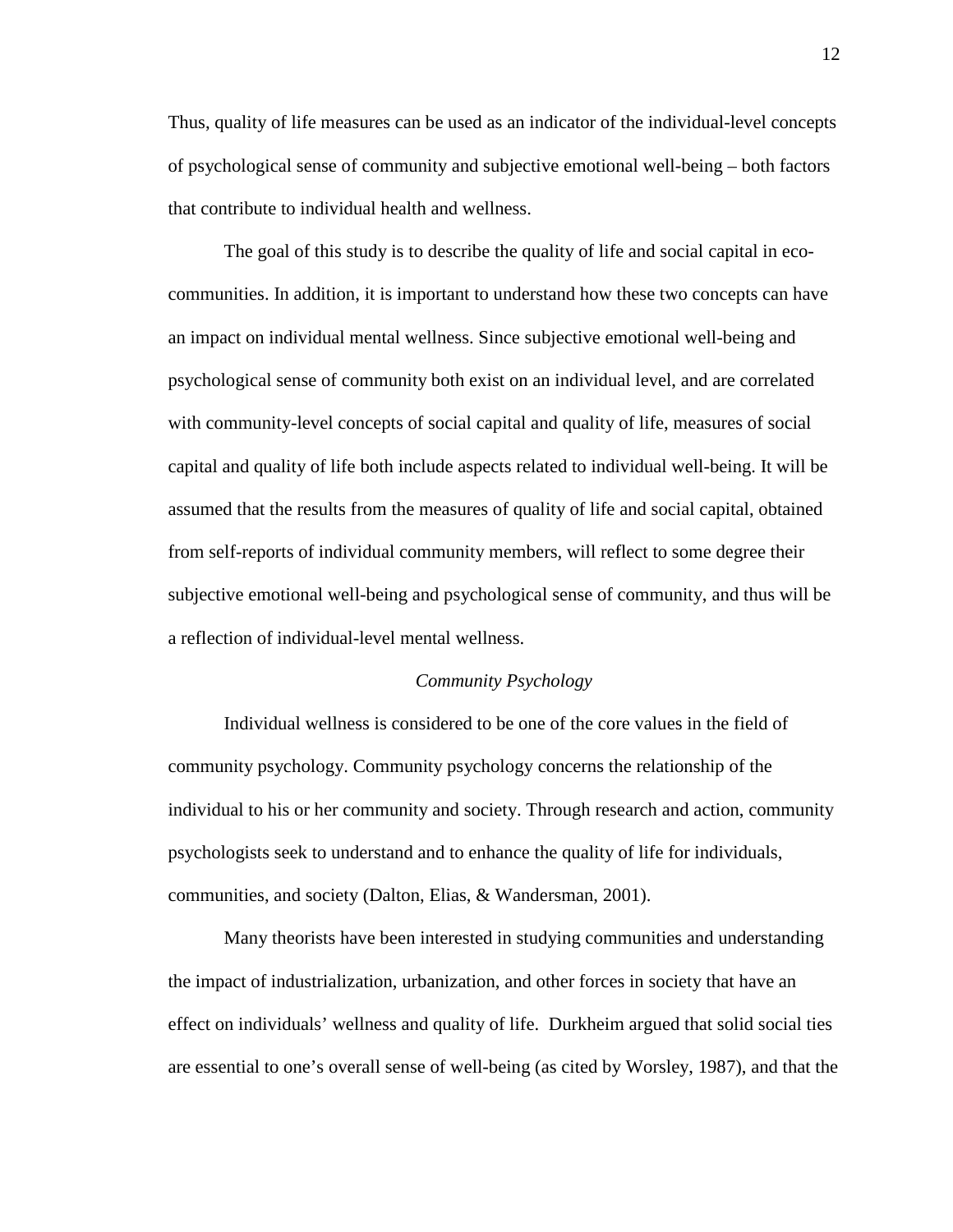absence of ties with family and community increases the risk of anomie and other negative psychosocial consequences. By studying the factors that contribute to strong communities, researchers can better understand ways in which to improve mental health and overall quality of life – both on an individual as well as on a community level, since it is the individuals themselves that make up a community.

#### *What is Community?*

Community refers to a general sense or feeling of belonging and being connected to others, often with the idea that these relationships are tied to a geographical location. Factors that contribute to the presence of a strong community include things such as residents' participation in formal civic organizations and informal support networks, along with a sense of security and trust among neighbors (Dalton, Elias, Wandersman, 2001). The idea of community can be conceptualized in two different ways – both on an individual and on a collective level. The term *psychological sense of community* refers to an individual's subjective feeling of belonging and is thus measured on an individual level. The idea of *social capital* is a broad theory that refers to the level of cohesiveness in the community as a whole, and is measured at a group level.

## *Psychological Sense of Community*

As a pioneer in the field of community psychology, Seymour Sarason (1974) emphasized the importance of studying the concept of psychological sense of community. He saw it as the key to understanding one of society's most urgent problems - the dark side of individualism - which has resulted in alienation, selfishness, and despair. According to Sarason (1986), the lack of sense of community is extraordinarily frequent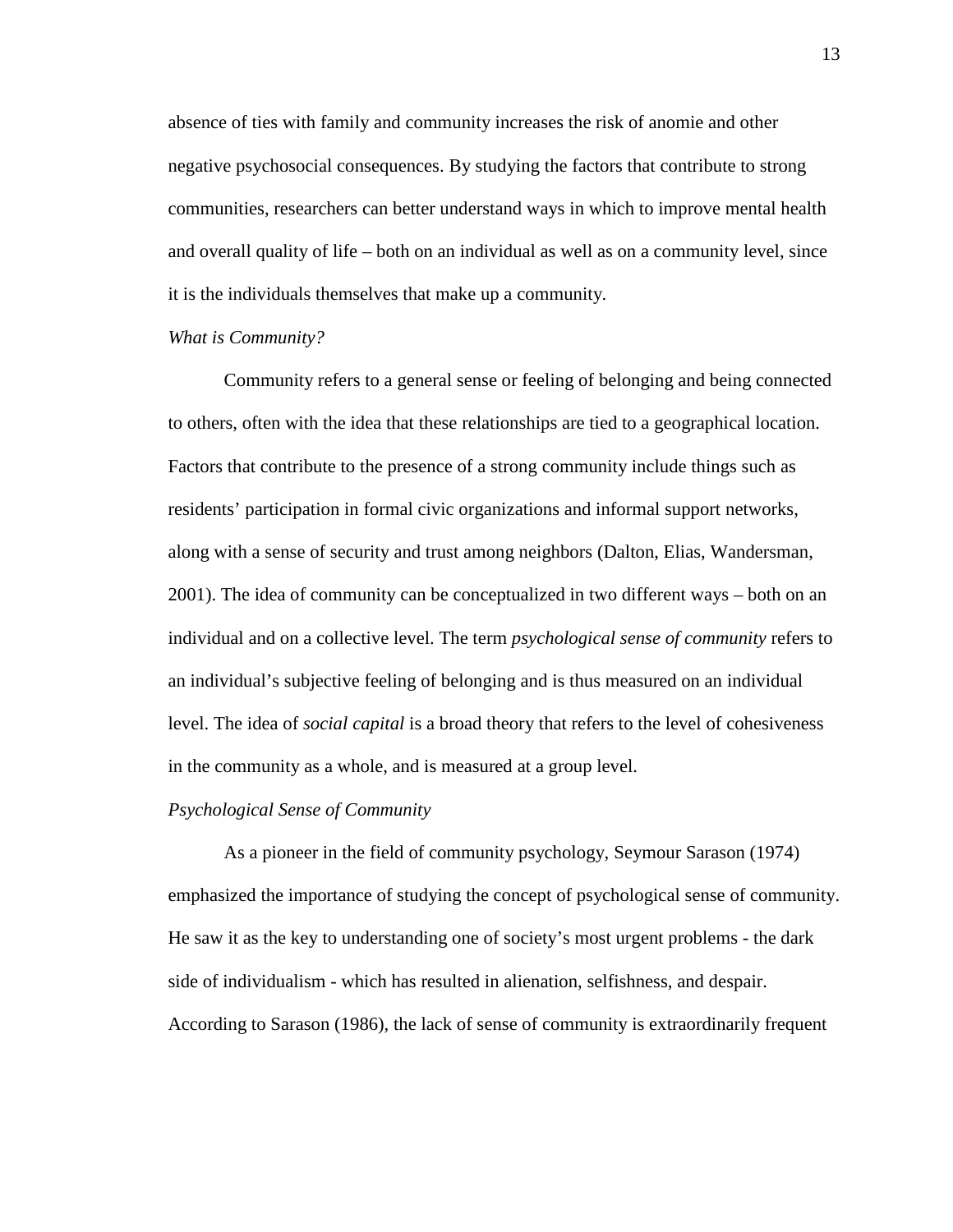and is a destructive force in our society. Preventing and dealing with the consequences of this lack is one of the main goals of community psychology.

*Psychological sense of community* is an individual's feeling that he or she is an integral part of the community in which he or she lives (Sarason, 1974). Sense of community consists of a group of measurable behaviours and attitudes, containing four basic elements (MacMillan & Chavis, 1986). These elements are membership, influence, the integration and fulfillment of needs, as well as a sense of shared emotional connection. *Membership* refers to a series of the interacting factors of boundaries, history, common symbols, emotional safety, and personal investment. *Influence* is an individual's perception of the power he or she has in contributing to the decisions and actions of the community. The *integration and fulfillment of needs* refers to the benefits that an individual derives from being a member of the community. *Shared emotional connection* describes the reciprocal involvement in significant events and the amount of contact that members have with each other in the community (MacMillan & Chavis, 1986). An important aspect of this concept is that residents feel they belong to a social group that assigns meaning to the physical spaces shared by the members of that group (Perkins and Long, 2002).

## *Social Capital*

In contrast to psychological sense of community, social capital is studied at the community level, with researchers looking at group relations and investigating sense of community on a larger scale. However, psychological sense of community is one aspect of the broader concept of social capital; and they both have in common the idea that group members must feel a sense of belonging and assign meaning to the shared spaces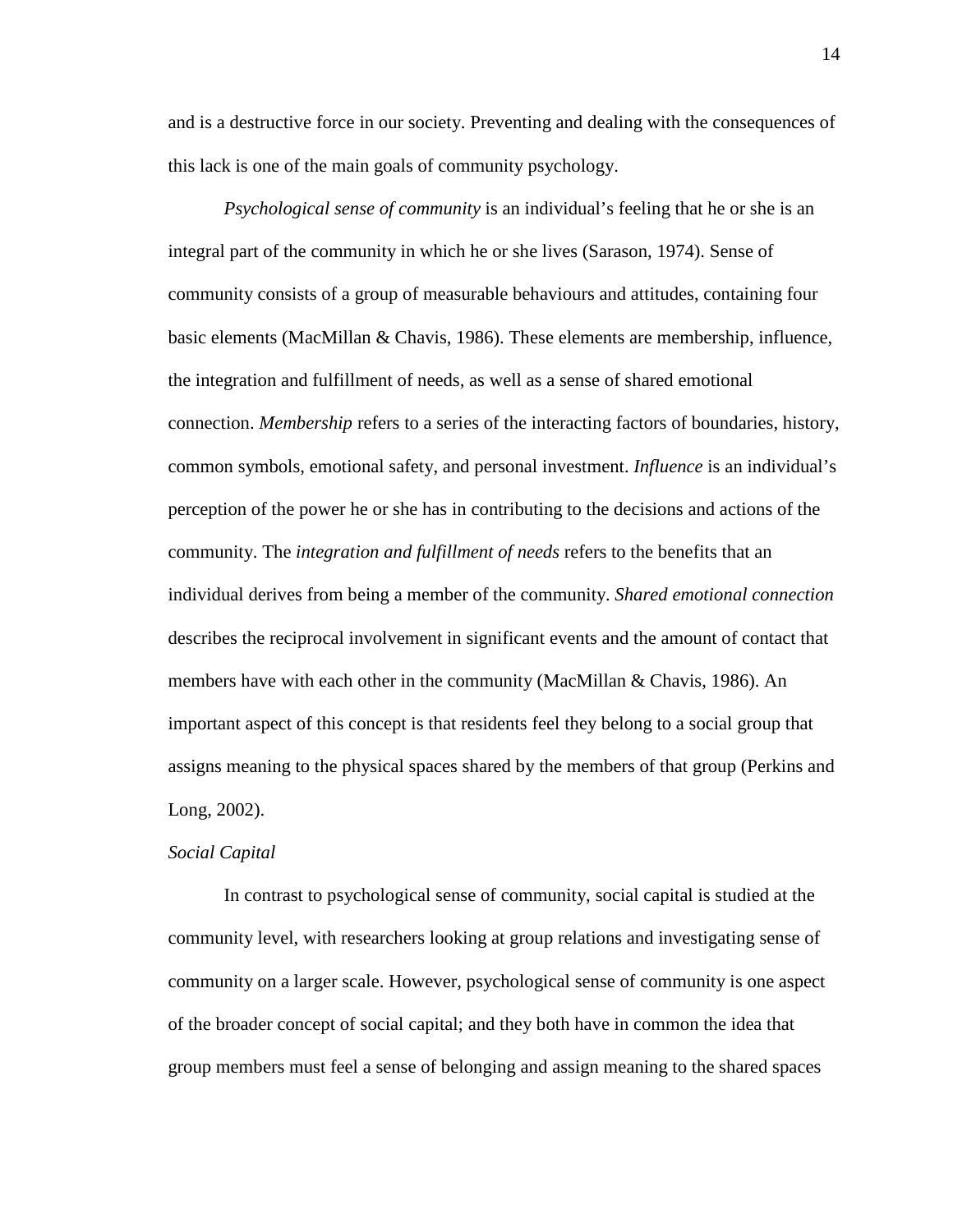of the group (Perkins and Long, 2002). As previously mentioned, psychological sense of community and social capital are both consistent and widely valued indicators of quality of life within the community (Perkins and Long, 2002).

The concept of social capital has been derived from a multidisciplinary perspective, and as such, there has not been a precise and agreed upon definition. Generally, *social capital* is made up of the norms, networks, and mutual trust of a society, which facilitate cooperative action among citizens and institutions (Coleman, 1988). In other words, social capital represents the reciprocal link between individuals and their community. Another broad definition of *social capital* is the institutions, relationships, attitudes, and values that govern interactions among people and contribute to economic and social development (Grootaert & Van Bastelaer, 2002). Social capital can be measured in terms of resources plus access to those resources (Foley  $\&$  Edwards, 1999). It is the process by which residents create and access social and physical resources that allow them, as a group, to form a community (Dreistadt, 2004).

There are two forms of social capital. The first, called *structural social capital*, refers to objective and externally observable social structures, such as networks, associations, and institutions, including the rules and procedures they exhibit. The second form, called *cognitive social capital*, refers to subjective and intangible elements such as generally accepted attitudes, norms of behaviour, shared values, reciprocity, and trust among community members. Three specific components of cognitive social capital include 1) solidarity, 2) trust, and 3) conflict resolution. Although these two forms of social capital mutually reinforce each other, they can also exist independently (Grootaert & Van Bastelaer, 2002).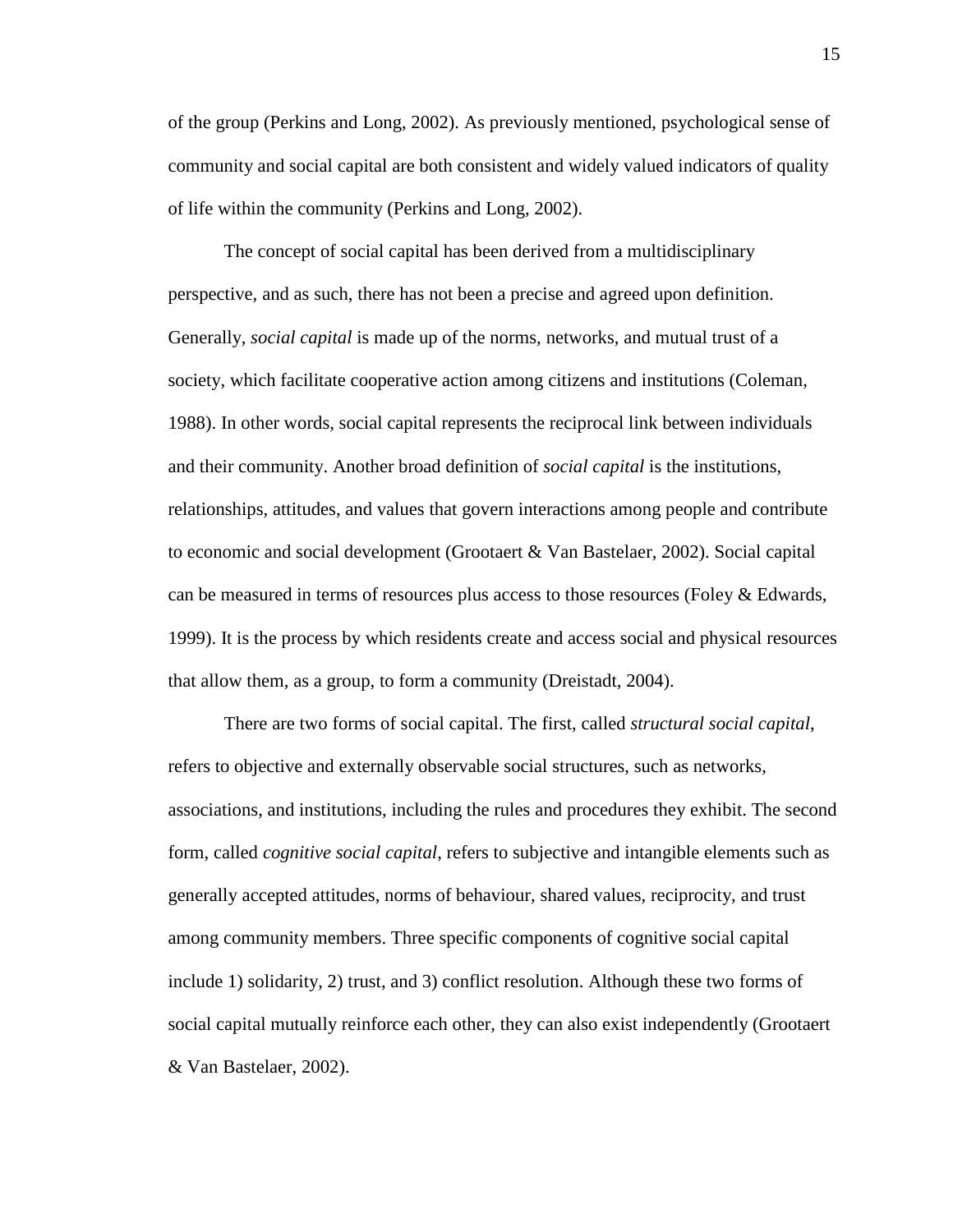For the purposes of this research, the focus is on cognitive social capital, since it is closely related to the concept of sense of community, measuring similar aspects on a community level. Also, by studying cognitive social capital, rather than structural social capital, the focus is on community members' attitudes as opposed to the presence of physical structures within their community. This will be more representative of the sense of community that this study aims to describe in order to make inferences about the level of mental wellness among residents of eco-communities. On top of this, most ecocommunities have only recently been established or are still in the forming stages, so they may not have an adequate level of structural social capital in place to measure.

This reasoning is supported by Grootaert and Bastelaer (2002), who wrote that "the structural elements of social capital must be assessed separately from cognitive elements" (p.19). Cognitive elements predispose people towards beneficial collective action, whereas structural elements facilitate such action. Yet, both elements are important, and must be combined in the overall assessment of social capital within a community. The presence of cognitive social capital is necessary in order to establish future structural social capital, which will ultimately lead to the formation of a strong and sustainable community (Grootaert & Van Bastelaer, 2002). For this reason, the presence of cognitive social capital within a community will serve as an indicator that the community has in place the necessary building blocks that will enable it to last over time. It is important to note, however, that individuals themselves often have different ideas as to what makes a strong community.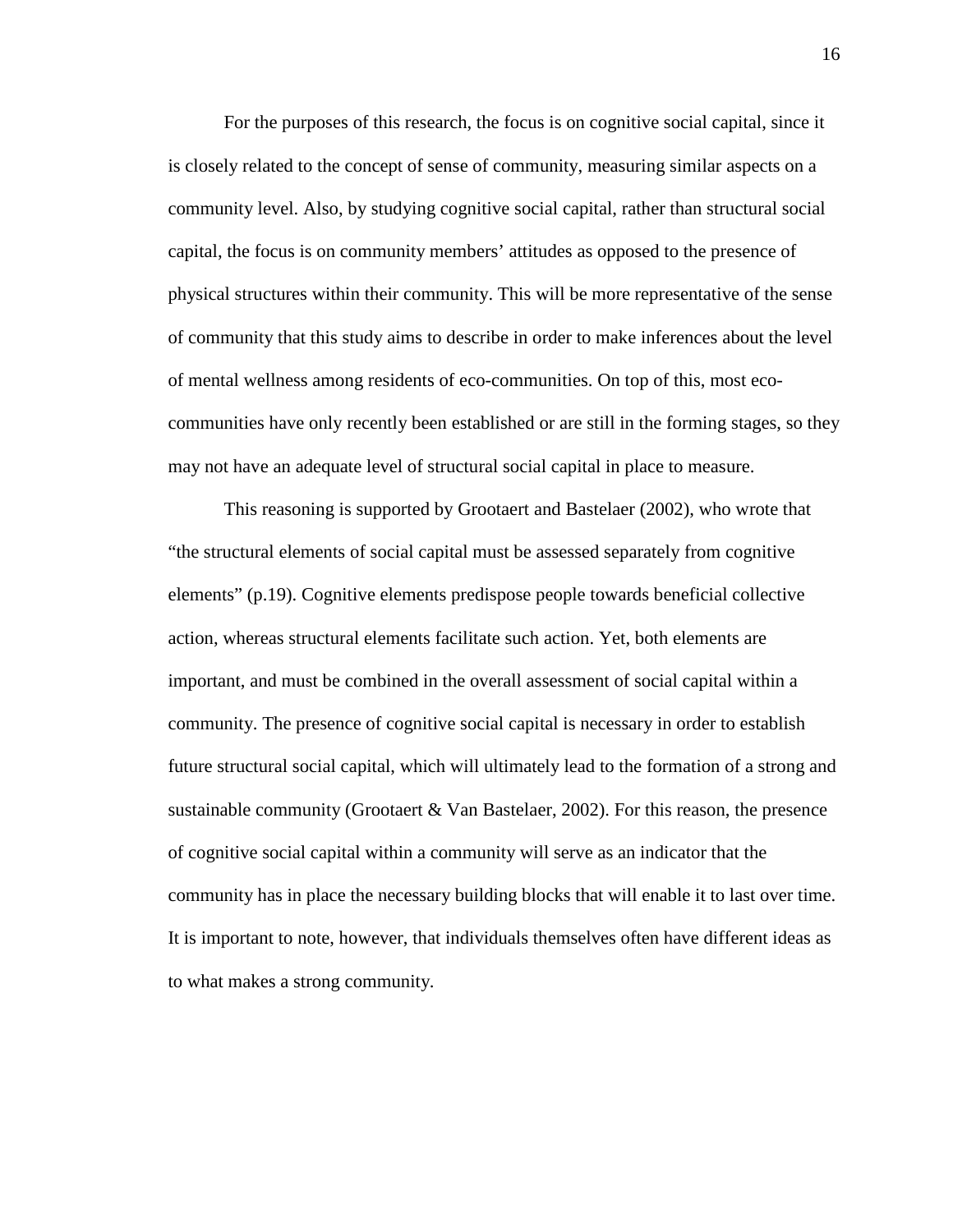### *Effects of Post-Industrialism and Urbanization*

In our current society, people often base their decisions about where to live on factors such as availability of work, income level, quality and type of schools, climate, and access to stores and cultural centers. Our interactions with others are often out of necessity and economic ties, rather than purely social interactions based on shared interest or space (Dreistadt, 2004). With increasing urbanization, globalization, and a mass-market economy, North American culture is becoming more dependent on the economy and less dependent on interconnections with other people.

Social scientists have argued that these are the types of conditions that have led to diminishing social ties among people, and a diminishing sense of community as a result (Putnam, 1995). The expansion of mass culture, including increasing wealth, urban growth, and transient living patterns, has led to increasing fragmentation between people. Although people have gained greater individual freedom, the cost has been social isolation and an increasing sense of alienation (Putnam, 1995). Social scientists trace the beginning of this trend to the 1960's postindustrial era, when people began moving to cities in larger numbers (Glynn, 1986). While social scientists disagree as to the root causes of the breakdown in social interaction and community relations, as well as to the extent that this is occurring, most agree that community interaction has been challenged by a number of factors over the past half of a century (Glynn, 1986). Since then, urban and suburban planners, as well as utopian theorists, have been concerned that socioeconomic conditions are suppressing meaningful interactions between people, and creating environmentally and economically unsustainable conditions (Putnam, 1995). The sustainability crisis is of central importance to this research, which aims to describe how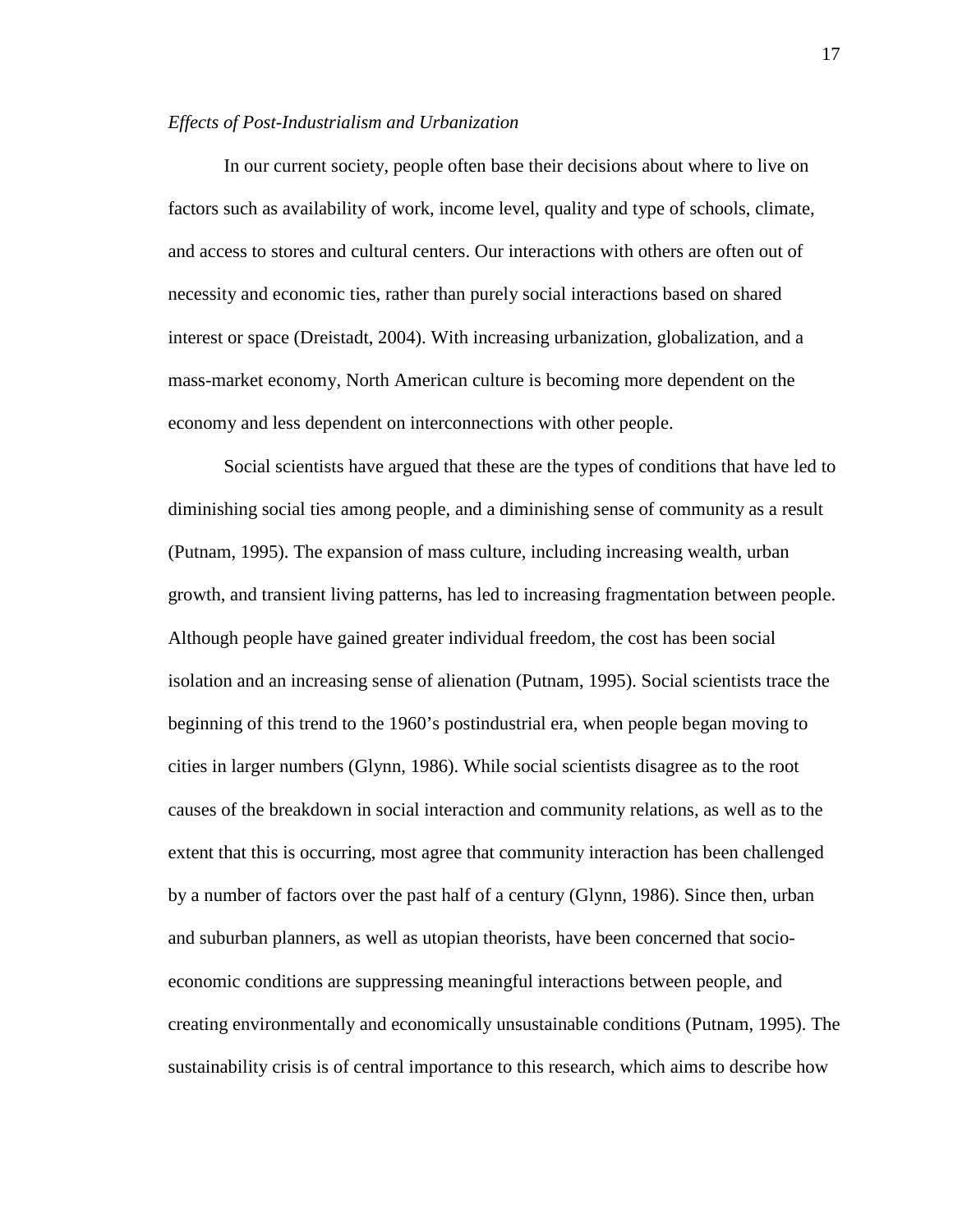certain communities have attempted to create a social context that is itself sustainable, both environmentally and economically, and over time. In addition, this study will attempt to explain how these communities also serve to increase the mental wellness and overall quality of life of the individuals that live there, thus making such communities an interesting topic worthy of exploration.

## *Issues of Sustainability*

Though more than 20 years old, the term *sustainability* is still generally defined by the Brundtland Report's famous statement of "development that meets the needs of current generations without compromising the ability of future generation to meet their own needs" (World Commission on Environment and Development, 1987, p. 23). In other words, sustainability can be conceived of as a product of a collective conversation about what kind of world we want to live in now and in the future (Robinson, 2004).

The United Nations Department of Economic and Social Affairs, Division for Sustainable Development (United Nations, 2009) states that the achievement of sustainable development requires the integration of economic, environmental, and social components at all levels, which is facilitated by continuous dialogue and action in global partnership. National Sustainable Development Strategies were outlined in Agenda 21, which is a global agenda for the transition to sustainability in the 21st century. At the 1992 United Nations Conference on Environment and Development (also known as the "Earth Summit") in Rio de Janeiro, 178 governments agreed to adopt the agenda and come up with a local agenda, adapted to their own region. Chapter eight of Agenda 21 promotes the implementation of national strategies for sustainable development with the purpose of harmonizing various economic, social, and environmental policies and plans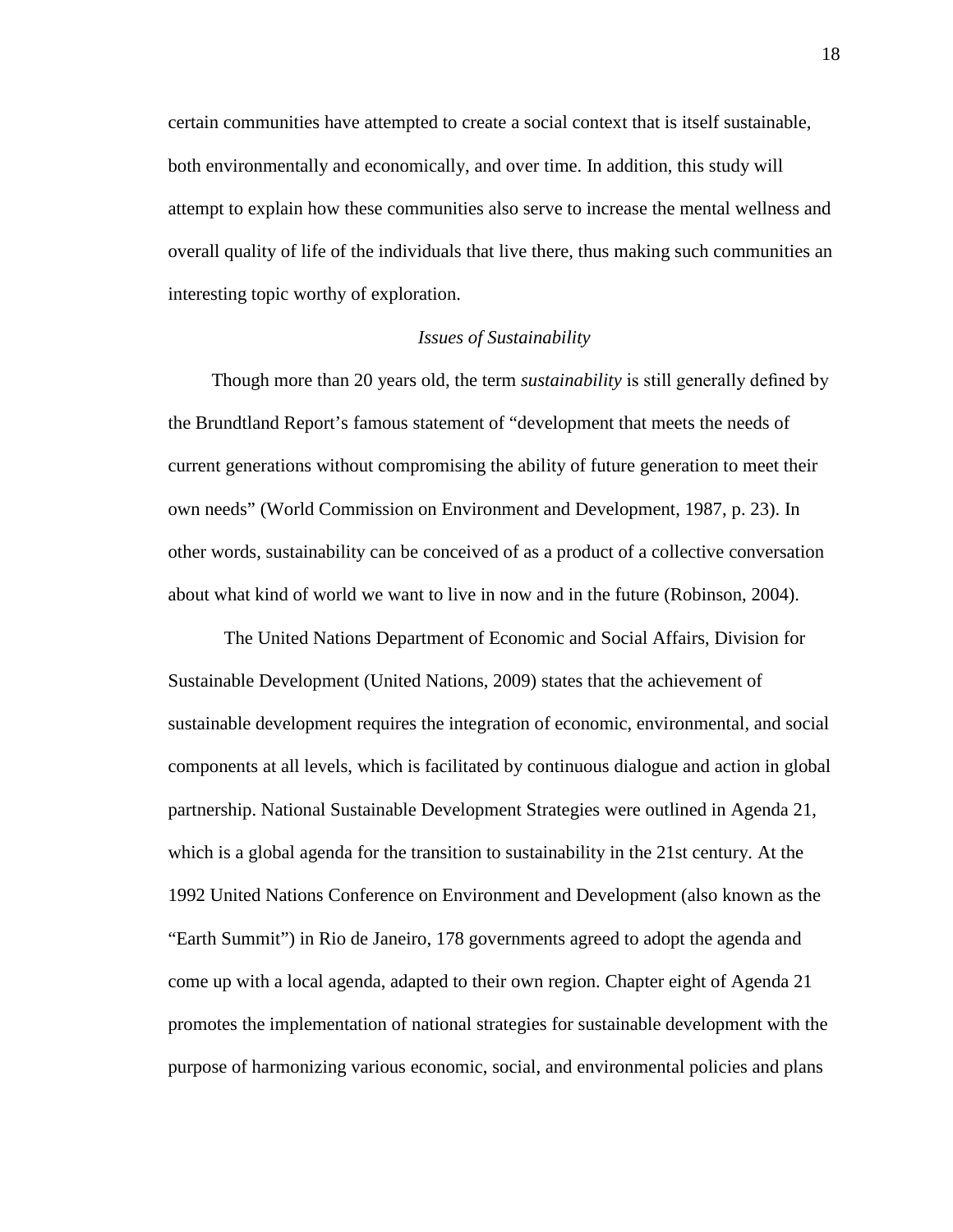operating in each country. In 2002, the World Summit for Sustainable Development urged countries not only to take immediate steps to make progress in the formulation and elaboration of national strategies for sustainable development but also to begin their implementation by the year 2005 (United Nations, 2009).

## *The Elements of Sustainable Development*

Sustainable development is a process of integrating three imperatives: (i) the ecological imperative to live within the global biophysical carrying capacity and maintain biodiversity; (ii) the social imperative to ensure the development of democratic systems of governance to effectively propagate and sustain the values that people wish to live by; and (iii) the economic imperative to ensure that basic needs are met worldwide (Dale, 2001). These three imperatives are interconnected and failure in any one area will result in the failure of the other two, especially in the long term. Conversely, the correct utilization of one imperative may multiply the effects of another in a positive, or virtuous, cycle (Dale, 2001). Research findings have determined the significance of this interconnection, particularly for small rural communities resisting the forces of rural decline (Edwards & Onyx, 2007). There is also considerable evidence that high levels of social capital may be a prerequisite for the process of integrating the ecological, the social, and economic imperatives (The World Bank Group, 2009). Therefore, social capital is an important aspect of sustainable community development.

Hamstead and Quinn (2005) conclude that in addition to the three tenets of sustainable development identified above, there are several other features important for the theory and practice of sustainable community development: (i) economic diversification and self-reliance; (ii) social justice through citizen empowerment and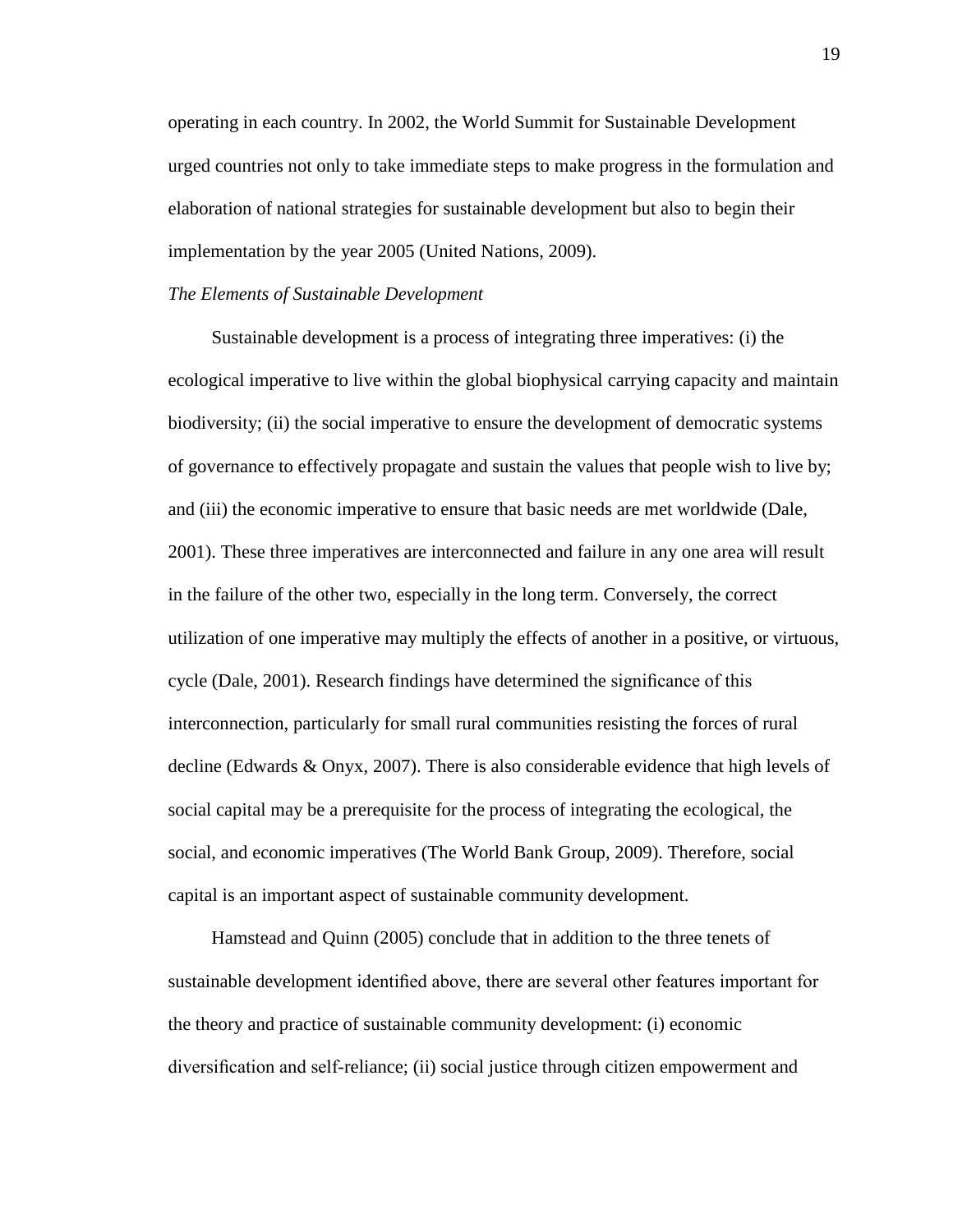improved access to information, education, and meaningful and effective participation; (iii) ecological sustainability through community-based stewardship and the minimization of all forms of consumption and waste; (iv) integration of economic, social, and ecological strategies for, and models of, well-being and change (pp.  $146 - 147$ ). It promotes strategies that foster local economic growth by building local networks of production, distribution, and consumption with minimal impact upon the natural environment. In addition, sustainable community development reinforces solidarity based upon strong bonds between local community members (Edwards and Onyx, 2007). These elements are specifically related to the development of sustainable communities, and are exhibited to a large extent in cohousing and ecovillage communities. In general, these imperatives are very similar to some of the explicitly stated goals and guiding principles of eco-communities worldwide.

Following the gathering of the United Nations at the Earth Summit in 1992, many countries engaged in their own local version of Agenda 21 (Reed & Webber, 1995). Agenda 21 demands an extensive reappraisal of systems and practices at all levels and across all spheres of society. It requires a fundamental shift in organizational culture and societal values. Agenda 21 is concerned with the development of projects, strategies, and policies that will facilitate a shift towards more sustainable modes of environmental, social, and economic development. Chapter 23 of Agenda 21 emphasizes that if sustainable development is to become a part of our social structures, full cultural participation at all levels of society is called for (Reed & Webber, 1995).

In the United Kingdom, various approaches to community participation are being piloted. The Local Government Management Board (LGMB) and local authorities in the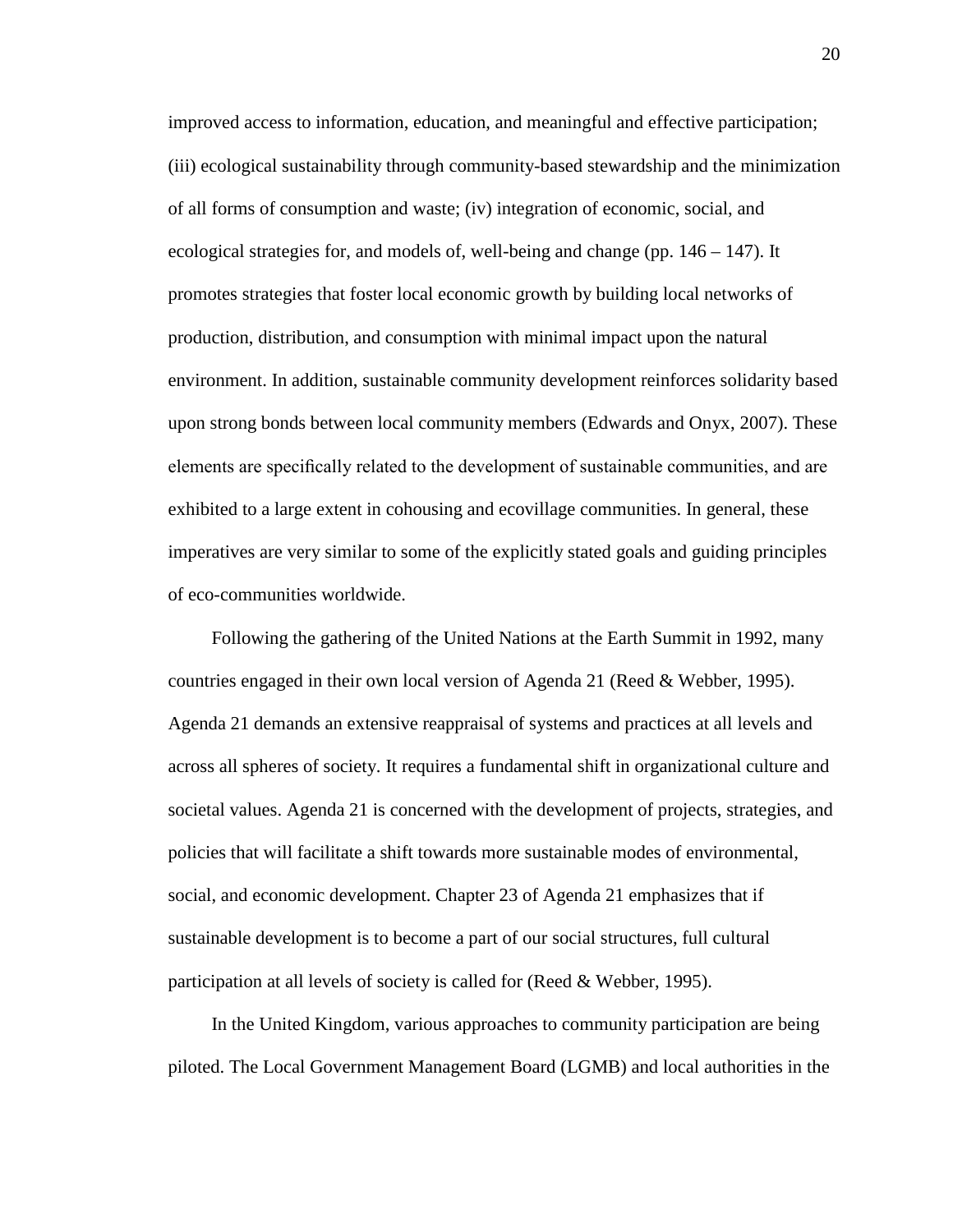United Kingdom have worked together to develop "sustainability indicators" (LGMB, 1995). As a result, 13 primary themes have been identified which encompass a wide range of social, environmental, and economic indicators (Table 1). Most importantly, the development of these indicators establishes common ground and enables dialogue between local communities, all tiers of government, and other national and international organizations. This approach seeks to empower communities by helping to create the building of local democratic capacity, while at the same time enhancing equity and social justice for the people (Reed & Webber, 1995).

Table 1

Sustainability Indicators: Thirteen Major Themes (LGMB, 1995)

1. Resources are used efficiently and waste is minimized by closing cycles.

2. Pollution is limited to levels which natural systems can cope with, and without damage.

3. The diversity of nature is valued and protected.

4. Where possible, local needs are met locally.

5. Everyone has access to good food, water, shelter, and fuel at reasonable cost.

6. Everyone has the opportunity to undertake satisfying work in a diverse economy.

7. People's good health is protected by healthy environments, health services, and preventative health care.

8. Access to facilities and services is not limited to those with a car.

9. People live without fear of violence, crime, or persecution.

10. Equal access to information, skills, and knowledge.

11. All sections of the community are empowered to participate in decision-making.

12. Opportunities for culture, leisure, and recreation are readily available to all.

13. Diversity and local distinctiveness are valued and protected; settlements are human in scale and form.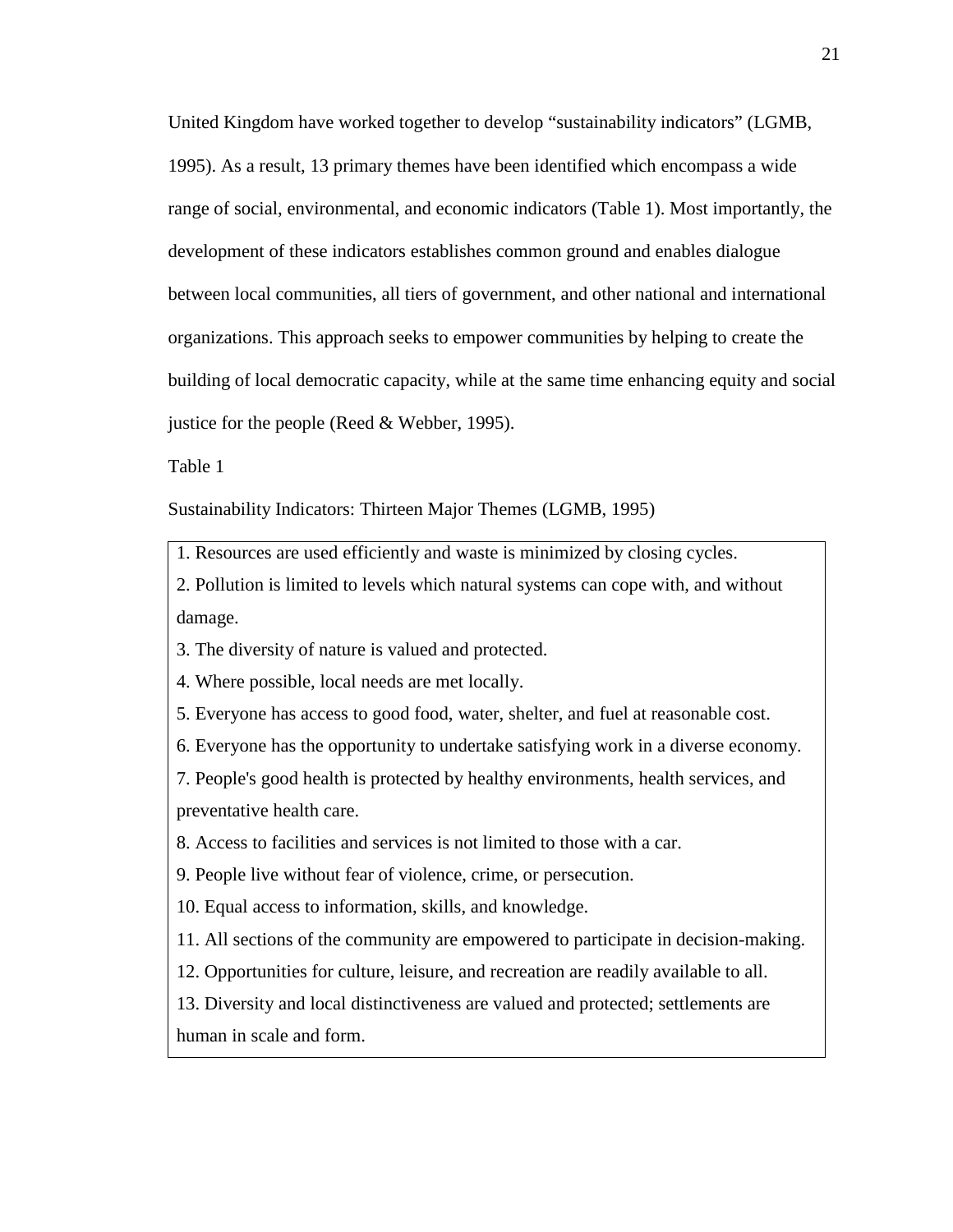The issue of sustainable development is recently being taken more seriously on behalf of our world governments. There are several countries in the world that are far ahead of Canada in terms of integrating the imperatives of environmental, economic, and social sustainability into their new developments (Global Footprint Network, 2009). However, there are several sustainable community developments in Canada, with the majority of them located in the provinces of British Colombia and Ontario (Fellowship for Intentional Community, 1994). These communities display many of the sustainability indicators outlined above. They are grass roots, local initiatives that have begun their own developments without waiting for the leadership of government officials. They serve as role-models for sustainable development and sustainable living.

#### *Social Sustainability*

Communities exist within the larger environmental system. Issues of environmental sustainability have recently been gaining widespread attention and concern. Our current ways of living in the world and interacting with the environment are not conducive to the long-term health of our planet or its people (Dawson, 2006; Heinberg, 2007). The effects of post-industrialization, urbanization, and globalization are having negative consequences for people's sense of community and mental health, and are contributing to the breakdown of social ties and local support networks (Putnam, 1995; Trainer, 2000). This is creating various kinds of fragmentation between people and their local communities while promoting the acceptability of unsustainable living practices. The health of the environment has a direct and important impact on the health of communities (Jackson  $\&$  Svensson, 2002). Sustainable and healthy communities must be built within a framework of a sustainable and healthy environment. Environmental and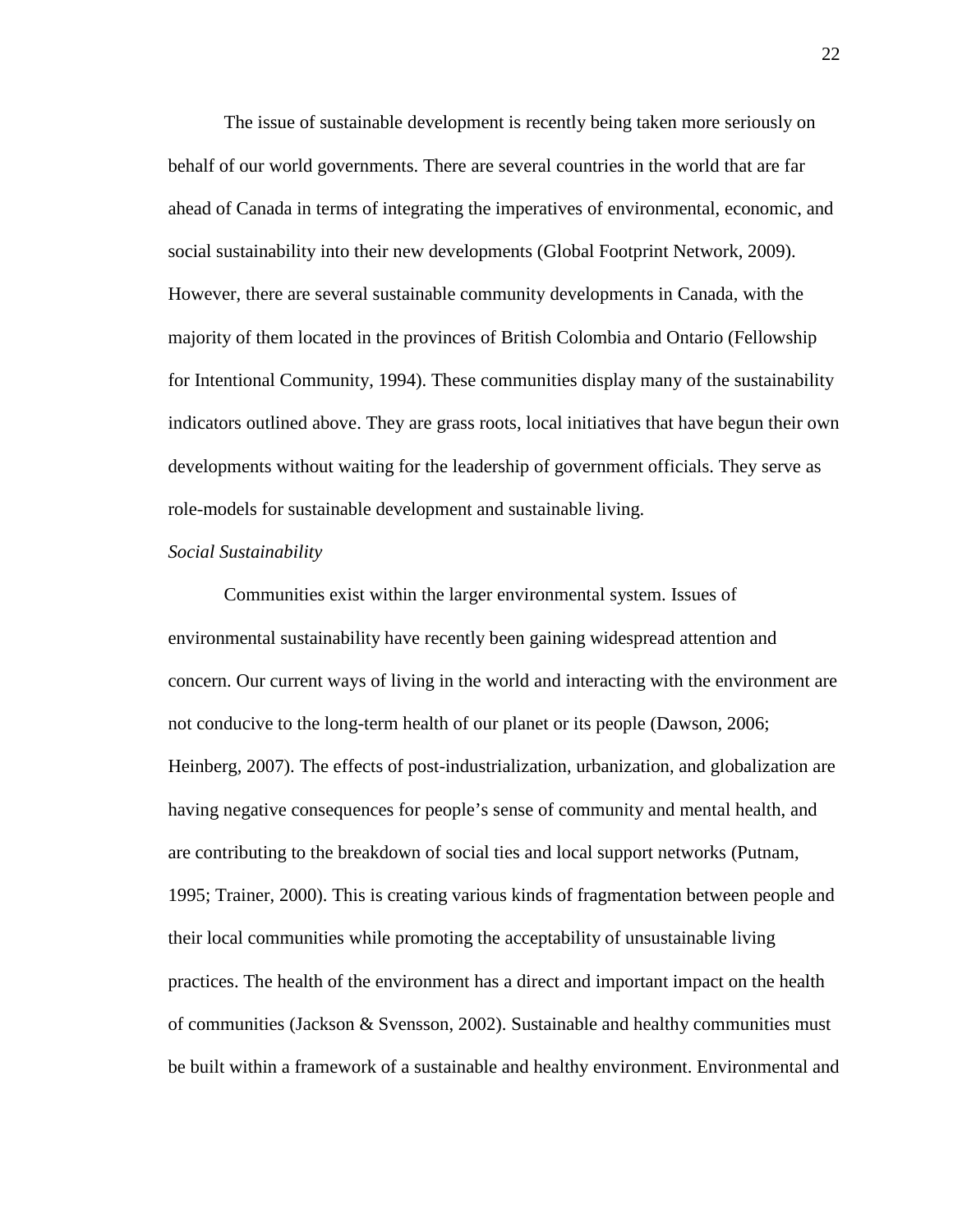economic sustainability, described below, are important aspects of a community that has the ability to provide its members with a sense of solidarity and to last over time (Dale, 2001).

## *Environmental Sustainability*

*Ecological footprint.* The "Ecological Footprint" has emerged as the world's premier measure of humanity's demand on nature (Global Footprint Network, 2009). It measures how much land and water area a human population requires to produce the resource it consumes and to absorb its wastes, using the prevailing technology (Wachernagel & Rees, 1996). Conceived in 1990 by Mathis Wachernagel and William Rees at the University of British Columbia, the Ecological Footprint is now in wide use by scientists, businesses, governments, agencies, individuals, and institutions working to monitor ecological resource use and advance sustainable development (Global Footprint Network, 2009).

According to the Living Planet Report 2006 (Hails, 2006), humanity's Ecological Footprint was 31% larger than the planet's capacity to produce these resources. This ecological overshoot means that it now takes about one year and three months for the Earth to regenerate what we use in a single year. The carbon Footprint, which accounts for the use of fossil fuels, is almost half the total global Footprint, and is its fastestgrowing component, increasing more than eleven fold from 1961 to 2005 (Global Footprint Network, 2009). According to the Living Planet Report 2008 (Hails, 2008), overshoot has increased by 5 percent since the last report was published in 2006. It shows that at the current rate humanity is using natural resources and producing waste, by the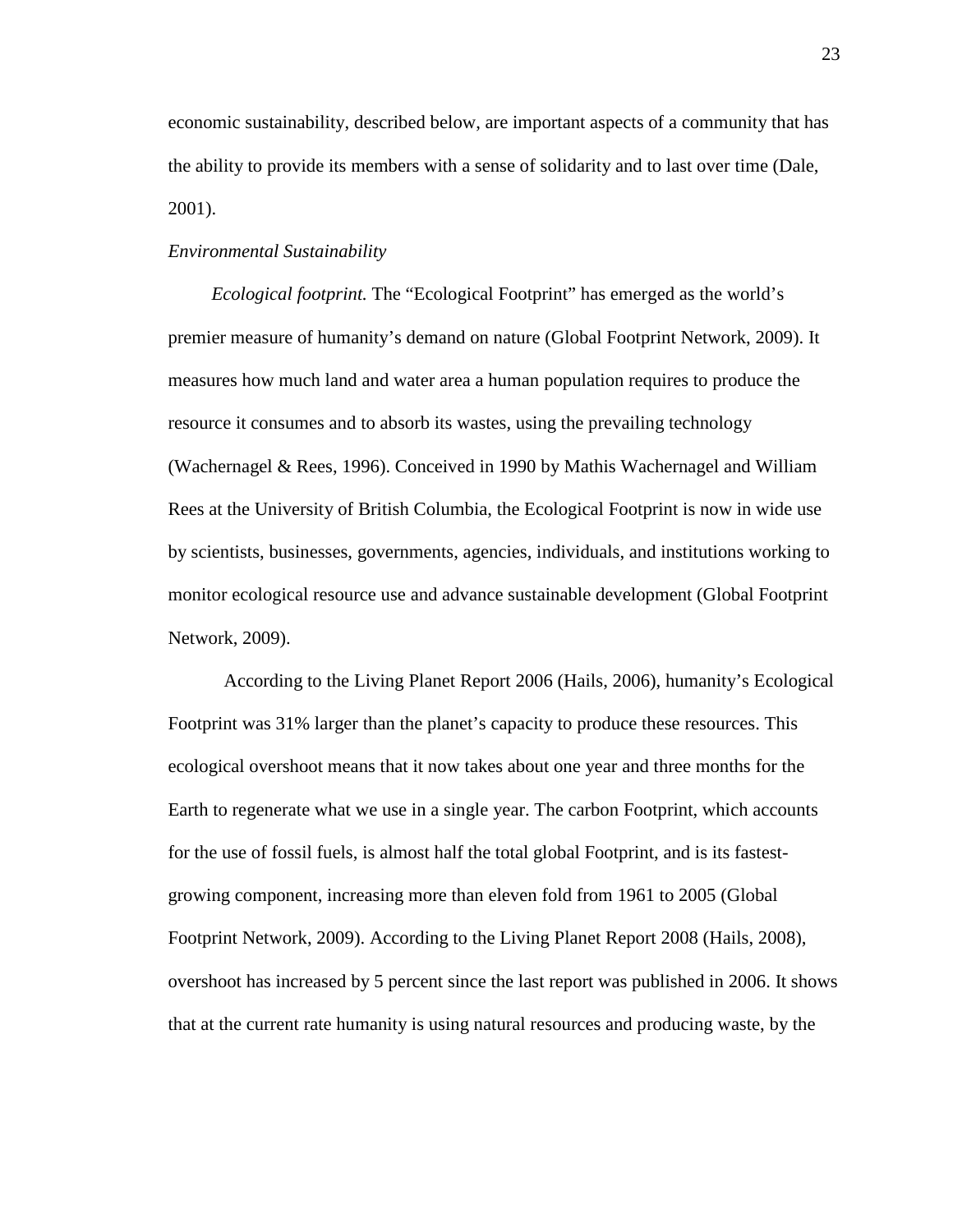early 2030's we will require the resources of two planets to meet our needs (Global Footprint Network, 2009).

As reported in the Canadian Living Planet Report 2007 (Mitchell, 2007), if everyone lived like Canadians, we would need 4.3 Earths to support us. The report, released by Global Footprint Network and World Wide Fund (WWF) for Nature, reveals that while Canada is endowed with abundant natural resources, it also has the 4th highest Ecological Footprint per person of all nations. Results reveal that, with an Ecological Footprint of 7.6 global hectares per person, Canada is using resources and turning them into waste at a much higher rate than the global average. The report uses both the Living Planet Index (which measures trends in biodiversity) and the Ecological Footprint to detail the changing nature of our planet and describes how our planetary bank account is currently being overdrawn (Global Footprint Network, 2009).

Turning resources into waste faster than waste can be turned back into resources puts us in global ecological overshoot, depleting the very resources on which human life and biodiversity depend. The result is collapsing fisheries, diminishing forest cover, depletion of fresh water systems, and the build up of pollution and waste, all of which add up to create enormous problems like global climate change (Global Public Policy Network on Water Management, 2008). Overshoot also contributes to resource conflicts and wars, mass migrations, famine, disease, and other human tragedies—and tends to have a disproportionate impact on the poor, who cannot buy their way out of the problem by getting resources from somewhere else (Global Footprint Network, 2009).

*Energy crisis.* "Peak Oil" refers to the point in time when oil and natural gas reach their absolute peak of production. It is the midway point when half of the reserves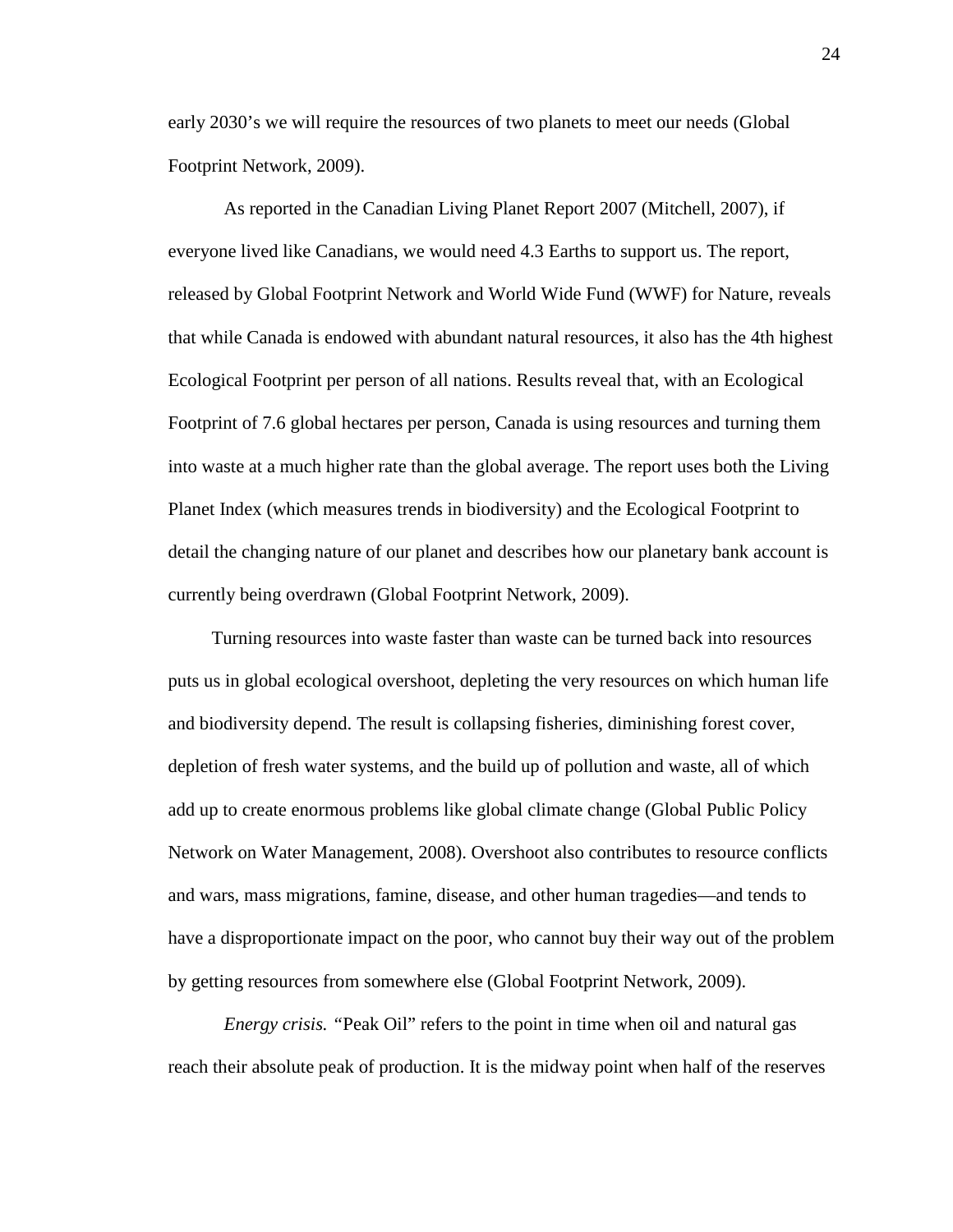of fossil fuels have been used up (Hopkins, 2008). According to Kenneth Deffeyes (2006), author of *Beyond Oil, we* have already reached that point as of May 2005. According to his research, at that time conventional oil production peaked at 74.2 million barrels a day and has been declining ever since. Other researchers give a range of dates, with peak oil predicted to occur anywhere from 2007 to 2015 (Hopkins, 2008). Even the skeptics, such as the Cambridge Energy Research Associates (Jackson, 2007), no longer debate if oil production will peak, but rather it is merely a question of when.

After Peak Oil, the increasing cost of the remaining oil will trigger the rising cost of all goods and services produced by it. Although it has taken 150 years to get to this point, the remaining supplies will diminish much more rapidly due to increasing population and resource use (Heinberg, 2003). There is an urgent need for alternative renewable energy sources and a drastic reduction in consumption. Along with the energy crisis, it is common knowledge that other concerns such as pollution and climate change are having a dramatically negative impact on our environment and health.

*Climate change and water shortage.* The changes in global climate patterns that have been occurring recently are due to an accumulation of greenhouse gases in the atmosphere (Global Public Policy Network on Water Management, 2008). The greenhouse effect is caused by increasing levels of carbon dioxide in the atmosphere, which is a direct result of the combustion of fossil fuels and deforestation. The greenhouse effect is also a result of increases in emissions of methane gases from mining and livestock production, as well as increases in nitrous oxide emissions from agriculture and airplanes (Hopkins, 2008). These pollutants have been linked to changes in precipitation patterns and have resulted in increased flooding and drought, as well as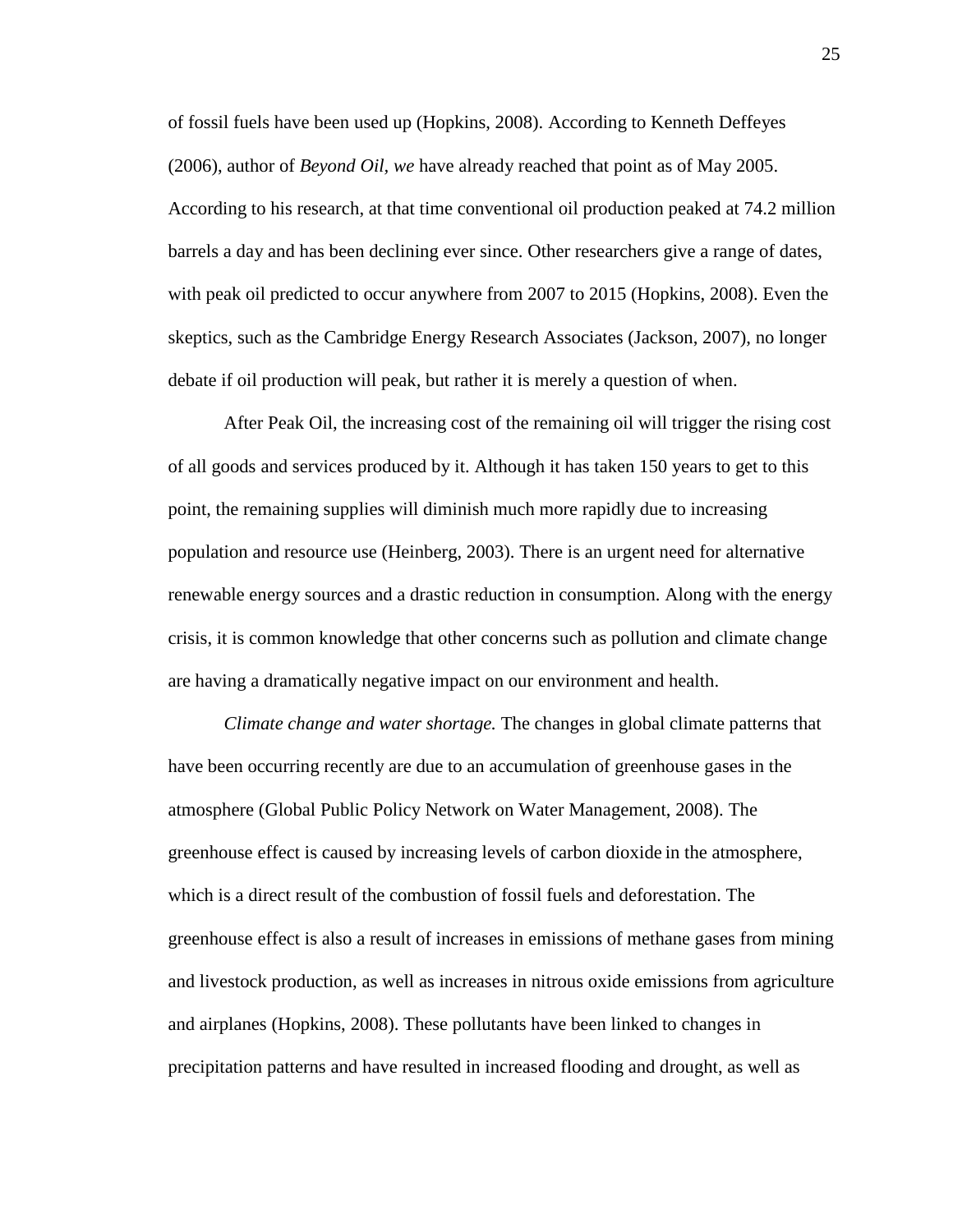higher global temperatures that have led to an increased melting of glacier ice and rising sea levels. Climate change is causing changes in the quality, quantity, and availability of fresh water, which will have significant impacts on water resources for both human and natural systems (Global Public Policy Network on Water Management, 2008).

These impacts will be most noticeable with regards to agriculture, health, and ecosystems. Changes in water patterns due to global warming are expected to have farreaching effects, including access to and utilization of water supplies, decreased food availability and security, increased conflict and instability, and increased biodiversity degradation (Global Public Policy Network on Water Management, 2008). All of these things are major threats to the survival of the human species, not to mention the diverse range of other animal species that inhabit the earth.

Although the issue of climate change has been controversial – with debates over whether the phenomenon is a result of human action or a natural occurrence – the fact remains that global climate has increased an average of 0.8 degrees Celsius since preindustrial times. While this may not sound like much, this degree of change has produced alarming effects around the world, as described above (Hopkins, 2008). This fact alone should be enough to warrant some kind of action on behalf of the world's governments and its citizens, regardless of who or what is to "blame". It is imperative that we take action to reduce our human contribution to this problem. It would be in our best interest to cease any further harm and slow the damaging effects of rising global temperatures enough that we are able to come up with remedies to counteract it in the meantime. Fortunately, scientists, researchers, and concerned citizens are learning ways to use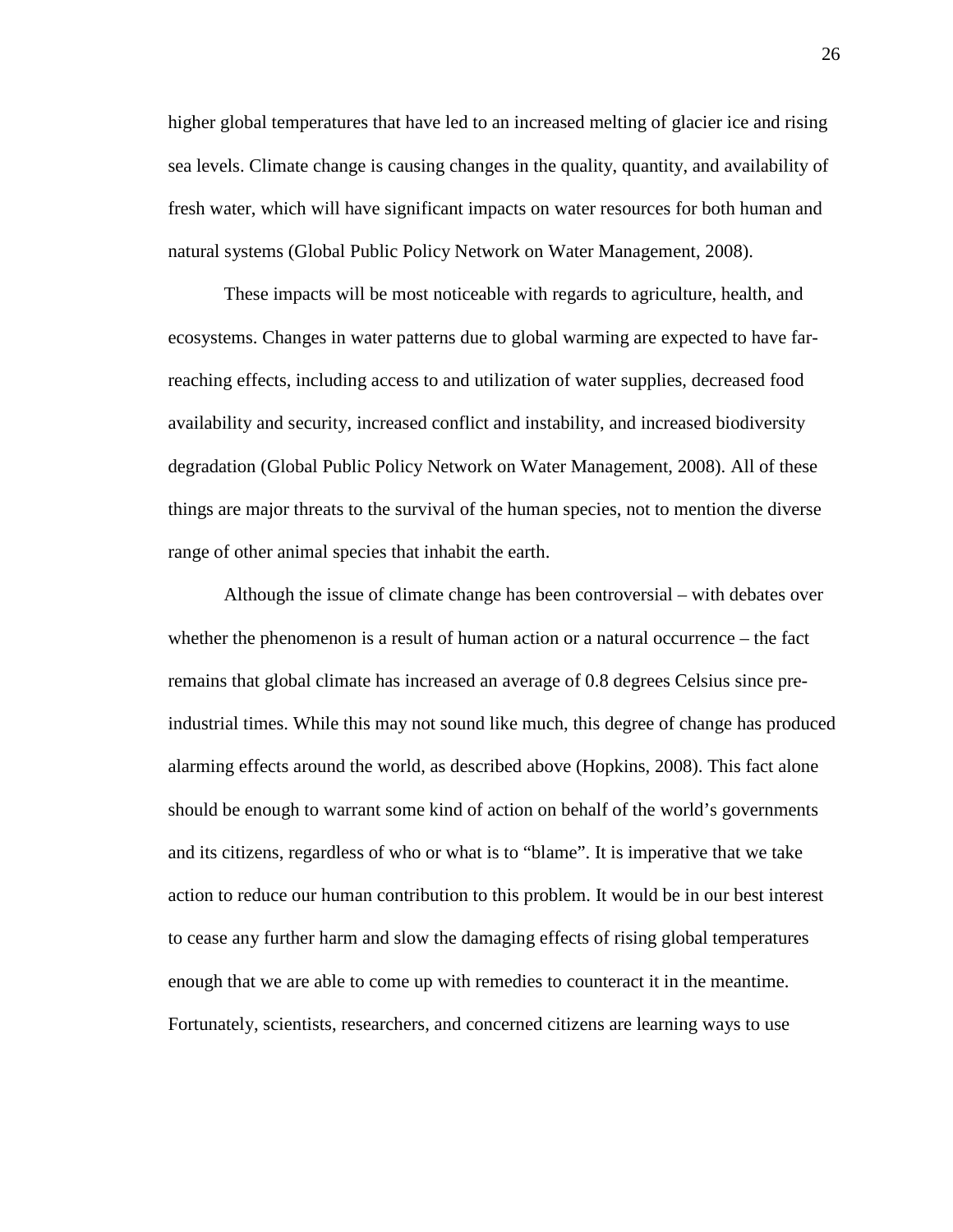energy and water efficiently, implement renewable energy sources, and slow down the damaging effects of climate change.

*Business as usual?* Competition for ecological services will play a critical role in the 21st century (Ewing et al., 2008). If we continue "business as usual", oil reserves will become depleted, global warming will alter the earth's climate, and the earth will become buried in human waste (Komiyama & Kraines, 2008). Peak oil and climate change will combine with food shortages, biodiversity loss, depleted fisheries, soil erosion, and freshwater stress to create a global supply-demand crunch of essential resources (Ewing et al., 2008). Humanity is already in "overshoot," using more resources than Earth can renew. In a post "peak everything" world, if consumption trends in today's wealthy nations and in the emerging economies continue at current rates, overshoot will increase dramatically (Heinberg 2007). This will mean further degradation of the Earth's capacity to generate resources, continuing accumulation of greenhouse gases and other wastes, and the likely collapse of critical ecosystems (Ewing et al., 2008).

Without significant change, countries that depend extensively upon ecological resources from abroad will become particularly vulnerable to supply chain disruptions, and to rising fees for greenhouse gas emissions and waste disposal (Ewing et al., 2008). On the other hand, countries with sufficient ecological reserves to balance their own consumption or even export resources will be at a competitive advantage. Those who prepare for living in a resource-constrained world will fare far better than those who do not. Stimulating and supporting technological innovations and services that promote well-being without draining resources will play a key role in this effort. Cities, regions, or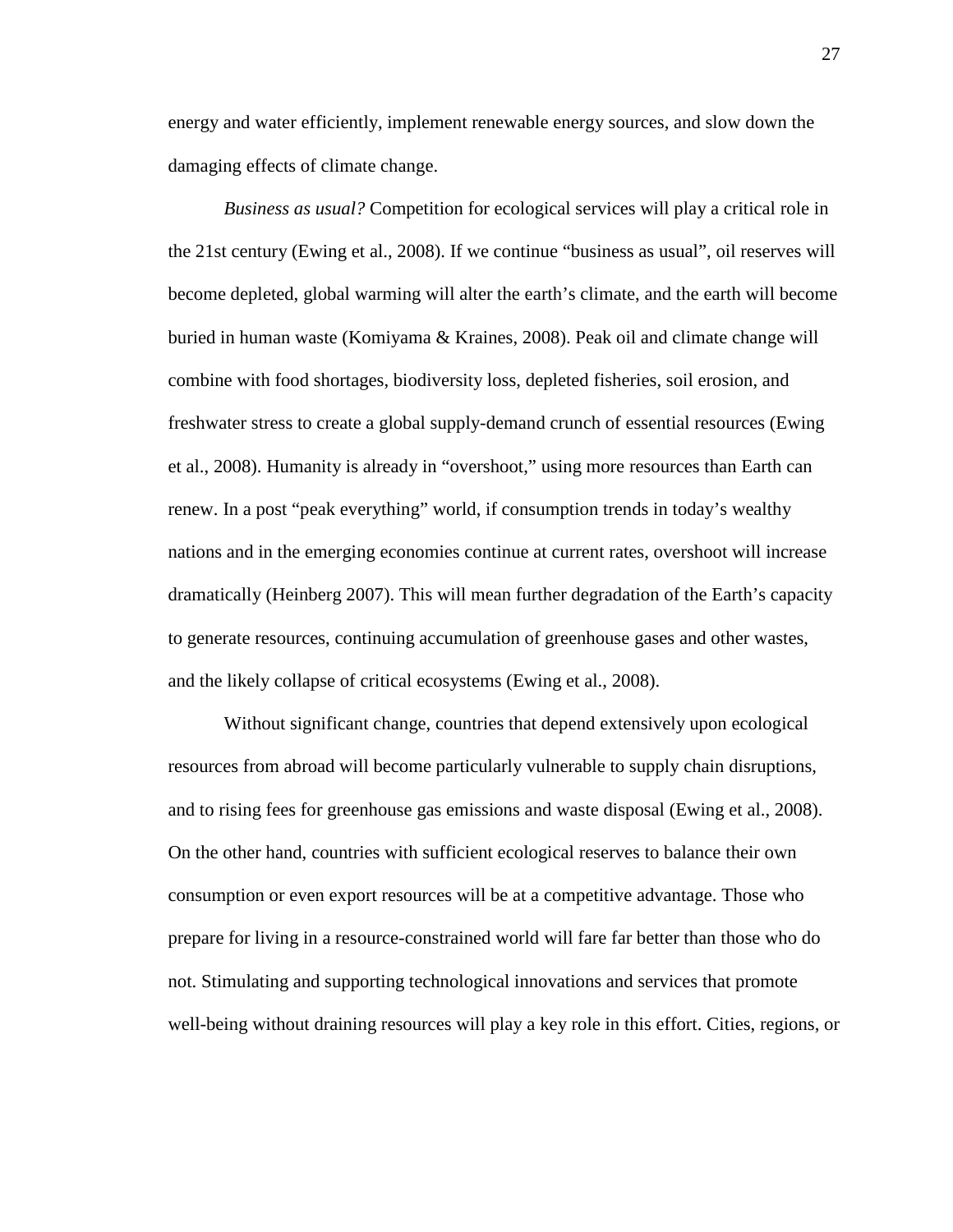countries that are not able to provide a high quality of life on a low Footprint will be at a disadvantage in a resource-constrained future (Ewing et al., 2008).

## *Economic Sustainability*

*The "free market" system.* Our present global economy is basically a system of "massive but legitimate expropriation" (Trainer, 2000). The world's core economic and political systems function to siphon off most of the world's wealth to the benefit of a few. About 86% of world income goes to the richest 20%, while the poorest 20% receive only 1.3% of it. Living standards in developed countries would not be as high as they are if these enormous inequalities were not occurring. If the world's resources are used to produce throw-away affluent lifestyles, they are not available to provide basic necessities for most of the world's people. As a result, billions of people experience serious deprivation, while about 1% of the world's people own most of the corporate wealth. The main beneficiaries are the very few who own or manage the transnational corporations and banks. They are rapidly increasing their ownership and control through their success in promoting the free market ideology (Trainer, 2000).

The overall problem of global unsustainability is largely the result of the freedom given to market forces, and the ideas that go along with it such as competition and individualism (Trainer, 2000). In a free market system, considerations of need and justice are irrelevant. Instead, resources go to those who can bid the most for them. There is also a powerful tendency for development to be inappropriate to the needs of most people and of the environment. To the conventional economist, "efficient" and "productive" investments are simply those that make the most profits (Goldsmith, 1997). It is regarded as far more "efficient" to put Third World land into producing luxury crops for export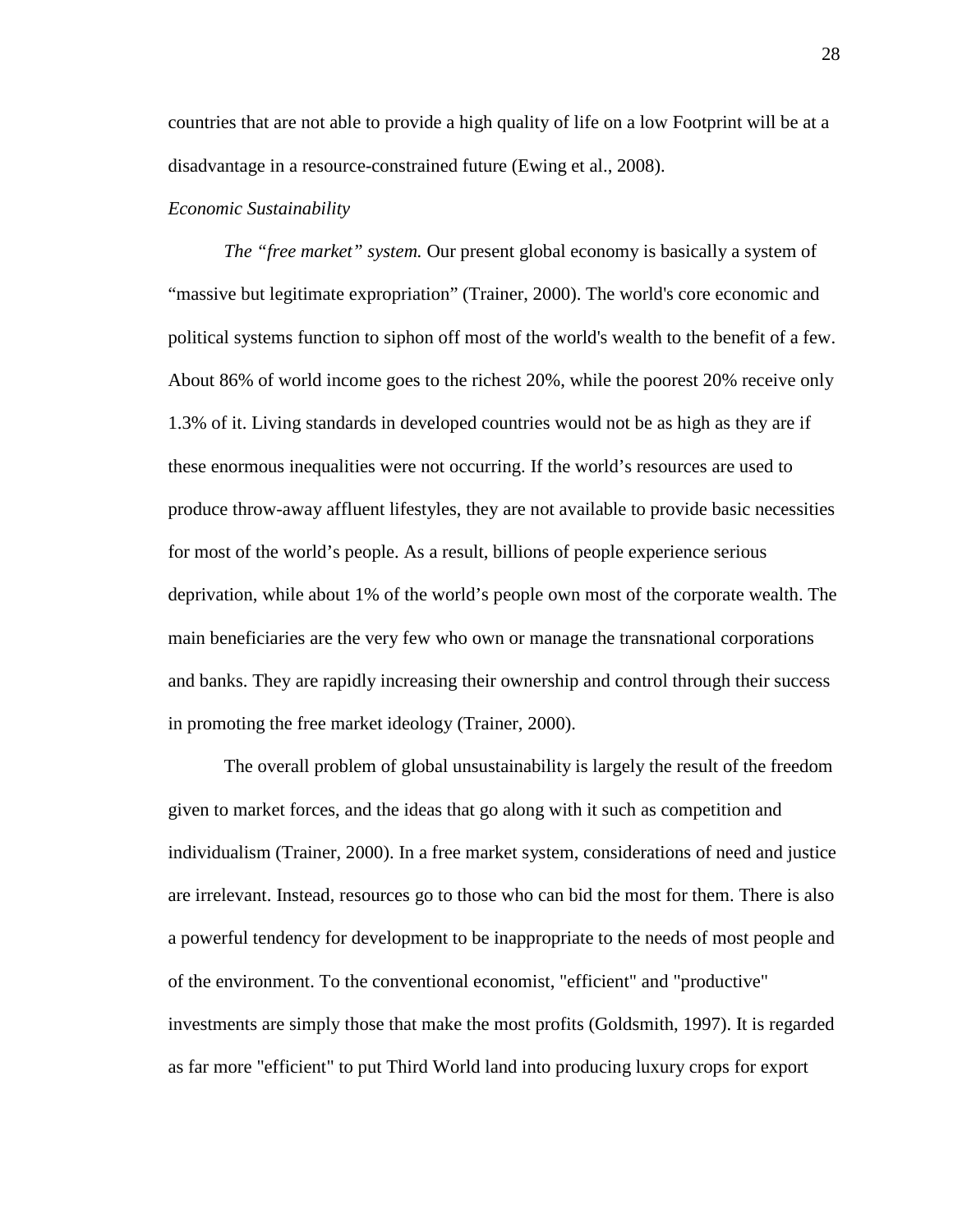than into feeding local hungry people. The free market system ensures that those with the most wealth will secure most of the resources and that the resulting development will be suited to their own advantage (Goldsmith, 1997). Within the present global economy, there is no possibility of satisfactory development for most people in the Third World. Satisfactory development will be possible when the rich countries reduce their consumption to their fair share of the world's resources (Trainer, 2000). Gandhi summed up the situation when he stated that the rich must live more simply so that the poor may simply live.

*The limits to growth*. The current economy is based on the idea of growth (Craig, 2006). According to this system, expansion of the economy is good and contraction of the economy is bad. The economy is measured by the Gross Domestic Product (GDP) which indicates the level of the nation's spending. As the GDP goes up, the economy increases. Yet, measuring the prosperity of a nation by what it spends does not contribute to an accurate understanding of prosperity. The GDP will increase, regardless of whether the government has spent money on public education or a nuclear bomb. The purchase of coal will increase the GDP, as will an increase in population (Craig, 2006).

Over the past 30 years, research has accumulated in support of the claim that the living standards and the levels of production and consumption in rich countries are grossly unsustainable. Ecological Footprint analysis indicates that to provide for one person living in a rich world city requires at least 4.5 ha of productive land. If 10 billion people were to live in the same manner, the amount of productive land required would be around 8 times all the productive land on the planet (Wachernagel & Rees, 1996). A sustainable society must therefore be defined in terms that extend well beyond taking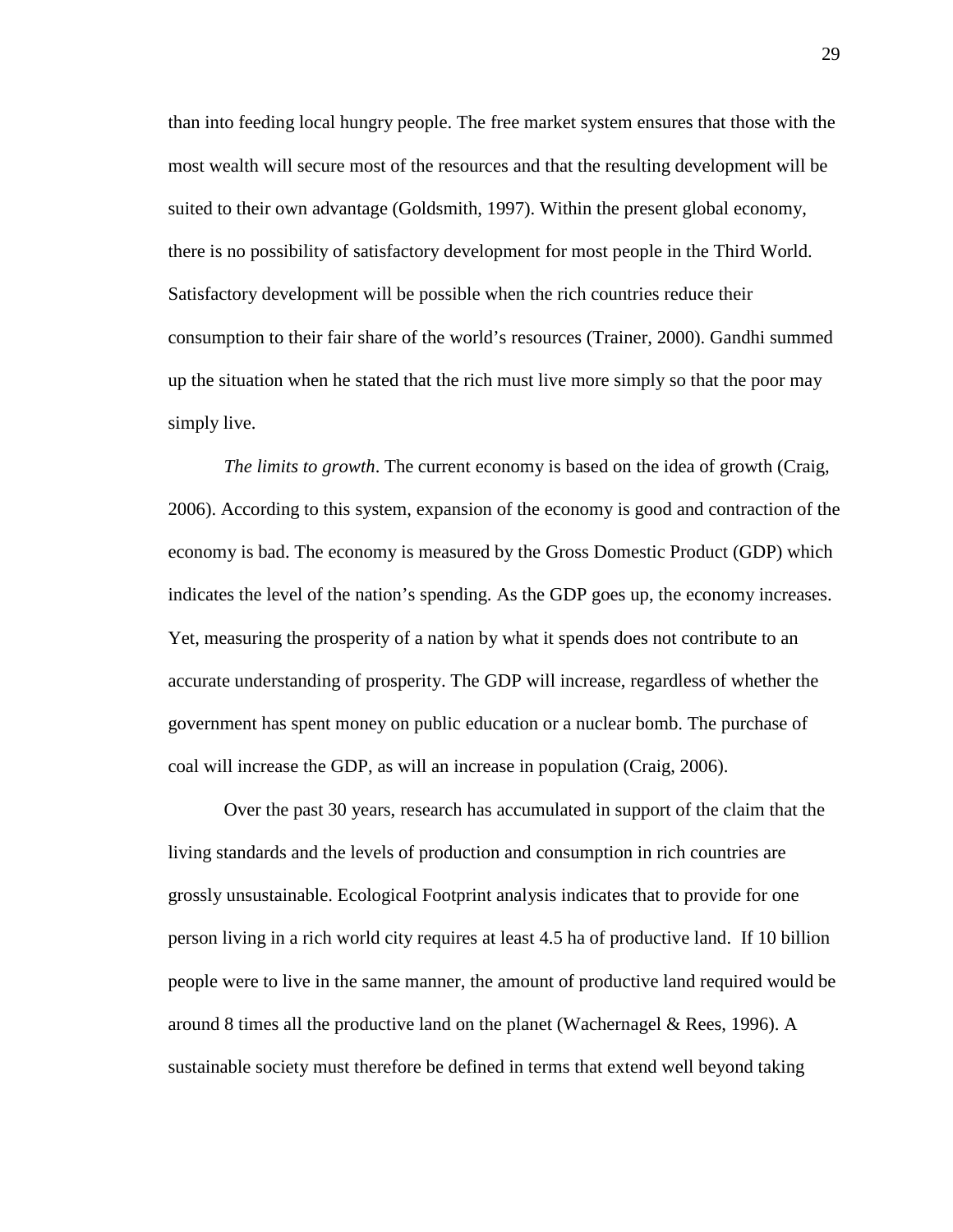social control over the market. It must focus on notions of simplicity, co-operation, and self-sufficiency, and a long period of negative economic growth culminating in a steadystate economy (Trainer, 2000).

Continuous growth simply cannot occur in a system that makes use of nonrenewable fossil fuels as its primary source of energy (Steinman & Leafe-Christian, 2006). For this reason, environmental and economic practices must be adapted to suit our current environmental conditions, and therefore, it is of high priority that these practices must become more sustainable in nature. The notion of prosperity must change to take into account the fact that there are limits to economic growth. It should also take into account the reality that our natural resources must be used efficiently and wisely in order for our environment and communities to survive and prosper. Hamstead and Quinn (2005) call for practitioners to challenge the growth paradigm of the modern economy, since over-consumption (at all levels from national to individual) is at the root of most Western sustainable development issues.

*Rethinking wealth.* The information presented on social, environmental, and economic sustainability is more than just merely an "inconvenient truth", but rather a critical issue that demands bold action. Prosperity and well-being will not be possible without making intelligent choices regarding the basic ecological resources that sustain the economy, and more importantly, all of life (Ewing et al., 2008). In an age of growing resource scarcity, the wealth of nations increasingly will be defined in terms of who has ecological assets, and who does not. Preparing for this new economic truth will take time, making it urgent to begin as quickly as possible (Ewing et al., 2008).

30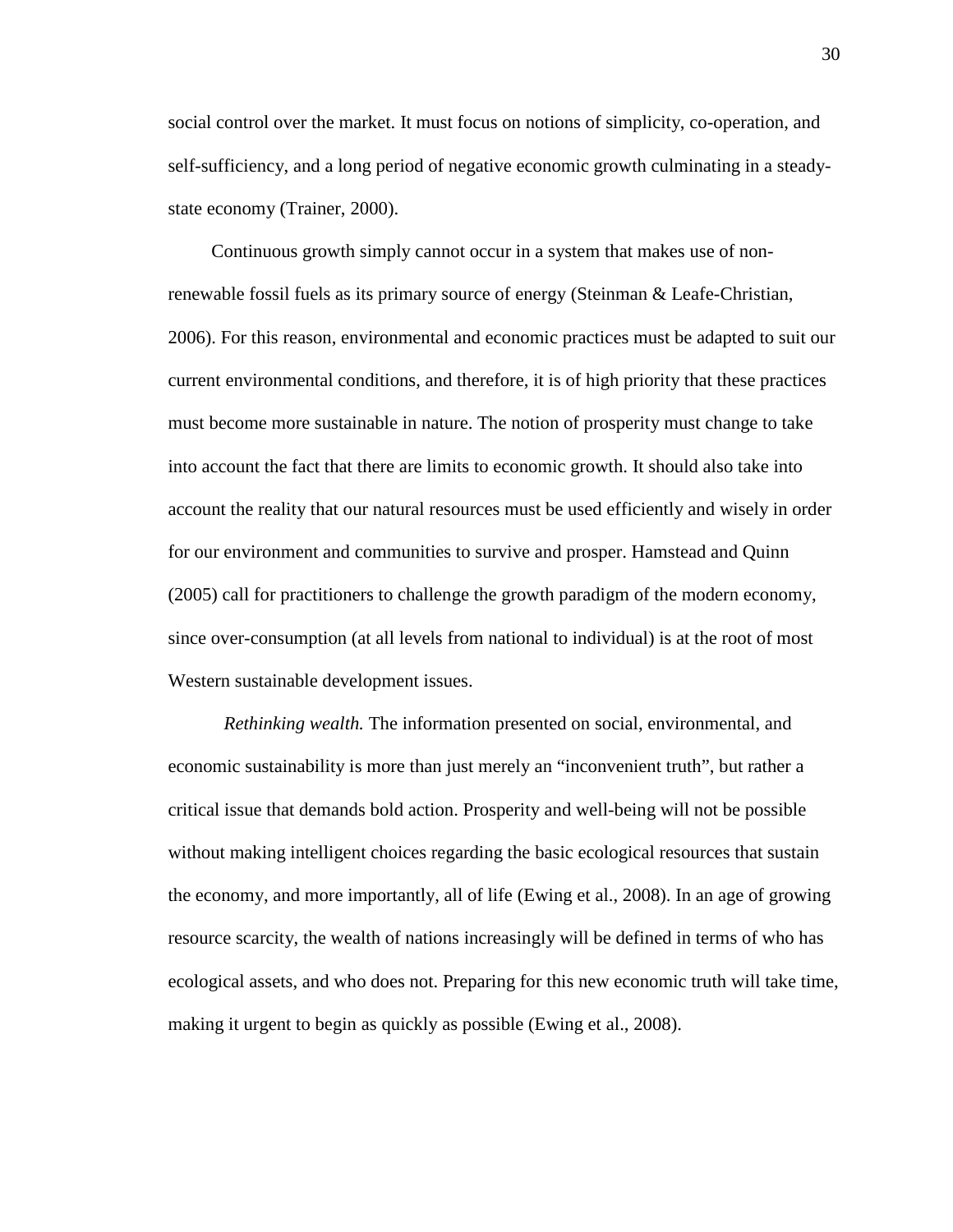To reduce our Ecological Footprint, strategies to manage and protect ecological resources while minimizing the demand on the ecosystem need to be implemented on a mass scale. This means investing in technology and infrastructure that will allow us to operate more efficiently in a resource-constrained world. It means taking individual action, and creating public demand for the participation of businesses and policy makers. Using tools like the Ecological Footprint to manage our ecological resources is essential for humanity's survival and success. Knowing how much nature we have, how much we use, and who uses what is the first step, and will allow us to track our progress as we work toward our goal of sustainable, one-planet living (Global Footprint Network, 2009). It is almost certainly the case that countries and regions with surplus ecological reserves—not the ones relying on continued ecological deficit spending—will emerge as the robust and sustainable economies and societies of the future (Global Footprint Network, 2009).

If the "limits to growth" analysis is valid, we have no choice but to dramatically reduce resource use and environmental impact, and this means we must shift to a simpler way of life (Trainer, 2000). Living more simply does not mean deprivation or going without the things necessary for a high quality of life. It means being content with what is sufficient for hygiene, comfort, convenience, etc. This is in contrast to the overconsumption that is prevalent in our current society. Adequate living standards are easily achieved if acceptance of simpler lifestyles is combined with the use of alternative technologies such as earth building and permaculture design. The most important aspect of living more simply is the development of small-scale, highly self-sufficient local economies, since local production drastically reduces resource and energy consumption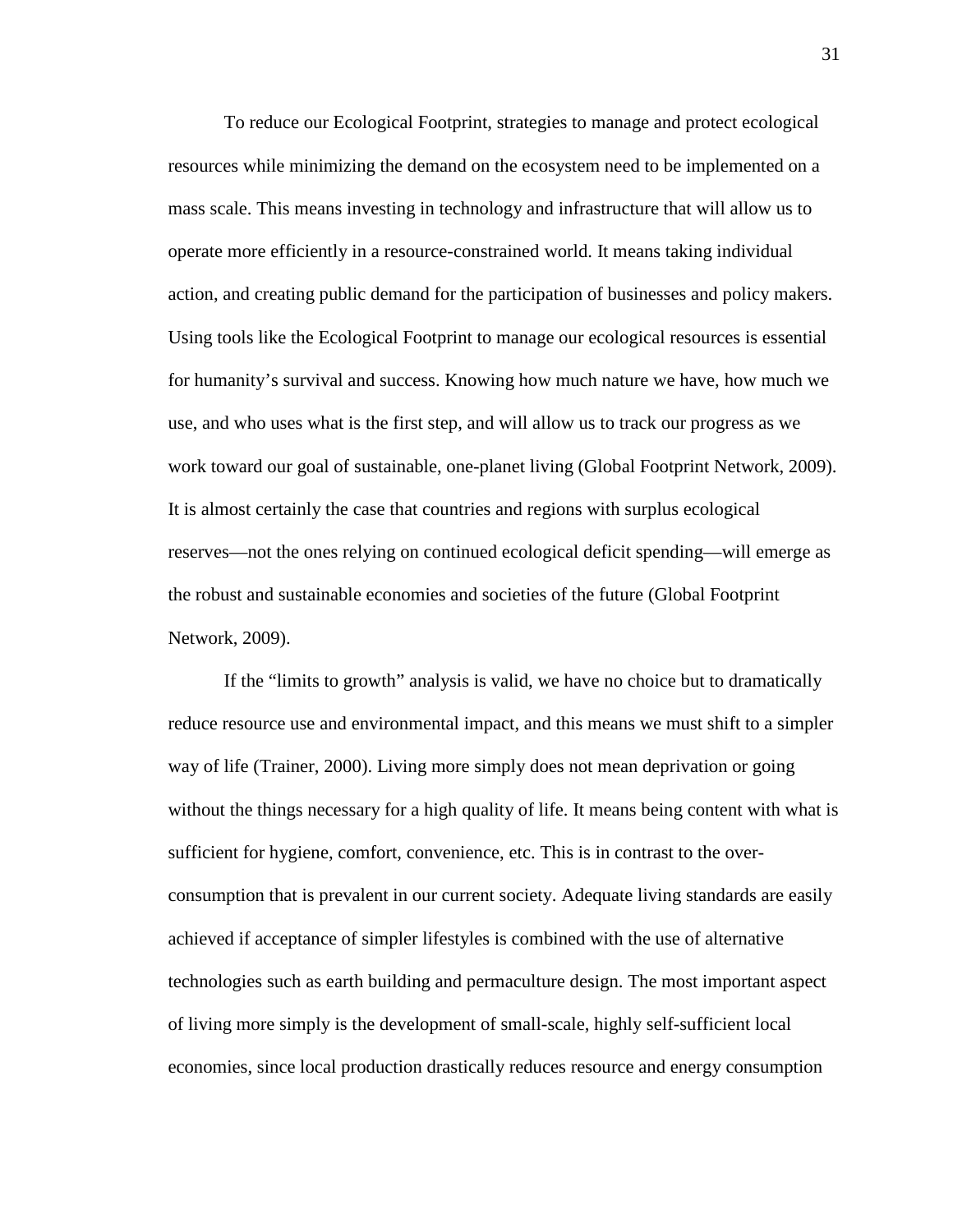in a variety of ways (Trainer, 2000). Some suggestions for adapting the economy to the changing environmental conditions include: rebuilding local agriculture and food production, localizing renewable sources of energy production, rediscovering local and sustainable building materials, rethinking healthcare and waste-management in order to come up with better alternatives that will benefit us down the road (Hopkins, 2008).

If society can embrace these new ideas in a positive manner, it will increase our resilience and offer the potential of a new-age renaissance – environmentally, economically, culturally, and spiritually. Money will no longer be the symbol of wealth and abundance, but instead people will have the opportunity to realize the deeper meaning of these concepts. Spiritual abundance will be valued over material wealth. Happiness, health, equality, justice, integrity, harmony with nature, and peace amongst people will be the new symbols of a society that is truly prosperous. It is the author's opinion that this type of change is exceedingly important, and desperately needed, in a world filled with consumerism, materialism, and ceaseless economic growth, which occurs at the expense of our individual and collective health and well-being. Ecocommunities challenge dominant assumptions of unlimited production and look for local alternatives. They offer direction and provide an example of how society can incorporate principles of sustainability into our common way of living, without having to suffer from a reduced quality of life or a reduction in perceived levels of well-being.

### *Eco-communities*

Worldwide, there exist certain communities that have been putting these notions of sustainability into practice. For the purposes of this study, eco-communities consist of two very specific types of intentional communities – ecovillages and cohousing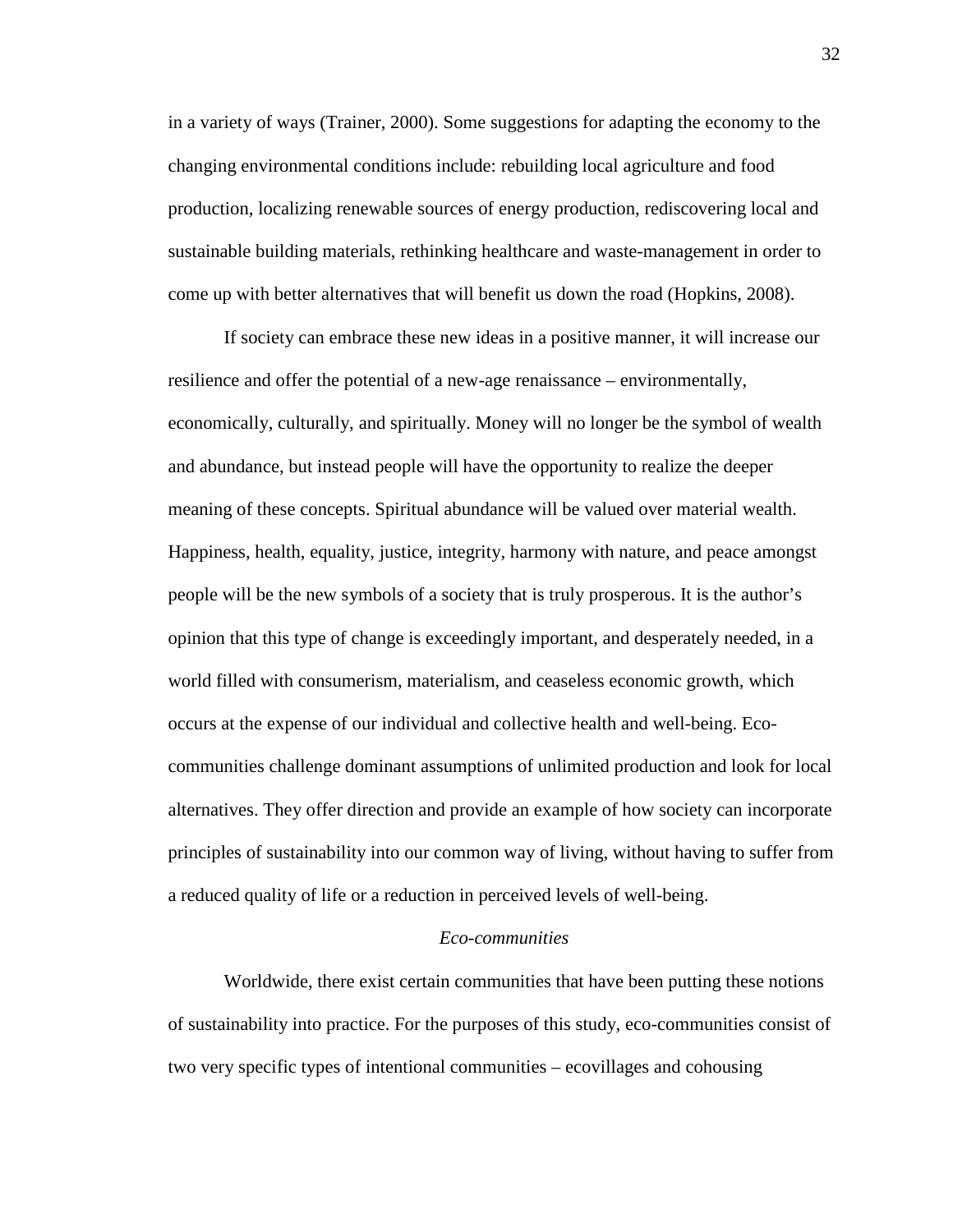communities – both of which demonstrate environmentally sustainable living practices to varying degrees. These types of communities will be defined and described in detail further on. First, a rationale explaining the importance of studying eco-communities is presented, followed by the history of utopian and intentional communities in general, and then a more detailed look at the precise definitions and various types of intentional communities, leading up to the current status of these communities as they presently exist at this point in time.

### *Why Study Eco-communities?*

Eco-communities can be seen as models for a more sustainable way of life. Their focus is on changing our culture, for us and for future generations. Ecovillages are increasingly being described as "lifeboat communities" during the widely predicted energy crisis ahead (Leafe-Christian, 2007). They aim to share what they've learned with the rest of society, through giving tours, hosting workshops, and offering training and internships. Cohousing communities offer another model of sustainable living that is intermediate between mainstream society and ecovillages. This research aims to explore whether or not the eco-community lifestyle is psychologically and socially beneficial. If so, then it may be advantageous to view eco-communities as models from which we can learn to adopt the principles of permaculture design and intentional community. The application of these techniques to our current ways of life, in terms of building sustainable infrastructure and lifestyles, and developing a stronger sense of community, can potentially contribute to enhanced mental well-being and quality of life for individuals and the communities we form.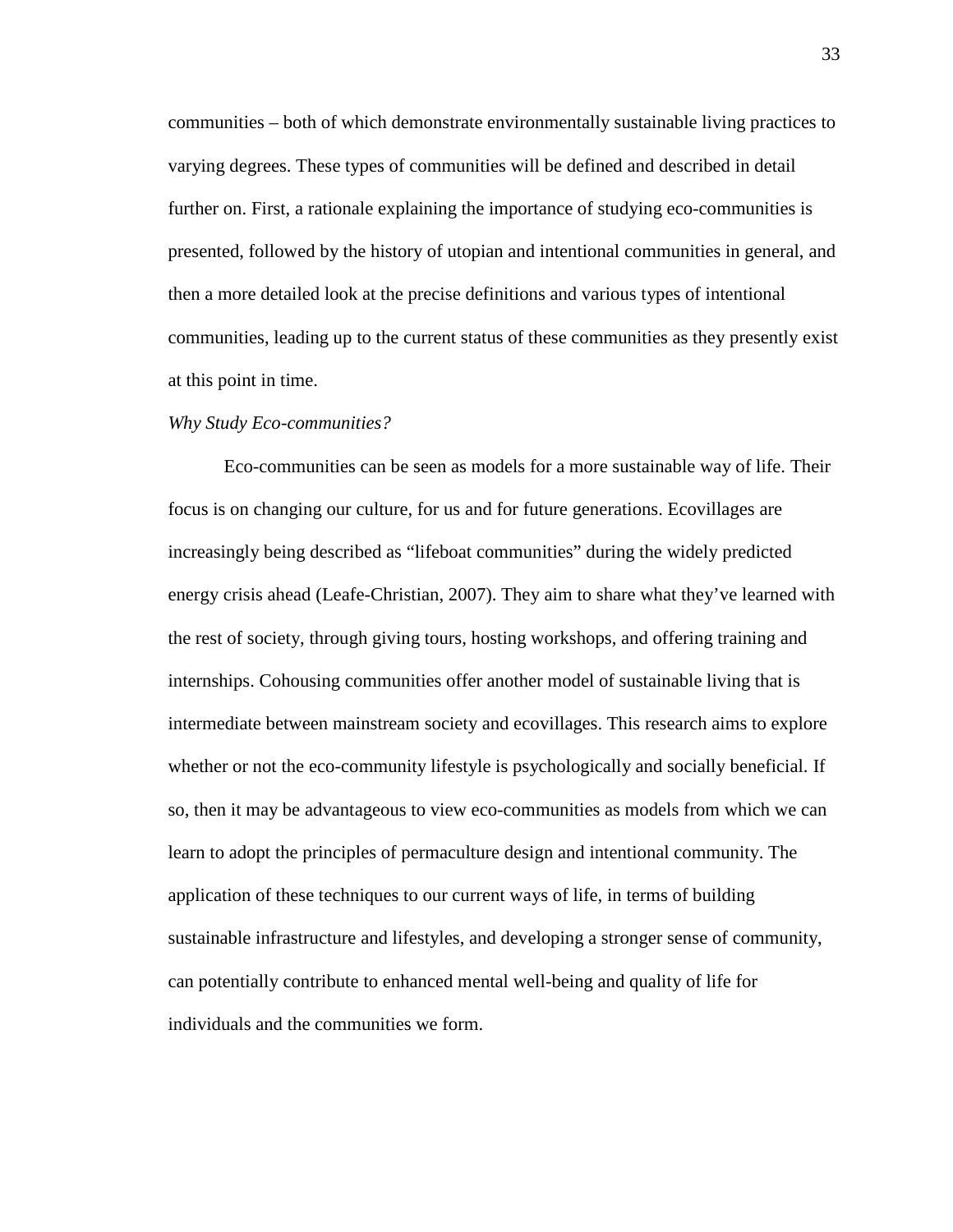### *History of Utopian and Intentional Communities*

Intentional communities are one of the most recent developments in the utopian tradition. Understanding intentional communities requires an understanding of the utopian community movement as a whole, although the link between them has been debated (Goodwin, 1978). *Utopia* is a collective expression of a desire for a better way of life. The tradition has a long and rich history, whose roots can be traced back to the late 1700's. Early utopian communities were often based on socialist or communist principles, established and formed as a critique of the contemporary capitalist ideology (Goodwin, 1978).

Numbers of American communal societies increased during the nineteenth century, from 1840 – 1860, and then gained popularity again in the 1960's, with many similarities between these two movements. Nineteenth century communes sought to create a better life for individuals who wanted to escape from the industrial labor force (Goodwin, 1978). In both time periods, communities were typically formed based on the goals of either anarchy and/or spirituality. Many of the 1960's communes did not survive for long, due to the death or departure of the spiritual leader, the unwillingness of members to do the work necessary to keep the community running, or a lack of knowledge and skill as to what would make a strong community. Communities that formed around a drug-based lifestyle also did not survive for long (Miller, 1999). Despite these failures, a few communities have managed to stand the test of time. The success of certain communities, and not others, is attributed to the community's ability to: 1) form an identity based on shared values, 2) provide structure and access to their residents, and 3) adapt themselves to changing societal and environmental conditions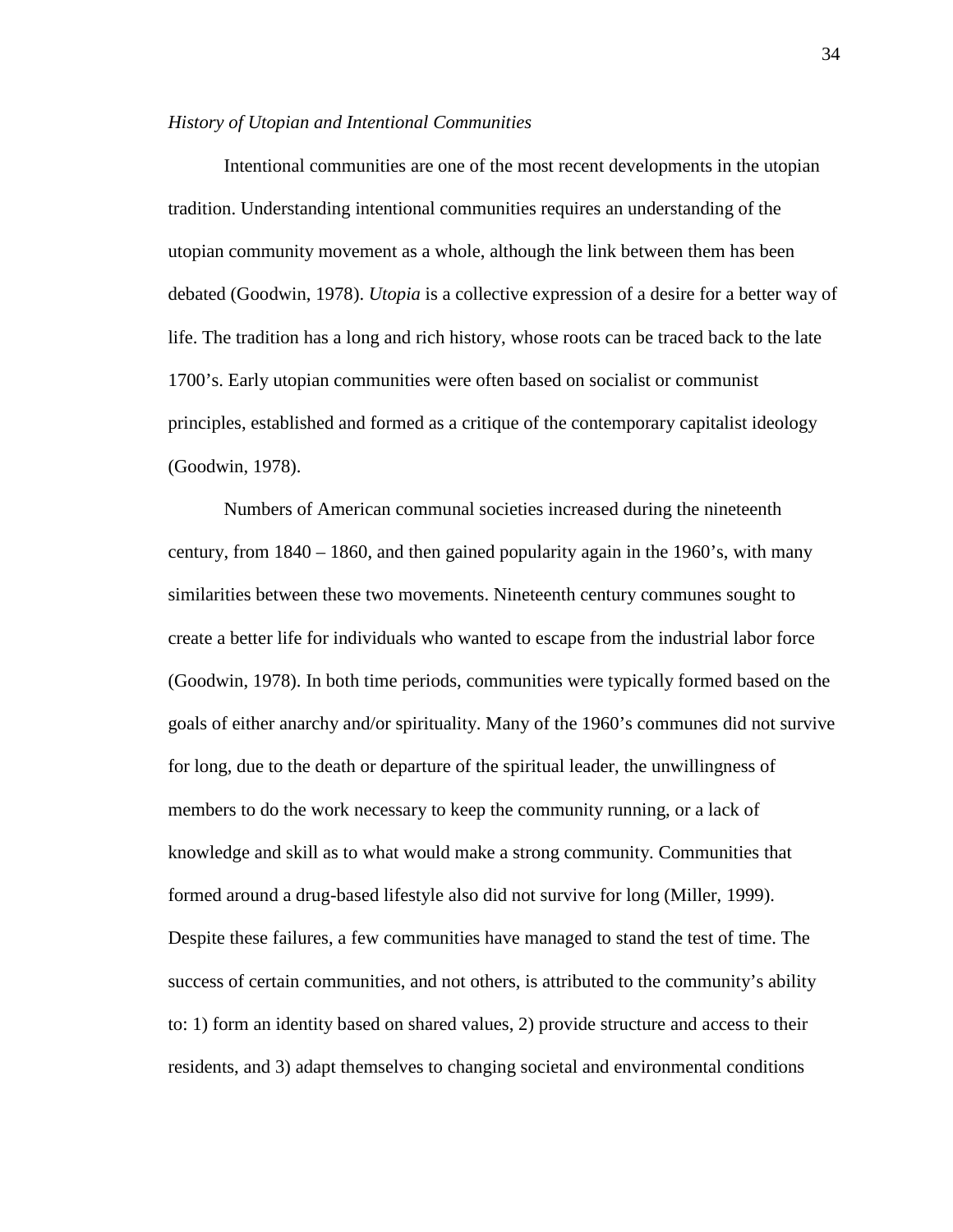(Dreistadt, 2004). Communities that were not able to live up to these standards did not last over the long-term. These conditions will be explored further when we look at the current status of intentional communities.

From the 1960's wave of communes, the foundation of the "counter-culture" movement was built (Miller, 1999). Many counter-culture communitarians believed that the social and cultural problems commonly found within cities and suburbs were a direct result of their ties to capitalism. From their perspective, the solution was not to change existing urban conditions, since they lacked support for an all-out revolution against governmental and economic structures. Instead, their solution was to start their own communities and limit their involvement in the capitalist economy. Contrary to stereotypes of drug-crazed dropouts, many of these communitarians were collegeeducated, with 52% of them having college degrees, in comparison to 14% of all Americans in their age group (Miller, 1999). While reasons for joining communities varied, many who did so were not only running *from* mainstream society, but also *to* what they perceived as a better way of life. While the material standard of living was not as high as in mainstream society, communitarians instead sought deeper connections with one another and a sense of fulfillment that they could not find in the outside world (Miller, 1999). This indicates that there was a shift in attitude towards more communityoriented values that could not be found in the mainstream society of that time.

Although many communes of the 60's have since disintegrated, it seems that the sentiment of yearning for a better way of life still exists among community-minded people of the present day. Based on the history of the nineteenth-century communes and counter-culture movement of the 1960's, it is worth asking whether similar attitudes and

35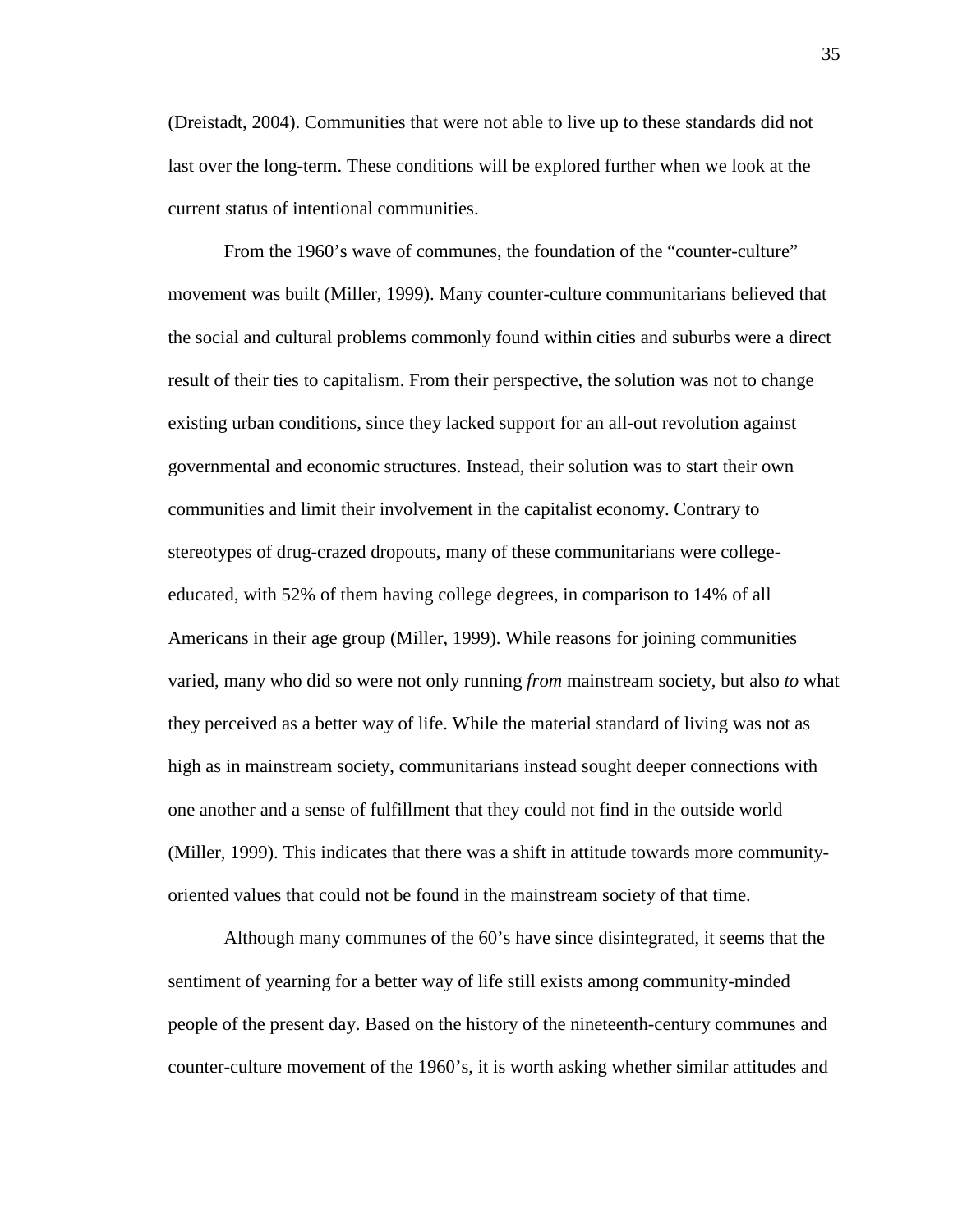values hold true for individuals involved with modern-day intentional communities. It is also worth investigating whether or not these current communities have in place the conditions needed for them to be sustainable, and successful, over time. These conditions are explored in this study through the concept of social capital.

Times changed and the idea of intentional community waned again for a couple of decades. Global Ecological Footprint studies indicate that after the decade of the sixties, people in the industrialized nations began living beyond their means, using up the Earth's natural capital rather than living sustainably, as was previously done (Dawson, 2006). Quality of life in the industrialized world peaked in the mid-1970's, but has been going downhill ever since, while at the same time the GDP has continued to increase. By the late 1980's, the fall in quality of life was substantial. Holes in the ozone, deforestation, and species extinctions all indicated serious problems of resource depletion and environmental degradation, yet the governments continued to invest in non-renewable energy sources at an unprecedented rate. The integrity of communities was being compromised by economic policies favoring mass production and globalization. Meanwhile, increases in crime, depression and other mental illnesses, drug abuse, and suicide were definite signs of the growing alienation and anomie experienced by the people of that time (Dawson, 2006). Government responses to these problems were inadequate, and environmental issues were pushed to the background while economic concerns took precedence (Dawson, 2006). With mounting evidence of increasing ecological and social deterioration, along with the limited political response to these problems, citizens' groups began to organize with the goal of creating models for sustainable communities.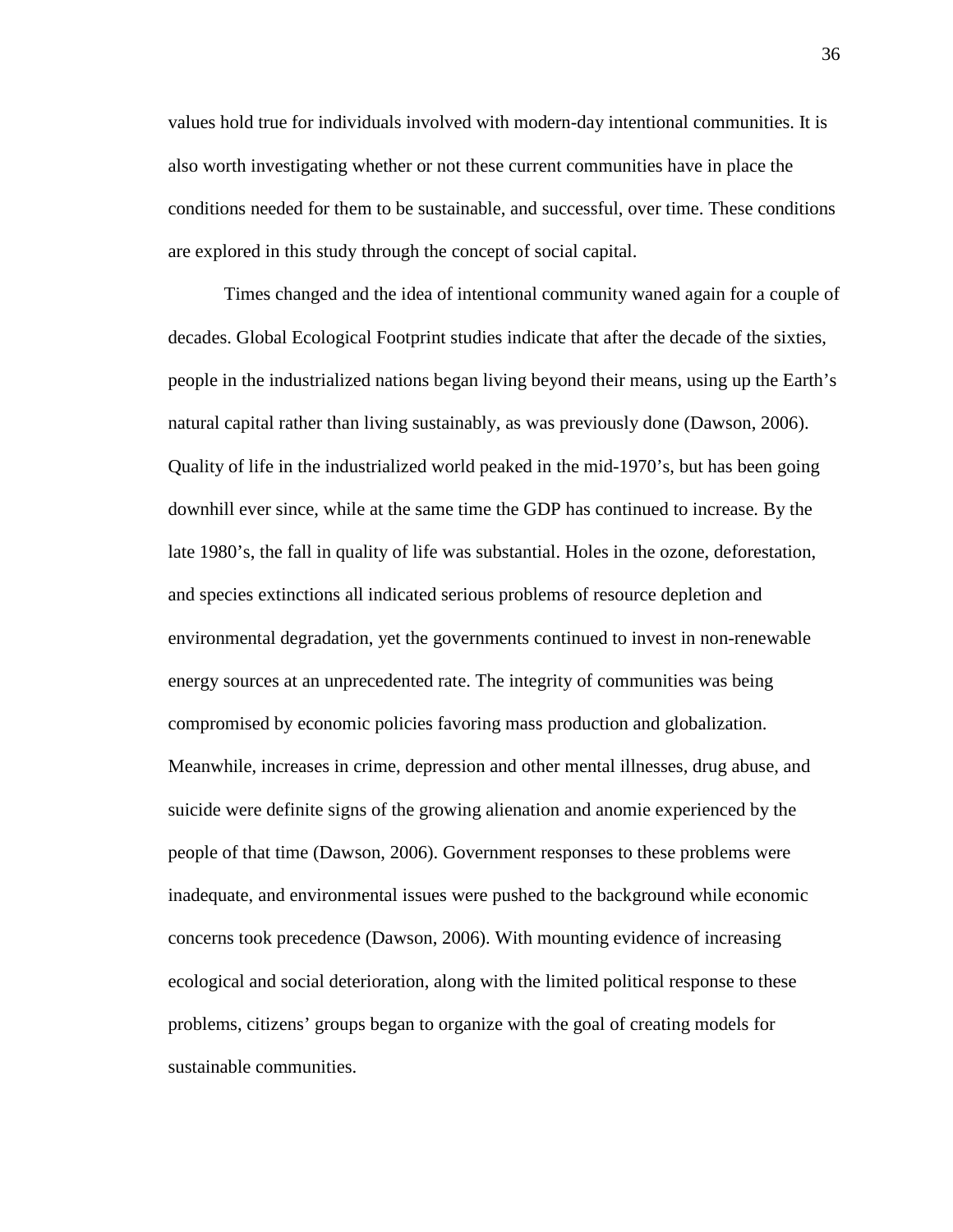The most influential of these movements was initiated by the Danish social activist, Hildur Jackson, who was largely responsible for the emergence of the first cohousing communities in Denmark in the 1960's (Dawson, 2006). She and her husband, Canadian entrepreneur Ross Jackson, established Gaia Trust, a foundation dedicated to facilitating the emergence of sustainable human settlements. In 1990, Gaia Trust partnered with Robert and Diane Gilman, editors of *In Context* magazine; a magazine exploring the emergence of various sustainable communities. The Gilmans undertook a study, entitled "Ecovillages and Sustainable Communities" (as cited in Dawson, 2006), highlighting international best practice in the field of sustainable living. Twenty-six communities from around the world were described in the report, which aimed to synthesize common themes and attributes of the types of communities that would be pioneers in the transition to a truly sustainable society.

The type of community described in the Gilman's report was not an attempt to return to an idealized past. Instead, the aim was to create a new synthesis of the best known ways of treading lightly on the Earth, practicing community-level government, and applying modern, energy-efficient technologies. This model was seen as mirroring a transformation in our understanding of the world – a new holistic worldview that emphasizes the connections and relationships between activities, processes, and structures (Dawson, 2006). Ideally, eco-communities will be a microcosm of society as a whole, as this new worldview takes root and spreads.

### *Current Intentional Communities*

*Intentional community.* Intentional communities are formed when people choose to live with or near each other in order to carry out a shared lifestyle, within a shared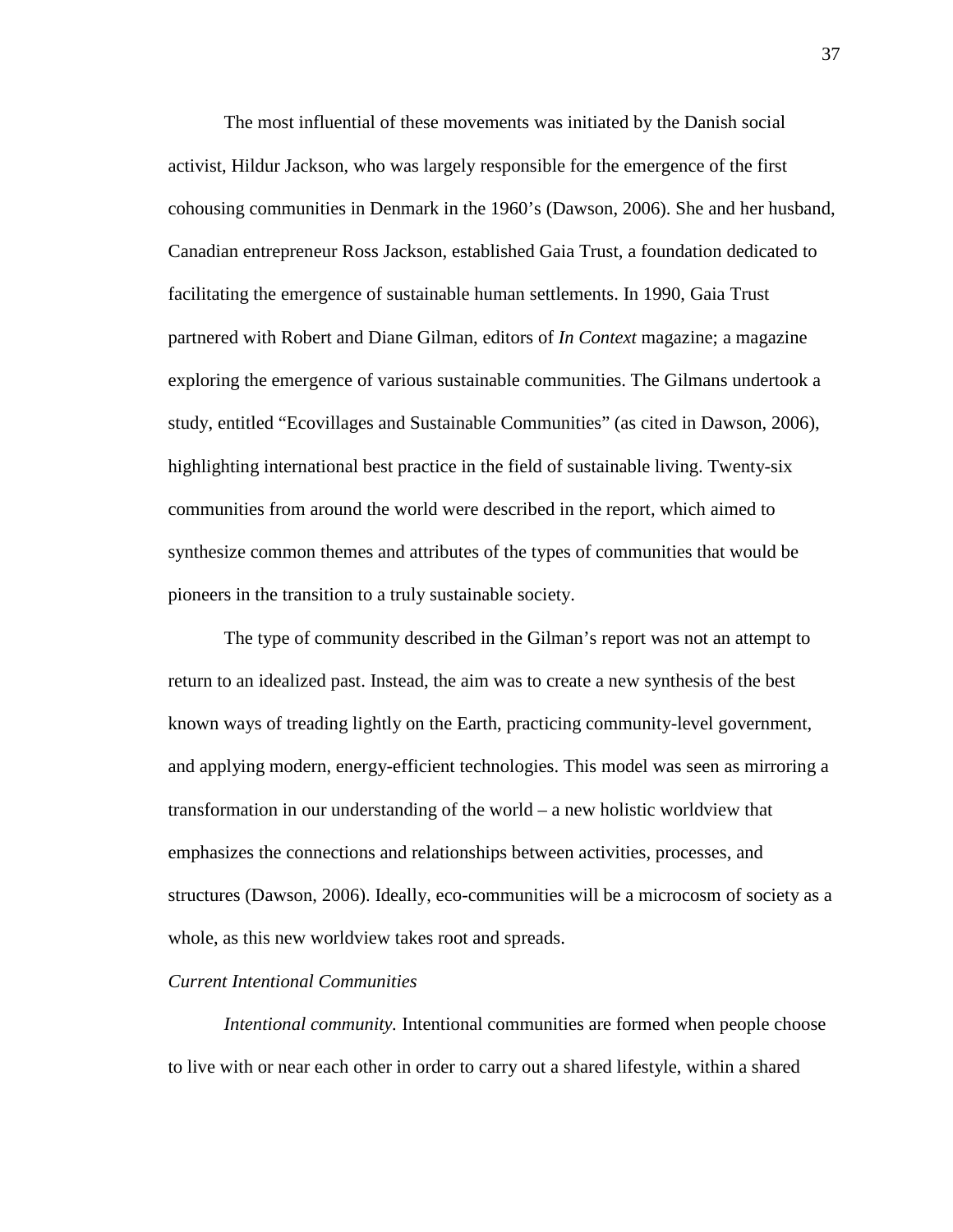culture, and with a common purpose (Metcalf, 2004). Most intentional communities share land or housing, or live on neighboring properties, although a few are non-residential. Most are self-governing, with some sort of participatory democracy, such as consensus decision-making or majority-rule voting. A small number of communities (mostly spiritual or religious communities) are governed by a leader or group of leaders (Leafe-Christian, 2007). There are several kinds of intentional communities, each with a different common purpose. This research will focus on communities that exhibit environmentally sustainable living practices – both ecovillages and cohousing communities.

*Ecovillages.* Ecovillages are intentional communities that demonstrate ecologically sustainable lifestyles (Leafe-Christian, 2007). Ecovillages can be urban or rural. Ideally, they are full-featured settlements that provide residents with the opportunity to interact with the natural world in a way that is supportive of healthy environmental practices, human development, and interpersonal relationships. In practice, however, many ecovillages are not entirely "full-featured" settlements as of yet. Due to the relative novelty of the idea, especially in Canada, many ecovillages are still in the forming stages and thus are not able to provide residents with all of the amenities, nor the conveniences, of nearby towns and cities. Especially during the early years, paid employment is a scarcity and most residents are either self-employed, find employment outside of the community, or make a living off the land (Leafe-Christian, 2007).

The goal of many ecovillage residents is to live in a harmonious way that can be successfully continued into the indefinite future. Ecovillages are based on "permaculture" principles. *Permaculture* means "permanent agriculture" and/or "permanent culture".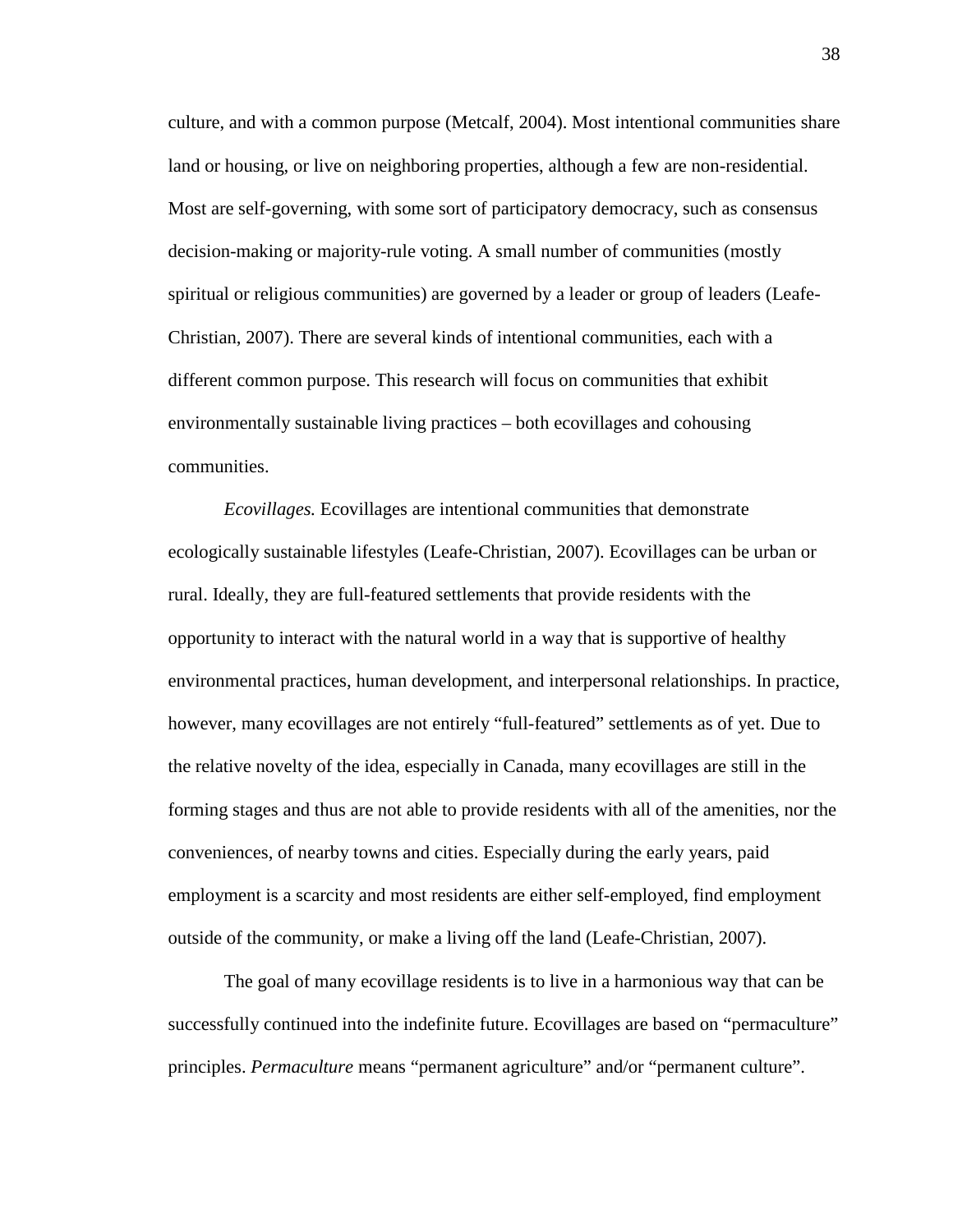Common practices include growing a large percentage of their own organic food, composting, recycling, living in passive-solar heated homes made of natural materials such as strawbale or cob, car-pooling and/or using biodiesel fuels. Most ecovillages generate at least some of their own renewable energy and aim to eventually be completely "off the grid" (Leafe-Christian, 2007). By extension, ecovillages are not only models for environmental sustainability, but are often models for economic sustainability as well - the rationale for this will be discussed in the upcoming section on economic sustainability in eco-communities.

*Cohousing communities.* Cohousing communities are small, close-knit neighborhoods owned and managed by the residents themselves. They can be urban, suburban, and sometimes even rural. They are often described as ideal places to raise families or retire. Cohousing communities are the fastest growing kind of intentional community in North America. As of 2006, there were 94 completed cohousing neighborhoods and 110 cohousing projects in the forming stages in North America alone. The average cohousing development has about 26-30 homes and approximately 50-60 members. Similar to the ecovillage movement, cohousing is an international phenomenon with several hundred communities worldwide, especially in Europe and North America, but also in New Zealand, Australia, and Japan (Leafe-Christian, 2007).

Cohousing was first developed in the 1960's by Danish architects to address the alienation of modern suburbia, where there is often a diminished sense of community and very few people know their neighbors. Cohousing developments were consciously designed to encourage social interactions amongst neighbors. Typically, small-size housing units face each other across a common green-space or courtyard. Vehicles are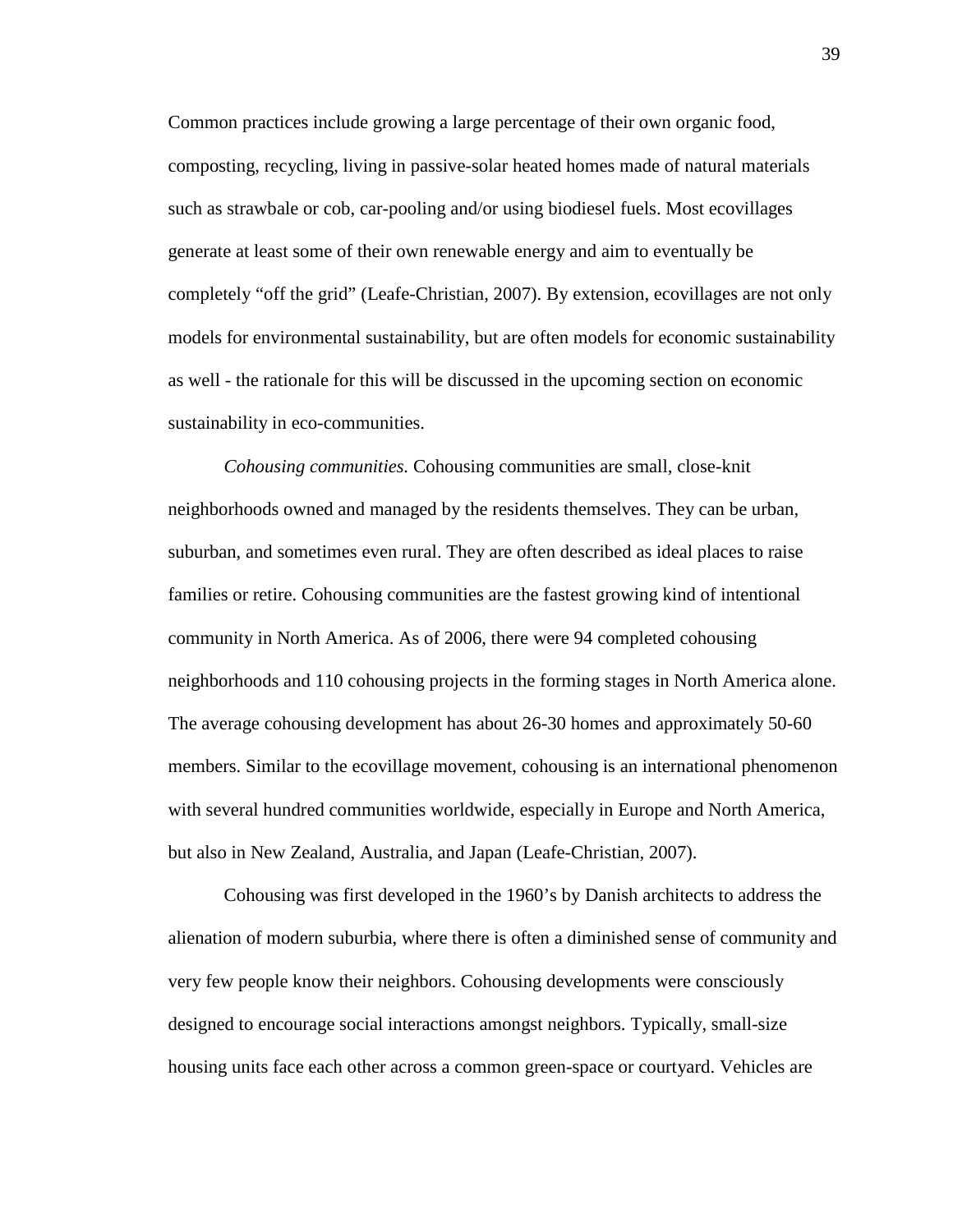parked away from the housing units, with pedestrian walkways throughout the space providing an opportunity to interact with neighbors on a daily basis (Leafe-Christian, 2007).

The housing units can be town house or apartment style, but are sometimes freestanding houses. They each contain all the features of a conventional home, except laundry rooms and guest rooms. In addition, there is a centrally located community building called the common house, which includes a communal kitchen, large dining room, sitting room, children's play area, laundry facilities, one or two guest rooms, and sometimes a workshop, library, exercise room, and/or crafts room. The common house is an extension of everyone's private home and the community members use it continually, especially for shared meals usually two or three times a week. The common house is also the location of community meetings, where residents make decisions, usually by consensus. Making decisions and sharing in the maintenance of the property creates a sense of connection, trust, and mutual support for the cohousers (Leafe-Christian, 2007).

*Other types of intentional communities.* It is useful to distinguish ecocommunities from other types of intentional communities, although there is usually a degree of overlap. There are various kinds of urban group-housing co-ops, such as housing co-ops for students, elders, and individuals with limited incomes, or physical and mental disabilities. There are also rural "back-to-the-land" homesteads, conference and holistic health/retreat centers, spiritual communities, Christian or other religious communities, and income-sharing communities (communes). Each type of intentional communities is formed around a common shared goal, which is often explicitly stated in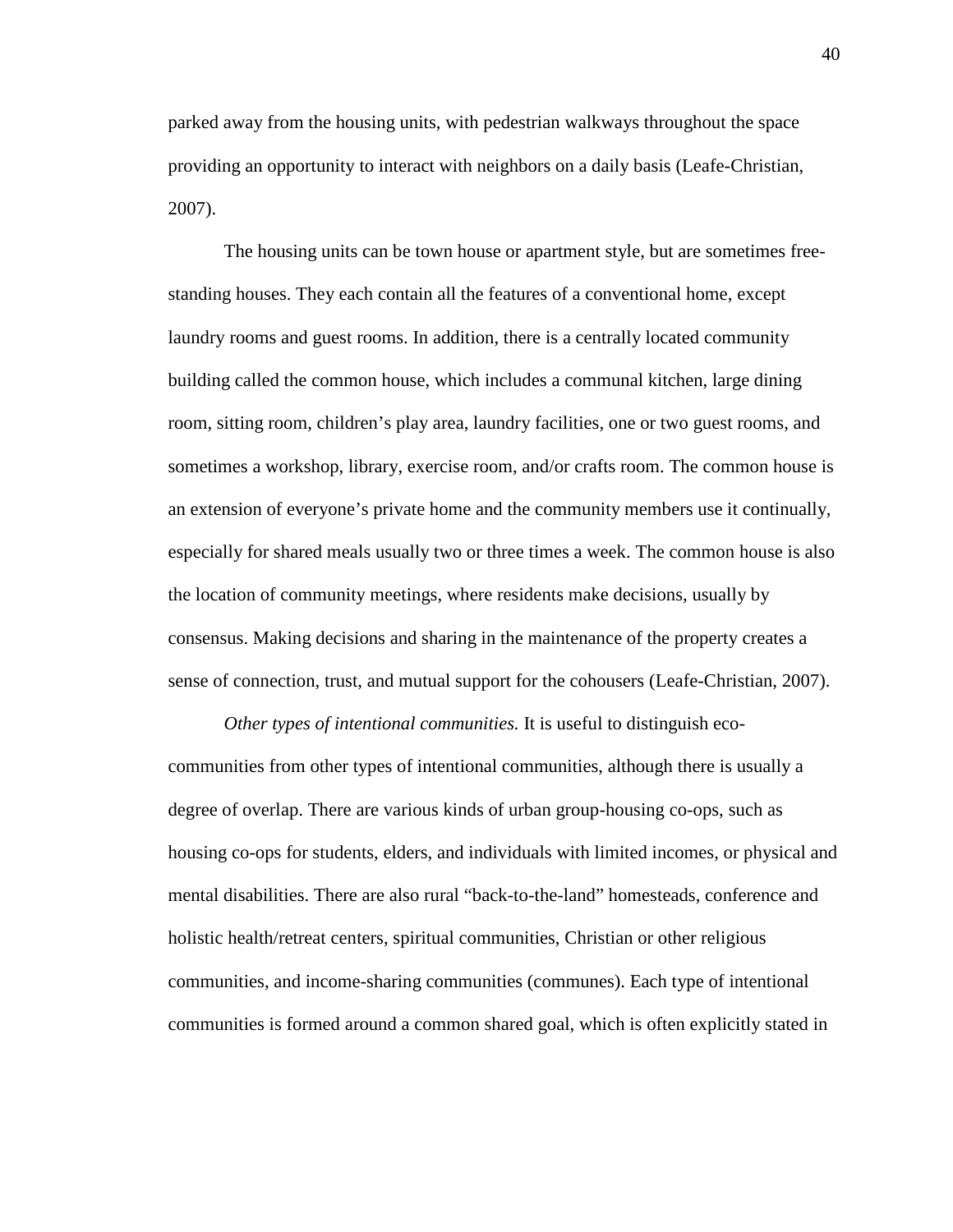the community's official mandate or vision statement, and which differs from community to community.

Intentional communities may also demonstrate a range of environmentally sustainable practices, to varying degrees. Due to the nature of group housing, for example, there will automatically be an emphasis on shared resources and reduced waste. However, only ecovillages and cohousing communities in particular are included in this study, due to their *primary* emphasis on sustainability, as well as the greater extent to which they are able to serve as models of community that can be generalized to mainstream communities. In other words, they are more similar in structure to that of our current societal structures, with ecovillages being representative of small towns/villages or suburbs, and cohousing communities being representative of townhousing or apartment building complexes within the cities.

*Community identity and framework.* Many of today's intentional communities construct a community identity around the shared values of cultural, racial, and ethnic diversity; and encourage equality between the genders, as well as people of all ages. Individuality and the right to privacy are also respected and encouraged. Fully operating intentional communities provide the basic needs for community members, including housing, work, and recreation (Dreistadt, 2004). Many have a governing structure organized around the principle of community consensus decision-making or majority-rule voting. The governing structure creates and enforces rules, promoting and maintaining the original guiding principles upon which the community was founded (Leafe-Christian, 2007). Residents share incomes or pool resources to varying degrees, for example, by contributing a monthly community fee, car-pooling, and making use of common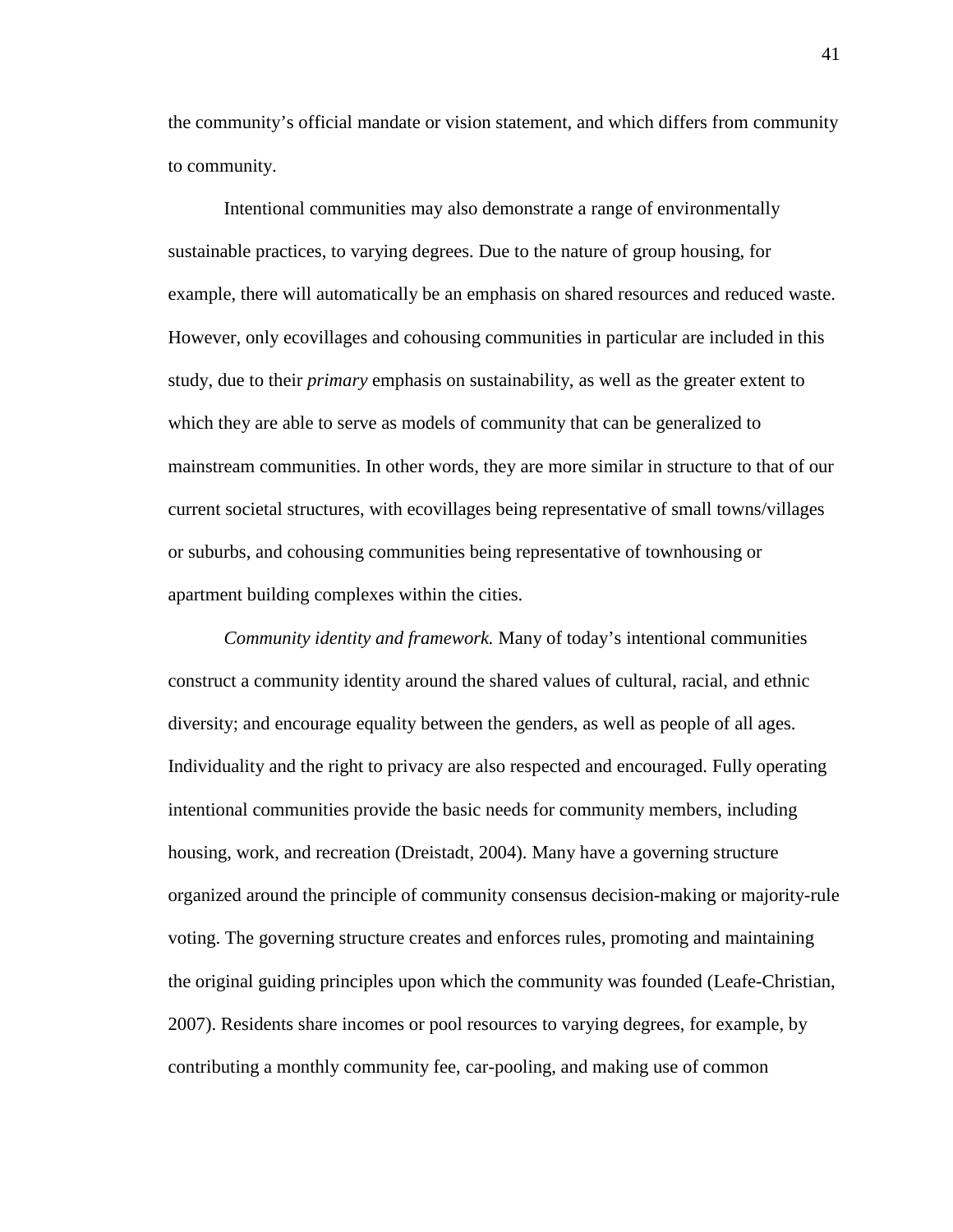buildings, facilities, and equipment. Many communities are organized around a common spiritual or religious belief, which all members may or may not share. For example, some define themselves as Christian, Buddhist, Native American or earth-based spirituality, and/or eclectic, etc. Intentional communities, and ecovillages in particular, often have stated goals of controlled growth and environmental preservation (Dreistadt, 2004). This framework encourages residents to create a strong and vibrant community organized around a common identity and shared values - in other words, a strong sense of solidarity, which is one of the fundamental building blocks of a community that will last over time.

*Current status.* In the first edition of the *Directory of Intentional Communities,* published in 1990, more than 8000 people (including over 2000 children) were listed as living in 186 of the more established North American intentional communities of that time. The 186 intentional communities that were listed represented only a fraction of the number of functioning intentional communities, since many other intentional communities failed to provide complete demographic information and were therefore not listed in the directory (as cited in Questenberry, 1996). In 1995, the Global Ecovillage Network was created to promote sustainable living around the world. Since then, numbers of intentional communities and ecovillages have increased rapidly. The online *Directory of Intentional Communities* continues to grow, now listing over 1750 different intentional communities in North America alone (Fellowship for Intentional Community, 1994), with approximately 20 new listings being added each month. Worldwide, there are several thousand intentional communities and their numbers continue to expand (as cited in Schulte, 2007). Ecovillages in particular have been gaining popularity, due to their emphasis on sustainable "off the grid" living during the predicted energy decline.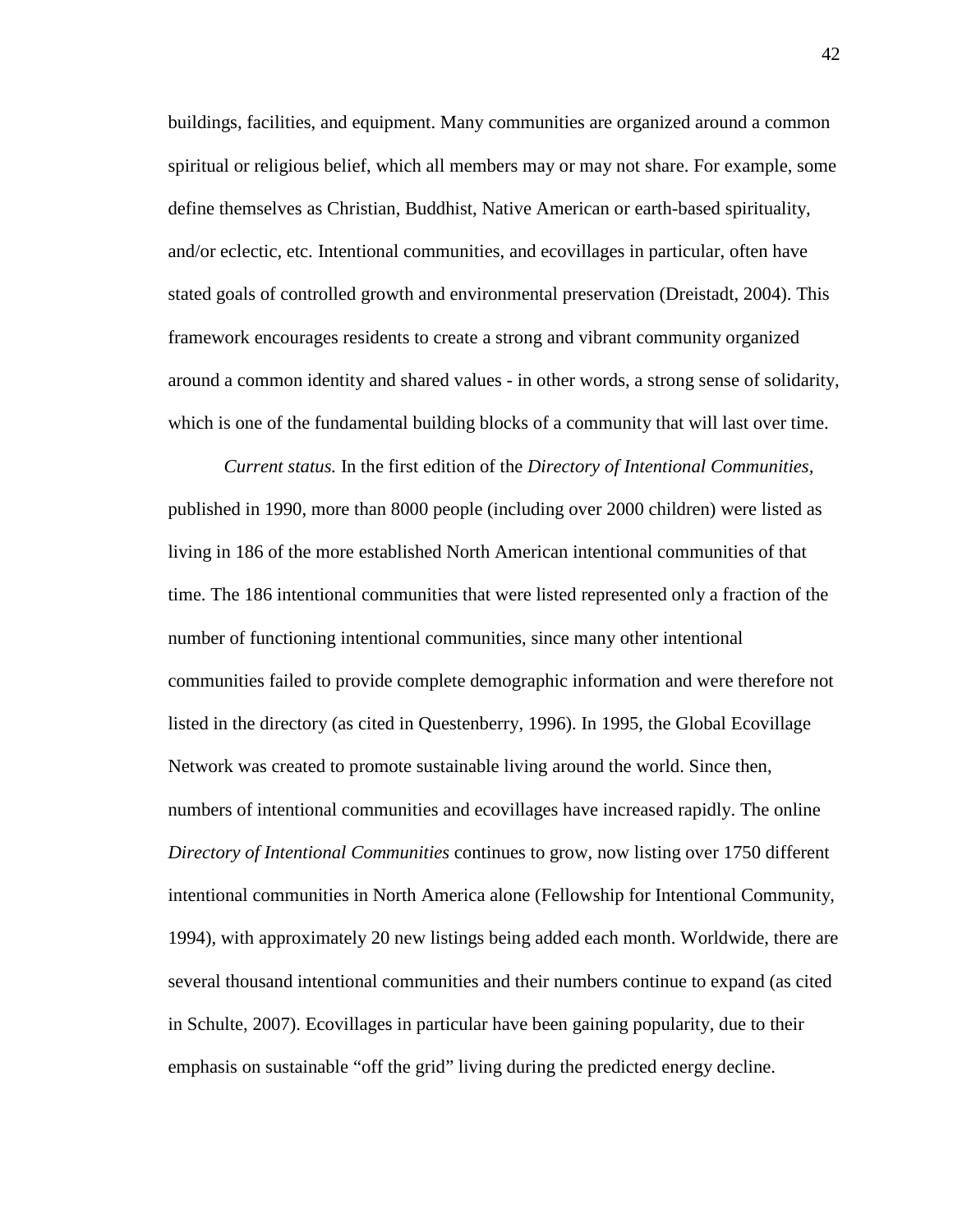Although many newly established intentional communities fail within the first two years, some communities, such as Findhorn Intentional Community in Scotland, have stood the test of time. Findhorn has survived and grown over the past 40 years, due to its ability to adapt to changing societal conditions (Forster & Wilhelmus, 2005). Other wellknown successful communities include Twin Oaks,Virginia; Alpha Farm, Oregon; O.U.R. Ecovillage, British Columbia; along with many others in the United States and Canada. The intentional community movement is also popular in the United Kingdom and New Zealand, with many communities having lasted over 20 years (The Global Ecovillage Network, 2007). As previously mentioned, the success of certain intentional communities is attributed to their ability to meet three important criteria: 1) form an identity based on shared values (sense of community), 2) provide structure and access to their residents (social capital), and 3) adapt themselves to changing societal and environmental conditions (sustainability) (Dreistadt, 2004). All three of these conditions are closely related to the main concepts of individual-level sense of community, community-level social capital, and issues of sustainability that are a focus of this research.

#### *Sustainability in Eco-communities*

#### *Environmental Sustainability in Eco-communities*

Eco-communities place a primary emphasis on environmental consciousness, exhibited by their common concern for ecologically sound production and consumption. The pooling of resources is considered essential to environmental protection and preservation (Dreistadt 2004). For example, it is highly inefficient for each family to have its own washing machine, lawn mower, automobile, and kitchen. Instead, an entire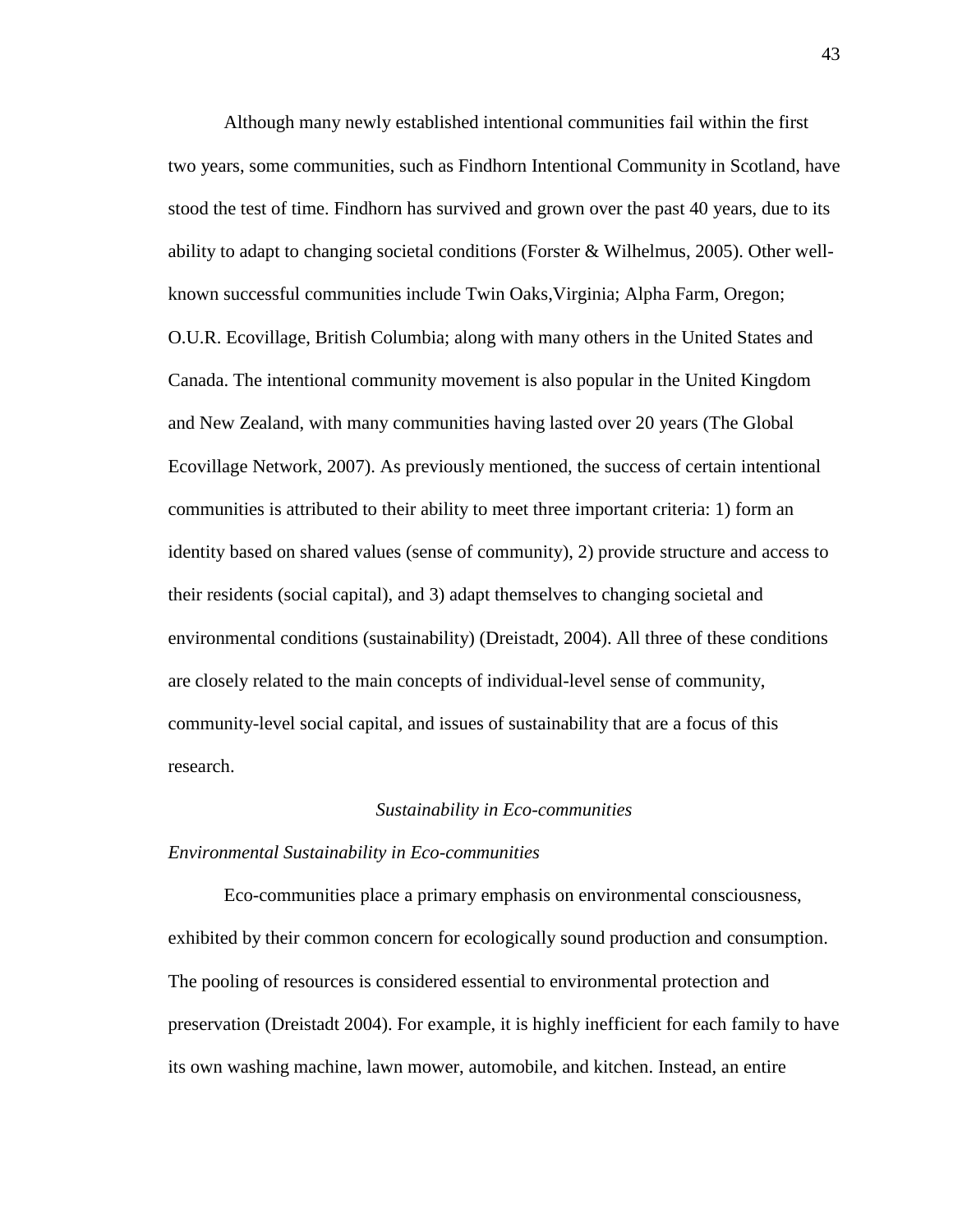community can share just a few of these items, greatly reducing the need for energy and resource consumption.

Designing communities so that facilities needed for living and working are within a short distance from each other greatly reduces the need to drive. Communal buildings are designed to reduce the number of structures needed for residents to live and work; for example, dormitory or apartment-style complexes, as opposed to individual housing units. Organic community gardens promote socialization and often provide a large percentage of the local food supply. Community composting piles reduce waste and can be used to fertilize soil. Eco-communities also make use of various renewable energy sources such as solar, wind, and geothermal.

#### *Economic Sustainability in Eco-communities*

Since most eco-communities are, to varying degrees, sustainable and selfsufficient, they are not dramatically affected by fluctuating costs associated with the economy and energy supply. Instead, they attempt to emulate a steady-state economic system. A *steady state* economy: 1) is built on the concept that money does not buy happiness; 2) sees the economy as part of the environment (not the other way around), and 3) aims for a low and sustainable level of natural resource use as opposed to continuous growth and expansion (Craig, 2006).

Along with demonstrating principles of the steady state economy, ecocommunities, especially ecovillages, often make a point of purchasing locally produced items, as well as contributing their own specialized products and services to be accessed by neighboring communities. This reduces the use of fossil fuels in transporting goods. Some ecovillages rely on a system of barter, and a few have even implemented their own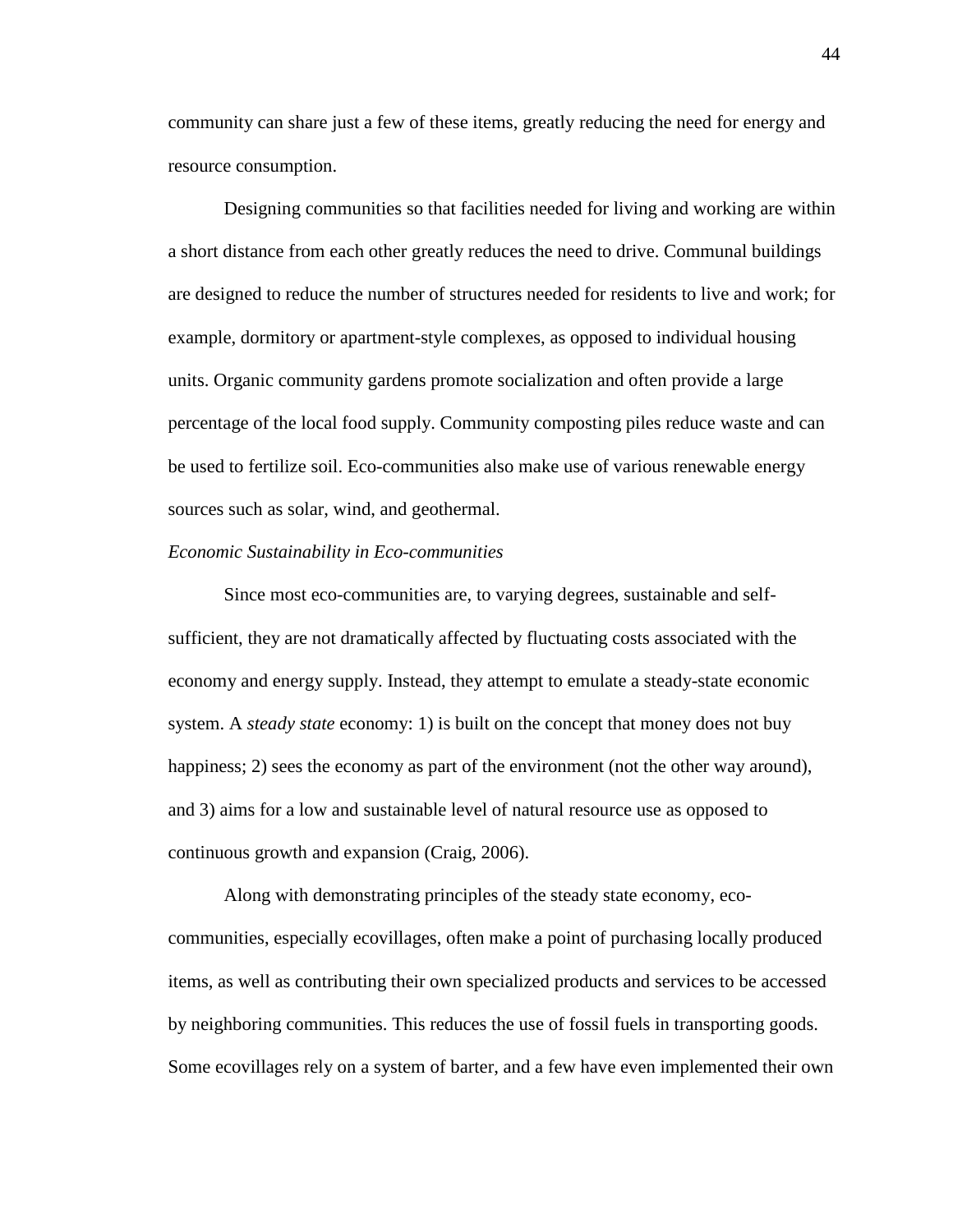forms of local currency (Leafe-Christian, 2007). This prevents them from being vulnerable to the fluctuating value of currency in the present mainstream economic system.

# *Sustainability of Eco-communities*

The structure of most eco-communities is modified to promote interpersonal cooperation, increasing the face-to-face interaction between community members, and thus, increasing social capital resources. Social capital has been widely recognized as playing an important role in sustainable community development (Grootaert & Van Bastelaer, 2002). As components of social capital, social structures and underlying attitudes have the ability to increase the efficiency of collective action. Cognitive social capital is understood as a necessary requirement on which to establish more permanent community structures, such as structural social capital.

Social capital also plays an important role in sustainable economic development. Briefly, this is done is three ways: 1) participation by individuals in social networks increases the availability of information and lowers its cost; 2) participation in local networks, along with attitudes of mutual trust, make it easier for any group to reach collective decisions and implement collective action; and 3) the presence of community networks and community-minded attitudes reduce opportunistic behaviour by individual community members (Grootaert & Van Bastelaer, 2002).

From this information, it is possible to extend this line of thought to say that a high degree of social capital represents a shift away from the individualism that is so prominent in North American culture today, towards more of a collective/communityminded attitude, where the good of all is considered to be more highly valued than the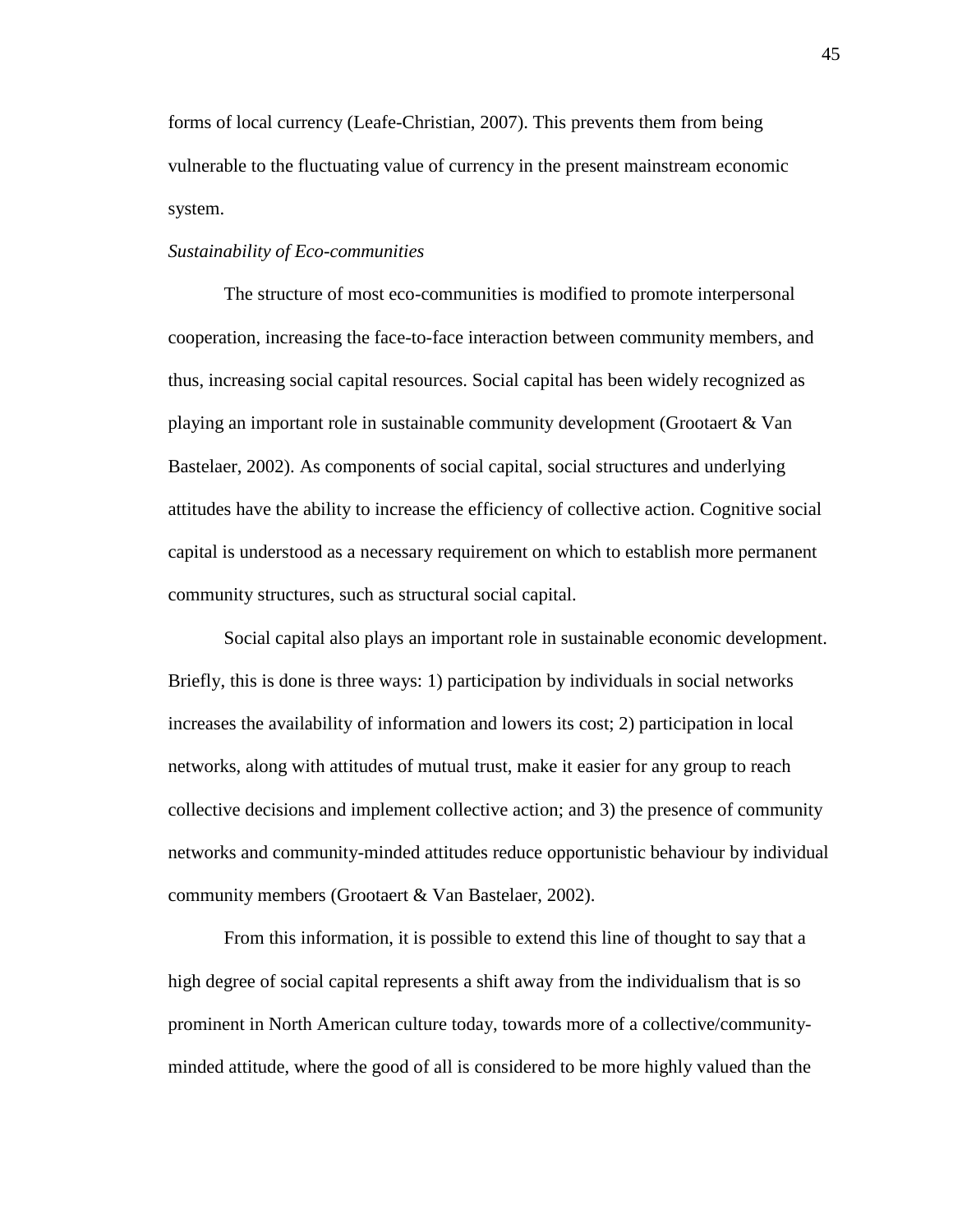good of the individual. This shift may lead to a lessening of the negative effects associated with individualism, such as selfishness and alienation, as previously discussed. *The Elements of Sustainable Living*

Once a community is developed with sustainability in mind, it is still important to consider how it will continue to function in sustainable ways. Eco-communities around the world have found ways to incorporate the three imperatives of sustainability (environmental, economic, and social) while retaining a high quality of life emphasizing the value of social capital. As previously discussed, social capital is a prerequisite for a strong community that will be sustainable into the future (Grootaert  $\&$  Van Bastelaer, 2002). Ecovillages in particular place a strong emphasis on demonstrating practical ways of incorporating the principles of sustainability into mainstream society's current ways of life. Hildur Jackson, a leading figure in the co-housing and sustainable community field, and Karen Svensson (2002) have developed a model called "The 15 Elements of Ecovillage Living". These fifteen elements constitute a broad definition of sustainability, and are divided into the three dimensions of ecological, social-economic, and culturalspiritual; with each of the three dimensions containing five elements (Table 2).

This model is based on their extensive experience in the Global Ecovillage Movement and sustainable community development worldwide. It provides an allencompassing and specific outline of the areas that are assigned importance. Each of the fifteen topics is an area of specialization, and it would take an entire community to put these ideas into practice on a large scale. Yet it has been done many times to varying degrees in eco-communities around the world. Within Canada, the eco-communities of British Columbia seem to be at the forefront of these spreading ideals.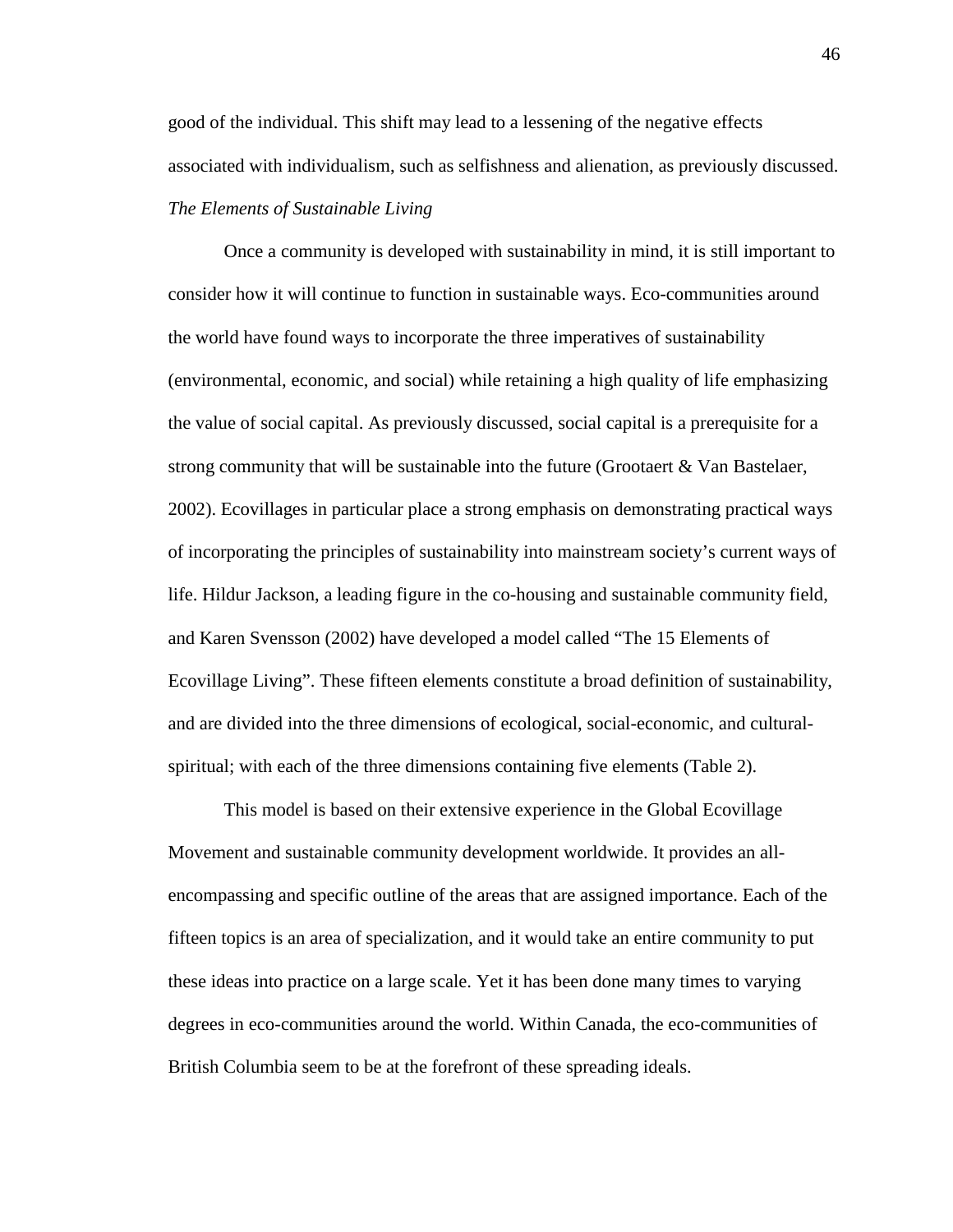# Table 2

The 15 Elements of Ecovillage Living (Jackson & Svensson, 2002)

• Ecological Dimension 1) Permaculture, Ecovillage design 2) Wilderness, Biodiversity, Earth restoration 3) Local organic food production and consumption 4) Ecological building, Renewable energy, Local water care 5) Green business, Life Cycle analyses • Social – Economic Dimension 1) Localizing economics, Complementary currencies, Sustainable abundance 2) Modernizing welfare - Care of children & elderly, Integration of handicapped 3) Building community, Decision-making, Conflict resolution 4) Healthy lifestyle, Preventive healthcare, Complementary medicine 5) Education and Communication • Cultural – Spiritual Dimension 1) Creativity, Personal unfolding 2) Spirituality - Finding divinity within, Uniting with nature 3) Celebrating life - Honoring cultures, Natural cycles 4) Holistic worldview, Science and philosophy 5) Localization, Bioregions, Resisting globalization

"The 15 Elements of Ecovillage Living", proposed by Jackson and Svensson (2002) builds off of the conventional model by combining the economic and social dimension together, and adding another dimension of cultural-spiritual to reflect the idea of a holistic worldview. This worldview brings together science and spirituality, practicality and creativity, and holds both a local and global vision. It is oriented around cooperation and the "good of all" as opposed to individualism and corporate elitism. The bottom line is sustainability and wellness, as opposed to profit. A sustainable conceptualization of wealth, and a more equal distribution of resources will benefit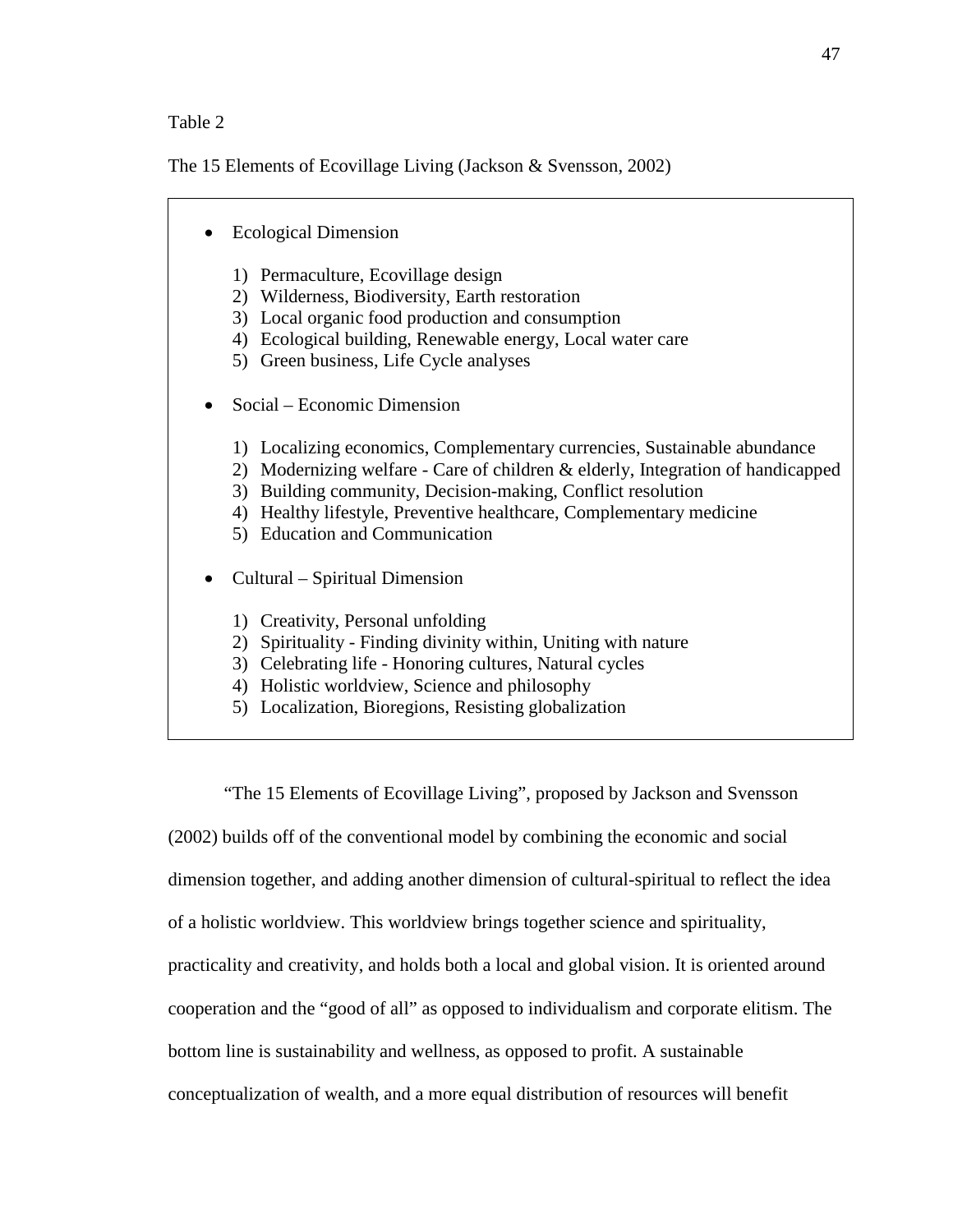everyone, not just the privileged few. After all, evidence has indicated that the larger the division between the rich and the poor, the higher the degree of ill-health, stress, and disease – not only for the poor, but for the rich as well (Robbins, 2006). The ecovillage model portrays a balanced and harmonious integration of many diverse elements. It promotes health and well-being on all levels – individual, community, and global.

## *Integration of Concepts*

There are several linkages between the concepts related to Health and Wellness (mental/emotional well-being and quality of life), and the concepts related to Community (sense of community and social capital). The ideas of mental/emotional wellness and sense of community relate to the individual, whereas the ideas of quality of life and social capital relate to the community.

Quality of life is the over-arching concept that is made up of all the other concepts, including social capital and psychological sense of community (Perkins and Long, 2002), and subjective emotional well-being (Diener & Lucas, 2000; Helliwell, 2003). Essentially, quality of life is defined by these elements. Thus, quality of life measures can be used as an indicator of the individual-level concepts of psychological sense of community and subjective emotional well-being – both factors that contribute to individual health and wellness.

Elements of subjective emotional well-being have been correlated with elements of (community-level) social capital (Helliwell, 2003). For example, the variable of trust, exhibited by communities with high levels of social capital, has been shown to have a positive effect on subjective emotional well-being. Research has also indicated that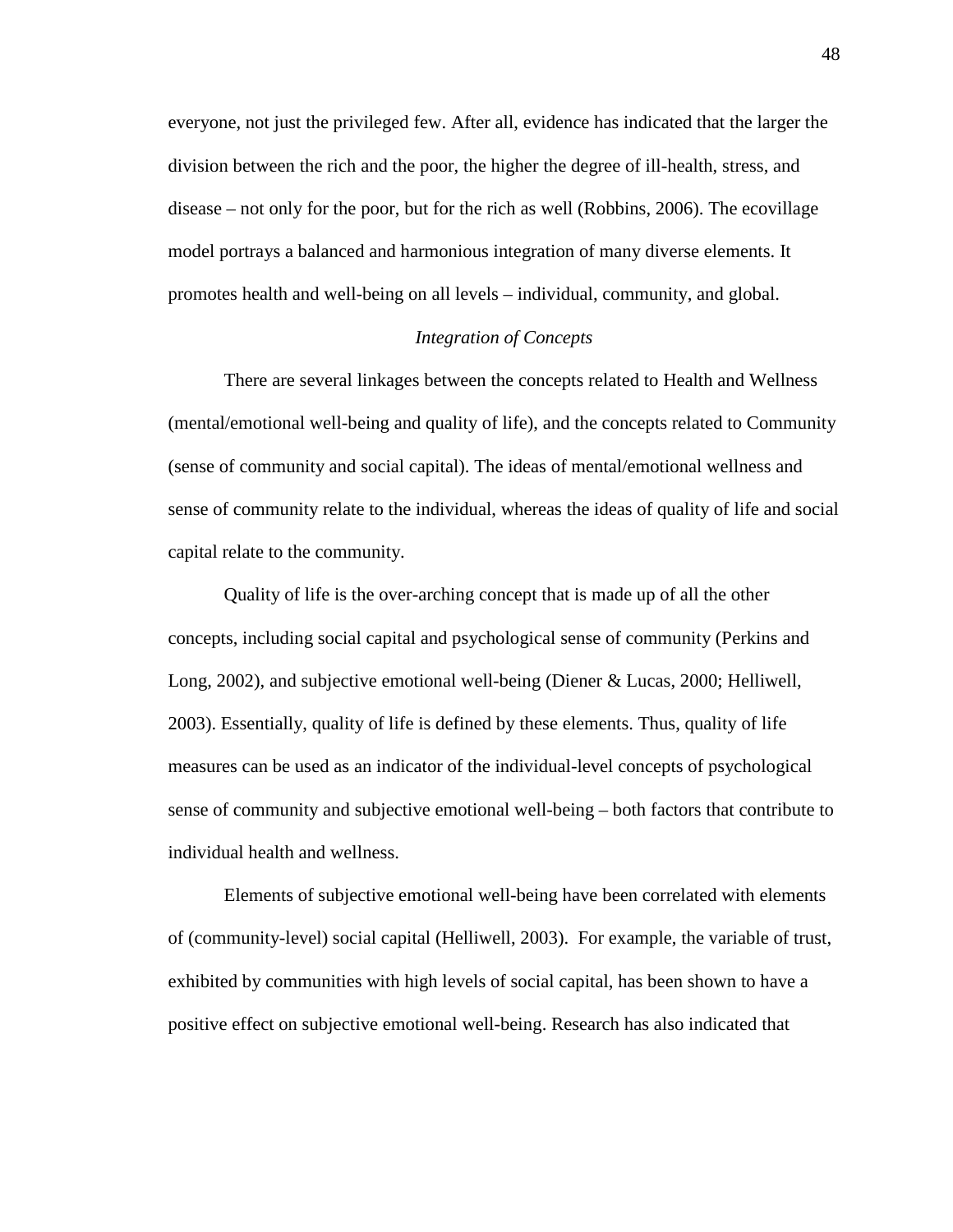individuals who are more involved in their communities are also generally happier with their lives (Perkins and Long, 2002).

By measuring the community-level concepts of quality of life and social capital, we can make inferences about the subjective emotional well-being and mental wellness of the individuals who make up those communities. For example, in a community demonstrating high levels of both social capital and quality of life, as reported by individual community members themselves, it can be assumed that the individuals, on average, will also report high levels of mental/emotional wellness. Since social capital is indicative of a strong and healthy community, and quality of life is indicative of mental wellness, we can investigate these concepts in order to determine if eco-communities have the ability to be sustainable over the long term while providing their residents with high levels of mental well-being.

# *Wellness and Quality of Life in Eco-communities*

Studying communities allows researchers to understand the factors that contribute to higher levels of emotional well-being and quality of life. Since eco-communities can be seen as models for a sustainable way a life, it is worth investigating whether these types of communities can provide residents with high levels of mental wellness and quality of life as well. By investigating community-level indicators of mental wellness in eco-communities, such as social capital and quality of life, these relationships and the dynamics of how they operate can be more fully understood within this context. If social capital is found to be high, this would lend support to the idea that eco-communities are formed around the principles of trust, cooperation, sense of belonging, and solidarity. Determining the importance placed on the various types of capital, such as built, human,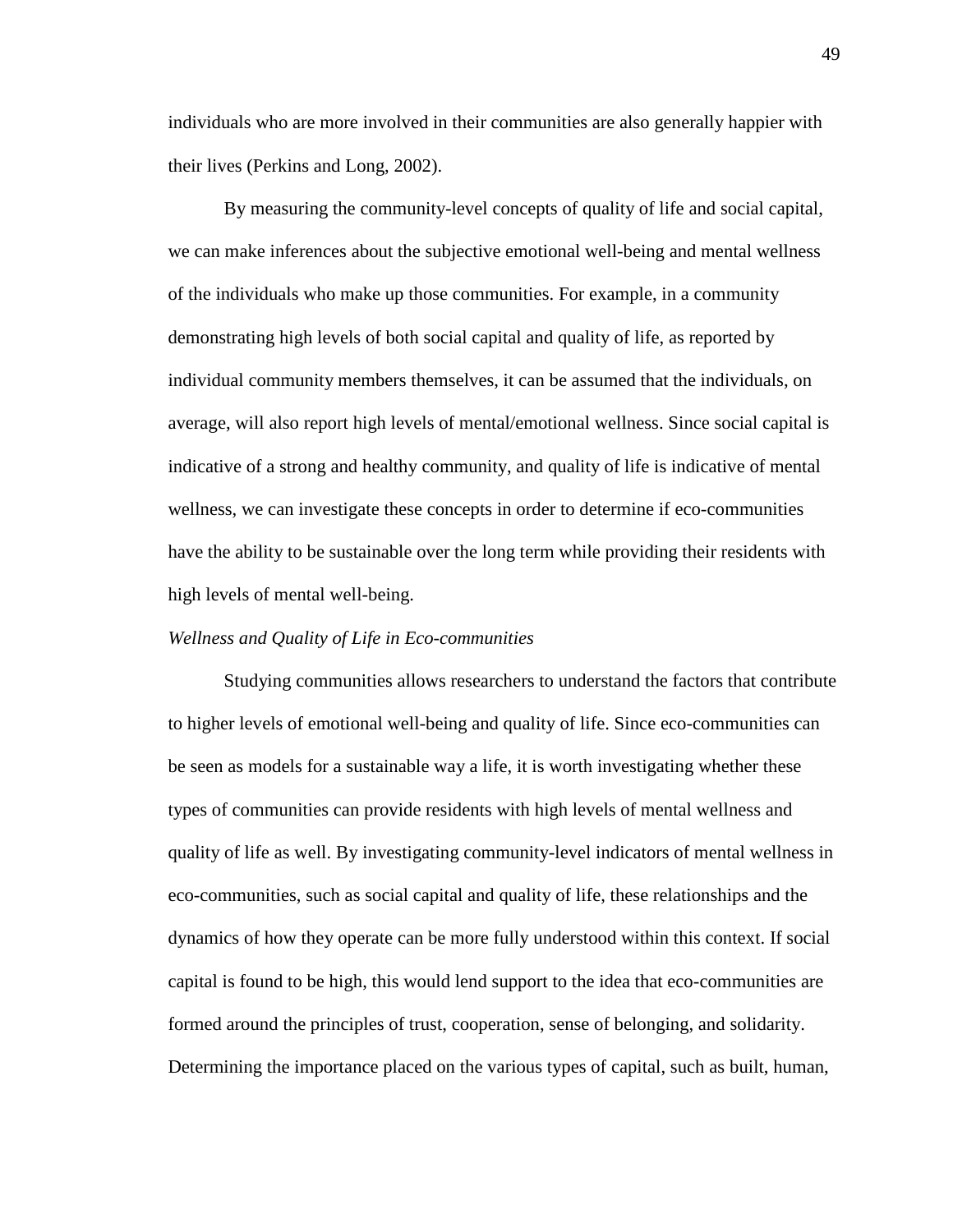social, and natural will help shed light on the value systems operating within ecocommunities, which may also have an impact on overall quality of life. If quality of life if high, then the results of this study will have indicated that it is possible, at least for residents of eco-communities, to maintain a high quality of life while living in environmentally and economically sustainable ways.

### *Sense of Community and Social Capital in Eco-communities*

Psychological sense of community and social capital are both consistent and widely valued indicators of quality of community life (Perkins and Long, 2002). For the purpose of this study, sense of community will be seen as one aspect of social capital, operating within it on an individual level. For this reason, sense of community will not be directly measured. Instead, it will be assumed that participants who volunteer for the study will demonstrate an implicit sense of community, since the participants will be required to self-select based on the criterion of whether they believe they are an ecocommunity "resident" or "member".

Each community has its own specific common goals, whether they are pooling resources, sharing spiritual beliefs/practices, or living in an environmentally sustainable way. Individuals decide which community they will live in based on shared values with other community members. In this way, individuals select an environment that supports their values and beliefs, and offers them shared emotional connections, as well as a sense of belonging and sense of community within a group of like-minded individuals. Since intentional communities generally operate on principles of participatory government and community interaction, each individual has the opportunity to influence the community, and have their psychological needs integrated and fulfilled.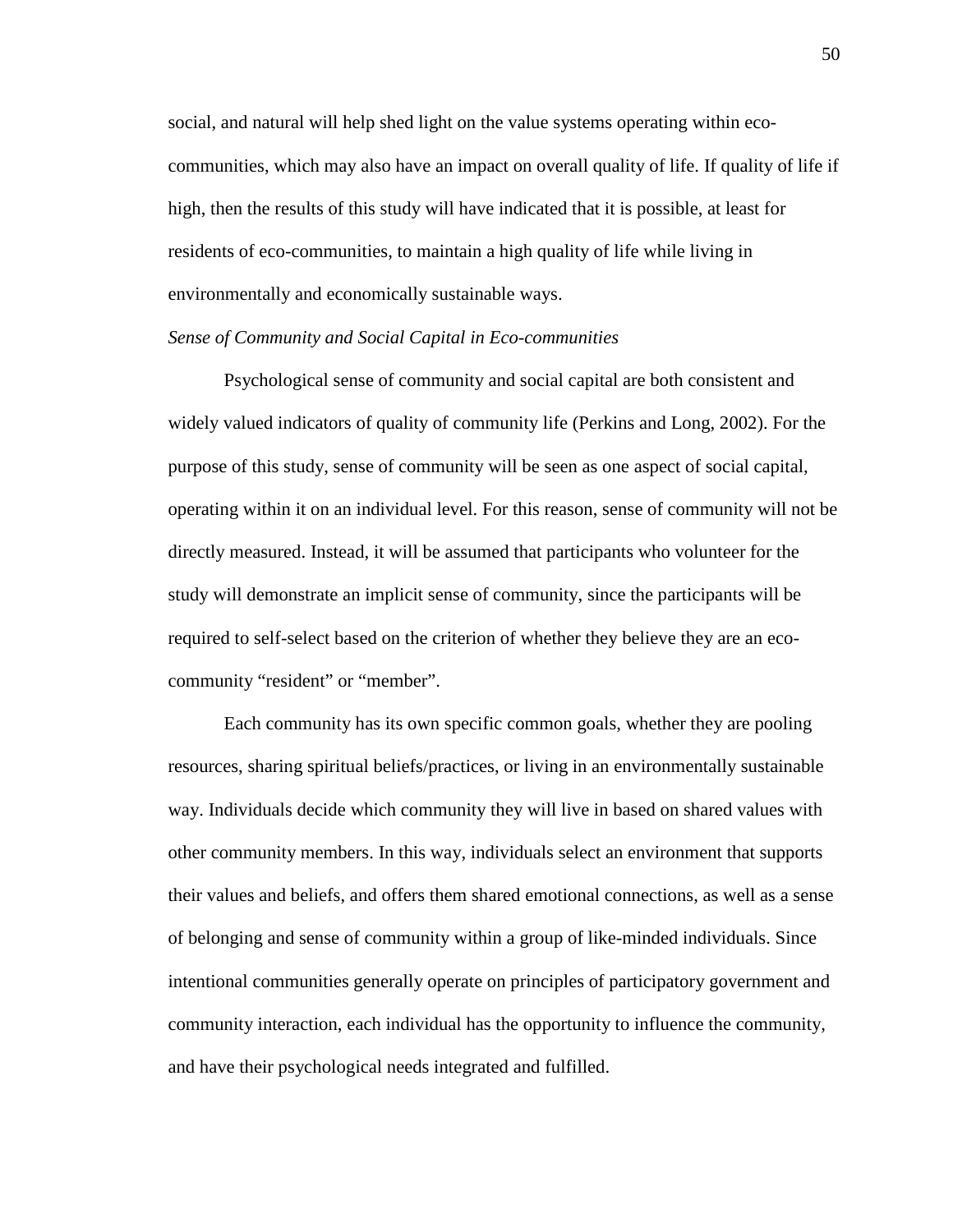Equal access to social and physical resources is a critical component of building social capital (Foley & Edwards, 1999). Residents of intentional communities are required to pool resources as an integral part of community living, not only for environmental reasons, but also to promote community interaction. By pooling resources in order to provide for an extensive common infrastructure, residents equally benefit from access to a much wider range of facilities and services than would be available to residents of most conventional communities. Residents themselves are required to contribute a certain amount of work to building and maintaining this infrastructure. This also encourages involvement in the local community and interaction between fellow residents. Cognitive social capital in intentional communities may be exhibited by the emphasis on having close and mutually supportive relationships with fellow community members.

## *Foundation of a Strong and Sustainable Community*

Social capital is the process by which residents create and access social and physical resources that allow them, as a group, to form a community (Dreistadt, 2004). Three specific components of cognitive social capital include: 1) solidarity, 2) trust, and 3) conflict resolution (Grootaert & Van Bastelaer, 2002). The presence of cognitive social capital is necessary in order to establish future structural social capital, which will ultimately lead to the formation of a strong and sustainable community. For this reason, the presence of cognitive social capital within a community will serve as an indicator that the community has in place the foundation for a strong community that will last over time.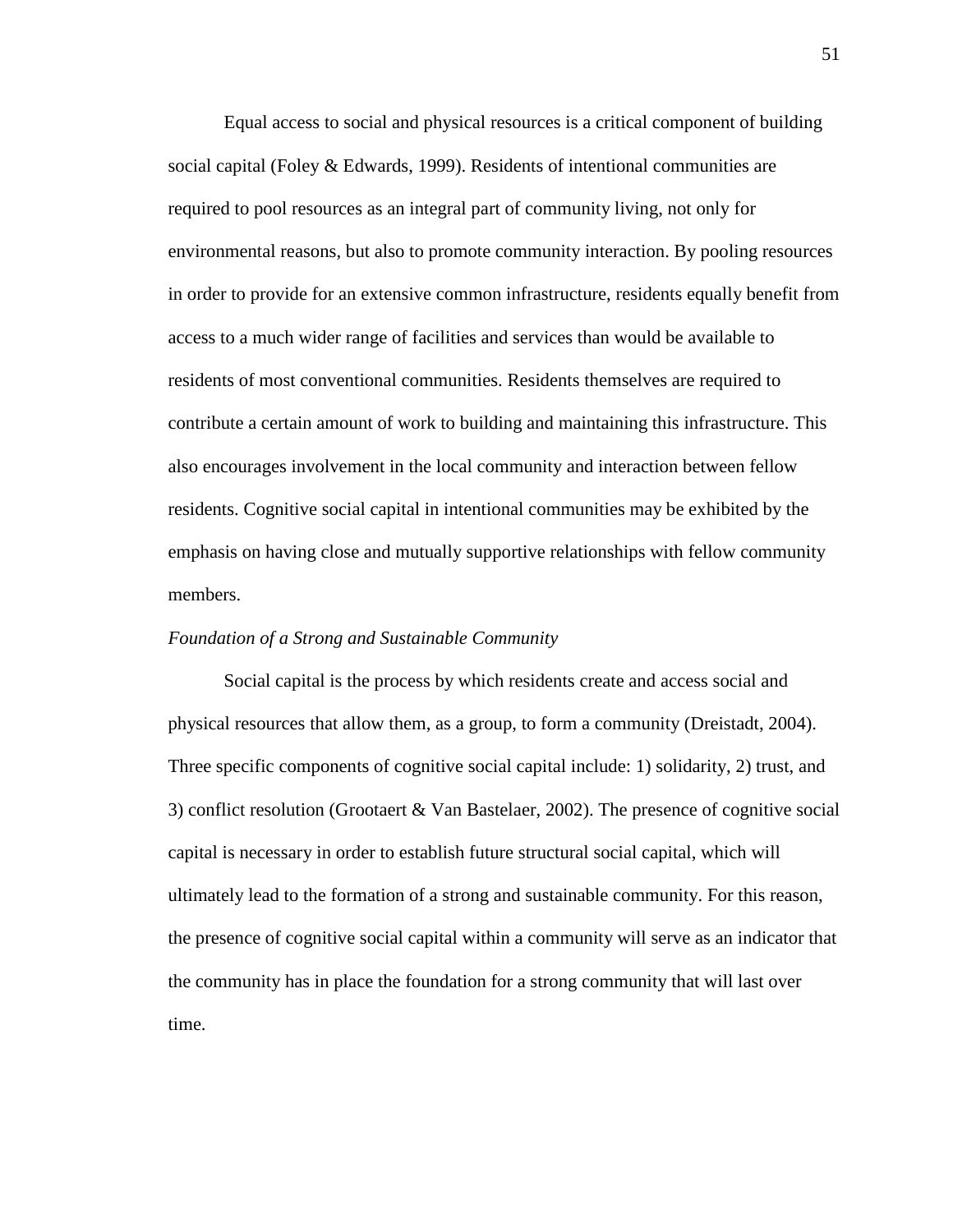#### Chapter Three: Methods

In this exploratory research, a quantitative design is implemented in order to determine certain characteristics of eco-communities in British Columbia, Canada, as they exist at one point in time. Self-administered questionnaires were provided to participants in order to collect data. Descriptive statistics and tests of statistical significance have been used in the analysis of the results.

# *Participants*

The goal of this study is to describe the levels of quality of life and social capital within the target population of Canadian eco-community residents. To achieve this goal, a self-selected sample has been acquired from within this general population. The accessible population included all residents/members of eco-communities in British Columbia (B.C.) who volunteered to participate in the study. According to the online Directory of Intentional Communities (Fellowship for Intentional Community, 1994), there are 25 listed eco-villages, 13 (52%) of which are located in B.C.; and of the 17 listed co-housing communities, 10 (59%) are located in B.C. Together, the ecocommunities of B.C. contain more than 70% of the total population of residents/members of official eco-communities in all of Canada (Fellowship for Intentional Community, 1994). The general tendency appears to be that most eco-communities of B.C. have begun their formation earlier than most other eco-communities in Canada. Several communities in B.C. are fully established, whereas most other eco-communities in Canada still appear to be in the forming stages. "Official" eco-communities, in this study, are those that are listed in the online directories from which I have obtained the sample (Fellowship for Intentional Community, 1994; The Global Ecovillage Network, 2007).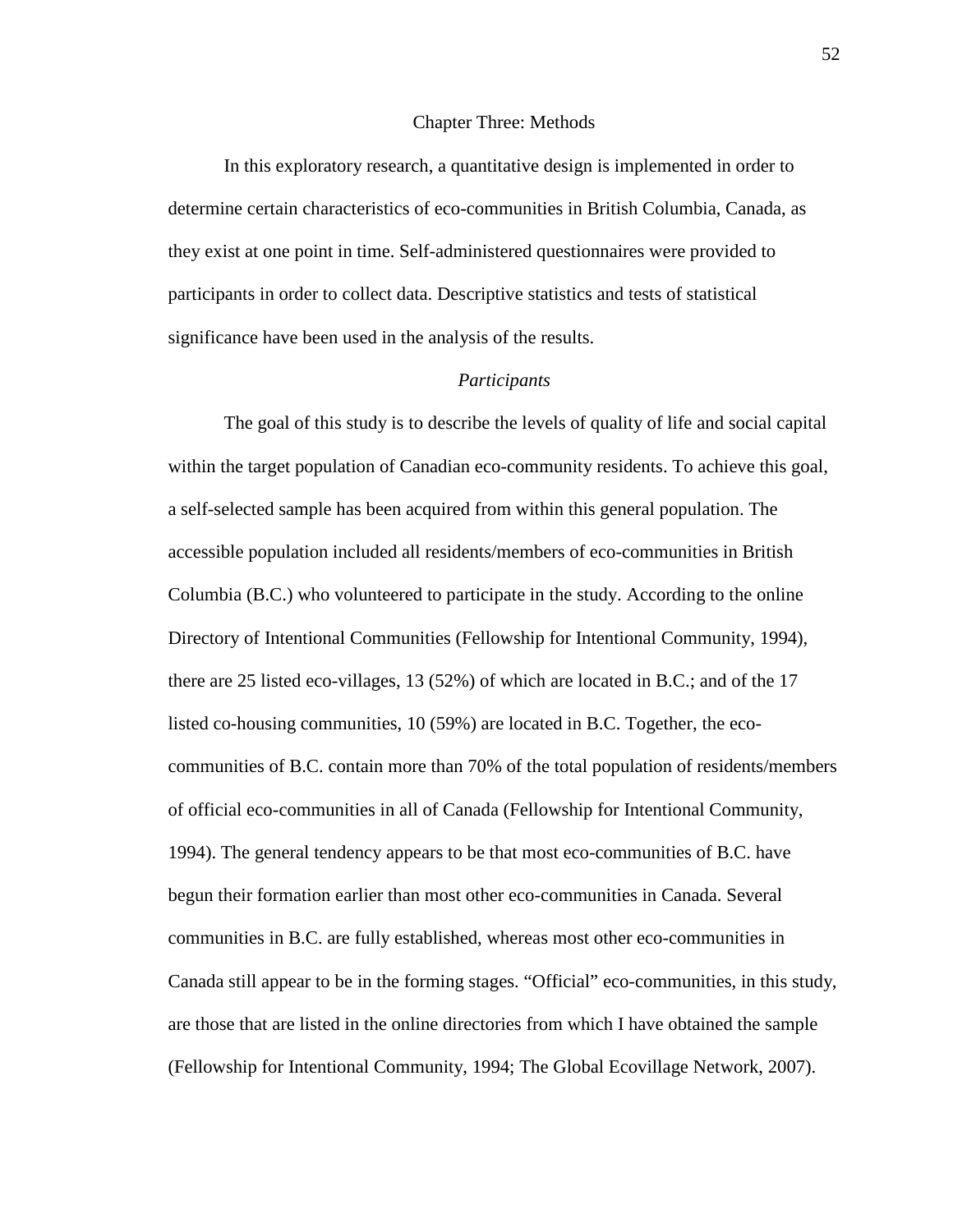Participants have self-selected on a voluntary basis by convenience sampling methods, as described in detail further on. Since there are only a small number of official ecocommunities in Canada, and due to the nature of quantitative research, which requires a sufficient sample size, information has been obtained from every resident of the accessible population who was willing to participate in the study. This was required in order to achieve a large enough data set from which to draw conclusions.

From the 109 surveys that were sent out, 34 were returned completed, for a response rate of 31.2%. Results from a recent meta-analysis (Van Horn et al., 2009) provide an overview of the state of postal survey research in the published literature in counseling and clinical psychology from 1985 to 2005. From 168,645 survey respondents, results showed a weighted mean response rate of 49.6% with response rates ranging from 14% to 91%. The mean response rate of 49.6% was typically based on one to two mailings with no pre-notification and no incentives used – similar to the methods of the current study. Although this response rate is higher than that expected from other professional populations (e.g., 44% reported for business samples; Green & Boser, 2001), it is unclear whether responses from approximately half of a sampled group provide an accurate description of the population sampled – indicating a potential limitation. In addition, Van Horn et al.'s (2009) review used response rates from studies in the published literature only. It is possible and even likely that response rates in the unpublished literature are lower (Van Horn et al., 2009). Based on the results from this meta-analysis, it is the author's opinion that a 31.2% response rate is adequate for the purposes of this study, which is exploratory in nature. In most social science research, a one in three response rate is common and considered acceptable. However, the author is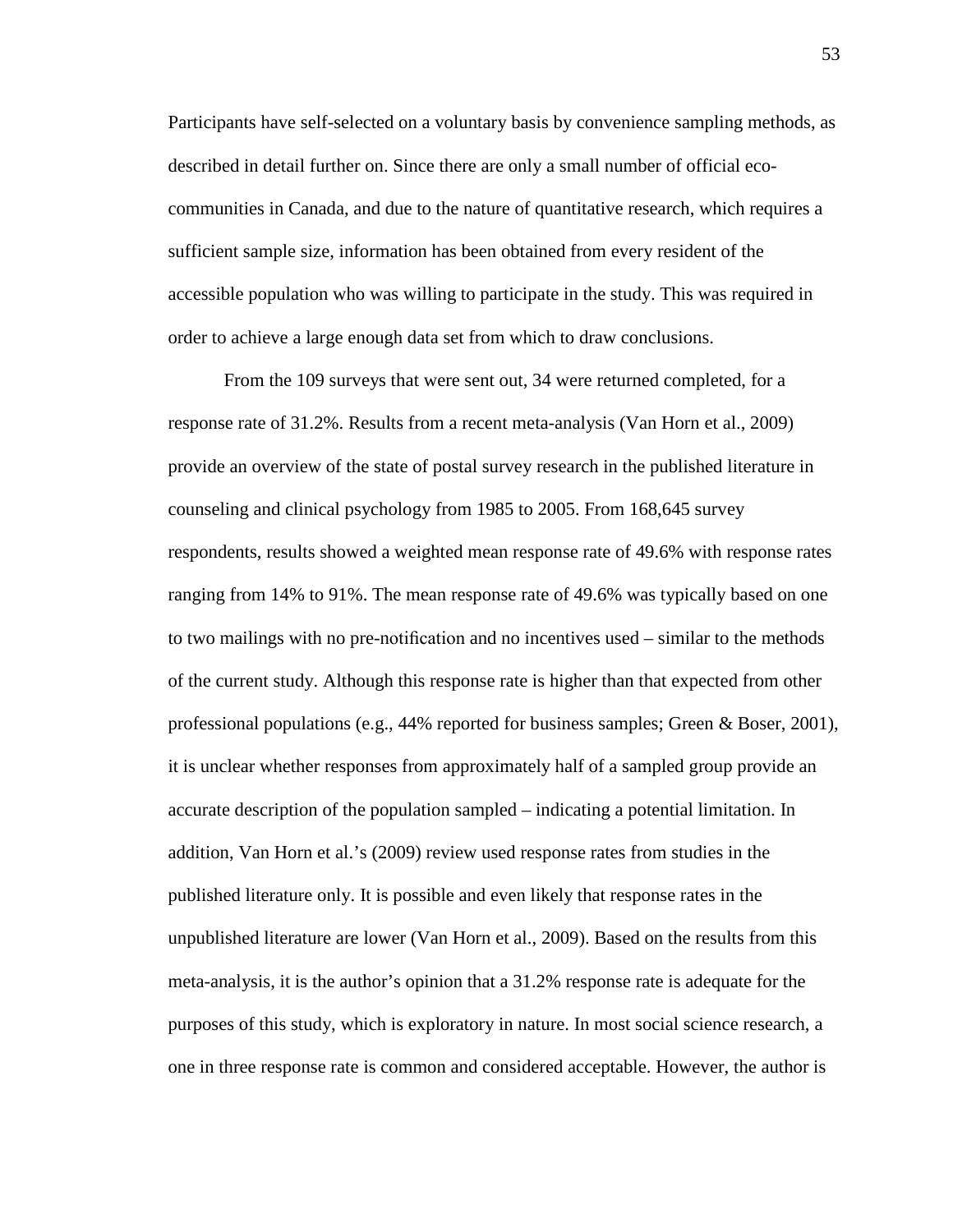cautious in interpreting the results, pointing out that participants in this study are not representative of all eco-communities. This issue will be discussed further in the limitations and suggestions for future research.

Twenty-four respondents were from four different cohousing communities, and 10 respondents were from five different ecovillage communities. Of the 34 participants who completed the survey, 8 (23.5%) were males and 26 were females (76.5%), ranging in ages from 31 – 78 years old, with a mean age of 54. All participants in this study are English-speaking adults, who have identified themselves as "members" or "residents" of the eco-communities from within the accessible population. The reason for the distinction between "members" and "residents" is because not all residents live at the ecocommunities year-round, since many obtain seasonal employment throughout the winter months in nearby towns/cities.

Based on this information, surveys were mailed out in the high seasons of spring and summer, when more residents/members were likely to be living on-site. The first round of surveys was sent out in May 2008, and a second round was sent out in September 2008 to those who had requested the researcher to contact them in a few months due to busy schedules. Self-identified community residents/members satisfy the criterion of "psychological sense of community", in which members have a subjective sense of belonging to the community regardless of the precise geographical location, as described in the literature review. From this individual-level criterion, along with questionnaire results, more general assumptions can be made about cognitive social capital at the community level.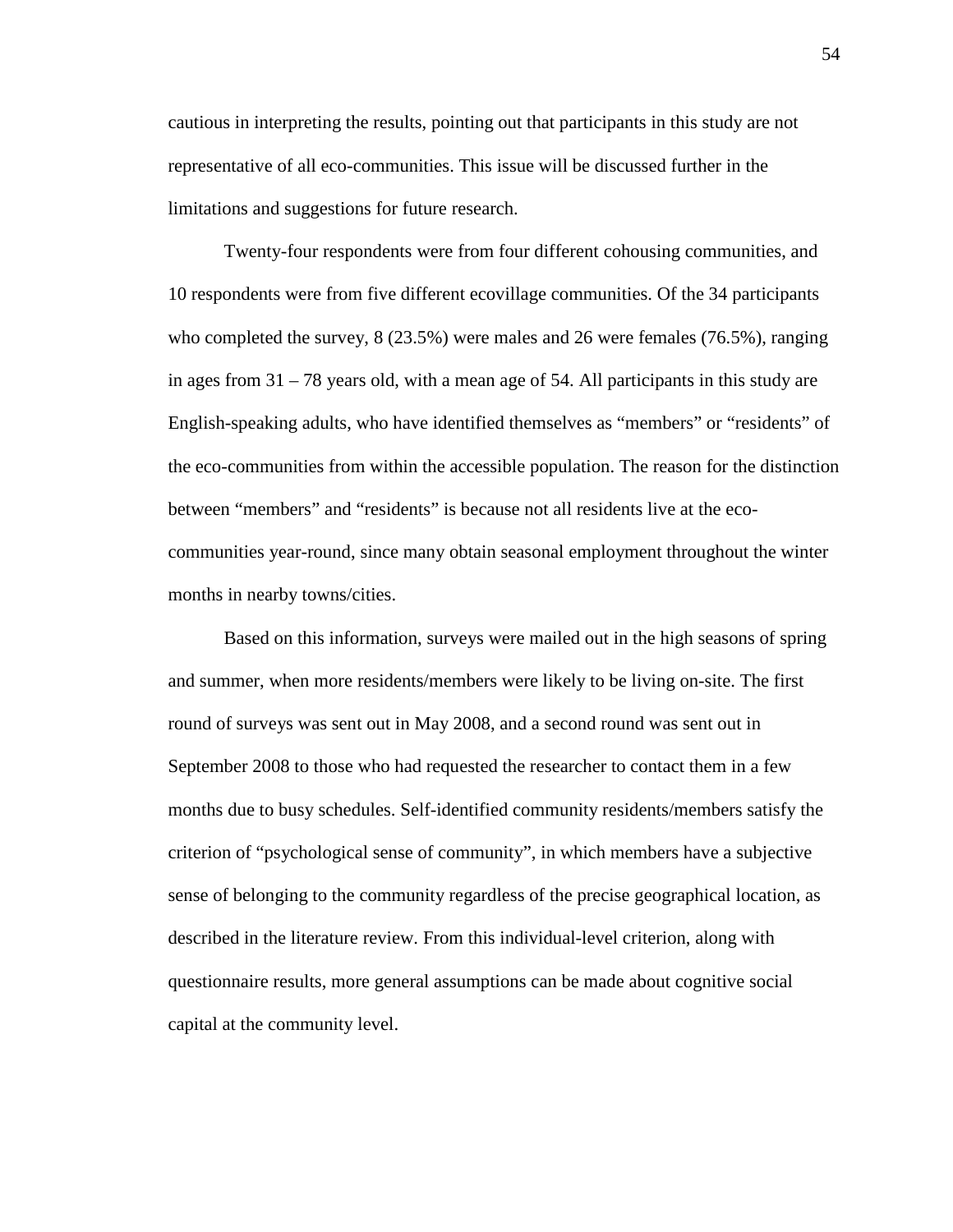The sampling frame was obtained from the Intentional Communities website, online Directory of Ecovillages (Fellowship for Intentional Community, 1994), as well as the Global Ecovillage Network's online Ecovillage Directory (The Global Ecovillage Network, 2007). These directories contain listings and contact information for official eco-communities around the world, and are being updated on an ongoing basis as new communities form. However, this list is not comprehensive due to the fact that not all communities have supplied information to be posted on these websites. Unfortunately, there is no way of obtaining information about these unlisted eco-communities.

The sampling procedure was based on convenience sampling methods, since approximately 60% (19 out of 31) of eco-communities in Canada are located in British Columbia, and this population was readily available and easily accessible to the researcher. Inherent in this sampling method is the potential for bias, since residents of B.C. eco-communities may not share the same characteristics of residents from Canadian eco-communities. However, residents/members of eco-communities in general may be representative of a diversity of geographical locations due to the self-selection process by which they decide to live there in the first place. The fact that the majority of ecocommunities in Canada are located within one geographically proximate location (B.C.), suggested that this sample was worth studying and describing. These two points indicate that the potential bias of this sampling method is less significant than the potential benefits of using it for this study.

Within the convenience sample, a random sampling technique was used, providing each resident/member with an equal opportunity to participate if they chose to. The sample was obtained by the researcher, who sent an email to the representative of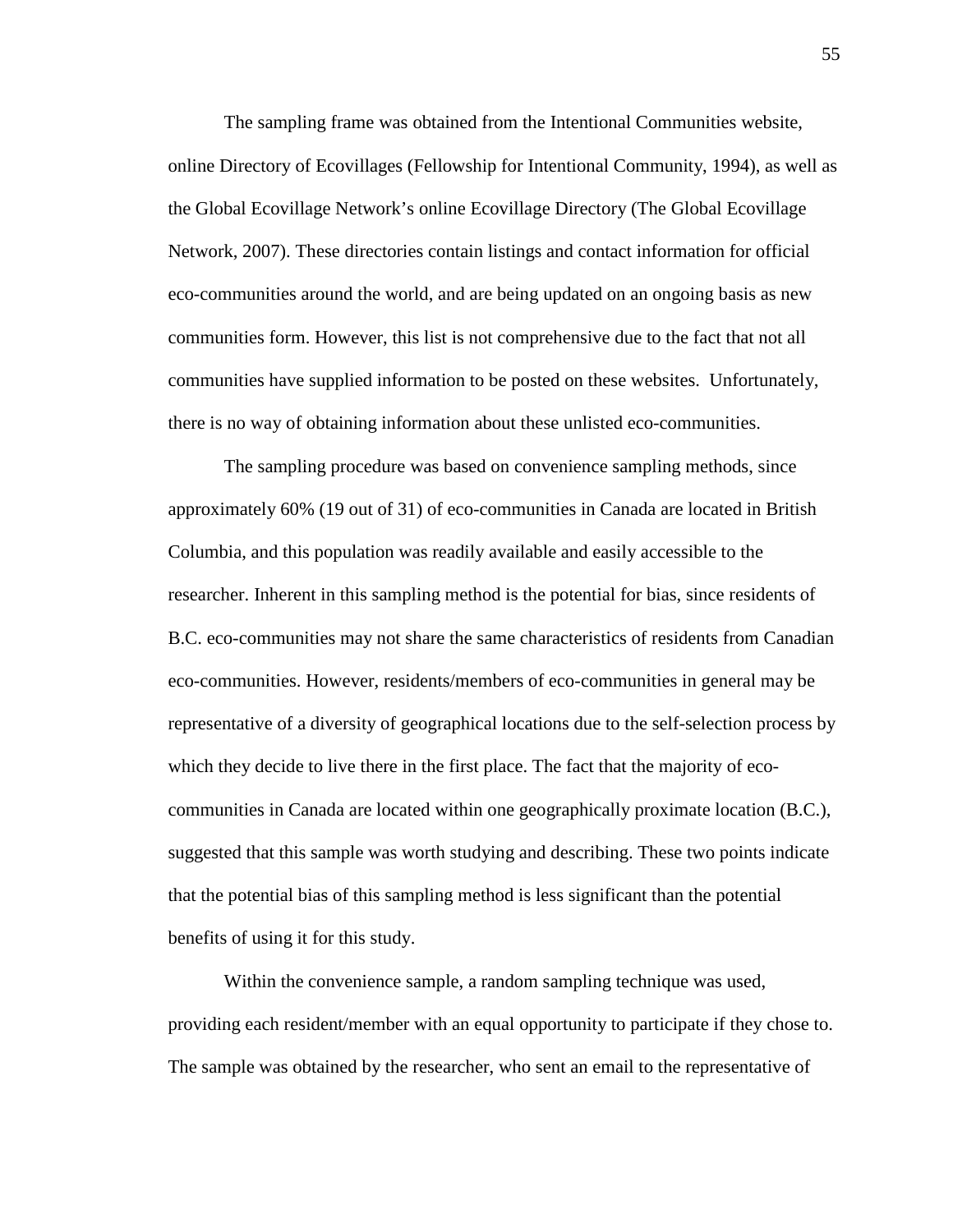each B.C. eco-community listed in the directory. In the email, the researcher explained the purpose of the study, asked for approximate numbers of community residents/members, and obtained permission to mail the appropriate number of surveys to the eco-community site for residents/members to complete on a voluntary basis (Appendix C).

For the quality of life portion of this study, a comparison group was obtained from "The World Health Organization's WHOQOL-BREF's quality of life assessment: Psychometric properties and results of the international field trial" (Skevington, Lofty, & O'Connell, 2004). Since there has not yet been any Canadian general population data, the researcher found the data from the field trial to be the best available in order to use as a comparison in this study.

In the World Health Organization's (WHO) international field trial (Skevington, Lofty, & O'Connell, 2004), the WHOQOL-BREF's psychometric properties were analyzed using cross-sectional data obtained from a survey of adults carried out in 23 countries ( $n = 11,830$ ), in all the WHO regions of the world, as well as from diverse cultures and different levels of socio-economic development. Data were contributed from field sites in Argentina, Australia, Brazil, Bulgaria, China, Croatia, Germany, Greece, Hungary, Israel, Italy, India: Madras and New Delhi, Japan, Malaysia, Netherlands, Nigeria, Norway, Romania, Russia, Spain, Turkey, United Kingdom, and United States. Adult participants (adult was culturally defined) were recruited from a variety of inpatient and out-patient health care facilities, and from the general population. Wellness or sickness was defined by self-report, and from diagnostic categories assigned by health professionals. Standard instructions, socio-demographic details and an item on current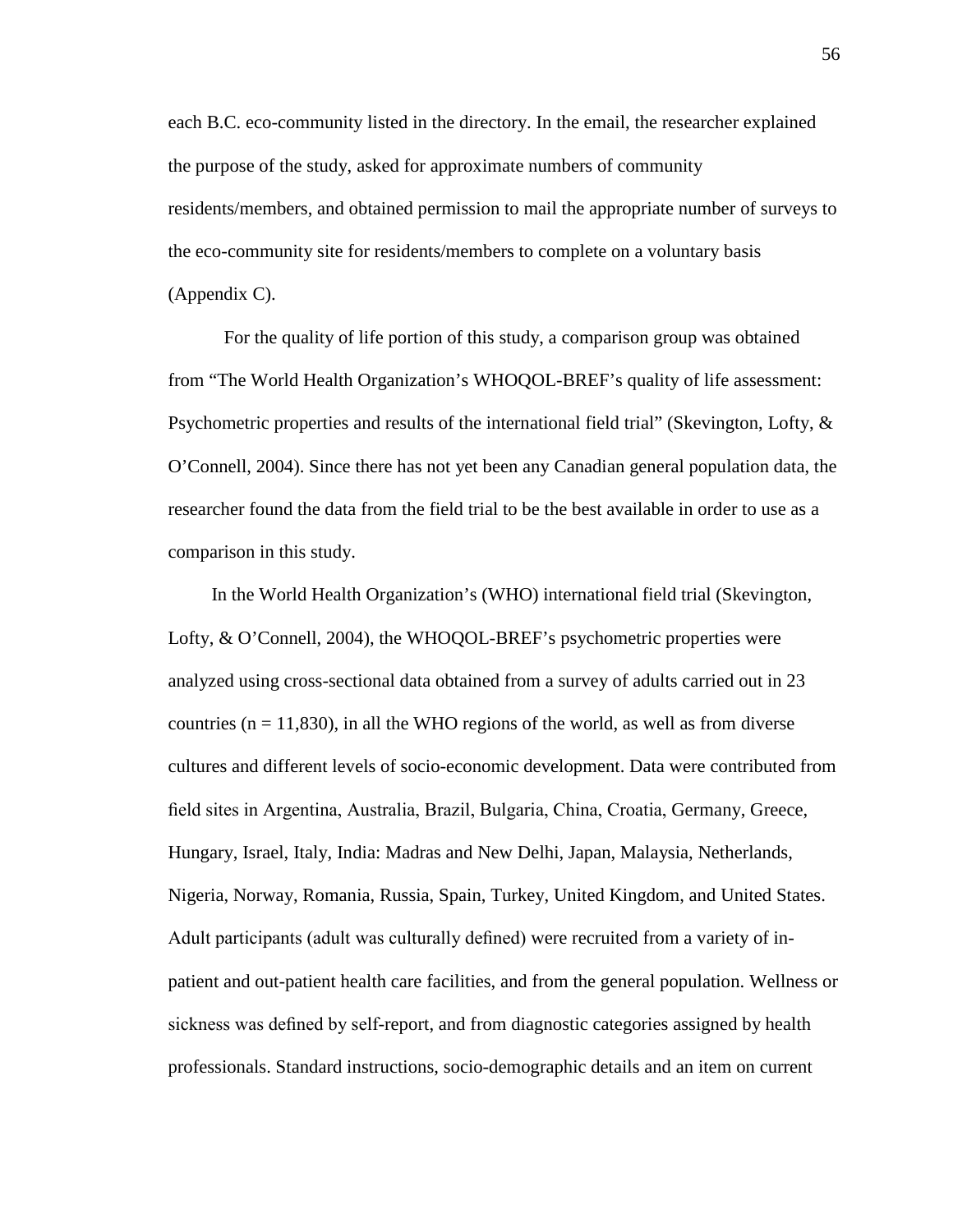health status were completed before answering the 26 items of the WHOQOL-BREF. The study population consisted of adults aged 12-97 years with a mean age of 45 (only 0.3% were under the age of 16; in some parts of India, 12 years old is considered an adult). Of all the respondents, 53% were female and 47% were male.

# *Materials*

# *World Health Organization Quality of Life Survey – BREF (WHOQOL-BREF)*

The first construct to be measured is quality of life. For this, the standardized brief United States version of the World Health Organization's Quality of Life Survey (Appendix F) was administered. Information about the WHOQOL-BREF has been obtained from the *Australian WHOQOL instruments: User's manual and interpretation guide* (Murphy, B; Herrman, H; Hawthorne, G; Pinzone, T; & Evert, H., 2000). Permission to use the formal instrument was granted from the Seattle Quality of Life Group, University of Washington, Instrument Coordinator (Skalicky, 2008). This test assesses individuals' perceptions of their position in life in the context of the culture and value systems in which they live and in relation to their goals (World Health Organization, 2004). The WHOQOL-BREF instrument was developed from the WHOQOL-100 (long version). It consists of twenty-four items measuring the four facets of 1) physical health, 2) psychological health, 3) social relationships, and 4) environment. In addition, overall quality of life  $(Q1)$  and general health  $(Q2)$  are included as two separate facets, called "global items", for a total of twenty-six items within six facets, as opposed to the 100-item long version (also with six facets). The brief version is more suitable and convenient for researchers conducting large-scale studies (World Health Organization, 2004). The results from this instrument will be used to determine quality of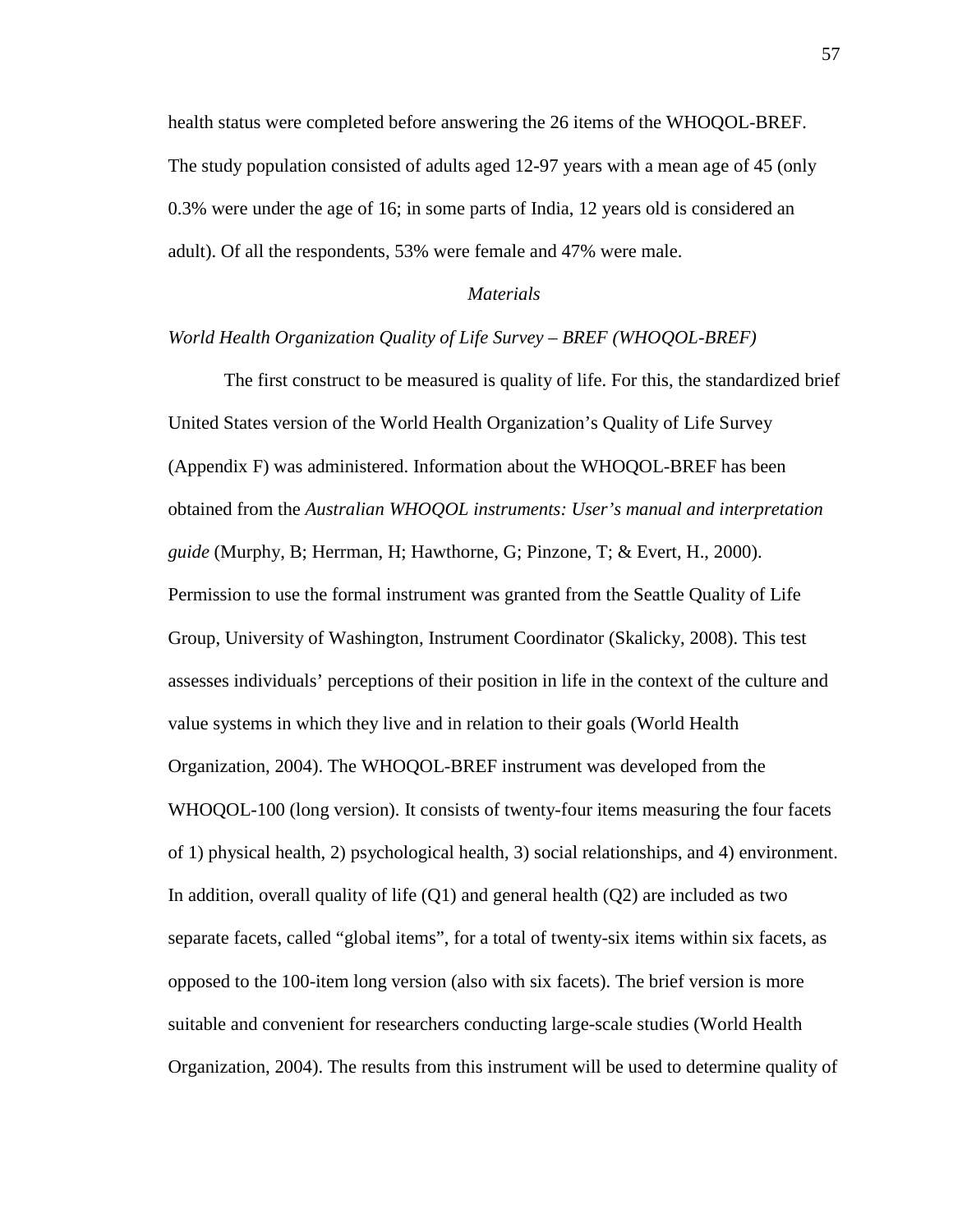life on a community-level basis, due to the limitations of the survey itself, and for the purpose of the research which is a community-level analysis only.

*Reliability and validity of the WHOQOL-BREF*. All four domains demonstrate good internal consistency, with correlations above 0.8 for each of the domains. Over a two to eight week period, test-retest reliability for these domains was generally high (0.66  $-0.87$ ). The two global items (Q1 and Q2) show moderate but acceptable test-retest reliability. At the individual item level, correlations ranged from .230-.618, indicating low reliability (Murphy, B; Herrman, H; Hawthorne, G; Pinzone, T; & Evert, H., 2000). These findings tell us that the WHOQOL-BREF is not appropriate for individual assessment, but is adequate for the assessment of quality of life at a population level.

Physical and psychological domains demonstrate good construct validity. Social relationships and environment domains show moderate yet significant validity correlations. Both global items demonstrate good discriminant validity between well, ill, and very ill populations, and are therefore good indicators of overall quality of life (Murphy, B; Herrman, H; Hawthorne, G; Pinzone, T; & Evert, H., 2000).

*Biases of the WHOQOL-BREF*. The WHOQOL-BREF is biased towards population-level assessment. Although the four domains accurately assess quality of life on a group level, Q1 and Q2 do not do so reliably. This test will be administered and results will be interpreted on a community level, which will reduce the biases of the survey. In addition, the global items (Q1 and Q2) are not included in the analysis of results, due to the inaccessibility of comparative data, as well as the low reliability of these items.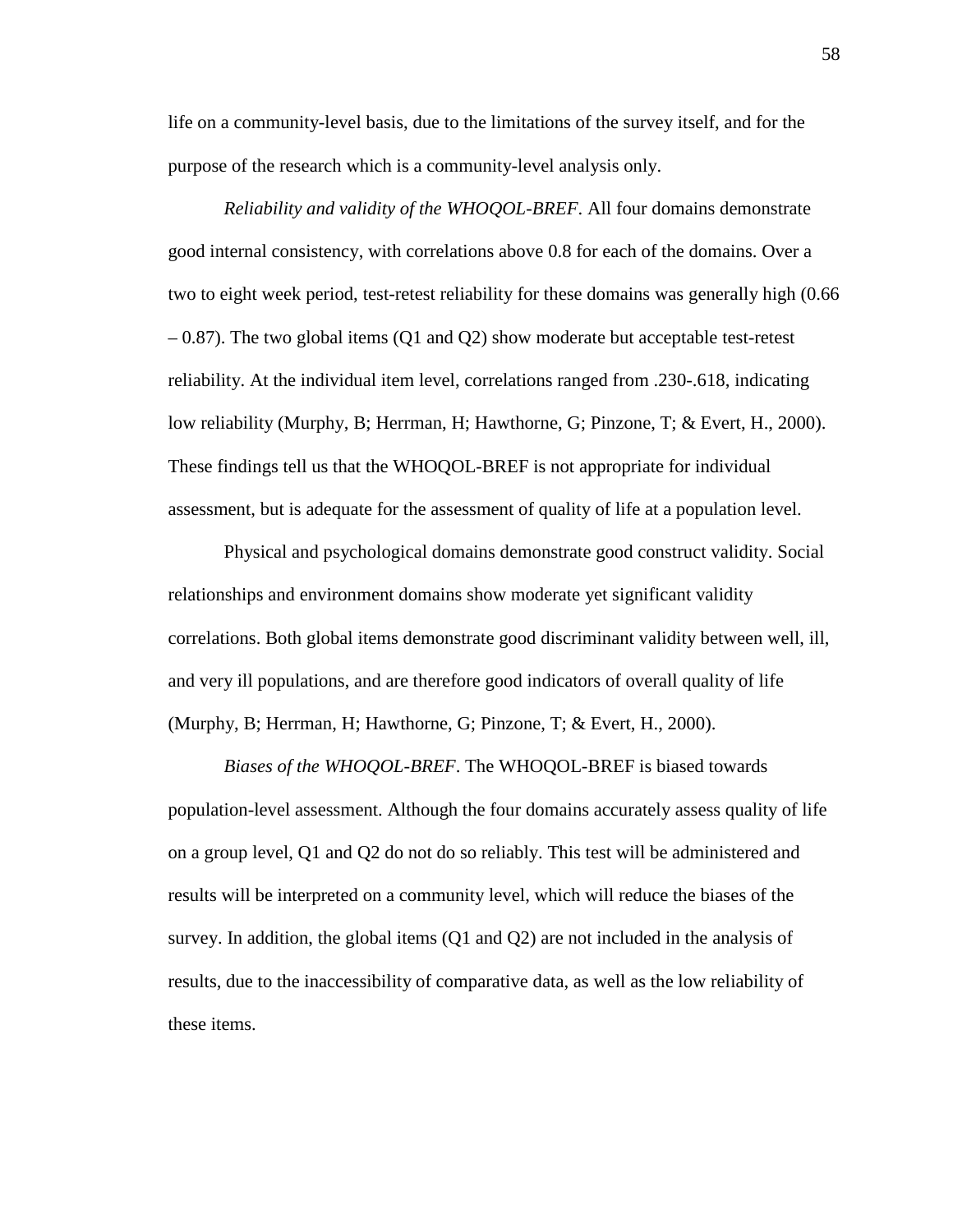#### *The World Bank Social Capital Assessment Tool – Adapted*

The second construct to be measured is cognitive social capital. For this, the World Bank Social Capital Assessment Tool (adapted version) was used for data collection (renamed "Community Questionnaire", Appendix F). Permission for the use of this instrument was granted from The World Bank, Rights & Permissions, Office of the Publisher (Revzina, 2008). The original Social Capital Assessment Tool (SOCAT) is intended for in-depth analysis of a community's social capital on multiple dimensions. In the exploratory and descriptive phases of research, an abbreviated version of the SOCAT can be used (Grootaert  $\&$  Bastelaer, 2002) to suit the needs of the community being assessed. Since the current study aims to describe the cognitive element of social capital only, the original SOCAT has been revised to make it shorter and more applicable to this specific population.

The original SOCAT consists of three instruments: Community Profile, Household Survey, and Organizational Profile. Two sections were used in this study, including questions from the "Community Characteristics" section of the Community Profile, along with questions from the "Cognitive Social Capital" section in the Household Survey. The first section, "Community Characteristics", is a description of the participants' demographic information, as well as the characteristics of the ecocommunities in which the participants live. The second section, "Cognitive Social Capital", contains information about the dynamics of cognitive social capital operating within those eco-communities. This instrument is a measure of participant's attitudes, regardless of the degree of physical infrastructure in place at any of the locations. In this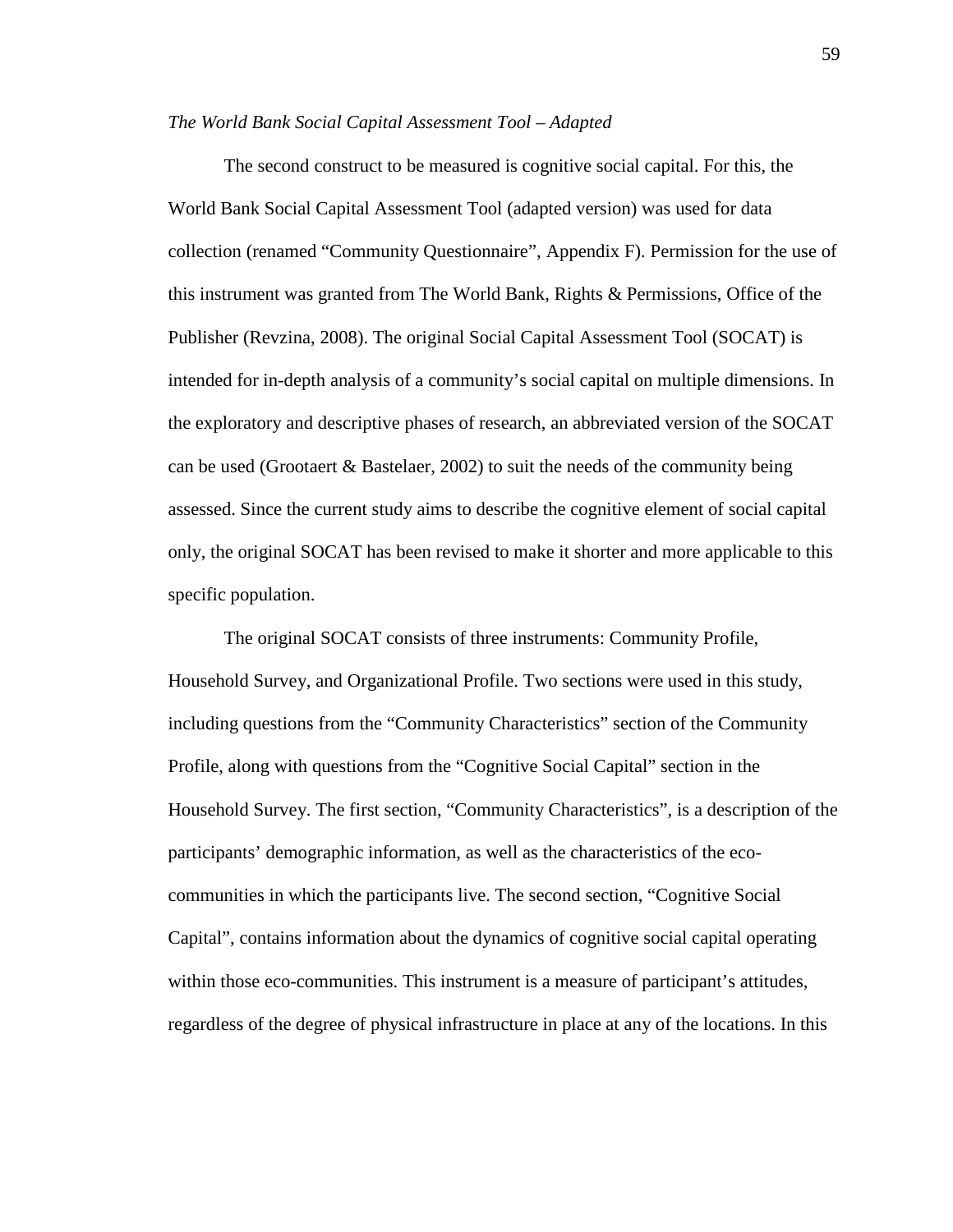way, it is an adequate measure for any community, whether it is in the forming stages or fully established.

Results from "Cognitive Social Capital" section of the SOCAT are used in two ways. First of all, it is used to describe participants' values as they relate to the importance placed upon built capital, human capital, social capital, and natural capital. Secondly, questions are asked about the foundations of a strong community, including the dimensions of: 1) solidarity, 2) trust, and 3) conflict resolution. This is followed by questions that ask respondents to compare their current eco-community to the most recent non-eco-community that they have lived in. This provides a means of comparing the foundations for a strong community between eco-communities and mainstream communities.

The SOCAT (adapted) was piloted on members of a smaller intentional community in British Columbia, whom the researcher has known from a previous work contract. Participants who completed the pilot test were asked whether the content was clear and if it provided an adequate representation of participants' attitudes. Feedback from the pilot test was used to revise the survey in a way that was more easily understandable for future participants.

*Reliability and validity of the SOCAT*. The SOCAT instrument was developed by The World Bank organization, and the developers claim that it is valid and reliable across a wide range of community, household, and institutional contexts (Grootaert & Bastelaer, 2002). Specific numbers were not provided, since the testing instruments are still in the development stage. The World Bank has provided these instruments for researchers to implement, and report back with results that can be used for normative data.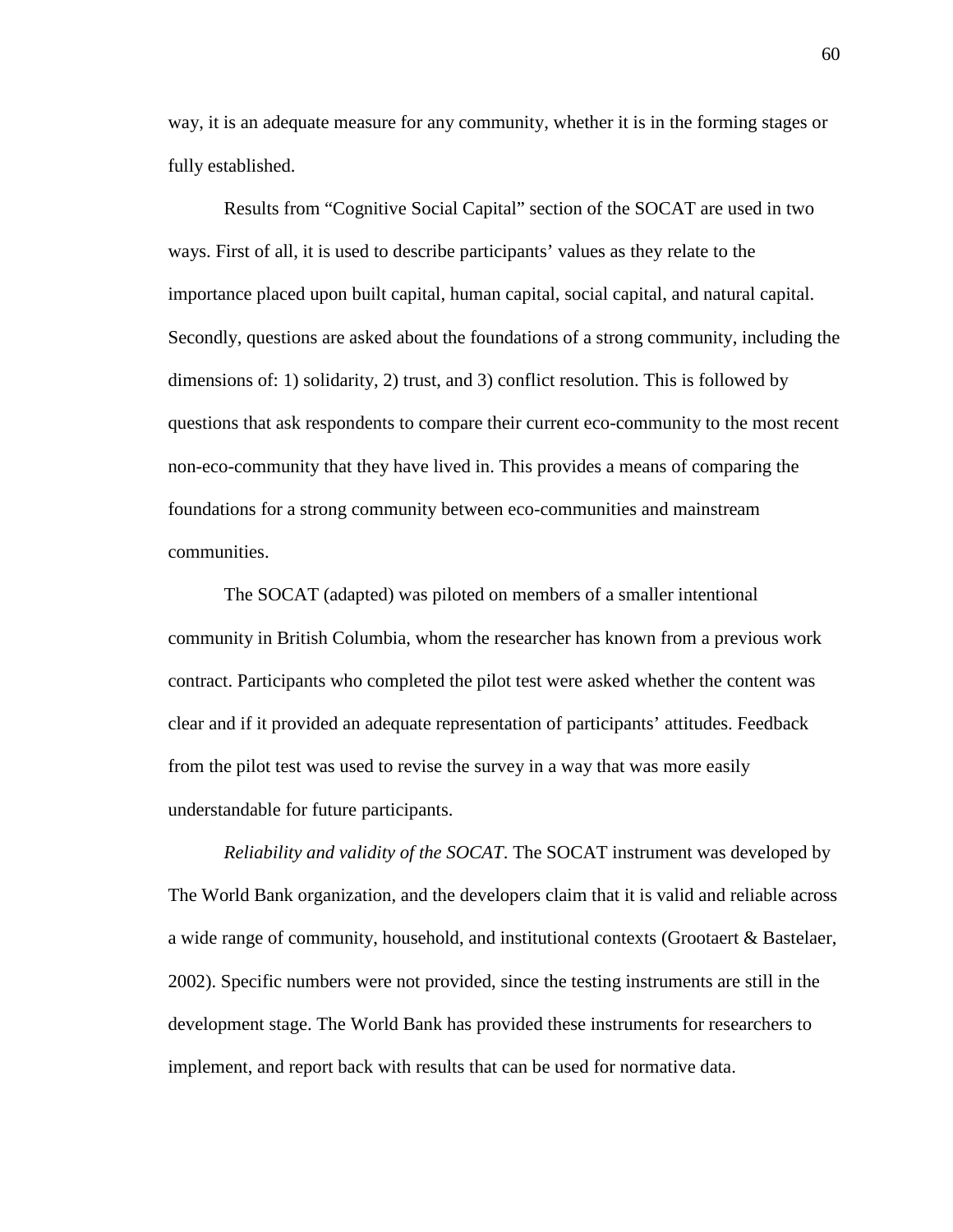In practice, a lower level of item reliability is acceptable when the data are to be analyzed and reported at the group level than at the level of individual respondents (Gall, Gall, & Borg, 2007). This is applicable to the present study, in which the results will be analyzed at the group level.

*Biases of the SOCAT*. The SOCAT is intended for use on a community level, and therefore cannot measure individual characteristics. This instrument can be adapted in the exploratory phase of research, but then may not reflect validity across domains or reliability across populations (Grootaert & Bastelaer, 2002). Since this study is descriptive, and the results will be interpreted within this population (as opposed to being compared across populations), these concerns regarding the adapted version will not have significant effects on the test results or analysis of them.

### *Procedures*

Representatives from each of the official B.C. eco-communities were contacted by email during the first two weeks of May, 2008. The researcher informed the representatives of the nature of the study, and obtained permission to mail surveys to the eco-communities (Appendix C). Representatives were asked how many surveys were needed in order to supply each adult resident/member of their community with the opportunity to complete one. When 6 or more survey packages were sent to a particular community, a poster (Appendix D) was included for the community representative to post in a common area, with surveys nearby, in order to capture the attention of community members. Each survey package included: 1) two letters of informed consent (Appendix E), 2) a two-part survey consisting of the WHOQOL-BREF and Community Questionnaire (Appendix F), and 3) a stamped return envelope with the researcher's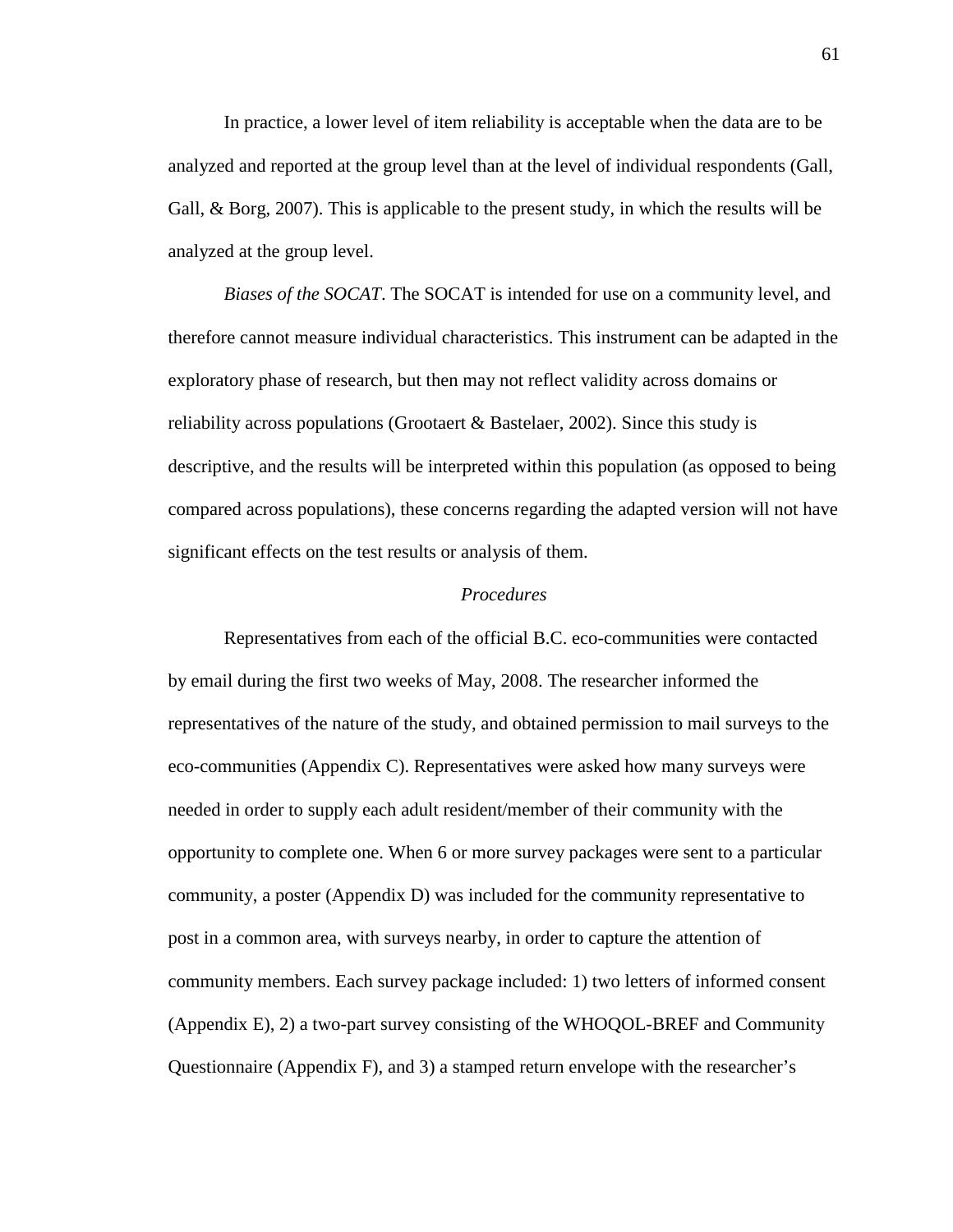address on it. In the letter of informed consent, participants were instructed to keep one copy (two were provided) for their own records, since it contained information about the study as well as the researcher's contact information. Surveys were coded with a letter (A-P) to represent respondents from each community, i.e., a different letter for each community, not each individual. Surveys did not include any personally identifying information, providing partial anonymity to participants. The survey packages were then mailed to the communities during the last two weeks of May, 2008. Participants were given a due date (last day of August, 2008) to complete and return the survey, along with one signed copy of the informed consent.

Surveys were self-administered by paper and pen, on behalf of voluntary research participants from each of the communities. Due to an initial low-response rate, the researcher conducted a follow-up email request, as a reminder for participants to return their surveys. A second round of surveys was sent out at the beginning of September, 2008, to those communities who had requested the researcher to contact them at a later time. All surveys and informed consents were completed and returned to the researcher by October 30, 2008.

#### *Methods of Analysis*

### *Scoring*

The WHOQOL-BREF produces a profile with four domain scores, and two individually scored items (Q1 and Q2) about an individual's overall quality of life. All domain scores are scaled in a positive direction. For the first four domains, the score range is from 1-100. For Q1 and Q2, scores range from 1-5. Raw domain scores are calculated by straightforward summative scaling of test items. Three negatively-worded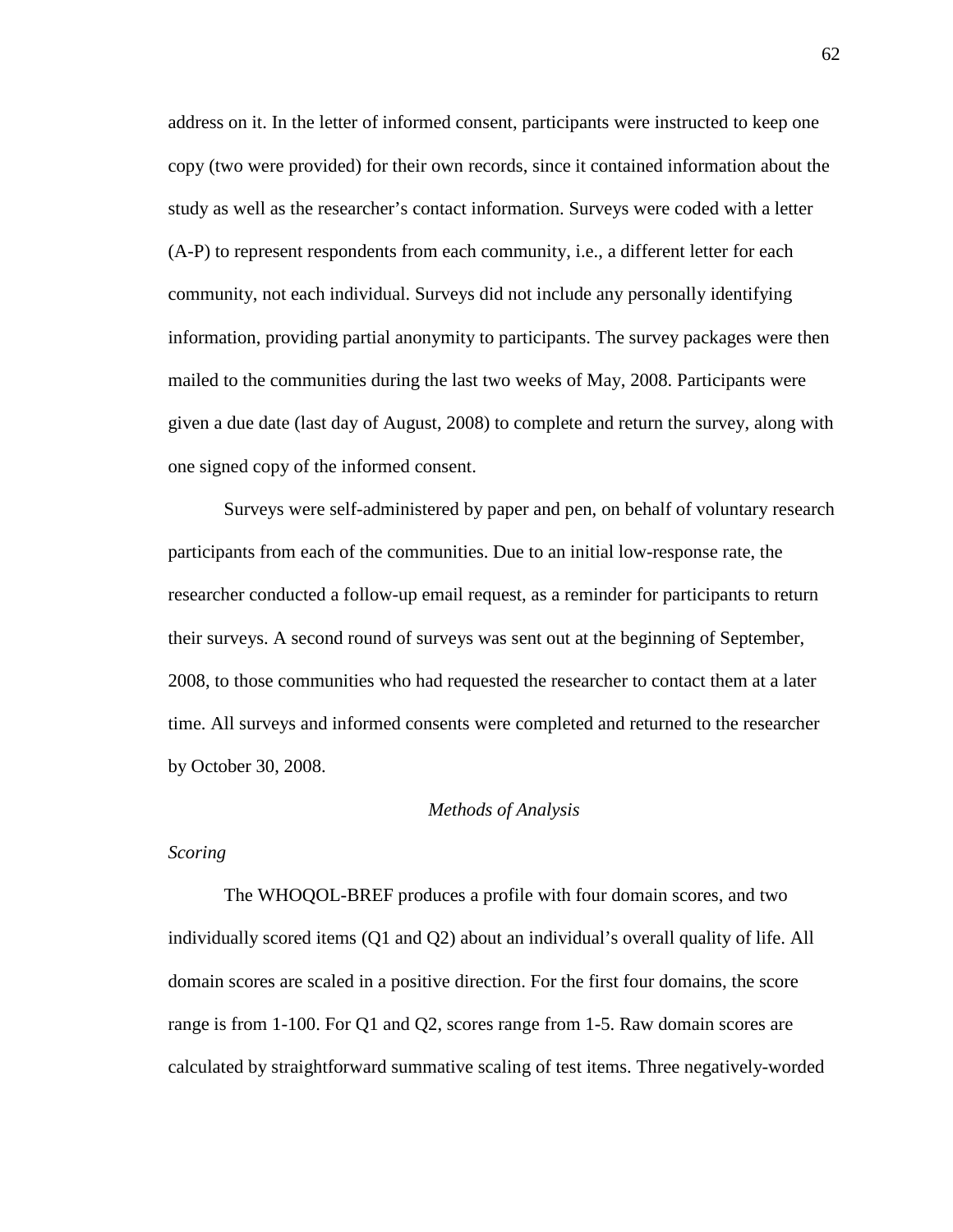items are reverse-scored. Raw domain scores are then transformed to a 0-100 scale, with higher scores indicating higher quality of life. Scores from each domain are reported separately, as well as the summed overall score of quality of life. Results are reported as frequency responses in comparison with data from the WHOQOL international field trial.

Scores from the SOCAT-A are representative of the attitudes and opinions of each respondent in each domain, including community characteristics and each of the three domains of cognitive social capital (solidarity, trust, and conflict resolution). Responses are coded on an ordinal scale. From this, raw scores are summed and calculated as percentages. For example, "70% of respondents reported that the level of trust has improved in their community in the last three years." Percentages are intended to describe the level of cognitive social capital within eco-communities. Results are graphed for a visual representation of the data.

### *Data Analysis*

Statistical data analysis is conducted on two levels, describing the characteristics of eco-communities in general, and then describing any significant differences between ecovillages and cohousing communities. Data from the WHOQOL-BREF is compared with results from the World Health Organization's international field trial (Skevington, Lofty, & O'Connell, 2004). Data analysis is performed using the Statistical Package for the Social Sciences (SPSS) and Microsoft Excel.

Descriptive statistics are used to summarize questionnaire results, including measurements of central tendency (mean, median, and mode) and frequency counts (converted into percentages). Standard deviations (SD) are reported as appropriate, to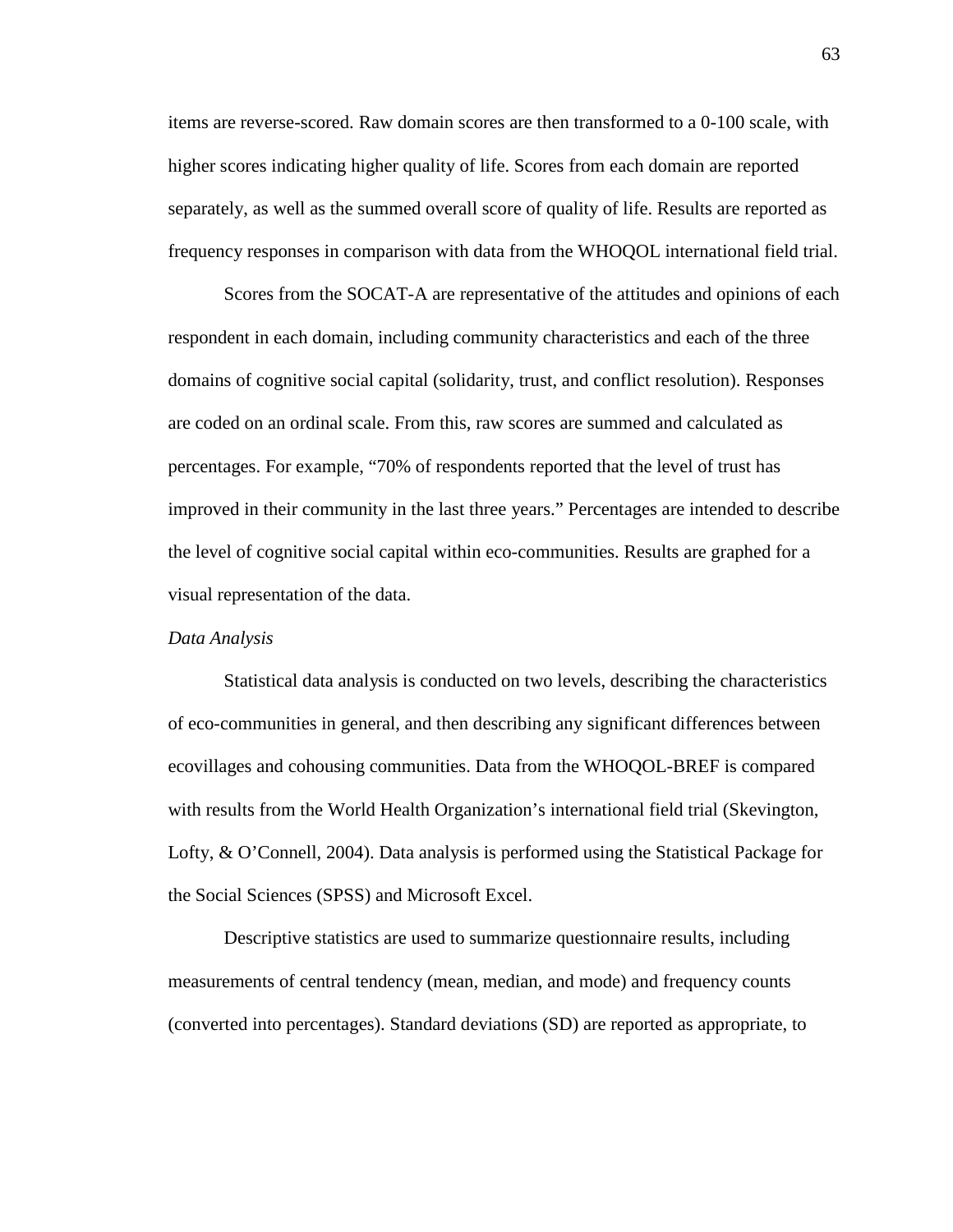reflect the extent to which scores in each of the distributions deviate from their means indicating the degree of variability between the types of communities in their responses.

The test of statistical significance used in this data analysis is the  $X^2$ . This test is able to determine whether data in the form of frequency counts is distributed significantly differently for certain responses from within a sample. Due to the limited number of survey respondents  $(n=34)$ , it is difficult to draw any statistically significant results from this data. However, it is still highly relevant to report descriptive statistics and significant findings based on the responses that were given. In cases where there is a statistically significant finding, this result will be indicated by explicitly stating it as such ( $p < 0.05$ ). The probability value (p) is the likelihood that a statistical result was obtained by chance alone. In the case of  $p < 0.05$ , there is a less than 5% chance that the result is due to chance. Small p-values suggest that the null hypothesis is unlikely to be true. The smaller the p-value, the more convincing is the rejection of the null hypothesis. In the social sciences, it is common practice to set the p-value at  $< 0.05$  (Gall, Gall, & Borg, 2007). In the case of statistically non-significant findings, only the results that are highly relevant to the purposes of this study will be reported.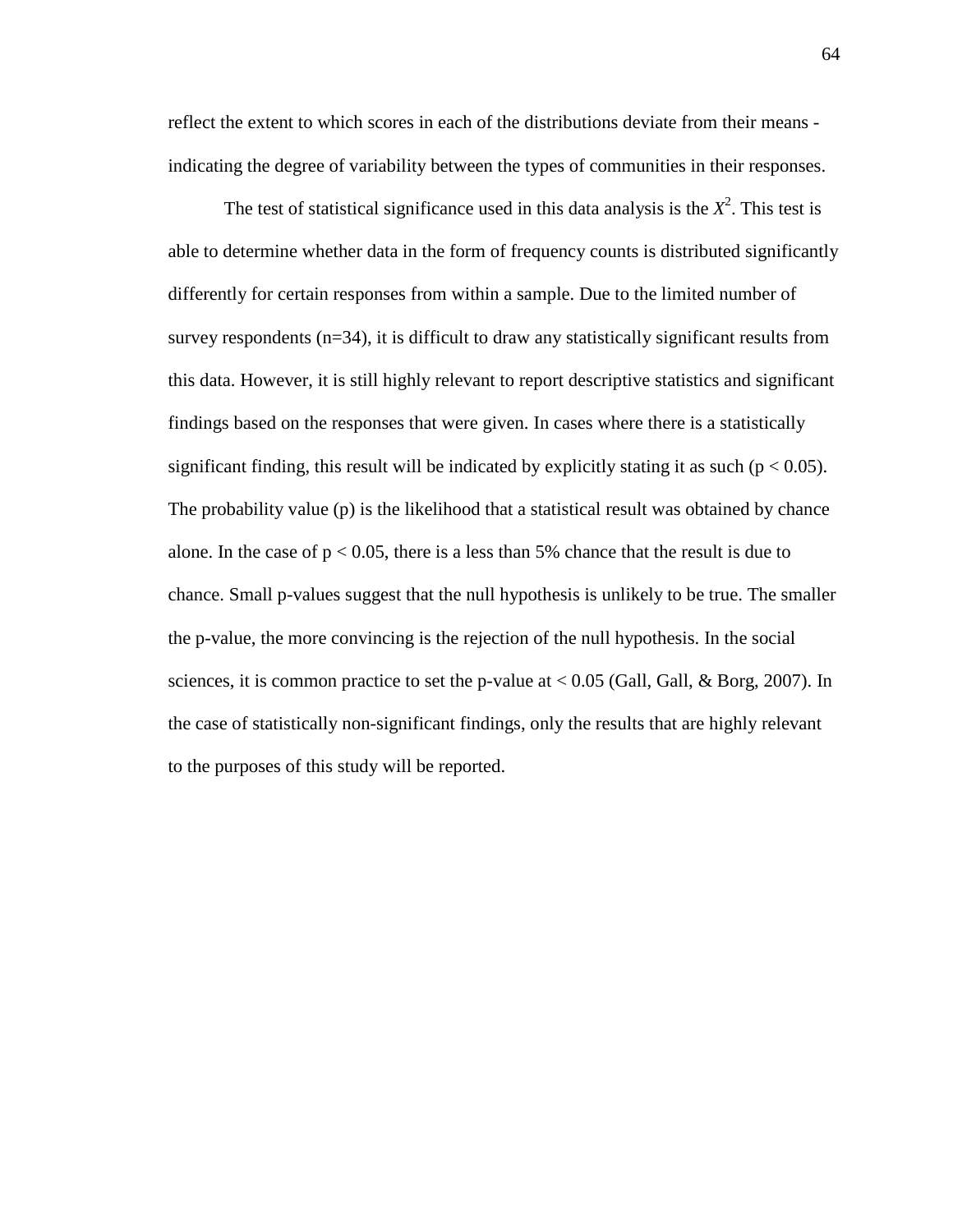#### Chapter Four: Results

### *Community Descriptions*

Thirty-four questionnaires were competed and returned to the researcher. Of these, 24 respondents were from 4 different cohousing communities, and 10 respondents were from 5 different ecovillage communities. From the Community Questionnaire, 51.5% ( $n = 17$ ) of respondents reported that their community has existed for fewer than five years, with the remaining  $48.5\%$  (n = 16) reporting that their community has existed between five and nineteen years. Ecovillages (EV) and cohousing (CH) communities did not show any considerable differences in length of community existence (Table 3). None of the respondents reported that their community has existed for more than 20 years.

Table 3

|           |           |                               | Fewer than<br>5 years | Between 5<br>and 9 years | Between 10<br>& 19 years | Total        |
|-----------|-----------|-------------------------------|-----------------------|--------------------------|--------------------------|--------------|
|           |           |                               |                       |                          |                          |              |
| Type of   | <b>CH</b> | Count                         | 11                    |                          |                          | 23           |
| Community |           | % within Type of<br>Community | 47.8%                 | 30.4%                    |                          | 21.7% 100.0% |
|           |           |                               |                       |                          |                          |              |
|           | EV        | Count                         |                       |                          | 4                        | 10           |
|           |           | % within Type of<br>Community | 60.0%                 | $.0\%$                   |                          | 40.0% 100.0% |
| Total     |           | Count                         | 17                    |                          | 9                        | 33           |
|           |           | % within Type of<br>Community | 51.5%                 | 21.2%                    |                          | 27.3% 100.0% |

Years of Community Existence

The majority of participants (59.4%,  $n = 19$ ) live in a community with a

population of fifty or more people. The remaining participants  $(37.6\%, n = 12)$  live in a community with a population of between five and forty-nine people. Only one respondent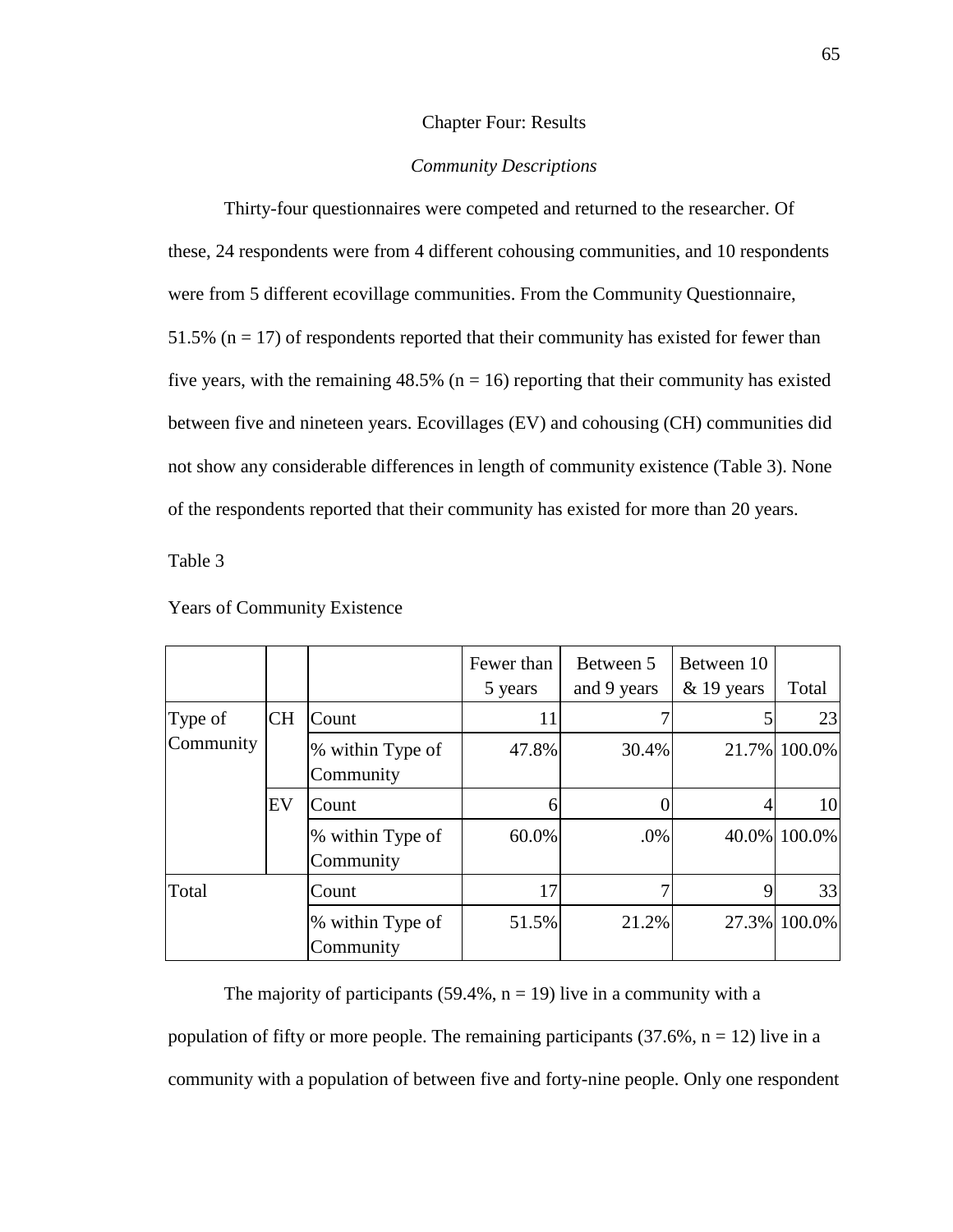$(3.1\%$ ,  $n = 1)$  reported living in a community with fewer than five people, and this respondent was representative of one of the ecovillages. The remaining ecovillage (EV) respondents (90%,  $n = 9$ ) reported a population of between five and nineteen members. This is in contrast to the 86.4% ( $n = 19$ ) of cohousing (CH) respondents who reported a population of fifty or more residents in their communities, with the remaining 13.6% ( $n =$ 3) having a population of between five and forty-nine (Table 4).

Table 4

Population of Communities

|           |           |                               | # of People in Community |                            |                             |                 |        |
|-----------|-----------|-------------------------------|--------------------------|----------------------------|-----------------------------|-----------------|--------|
|           |           |                               | Fewer<br>than 5          | <b>Between</b><br>$5 - 19$ | <b>Between</b><br>$20 - 49$ | $50$ or<br>more | Total  |
| Type of   | <b>CH</b> | Count                         |                          |                            | $\overline{2}$              | 19              | 22     |
| Community |           | % within Type of<br>Community | .0%                      | 4.5%                       | 9.1%                        | 86.4%           | 100.0% |
|           | EV        | Count                         |                          | 9                          | $\Omega$                    |                 | 10     |
|           |           | % within Type of<br>Community | 10.0%                    | 90.0%                      | $.0\%$                      | $.0\%$          | 100.0% |
| Total     |           | Count                         |                          | 10                         | $\overline{2}$              | 19              | 32     |
|           |           | % within Type of<br>Community | 3.1%                     | 31.3%                      | 6.3%                        | 59.4%           | 100.0% |

Thus, it appears as though cohousing communities tend to generally contain a larger population of people than ecovillages. This may be due to the apartment/townhouse style of housing units available at the cohousing communities, which tend to be representative of suburbs, as opposed to ecovillages which tend to be similar to actual villages with single-family detached housing units. In addition, cohousing communities tend to start up with a pre-determined amount of available living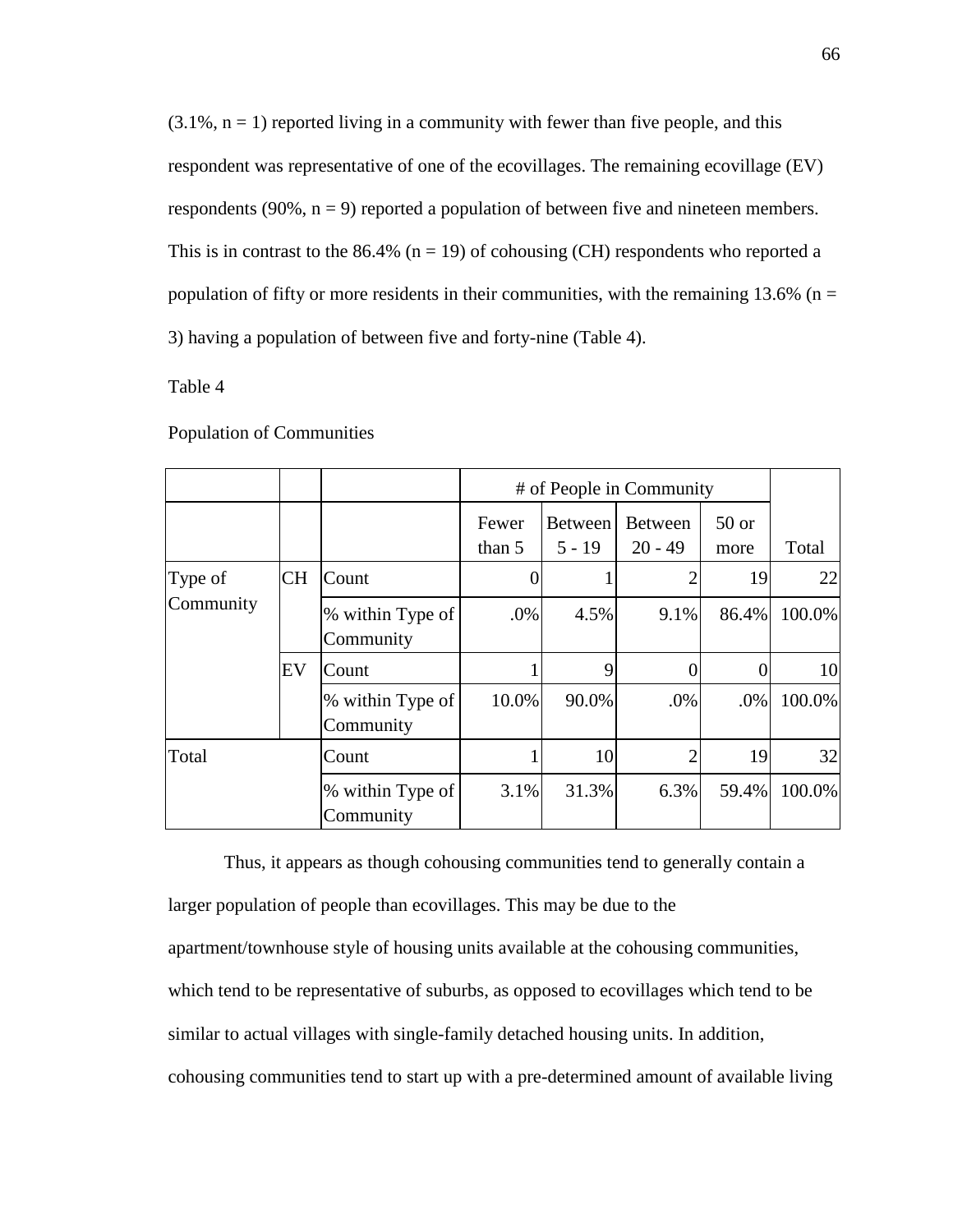spaces, whereas ecovillages are more capable of expanding with time and growing interest.

Based on the survey results,  $41.2\%$  (n = 14) of communities have experienced an increase in population,  $47.1\%$  (n = 16) have remained approximately the same, and 11.8%  $(n = 4)$  have decreased in population, as reported by the participants to the best of their knowledge since the time that their communities were initially formed. The majority of cohousing respondents (58.3%,  $n = 14$ ) indicated that their communities have remained the same, whereas the majority of ecovillage respondents (70%,  $n = 7$ ) indicated that their communities have increased in population since their initial formations (Table 5).

Table 5

Population Growth

|           |     |                               | <b>Population Growth</b> |            |           |           |
|-----------|-----|-------------------------------|--------------------------|------------|-----------|-----------|
|           |     |                               |                          | Remain the |           |           |
|           |     |                               | Decreased                | same       | Increased | Total     |
| Type of   | CH. | Count                         |                          | 14         |           | 24        |
| Community |     | % within Type of<br>Community | 12.5%                    | 58.3%      | 29.2%     | $100.0\%$ |
|           | EV  | lCount.                       |                          |            | 7         | 10        |
|           |     | % within Type of<br>Community | 10.0%                    | 20.0%      | 70.0%     | $100.0\%$ |
| Total     |     | Count                         | 4                        | 16         | 14        | 34        |
|           |     | % within Type of<br>Community | 11.8%                    | 47.1%      | 41.2%     | $100.0\%$ |

When asked to explain the reason for this, one respondent from a cohousing

community wrote there is a "fixed number of homes with a fixed number of bedrooms".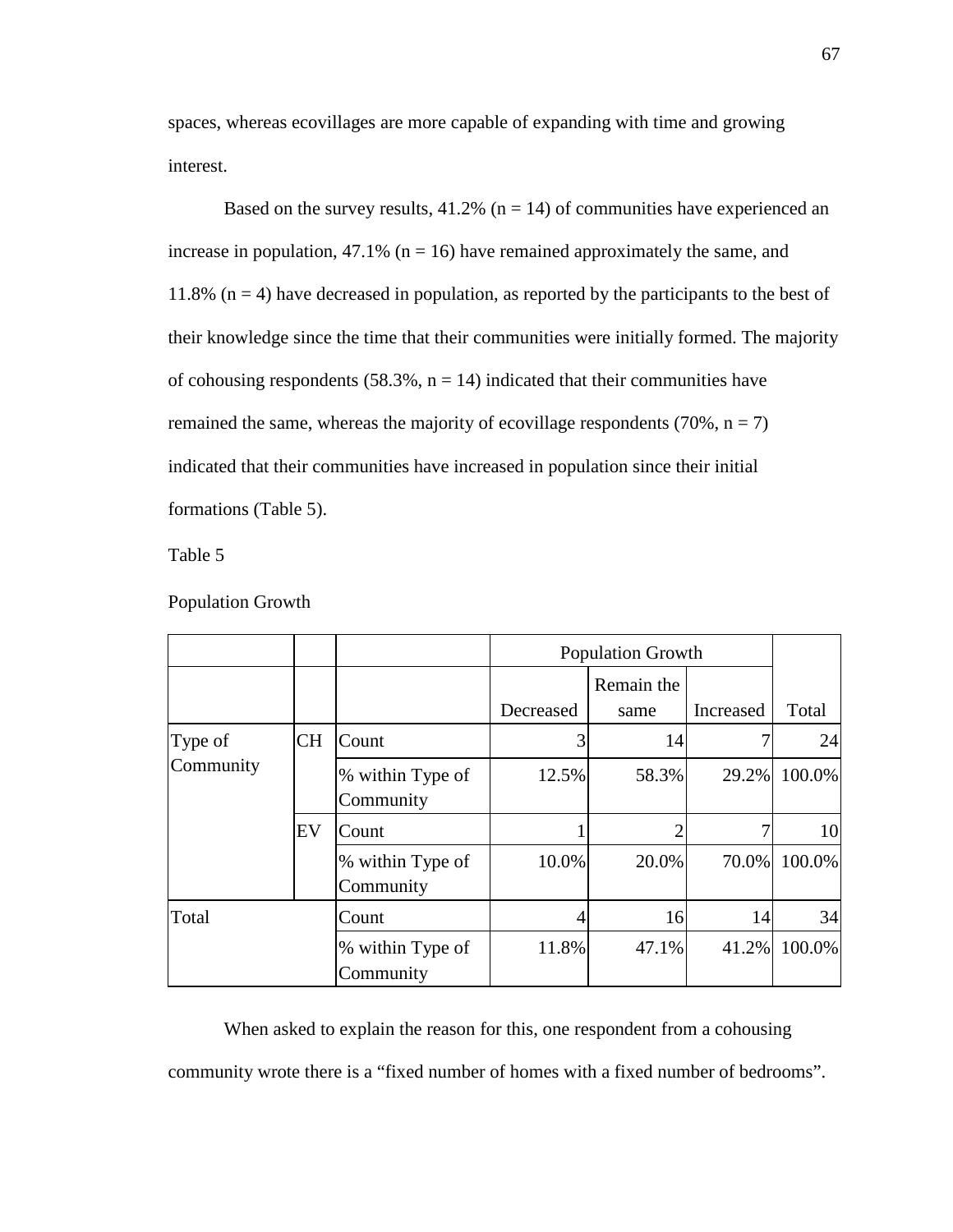This seems to be an accurate description of cohousing communities in general – as explained above. Ecovillages, on the other hand, tend to start off with a smaller number of living quarters, and then gradually expand over time as the demand for them increases.

When asked to chose their community's standard of living, given the options of "wealthy", "well-to-do", "average", or "poor", 87.9% (n = 29) rated their community as either "average" or "well-to-do".  $100\%$  (n = 23) of cohousing respondents chose these two responses, while ecovillage respondents displayed a wider range of responses. Of the ecovillage respondents,  $10\%$  (n = 1) chose "poor",  $40\%$  (n = 4) chose "average",  $20\%$  (n  $= 2$ ) chose "well-to-do", and 30% (n = 3) chose "wealthy" (Table 6). This may be due to a subjective interpretation of the word "wealthy" – perhaps meaning that they live with an abundance of happiness and health as opposed to being financially wealthy.

Table 6

Standard of Living

|                      |           |                               | <b>Standard of Living</b> |         |                |         |               |
|----------------------|-----------|-------------------------------|---------------------------|---------|----------------|---------|---------------|
|                      |           |                               | Poor                      | Average | Well-to-do     | Wealthy | Total         |
| Type of<br>Community | <b>CH</b> | Count                         |                           | 12      | 11             |         | 23            |
|                      |           | % within Type of<br>Community | $.0\%$                    | 52.2%   | 47.8%          |         | $.0\%$ 100.0% |
|                      | EV        | Count                         |                           |         | $\overline{2}$ |         | 10            |
|                      |           | % within Type of<br>Community | 10.0%                     | 40.0%   | 20.0%          |         | 30.0% 100.0%  |
| Total                |           | Count                         |                           | 16      | 13             | 3       | 33            |
|                      |           | % within Type of<br>Community | 3.0%                      | 48.5%   | 39.4%          |         | 9.1% 100.0%   |

Together, 82.8% ( $n = 24$ ) of participants reported the availability of employment within their community as ranging from "minimally acceptable, but still okay" to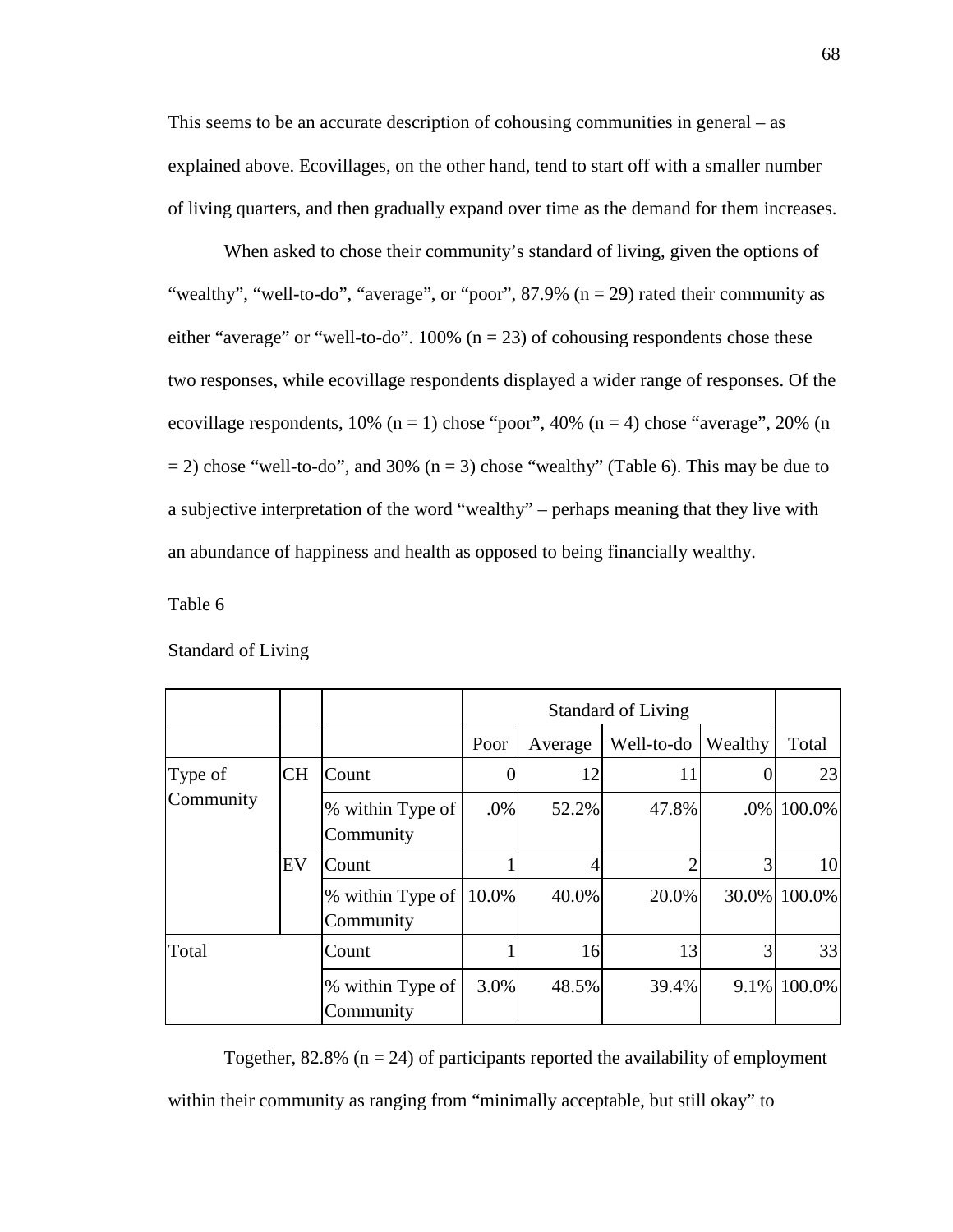"exceptional", with 17.2% ( $n = 5$ ) reporting the availability of employment as ranging from "not really acceptable but almost there" to "unacceptable". There was a slight difference between cohousing communities and ecovillages in this regard. 10.5% ( $n = 2$ ) of cohousing respondents reported the availability of employment as "not really acceptable but almost there" to "unacceptable", compared with  $30\%$  (n = 3) of ecovillage respondents who chose the same (Table 7).

Table 7

Availability of Employment

|           |                    |              |                 | Availability of Employment |                |             |        |
|-----------|--------------------|--------------|-----------------|----------------------------|----------------|-------------|--------|
|           |                    |              |                 |                            | <b>Between</b> |             |        |
|           |                    |              | Not really      | Minimally                  | minimally      |             |        |
|           |                    |              | acceptable, but | acceptable, but            | acceptable and |             |        |
|           |                    | Unacceptable | almost there    | still okay                 | exceptional    | Exceptional | Total  |
| <b>CH</b> | Count              |              |                 |                            |                | 3           | 19     |
|           |                    | 5.3%         | 5.3%            | 36.8%                      | 36.8%          | 15.8%       | 100.0% |
| EV        | Count              |              |                 | 4                          |                |             | 10     |
|           |                    | 10.0%        | 20.0%           | 40.0%                      | 30.0%          | .0%         | 100.0% |
|           | <b>Total</b> Count |              | 3               | 11                         | 10             | 3           | 29     |
|           |                    | 6.9%         | 10.3%           | 37.9%                      | 34.5%          | 10.3%       | 100.0% |

Residents of cohousing communities indicated that their communities were often part of a larger community in which residents were able to commute to work, but that the community itself did not provide paid employment. Despite this, respondents indicated being employed in a wide diversity of occupations, including college instructor, high school teacher, physiotherapist, accountant, civil servant, stay-at-home mom, author, artist, and gardener, among others. Interestingly,  $20.6\%$  (n = 5) of cohousing members are retired. Ecovillage residents also indicated the necessity for either self-employment or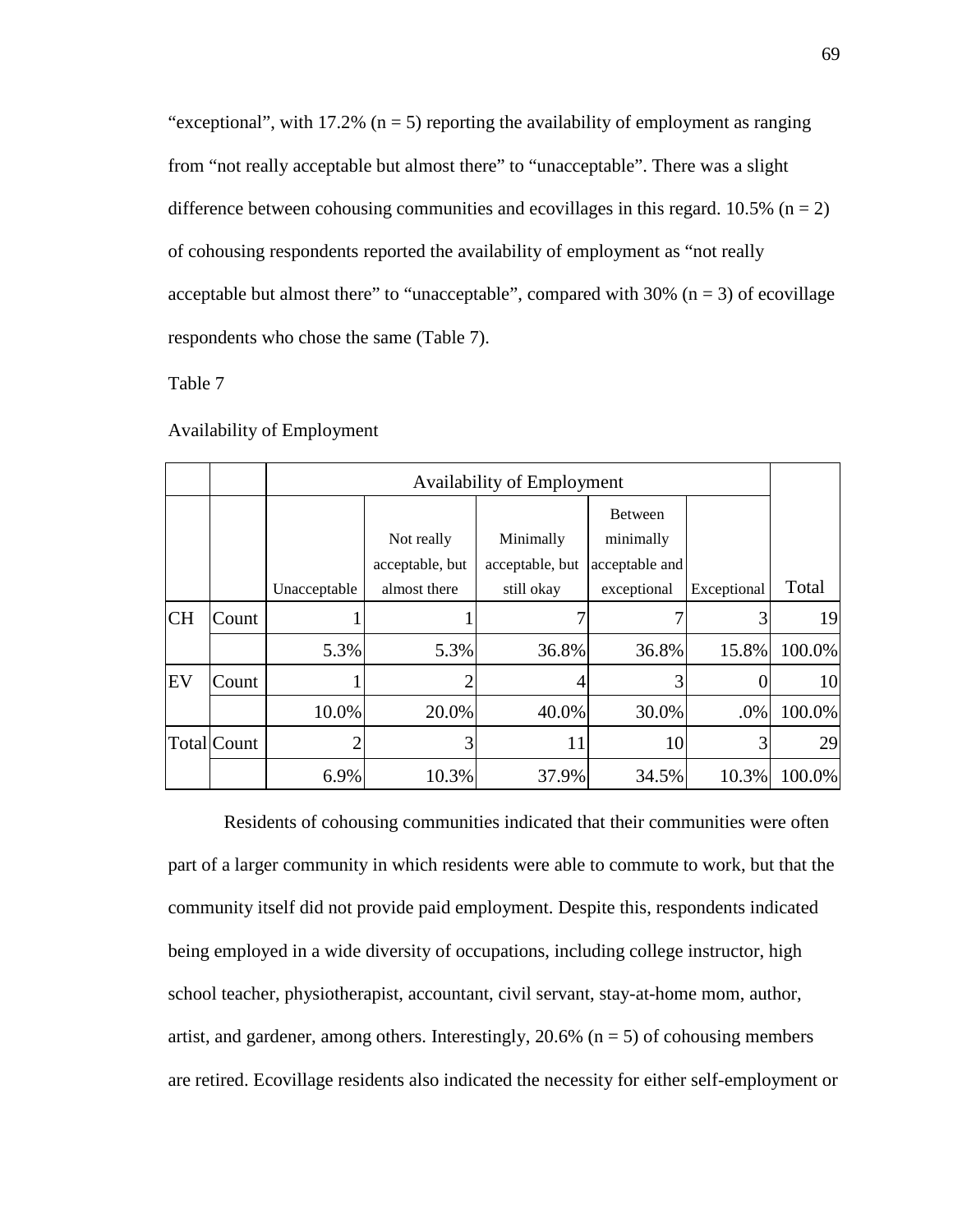finding work in a nearby community, since the community itself was not able to provide its members with adequate employment opportunities. Occupations of ecovillage residents were also quite diverse, with most members holding more than one job title, including online university instructor, business manager, workshop facilitator, psychology student, nanny, bookkeeper, yoga teacher, counsellor, and several farmers.

Together, 72.4% ( $n = 21$ ) reported the availability of housing in their community as ranging from "minimally acceptable, but still okay" to "exceptional", and 27.6% ( $n =$ 8) rated it as "not really acceptable but almost there" or "unacceptable". Cohousing communities faired slightly better in this regard, with only 21% ( $n = 4$ ) rating the availability of housing as "not really acceptable but almost there" or "unacceptable", compared to 40% ( $n = 4$ ) of ecovillage members who chose the same (Table 8).

Table 8

| Availability of Housing |  |
|-------------------------|--|
|                         |  |

|           |                    |              |                 | <b>Availability of Housing</b> |                |                |        |
|-----------|--------------------|--------------|-----------------|--------------------------------|----------------|----------------|--------|
|           |                    |              |                 |                                | <b>Between</b> |                |        |
|           |                    |              | Not really      | Minimally                      | minimally      |                |        |
|           |                    |              | acceptable, but | acceptable, but                | acceptable and |                |        |
|           |                    | Unacceptable | almost there    | still okay                     | exceptional    | Exceptional    | Total  |
| <b>CH</b> | Count              |              |                 | 5                              | 8              |                | 19     |
|           |                    | 10.5%        | 10.5%           | 26.3%                          | 42.1%          | 10.5%          | 100.0% |
| EV        | Count              | ി            |                 | 5                              |                |                | 10     |
|           |                    | 20.0%        | 20.0%           | 50.0%                          | 10.0%          | .0%            | 100.0% |
|           | <b>Total</b> Count |              |                 | 10                             |                | $\overline{2}$ | 29     |
|           |                    | 13.8%        | 13.8%           | 34.5%                          | 31.0%          | 6.9%           | 100.0% |

When asked to report the quality of housing within their community,  $94.1\%$  (n = 32) of participants chose responses ranging from "minimally acceptable, but still okay" to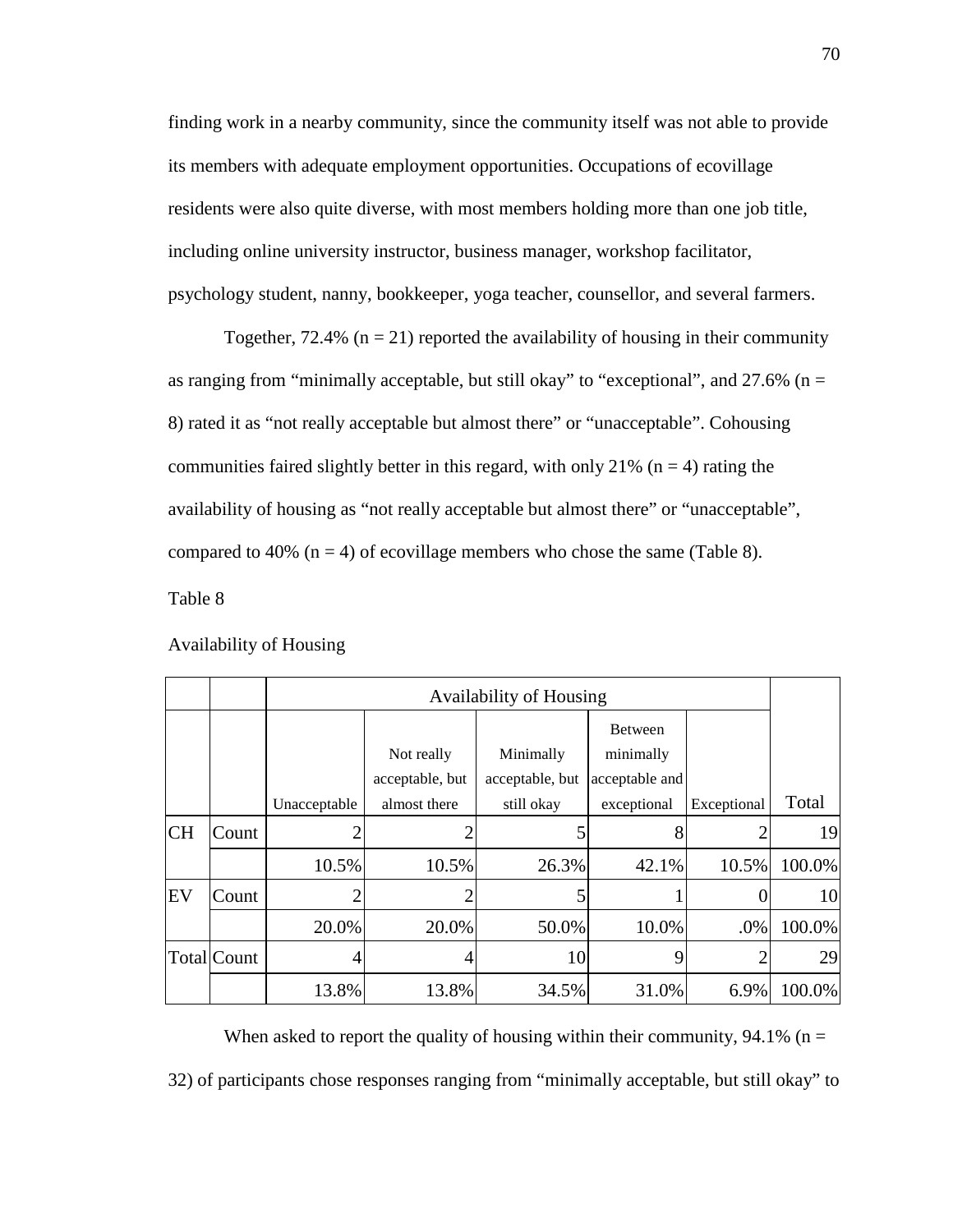"exceptional". The trend indicates a slight difference favoring a higher quality of housing on behalf of cohousing residents, with  $87.5\%$  (n = 21) choosing these responses, whereas only 60% ( $n = 6$ ) of ecovillage respondents chose the same (Table 9).

Table 9

Quality of Housing

|           |             |              |                 | <b>Quality of Housing</b> |                |                |        |
|-----------|-------------|--------------|-----------------|---------------------------|----------------|----------------|--------|
|           |             |              |                 |                           | <b>Between</b> |                |        |
|           |             |              | Not really      | Minimally                 | minimally      |                |        |
|           |             |              | acceptable, but | acceptable, but           | acceptable and |                |        |
|           |             | Unacceptable | almost there    | still okay                | exceptional    | Exceptional    | Total  |
| <b>CH</b> | Count       | 0            |                 |                           | 10             | 11             | 24     |
|           |             | 0%           | 4.2%            | 8.3%                      | 41.7%          | 45.8%          | 100.0% |
| EV        | Count       | 0            |                 | 3                         | 4              | $\overline{2}$ | 10     |
|           |             | 0%           | 10.0%           | 30.0%                     | 40.0%          | 20.0%          | 100.0% |
|           | Total Count | 00           |                 | 5                         | 14             | 13             | 34     |
|           |             | 0%           | 5.9%            | 14.7%                     | 41.2%          | 38.3%          | 100.0% |

Prior to living in the eco-community,  $82.4\%$  (n = 28) of all participants rated their level of happiness in the upper two categories of "between minimally and exceptionally happy" and "exceptionally happy" (Table 10). This percentage increased to 93.7% ( $n =$ 30) of all participants who chose the same responses when asked to rate their current level of happiness living in the eco-community (Table 11). Interestingly, one respondent actually became unhappy after moving to an ecovillage. Residents of cohousing communities and ecovillages together exhibited very similar percentages in response to this question - with the slight, but general trend being that those who rated themselves as "minimally happy but still okay" increased to a rating of "between minimally and exceptionally happy" after moving to their eco-community.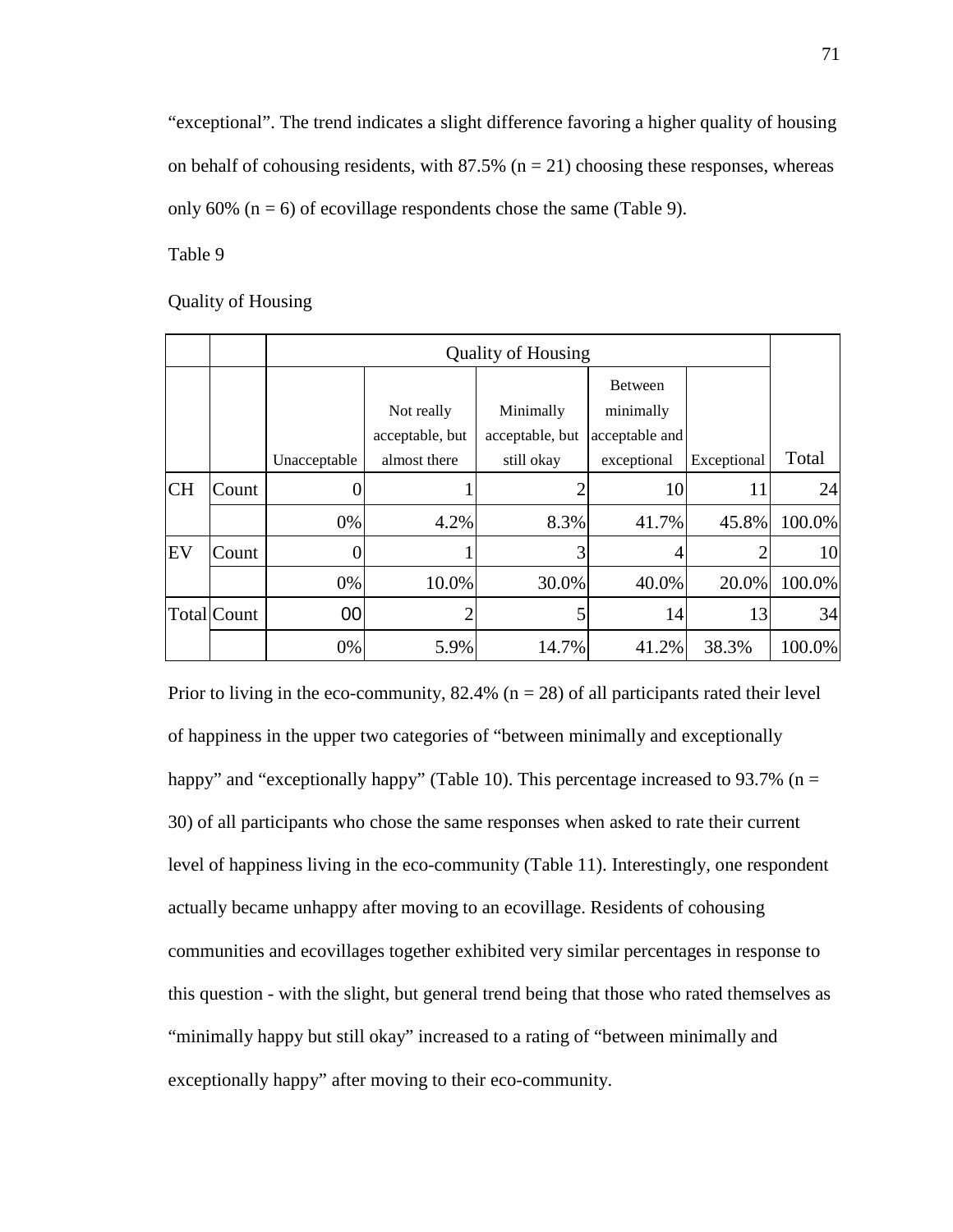# Table 10

# Prior Happiness

|           |             |         |              | <b>Prior Happiness</b> |                |             |        |
|-----------|-------------|---------|--------------|------------------------|----------------|-------------|--------|
|           |             |         |              |                        | <b>Between</b> |             |        |
|           |             |         |              |                        | minimally      |             |        |
|           |             |         | Not really   | Minimally              | and            |             |        |
|           |             |         | happy, but   | happy, but             | exceptionally  | Exceptional |        |
|           |             | Unhappy | almost there | still okay             | happy          | ly happy    | Total  |
| <b>CH</b> | Count       |         |              |                        | 13             |             | 24     |
|           |             | 4.2%    | 4.2%         | 8.3%                   | 54.2%          | 29.2%       | 100.0% |
| EV        | Count       | 0       |              |                        | 6              |             | 10     |
|           |             | 0%      | 10.0%        | 10.0%                  | 60.0%          | 20.0%       | 100.0% |
|           | Total Count |         | 2            |                        | 19             | 9           | 34     |
|           |             | 2.9%    | 5.9%         | 8.8%                   | 55.9%          | 26.5%       | 100.0% |

# Table 11

# Current Happiness

|           |                    |         |              | <b>Current Happiness</b> |                |             |        |
|-----------|--------------------|---------|--------------|--------------------------|----------------|-------------|--------|
|           |                    |         |              |                          | <b>Between</b> |             |        |
|           |                    |         |              |                          | minimally      |             |        |
|           |                    |         | Not really   | Minimally                | and            |             |        |
|           |                    |         | happy, but   | happy, but               | exceptionally  | Exceptional |        |
|           |                    | Unhappy | almost there | still okay               | happy          | ly happy    | Total  |
| <b>CH</b> | Count              |         |              |                          | 13             | 8           | 24     |
|           |                    | .0%     | 4.5%         | .0%                      | 59.1%          | 36.4%       | 100.0% |
| EV        | Count              |         |              |                          | 8              |             | 10     |
|           |                    | 10.0%   | .0%          | .0%                      | 80.0%          | 10.0%       | 100.0% |
|           | <b>Total</b> Count |         |              |                          | 21             | 9           | 34     |
|           |                    | 3.1%    | 3.1%         | .0%                      | 65.6%          | 28.1%       | 100.0% |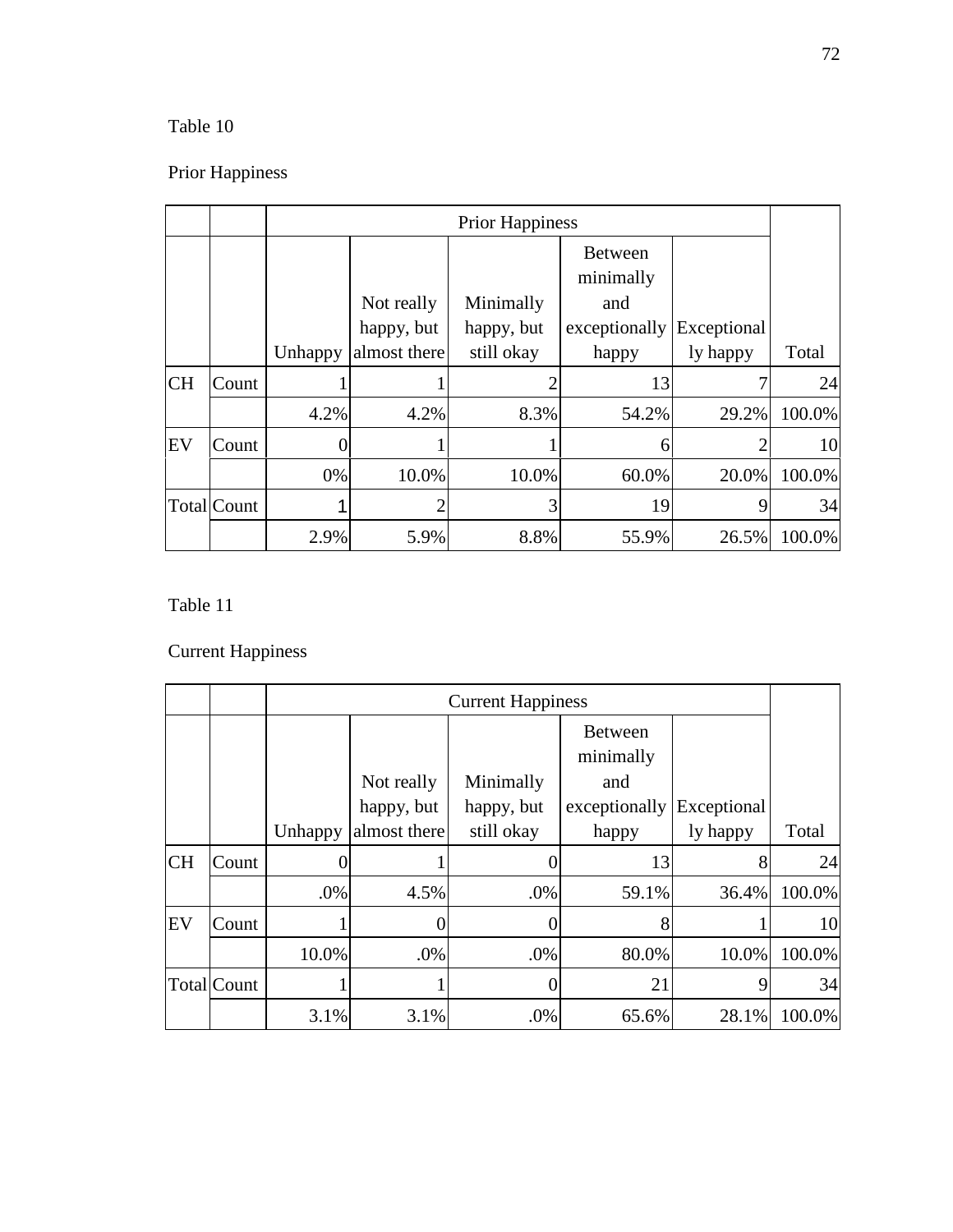In summary, both the cohousing and ecovillage communities in this study are relatively new types of communities, with  $100\%$  (n = 33) of them existing for fewer than 20 years. Cohousing communities tend to have larger populations than ecovillages, and also tend to hold a relatively constant number of people living there, whereas ecovillages more often experience growth in their populations. The standard of living in these communities is most often described as "average" or "well-to-do". When compared to ecovillages, cohousing communities exhibit a higher availability of employment, as well as higher availability and quality of housing. For these reasons, it seems accurate to describe cohousing communities as being more similar in nature to the mainstream communities found in typical Canadian cities. Ecovillages, on the other hand, represent more of a departure from this norm, and as such, may experience more of a struggle in achieving the standard of living and conveniences of modern-day living. Interestingly, 30% ( $n = 3$ ) of ecovillage respondents claimed their standard of living as "wealthy", despite these difficulties, whereas no one from the cohousing communities responded in the same manner. Finally, members from both eco-communities generally experienced an increase in their overall levels of happiness after moving to their current communities.

#### *Quality of Life Results*

From the World Health Organization's (WHO) international field trial (Skevington, Lofty, & O'Connell, 2004), results were reported in the form of frequency response rates (%) for each item of the WHOQOL-BREF. N scores were not reported for individual items or domains. All responses from all items were summed to give an overall picture of Quality of Life (QOL). Of 11,830 respondents, 4% chose "Very Poor" as their response to specific items within the WHOQOL-BREF, 12.5% chose "Poor",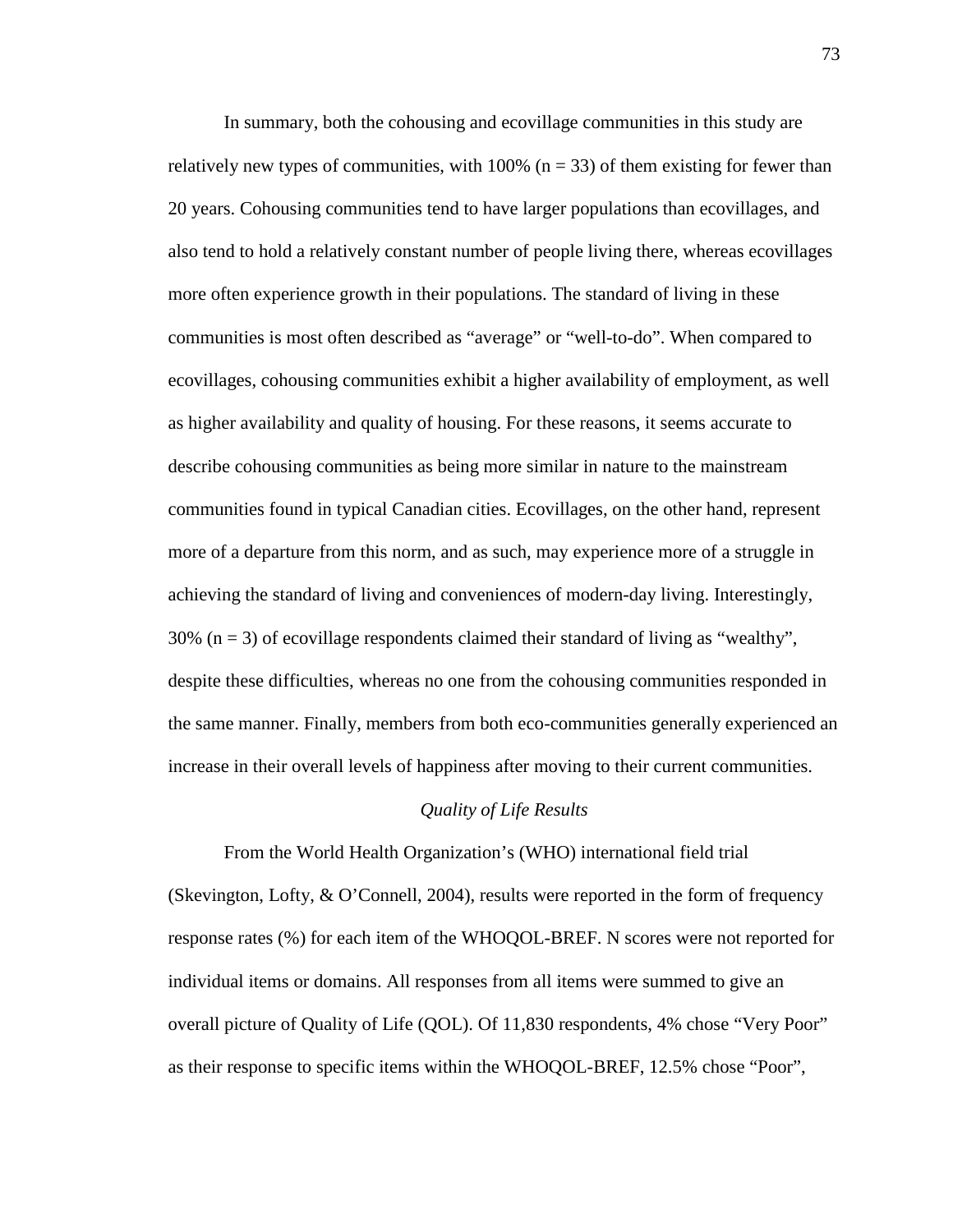28% chose "Neither Poor nor Good", 38 % chose "Good", and 17.5% chose "Very Good". These percentages do not represent participants' QOL scores per se, but instead show how participants' chose to answer the survey questions (Figure 1). Mean scores were reported for the four domains of Physical (mean  $= 16.2$ , SD  $= 2.9$ ), Psychological (mean = 15, SD = 2.8), Social (mean = 14.3, SD = 3.2), and Environment (mean = 13.5,  $SD = 2.6$ ) (Figure 2). Mean scores for the two global items were not reported and so will not be available for comparison.

Members and residents of eco-communities that participated in this study showed a final QOL score of 82%. Ecovillages scored 81% and co-housing communities scored 83%, thus indicating only a slight amount of variance between them (Table 12). For this reason, QOL results will be combined from both eco-communities and reported together. Final QOL scores from the International Field Trial were not reported, and so will not available for comparison.

Table 12

Final Quality of Life Scores from the WHOQOL-BREF

| Type of    |    | Global  |          |         |        |         | Final |  |
|------------|----|---------|----------|---------|--------|---------|-------|--|
| Community  | N  | Items   |          | Domains |        |         |       |  |
|            |    |         |          |         |        |         |       |  |
|            |    | Overall |          | Psychol |        | Environ |       |  |
|            |    | Health  | Physical | -ogical | Social | -ment   |       |  |
|            |    |         |          |         |        |         |       |  |
| Cohousing  | 24 | 0.87    | 0.86     | 0.8     | 0.77   | 0.85    | 0.83  |  |
| Ecovillage | 10 | 0.81    | 0.8      | 0.83    | 0.81   | 0.79    | 0.81  |  |
| Eco-       |    |         |          |         |        |         |       |  |
| community  | 34 | 0.85    | 0.84     | 0.81    | 0.78   | 0.83    | 0.82  |  |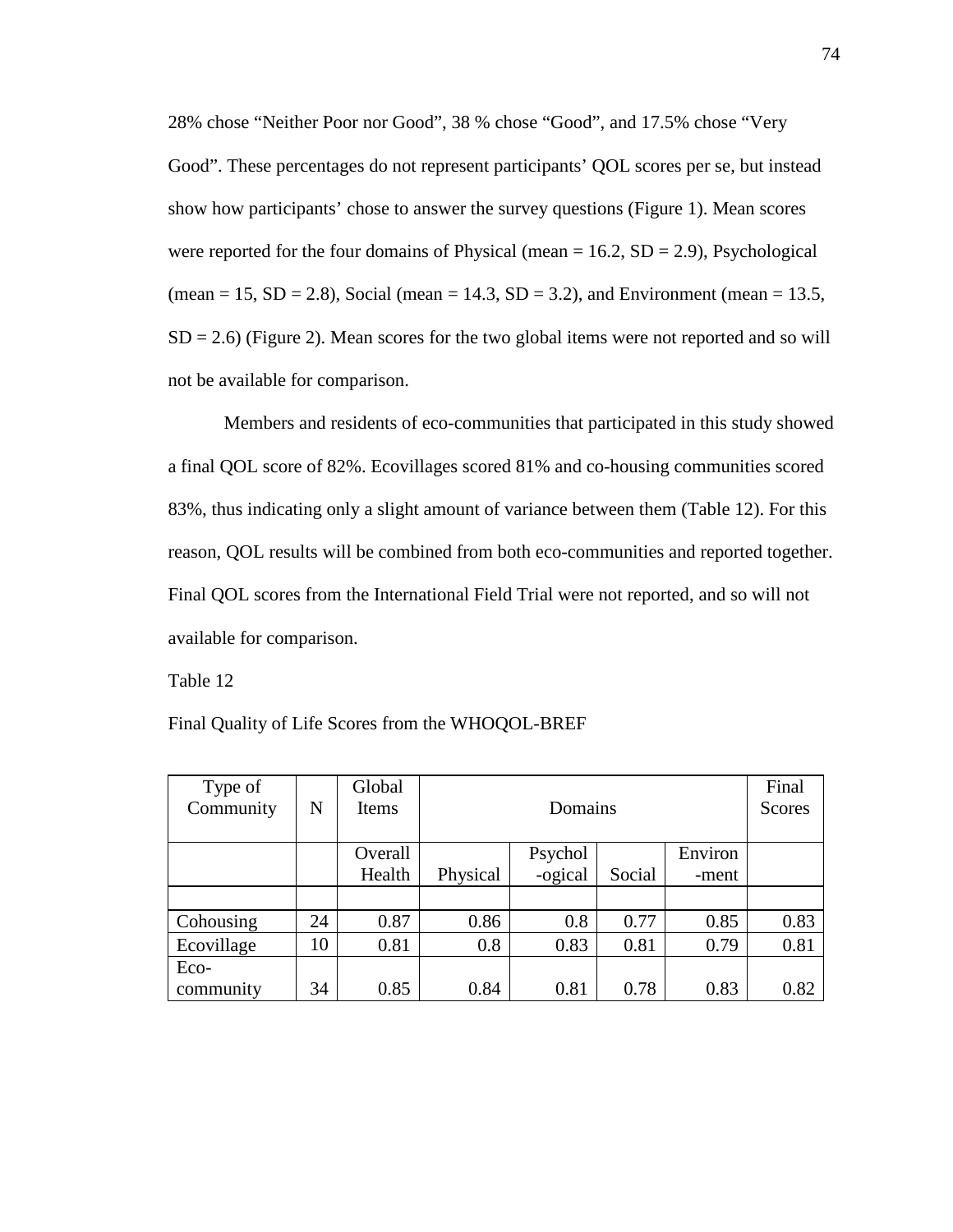Results from this study were reported in the form of frequency response rates (%) for each item of the WHOQOL-BREF in order to compare to the frequency response rates from the WHOQOL-BREF international field trial. All responses from all items were summed to give an overall picture of Quality of Life (QOL). Of the 34 participants in this study, 0.7% chose "Very Poor" as their response to specific items within the WHOQOL-BREF, 5.7% chose "Poor", 10.6% chose "Neither Poor nor Good", 45.8% chose "Good", and 37.1% chose "Very Good". Results from eco-communities were compared to the results from the international field trial as represented in Figure 1 below. The trend is for eco-community respondents to choose the responses "Good" and "Very Good" more often than respondents from the international field trial.



**Quality of Life Frequency Responses**

*Figure 1*. Frequency Responses (%) for Items of the WHOQOL-BREF

Mean scores were calculated in the four domains of Physical (mean  $= 16.8$ , SD  $=$ 2.1), Psychological (mean = 16.2,  $SD = 1.8$ ), Social (mean = 15.6,  $SD = 2.9$ ), and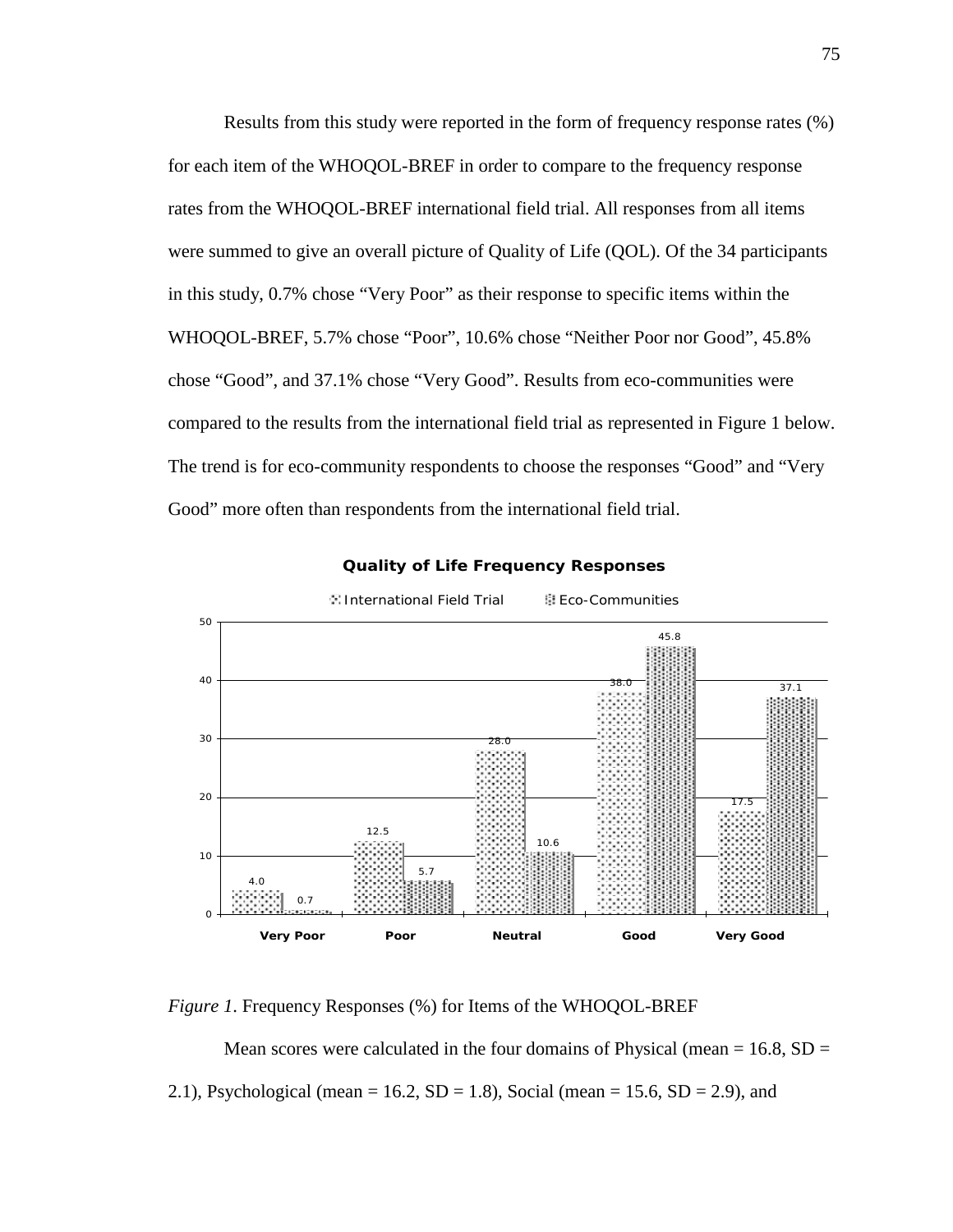Environment (mean =  $16.7$ , SD = 2.4). These scores were compared to mean domain scores from the results of the international field trial, and are represented in Figure 2 below. Since raw data was not provided from the international field trial, it is not possible to determine if there are statistically significant differences between mean domain scores. The trend is that eco-community respondents tend to have a higher perceived quality of life in all domains, when compared to the international field trial.



*Figure 2*. Mean Domain Scores of the WHOQOL-BREF

# *Social Capital Results*

In the Community Questionnaire, participants were asked to number, in order (with 1 being the most important, and 4 being the least important), the importance of these ideas to them: owning purchased or rented goods (built capital), access to education and healthcare (human capital), interactions with community members, friends, and family (social capital), and interactions with natural spaces (natural capital). Differences were found between the responses of cohousing (CH) and ecovillage (EV) residents, with one significant difference in the value placed on social capital. Descriptive statistics are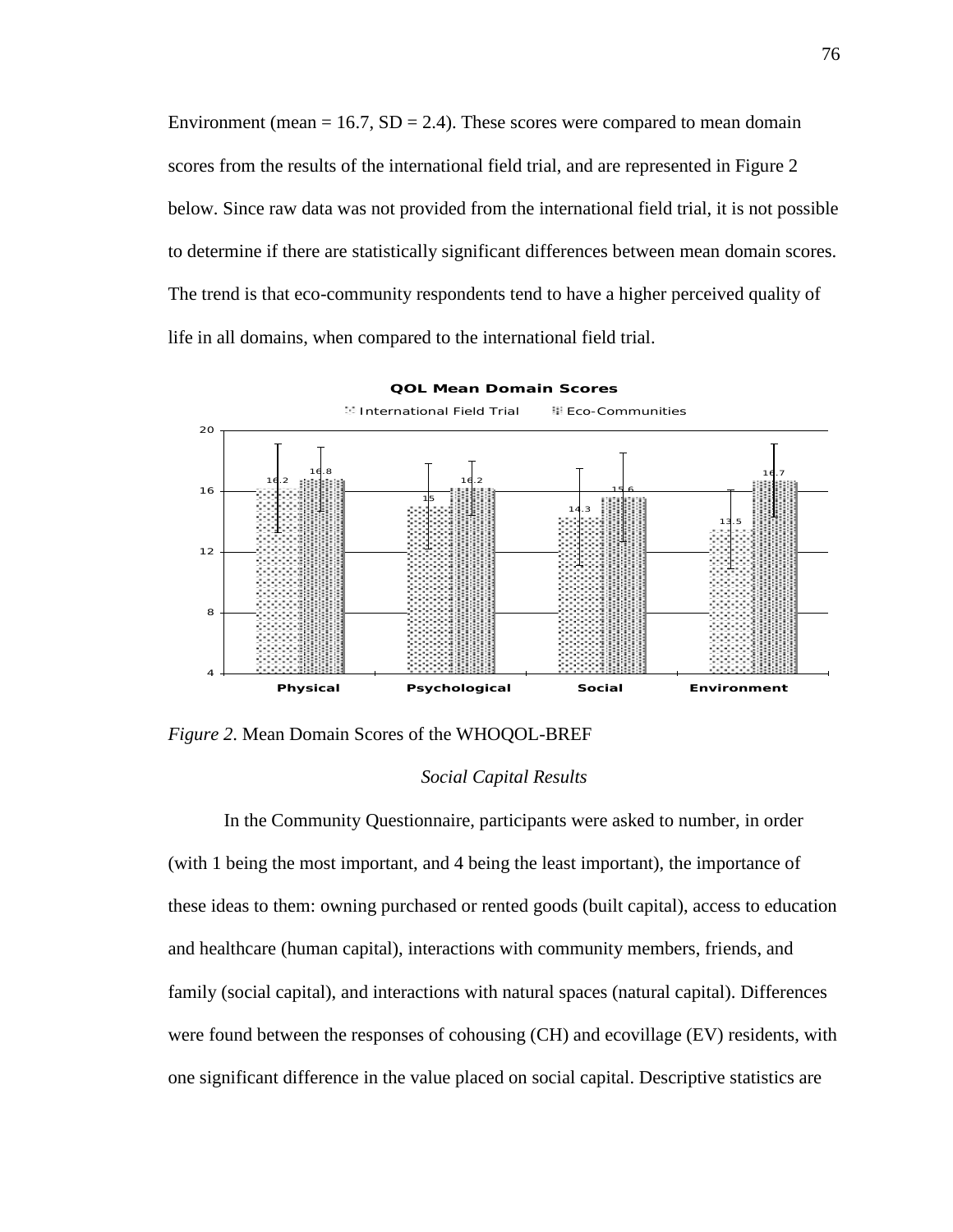# Table 13

|           |                        | Type of Community     | <b>Built Capital</b>                                 | Human Capital |                  | Social Capital   Natural Capital |
|-----------|------------------------|-----------------------|------------------------------------------------------|---------------|------------------|----------------------------------|
| <b>CH</b> | N                      | Valid                 | 23                                                   | 23            | 23               | 23                               |
|           |                        | Missing               |                                                      |               |                  |                                  |
|           | Mean<br>Median<br>Mode |                       | 3.91                                                 | 2.61          | 1.13             | 1.96                             |
|           |                        |                       | 4.00                                                 | 3.00          | 1.00             | 2.00                             |
|           |                        |                       | 4                                                    | 3             |                  |                                  |
|           |                        | <b>Std. Deviation</b> | .288                                                 | .656          | .344             | .767                             |
| EV        | N                      | Valid                 | 10                                                   | 10            | 10               | 10                               |
|           |                        | Missing               | $\left( \right)$                                     |               | 0                |                                  |
|           | Mean                   |                       | 4.00                                                 | 2.80          | 1.50             | 1.60                             |
|           |                        | Median                | 4.00                                                 | 3.00          | 1.50             | 1.50                             |
|           | Mode                   |                       | 4                                                    | 3             | $1^{\mathrm{a}}$ |                                  |
|           |                        | <b>Std. Deviation</b> | .000                                                 | .422          | .527             | .699                             |
|           |                        |                       | a. Multiple modes exist. The smallest value is shown |               |                  |                                  |

# Descriptive Statistics for Types of Capital, sorted by Community

#### **Importance of Types of Capital**



*Figure 3*. Mean Scores Indicating Importance of Different Types of Capital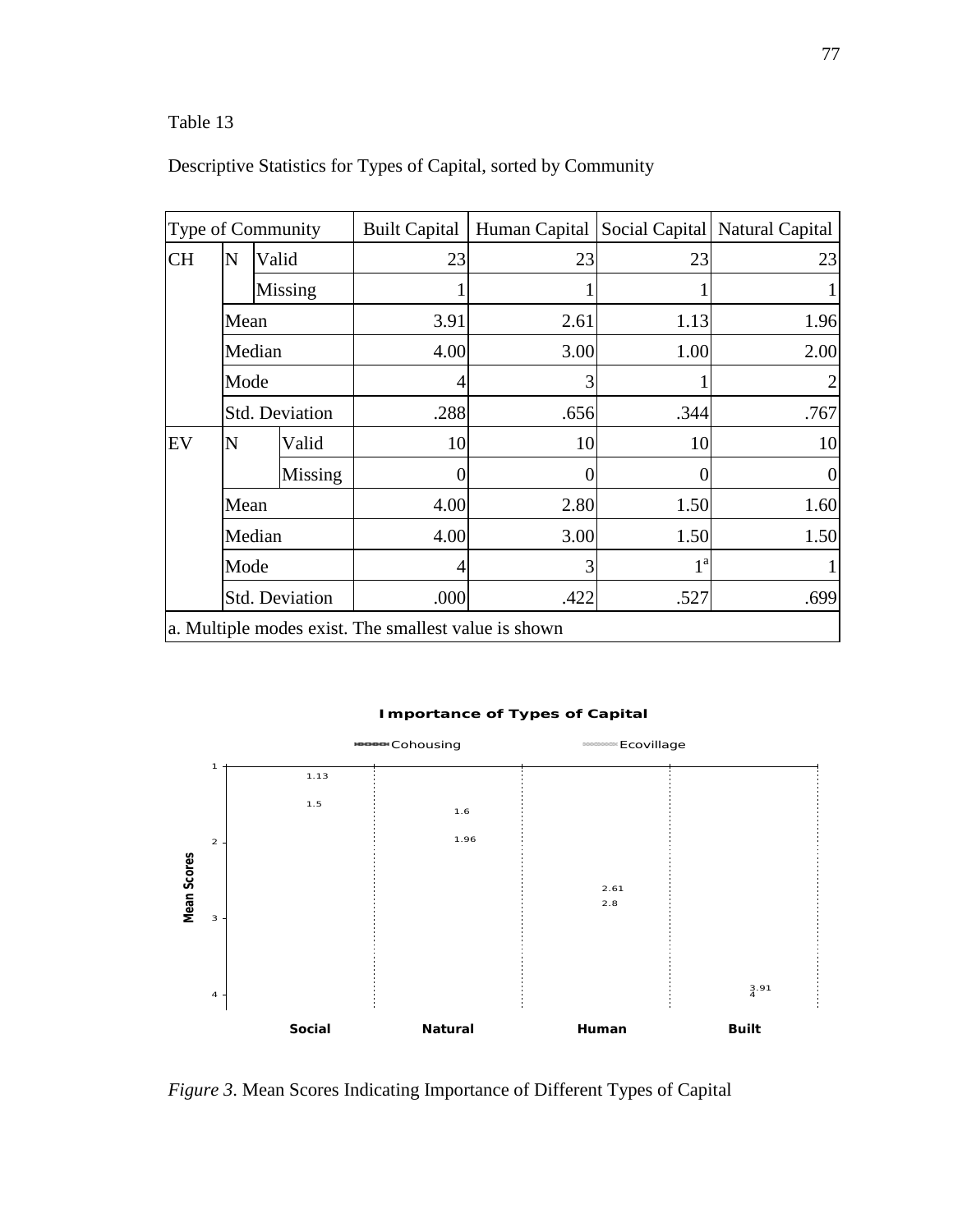shown in Table 13. As shown in Figure 3, the types of capital are placed in order of importance based on the mean scores.

# *Social Capital*

When comparing means between cohousing (mean  $= 1.13$ ) and ecovillages (mean  $= 1.5$ ), both groups rated social capital as being the most important type of capital (on a scale of 1 to 4, with 1 indicating the most important, and 4 indicating the least important) (Figure 3). In cohousing communities, 87% ( $n = 20$ ) of respondents rated social capital as the most important, and 13% ( $n = 3$ ) rated it as moderately important (Figure 4). In ecovillages,  $50\%$  ( $n = 5$ ) of respondents rated social capital as the most important, and 50% ( $n = 5$ ) rated is as moderately important (Figure 5). Although ecovillage respondents were equally split in rating social capital as either most important or moderately important, a comparison of the means shows a slighter higher importance attached to social capital (Table 13). Together, 75.8% ( $n = 25$ ) of respondents rated social capital as the most important, and  $24.2\%$  (n = 8) rated it as moderately important.



**Values Placed on Capital in Cohousing Communities**

*Figure 4*. Values Placed on Different Types of Capital in Cohousing Communities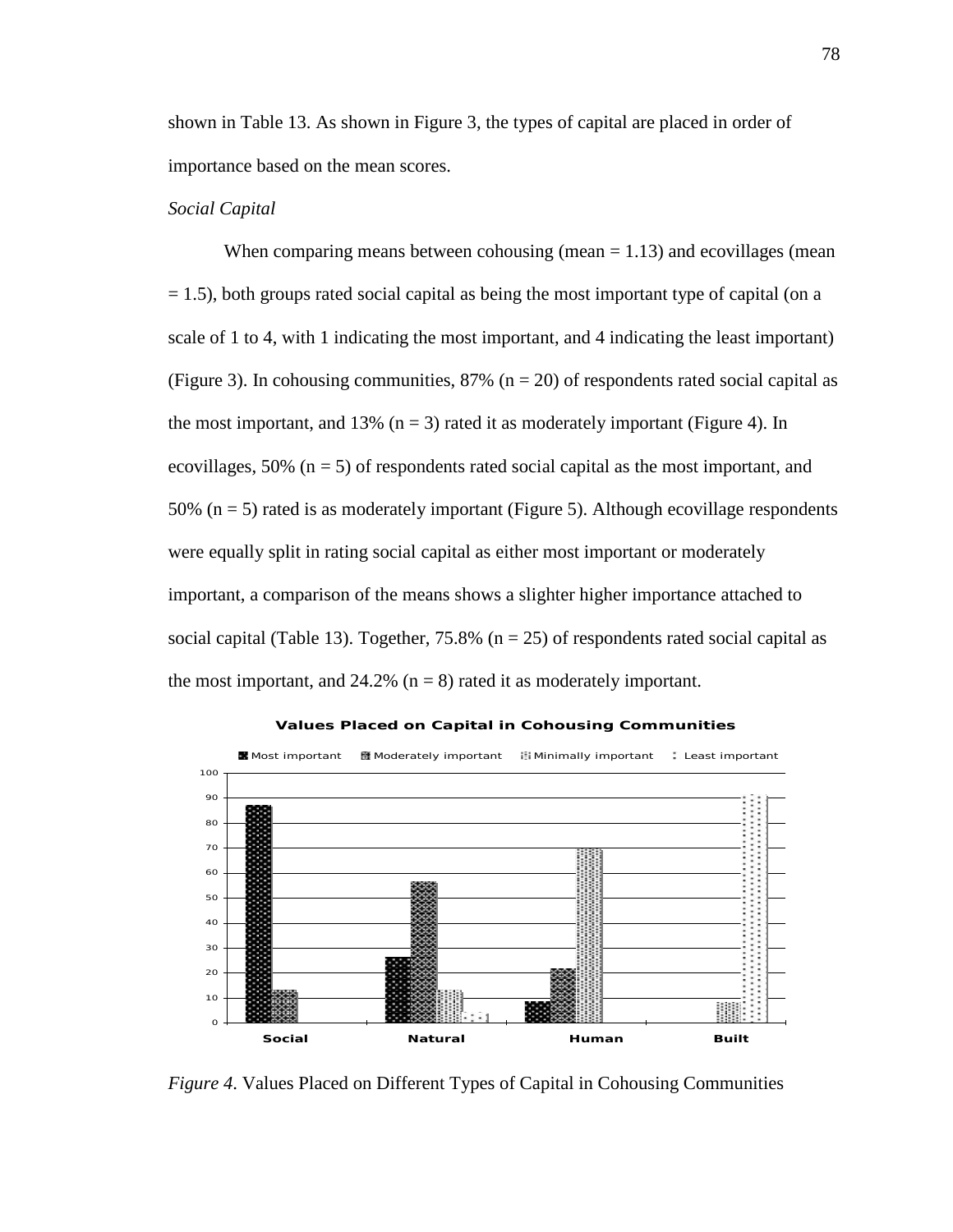

#### **Values Placed on Capital in Ecovillages**

*Figure 5*. Values Placed on Different Types of Capital in Ecovillage Communities

Cohousing respondents chose social capital as the "most important" type of capital significantly more often than ecovillage respondents did  $(X^2, p < 0.05)$  (Table 14). Within the category of social capital, cohousers chose "most important" 80% of the time, whereas ecovillagers choose "most important" the remaining 20% of the time (Table 15). Table 14

|                                                                                                  | Value       | df | Asymp. Sig.<br>$(2-sided)$ | Exact Sig.<br>$(2-sided)$ | Exact Sig.<br>$(1-sided)$ |  |  |  |
|--------------------------------------------------------------------------------------------------|-------------|----|----------------------------|---------------------------|---------------------------|--|--|--|
| Pearson Chi-Square                                                                               | $5.183^{a}$ |    | .023                       |                           |                           |  |  |  |
| Continuity Correction <sup>b</sup>                                                               | 3.366       |    | .067                       |                           |                           |  |  |  |
| Likelihood Ratio                                                                                 | 4.880       |    | .027                       |                           |                           |  |  |  |
| <b>Fisher's Exact Test</b>                                                                       |             |    |                            | .036                      | .036                      |  |  |  |
| N of Valid Cases                                                                                 | 33          |    |                            |                           |                           |  |  |  |
| $\alpha$ a. 1 cells (25.0%) have expected count less than 5. The minimum expected count is 2.42. |             |    |                            |                           |                           |  |  |  |
| $ b.$ Computed only for a 2x2 table                                                              |             |    |                            |                           |                           |  |  |  |

Social Capital Chi-Square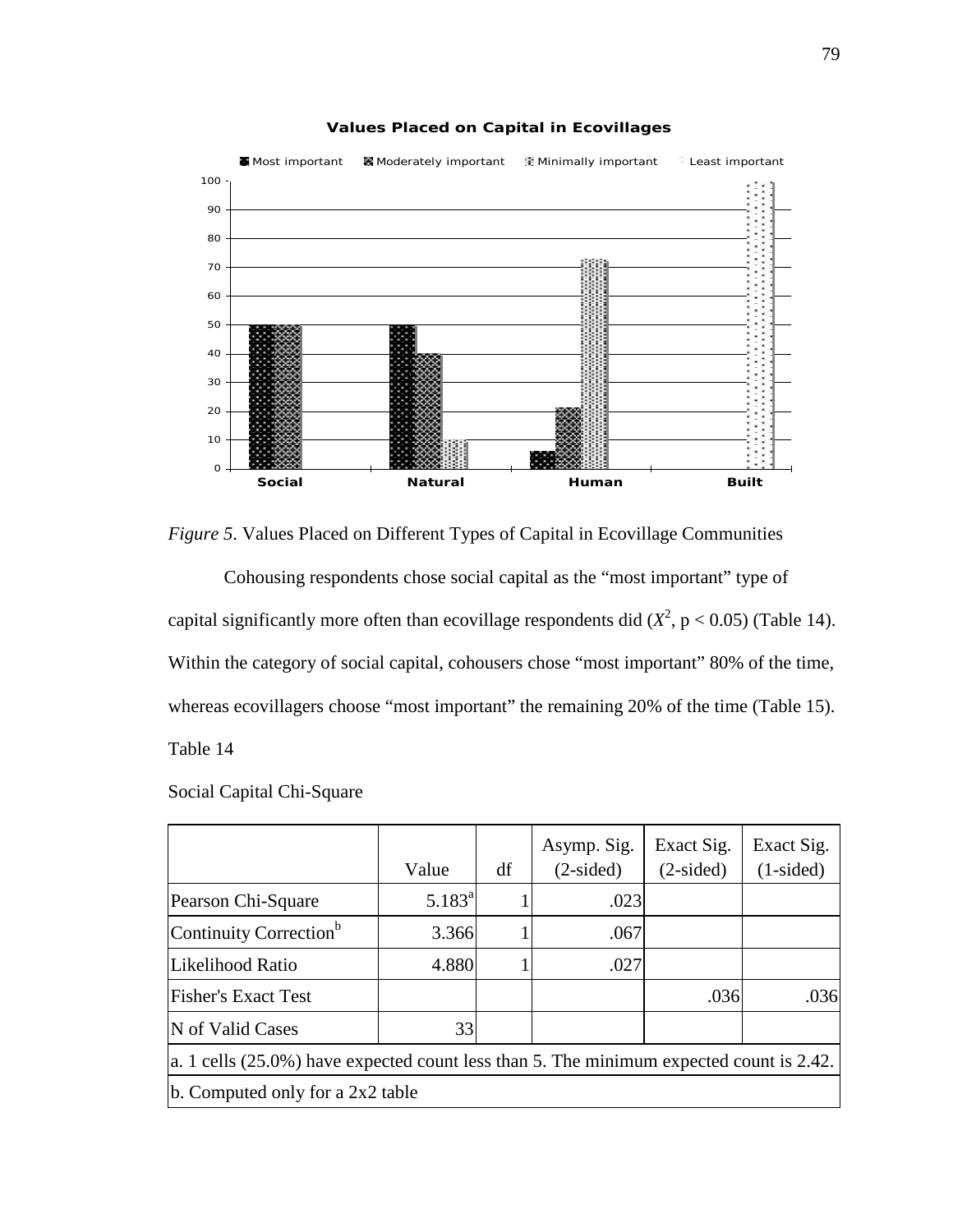# Table 15

# Social Capital Cross-Tabs

|         |                         |                            | Type of<br>Community |        |        |
|---------|-------------------------|----------------------------|----------------------|--------|--------|
|         |                         |                            |                      |        |        |
|         |                         |                            | <b>CH</b>            | EV     | Total  |
| Social  | most important          | Count                      | 20                   | 5      | 25     |
| Capital |                         | % within Social Capital    | 80.0%                | 20.0%  | 100.0% |
|         |                         | % within Type of Community | 87.0%                | 50.0%  | 75.8%  |
|         |                         | % of Total                 | 60.6%                | 15.2%  | 75.8%  |
|         | moderately<br>important | Count                      | 3                    | 5      | 8      |
|         |                         | % within Social Capital    | 37.5%                | 62.5%  | 100.0% |
|         |                         | % within Type of Community | 13.0%                | 50.0%  | 24.2%  |
|         |                         | % of Total                 | 9.1%                 | 15.2%  | 24.2%  |
| Total   |                         | Count                      | 23                   | 10     | 33     |
|         |                         | % within Social Capital    | 69.7%                | 30.3%  | 100.0% |
|         |                         | % within Type of Community | 100.0%               | 100.0% | 100.0% |
|         |                         | % of Total                 | 69.7%                | 30.3%  | 100.0% |

# *Natural Capital*

When comparing means between cohousing (mean  $= 1.96$ ) and ecovillages (mean  $= 1.6$ ), natural capital was rated as being the second most important type of capital (on a scale of 1 to 4, with 1 indicating the most important, and 4 indicating the least important). It is important to note that among ecovillage respondents, there was a very similar importance attached to both social capital (mean  $= 1.5$ ) and natural capital (mean  $= 1.6$ ), with only 0.1 of a difference in means. Social and natural capital both showed a median of 1.5 and a mode of 1, with only the mean distinguishing social capital as being more important (Table 13). This pattern of responses indicates that members/residents of eco-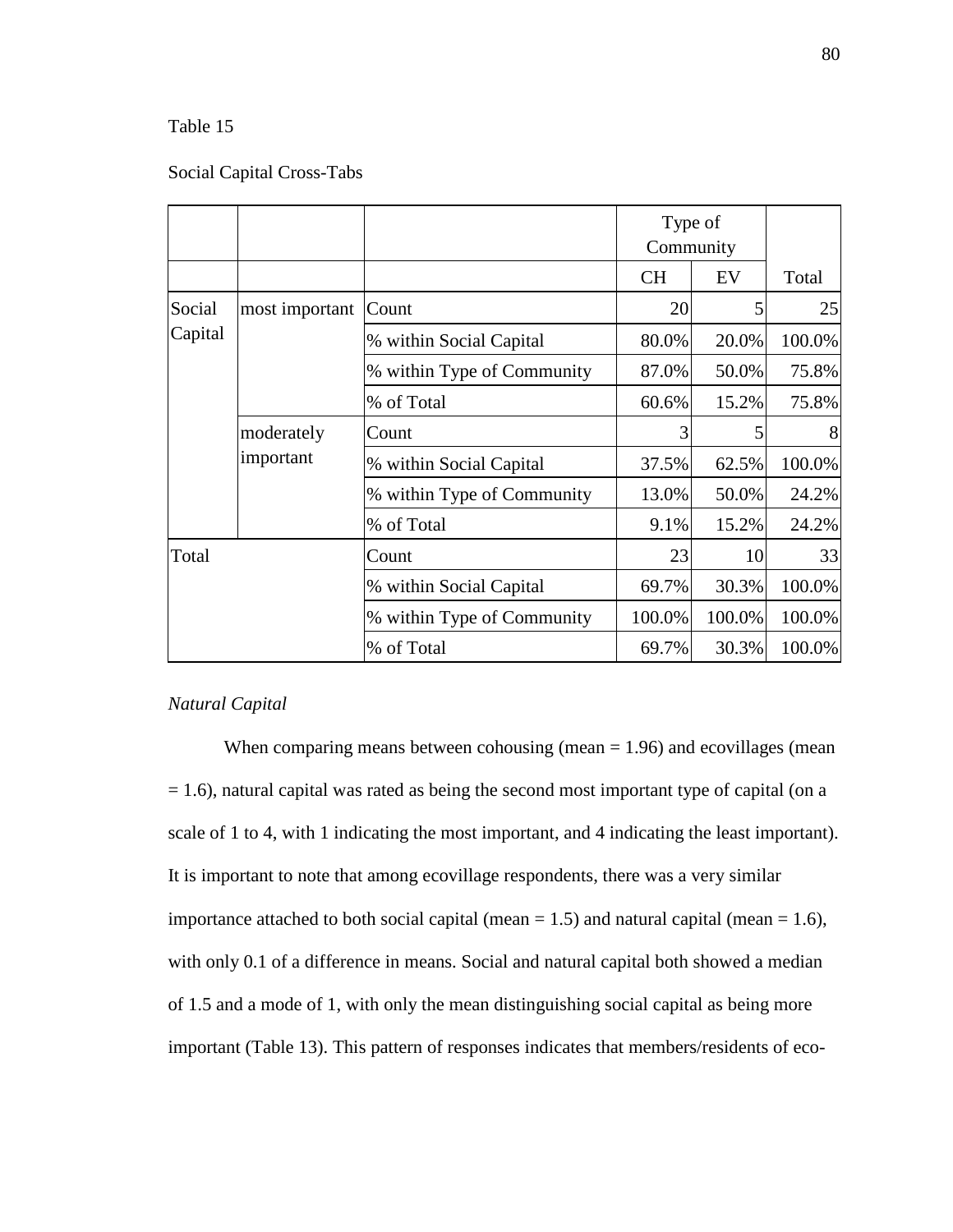communities place a higher emphasis on both social and natural capital, over built and human capital.

In cohousing communities, 26.1% ( $n = 6$ ) of respondents rated natural capital as the most important, 56.5% (n = 13) rated it as moderately important, 13% (n = 3) rated it as minimally important, and  $4.3\%$  (n = 1) rated it as least important (Figure 4). In ecovillages, 50% ( $n = 5$ ) of respondents rated natural capital as most important, 40% ( $n =$ 4) rated is as moderately important, and  $10\%$  (n = 1) rated is as minimally important (Figure 5). Together, 33.3% ( $n = 11$ ) of respondents rated natural capital as the most important, 51.5% ( $n = 17$ ) rated it as moderately important, 12.1% ( $n = 4$ ) rated is as minimally important, and 3% ( $n = 1$ ) rated it as least important.

#### *Human Capital*

The mean ratings of human capital in cohousing (mean  $= 2.61$ ) and ecovillages  $(mean = 2.8)$  indicate that both groups rated human capital as being the third most important type of capital (on a scale of 1 to 4, with 1 indicating the most important, and 4 indicating the least important), with not much difference between groups. In cohousing communities,  $8.7\%$  (n = 2) of respondents rated human capital as the most important, 21.7% ( $n = 7$ ) rated it as moderately important, and 69.6% ( $n = 24$ ) rated is as minimally important (Figure 4). In ecovillages, 20% ( $n = 2$ ) of respondents rated human capital as moderately important, and 80% ( $n = 8$ ) rated is as minimally important (Figure 5). Together, 6.1% ( $n = 2$ ) of respondents rated human capital as the most important, 21.2%  $(n = 7)$  rated it as moderately important, and 72.7%  $(n = 24)$  rated is as minimally important.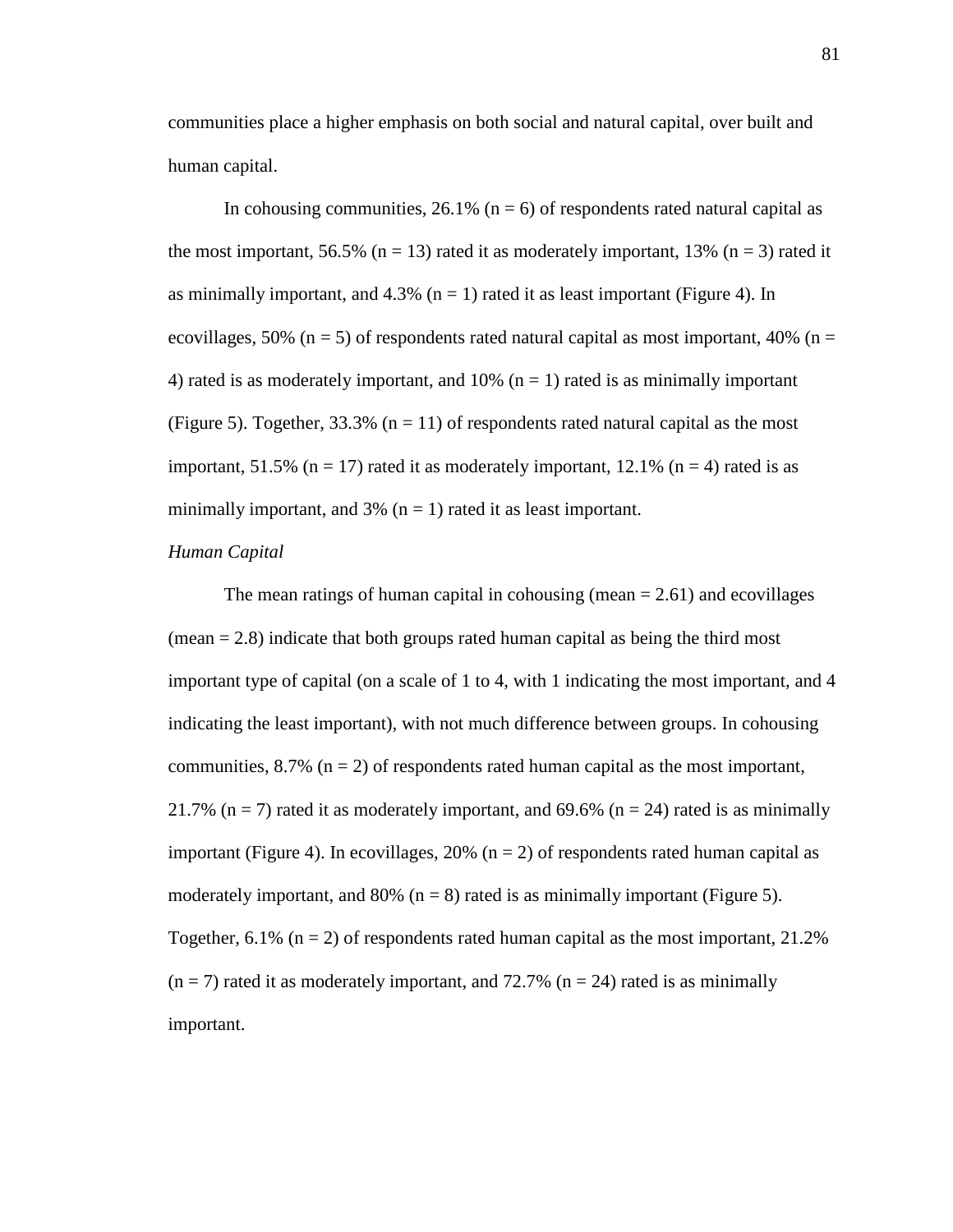#### *Built Capital*

The mean ratings of built capital in cohousing (mean  $= 3.91$ ) and ecovillages  $(mean = 4.0)$  indicate that both groups rated built capital as being the least important type of capital (on a scale of 1 to 4, with 1 indicating the most important, and 4 indicating the least important). Ecovillage residents did this unanimously, with 10 out of 10 respondents ranking it as last in order of importance  $(SD = 0)$  (Table 13). In cohousing communities, 8.7% ( $n = 2$ ) of respondents rated built capital as minimally important, and 91.3% ( $n =$ 21) rated it as the least important (Figure 4). In ecovillages,  $100\%$  (n = 10) of the respondents rated built capital as the least important (Figure 5). Together, 6.1% ( $n = 2$ ) of respondents rated built capital as minimally important, and  $93.9\%$  (n = 31) rated it as the least important. This result supports the literature, most notably the findings from Mulder, Costanza, and Erickson (2005).

### *Foundation of a Strong Community Results*

Eco-community participants were asked questions about the building blocks necessary for creating a strong community that will last over time. Based on the literature review, the foundation for a strong community is made up of three basic domains including solidarity, trust, and conflict resolution (Grootaert  $\&$  Van Bastelaer, 2002). Given the choices of "exceptional", "good", "fair", and "poor", participants were asked to rate their communities in each of the three domains. These scores were calculated out of a total of four points, with 4 indicating an exceptional amount, 3 indicating a good amount, 2 indicating a fair amount, and 1 indicating a poor amount. Responses from each community were calculated to show mean response rates in each of the three domains (Table 16).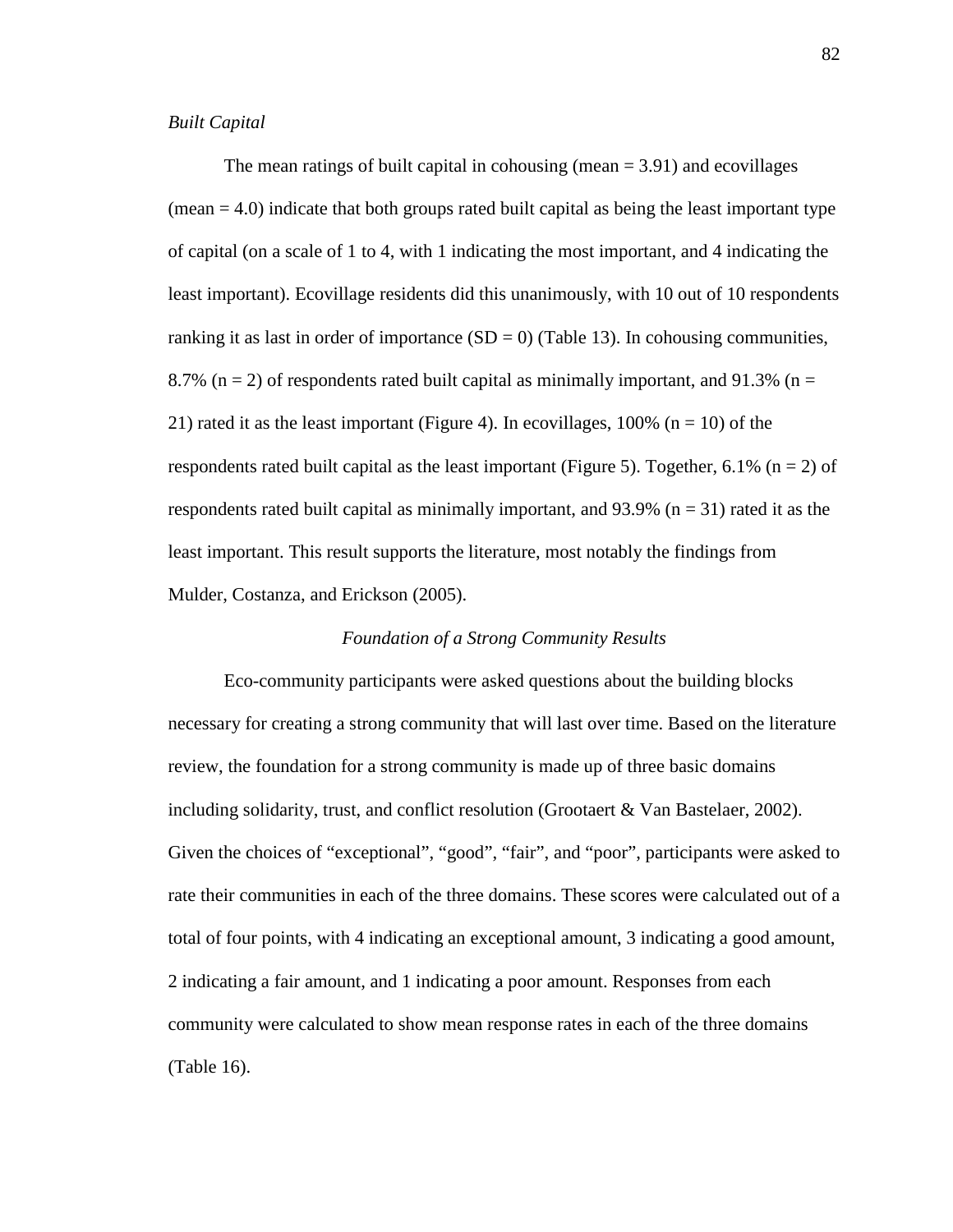# Table 16

| Type of Community |      | Solidarity | Trust | <b>Conflict Resolution</b> |      |
|-------------------|------|------------|-------|----------------------------|------|
| <b>CH</b>         |      | Valid      | 24    | 23                         | 24   |
|                   |      | Missing    |       |                            |      |
| Mean              |      | 3.96       | 3.39  | 3.63                       |      |
| EV                |      | Valid      | 10    | 10                         | 10   |
|                   |      | Missing    |       |                            |      |
|                   | Mean |            | 3.80  | 3.40                       | 3.50 |

Foundation of a Strong Community Eco-community Mean Responses

Cohousing respondents rated their communities, on average: 3.96 in the domain of Solidarity, 3.39 in the domain of Trust, and 3.63 in the domain of Conflict Resolution. Ecovillage respondents showed very similar results, rating their communities, on average: 3.8 in the domain of Solidarity, 3.4 in the domain of Trust, and 3.5 in the domain of Conflict Resolution. These response patterns are graphed in Figure 6.



#### **Foundation for a Strong Community**

*Figure 6*. Foundation of a Strong Community Eco-community Mean Responses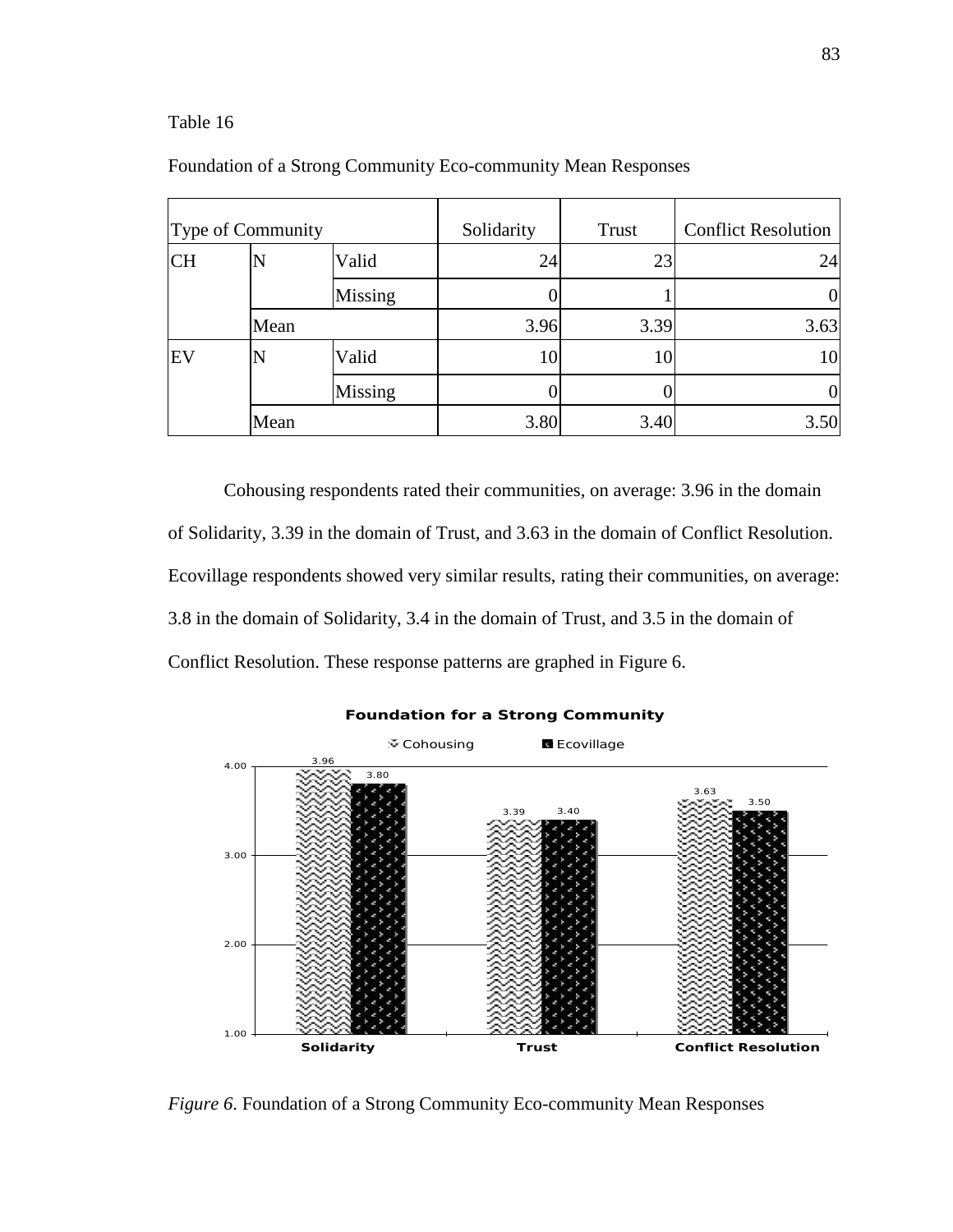Since the mean responses were very similar between cohousing and ecovillage communities, it is relevant to analyze the differences between them. This was done by calculating frequency response rates for the two types of communities in the categories of "exceptional", "good", "fair", and "poor". Frequency responses are shown in Table 17. Table 17

| <b>Solidarity</b> |                   |             |           |         |         |              |  |  |
|-------------------|-------------------|-------------|-----------|---------|---------|--------------|--|--|
|                   | Type of Community |             | Frequency | Percent | Valid % | Cumulative % |  |  |
| <b>CH</b>         | Valid             | Exceptional | 23        | 95.8    | 95.8    | 95.8         |  |  |
|                   |                   | Good        |           | 4.2     | 4.2     | 100.0        |  |  |
|                   |                   | Total       | 24        | 100.0   | 100.0   |              |  |  |
| EV                | Valid             | Exceptional | 8         | 80.0    | 80.0    | 80.0         |  |  |
|                   |                   | Good        | ി         | 20.0    | 20.0    | 100.0        |  |  |
|                   |                   | Total       | 10        | 100.0   | 100.0   |              |  |  |

Foundation of Strong Community Frequency Table

|           | <b>Trust</b>      |             |           |         |         |              |  |  |
|-----------|-------------------|-------------|-----------|---------|---------|--------------|--|--|
|           | Type of Community |             | Frequency | Percent | Valid % | Cumulative % |  |  |
| <b>CH</b> | Valid             | Exceptional | 10        | 41.7    | 43.5    | 43.5         |  |  |
|           |                   | Good        | 12        | 50.0    | 52.2    | 95.7         |  |  |
|           |                   | Fair        |           | 4.2     | 4.3     | 100.0        |  |  |
|           |                   | Total       | 23        | 95.8    | 100.0   |              |  |  |
|           | Missing           | System      |           | 4.2     |         |              |  |  |
|           | Total             |             | 24        | 100.0   |         |              |  |  |
| EV        | Valid             | Exceptional | 7         | 70.0    | 70.0    | 70.0         |  |  |
|           |                   | Good        |           | 10.0    | 10.0    | 80.0         |  |  |
|           |                   | Fair        |           | 10.0    | 10.0    | 90.0         |  |  |
|           |                   | Poor        |           | 10.0    | 10.0    | 100.0        |  |  |
|           |                   | Total       | 10        | 100.0   | 100.0   |              |  |  |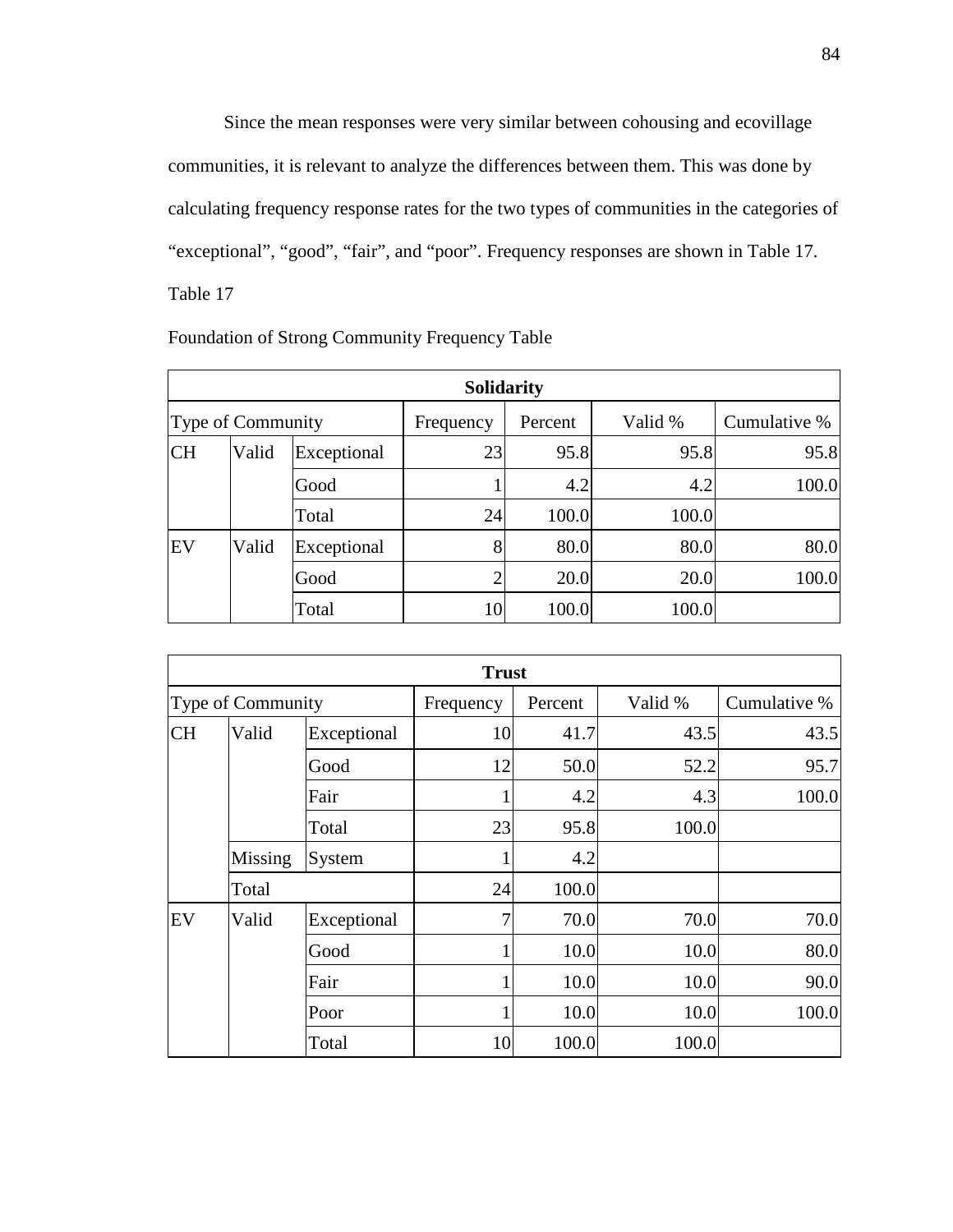| <b>Conflict Resolution</b> |       |             |         |         |              |       |  |  |
|----------------------------|-------|-------------|---------|---------|--------------|-------|--|--|
| <b>Type of Community</b>   |       | Frequency   | Percent | Valid % | Cumulative % |       |  |  |
| <b>CH</b>                  | Valid | Exceptional | 15      | 62.5    | 62.5         | 62.5  |  |  |
|                            |       | Good        | 9       | 37.5    | 37.5         | 100.0 |  |  |
|                            |       | Total       | 24      | 100.0   | 100.0        |       |  |  |
| EV                         | Valid | Exceptional | 5       | 50.0    | 50.0         | 50.0  |  |  |
|                            |       | Good        | 5       | 50.0    | 50.0         | 100.0 |  |  |
|                            |       | Total       | 10      | 100.0   | 100.0        |       |  |  |

Responses are also graphed as percentages in Figures 7 and 8. In the domain of Solidarity, 95.8% ( $n = 23$ ) of cohousing respondents rated their communities as "exceptional", and 4.2% ( $n = 1$ ) rated their communities as "good". In comparison, 80%  $(n = 8)$  of ecovillage respondents rated their communities as "exceptional", and 20% (n = 2) rated their communities as "good". In the domain of Trust,  $43.5\%$  (n = 10) of cohousing respondents rated their communities as "exceptional",  $52.2\%$  (n = 12) chose "good", and 4.3% ( $n = 1$ ) chose "fair". In comparison, 70% ( $n = 7$ ) of ecovillage respondents rated their communities as "exceptional",  $10\%$  (n = 1) chose "good",  $10\%$  (n  $= 1$ ) chose "fair", and 10% (n  $= 1$ ) chose "poor". In the domain of Conflict Resolution, 62.5% ( $n = 15$ ) of cohousing respondents rated their communities as "exceptional", and 37.5% ( $n = 9$ ) rated their communities as "good". In comparison, 50% ( $n = 5$ ) of ecovillage respondents rated their communities as "exceptional" and 50% ( $n = 5$ ) rated their communities as "good".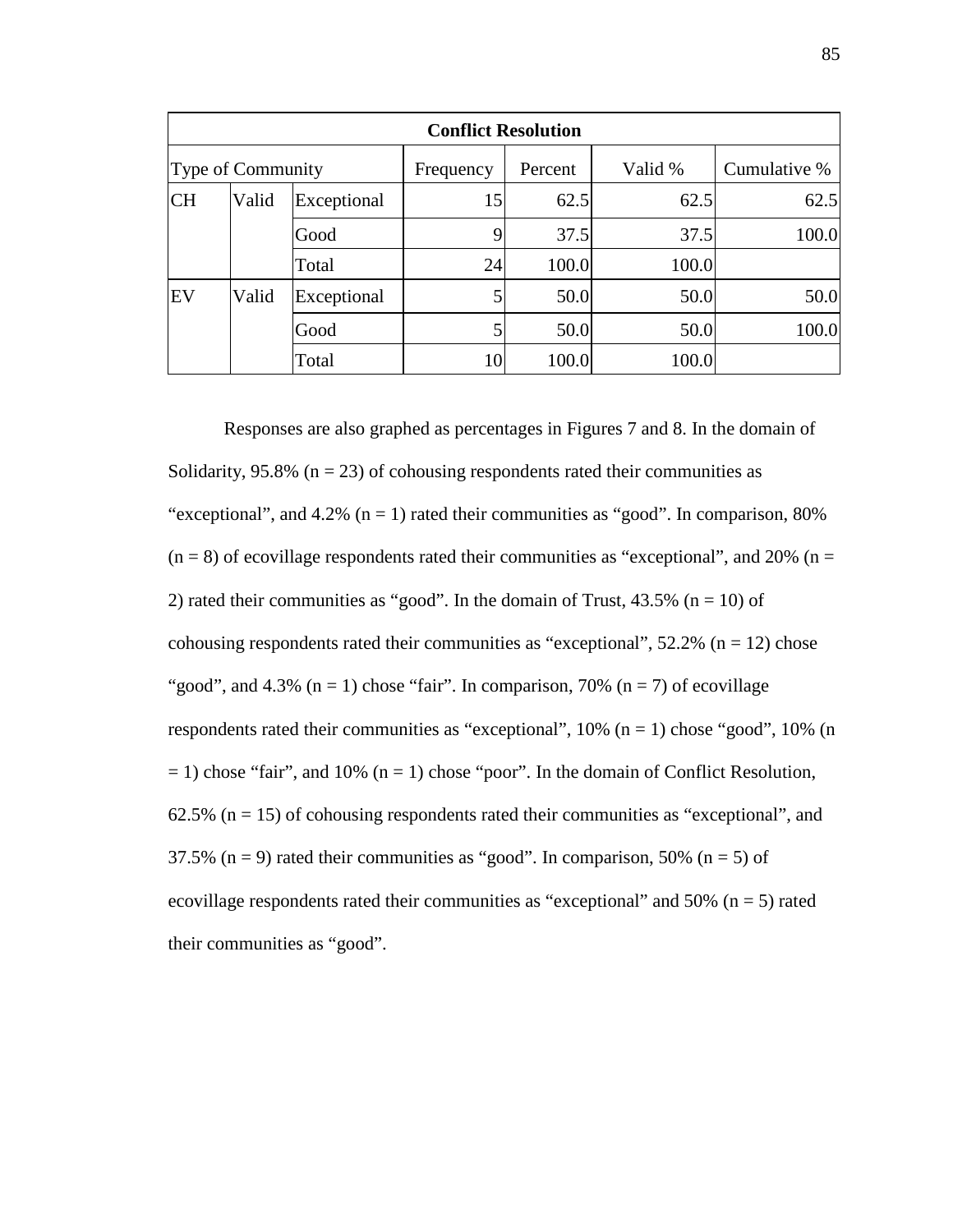

**Cohousing Foundation of Strong Community**

*Figure 7*. Foundation of a Strong Community Cohousing Frequency Responses (%)



**Ecovillage Foundation of Strong Community**

*Figure 8*. Foundation of a Strong Community Ecovillage Frequency Responses (%)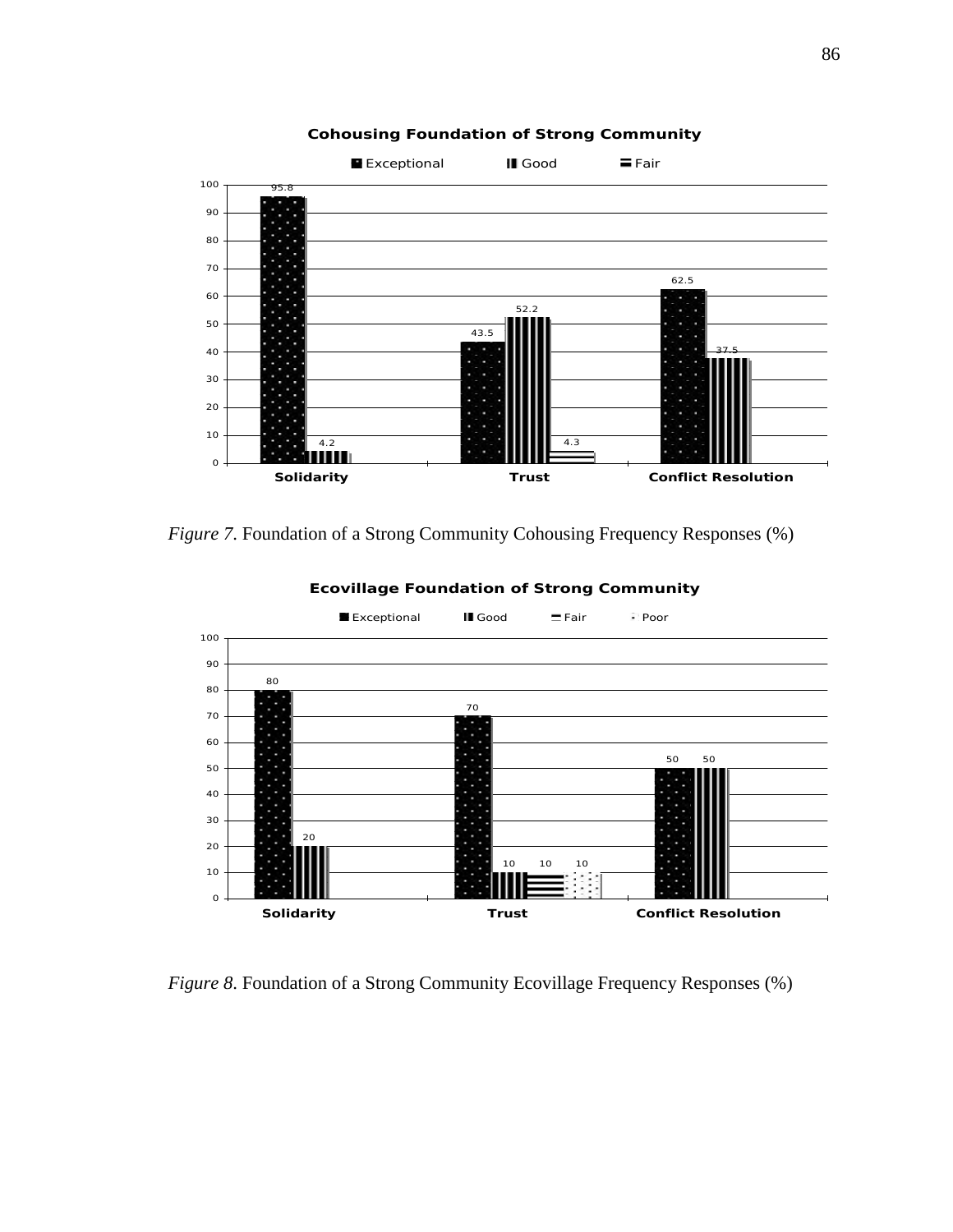Eco-community participants were asked to compare their current communities to the most recent non-eco-community town or neighborhood that they have lived in. In each of the domains of solidarity, trust, and conflict resolution, participants were given the choices of "more than other towns/neighborhoods", "the same as other towns/neighborhoods", or "less than other towns/neighborhoods". Frequency responses are depicted in Table 18.

Table 18

Foundation of Strong Community Comparative Frequency Table

|         | <b>Comparative Solidarity</b>            |           |         |         |              |  |  |  |
|---------|------------------------------------------|-----------|---------|---------|--------------|--|--|--|
|         |                                          | Frequency | Percent | Valid % | Cumulative % |  |  |  |
| Valid   | More than other<br>towns/neighborhoods   | 27        | 79.4    | 84.4    | 84.4         |  |  |  |
|         | The same as other<br>towns/neighborhoods | 5         | 14.7    | 15.6    | 100.0        |  |  |  |
|         | Total                                    | 32        | 94.1    | 100.0   |              |  |  |  |
| Missing | System                                   | ി         | 5.9     |         |              |  |  |  |
| Total   |                                          | 34        | 100.0   |         |              |  |  |  |

| <b>Comparative Trust</b> |                                          |           |         |         |              |  |  |
|--------------------------|------------------------------------------|-----------|---------|---------|--------------|--|--|
|                          |                                          | Frequency | Percent | Valid % | Cumulative % |  |  |
| Valid                    | More than other<br>towns/neighborhoods   | 28        | 82.4    | 87.5    | 87.5         |  |  |
|                          | The same as other<br>towns/neighborhoods | 4         | 11.8    | 12.5    | 100.0        |  |  |
|                          | Total                                    | 32        | 94.1    | 100.0   |              |  |  |
| Missing                  | System                                   | 2         | 5.9     |         |              |  |  |
| Total                    |                                          | 34        | 100.0   |         |              |  |  |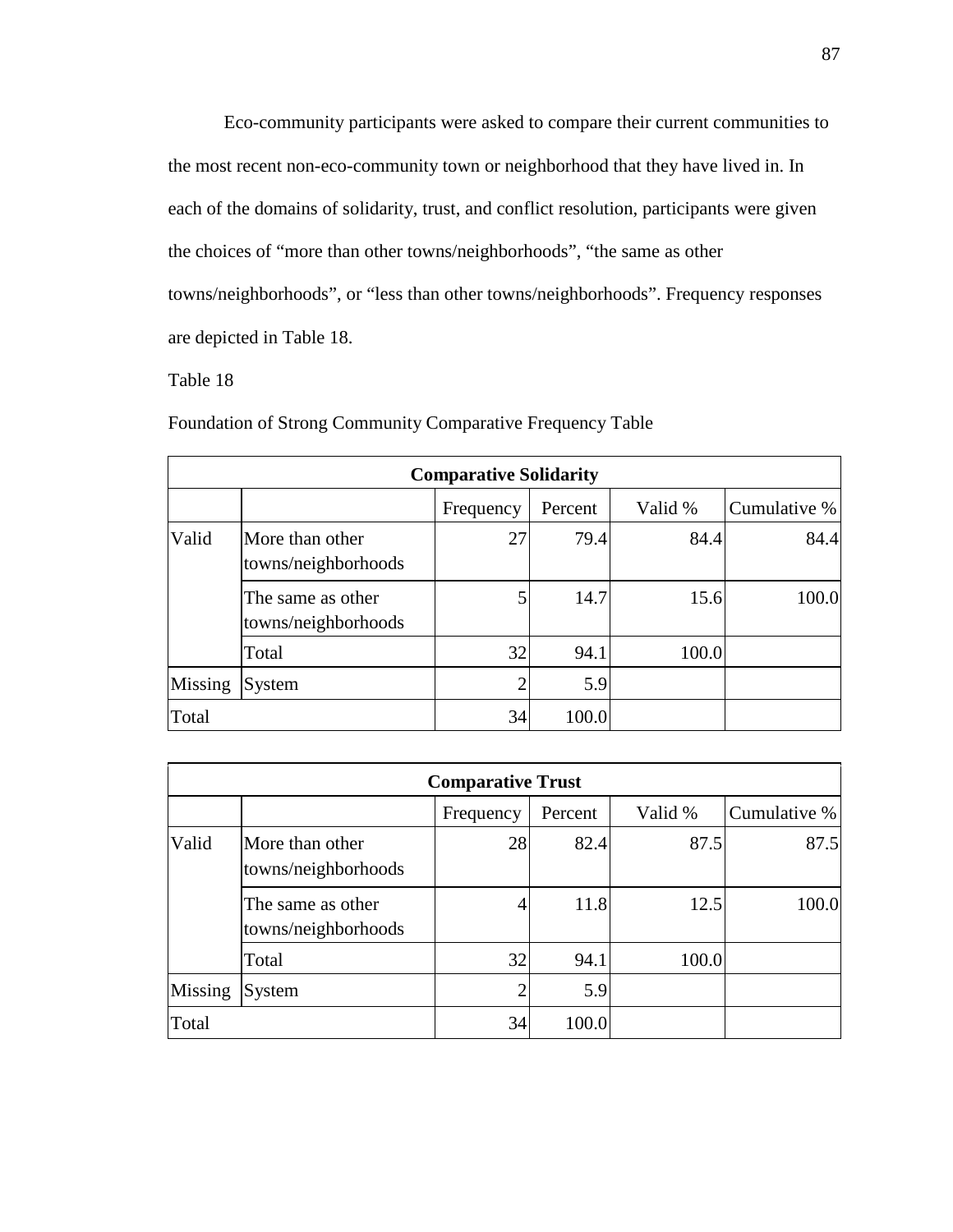| <b>Comparative Conflict Resolution Skills</b> |                                          |           |         |         |              |  |  |
|-----------------------------------------------|------------------------------------------|-----------|---------|---------|--------------|--|--|
|                                               |                                          | Frequency | Percent | Valid % | Cumulative % |  |  |
| Valid                                         | More than other<br>towns/neighborhoods   | 31        | 91.2    | 93.9    | 93.9         |  |  |
|                                               | The same as other<br>towns/neighborhoods | ◠         | 5.9     | 6.1     | 100.0        |  |  |
|                                               | Total                                    | 33        | 97.1    | 100.0   |              |  |  |
| Missing                                       | System                                   |           | 2.9     |         |              |  |  |
| Total                                         |                                          | 34        | 100.0   |         |              |  |  |

Responses from both cohousing and ecovillages were calculated together, due to their high degree of similarity (Figure 9). In the domain of Solidarity, 15.6% ( $n = 5$ ) of eco-community respondents rated their current communities "the same as" other non-ecocommunities, and  $84.4\%$  (n = 27) rated their communities as having a higher degree of solidarity than other non-eco-communities. In the domain of Trust,  $12.5\%$  (n = 4) of ecocommunity respondents rated their current communities "the same as" other non-ecocommunities, and 87.5% ( $n = 28$ ) rated their communities as being more trusting other non-eco-communities. In the domain of Conflict Resolution,  $6.1\%$  (n = 2) of ecocommunity respondents rated their current communities "the same as" other non-ecocommunities, and 93.9% ( $n = 31$ ) rated their communities as investing more time into conflict resolution strategies than other non-eco-communities.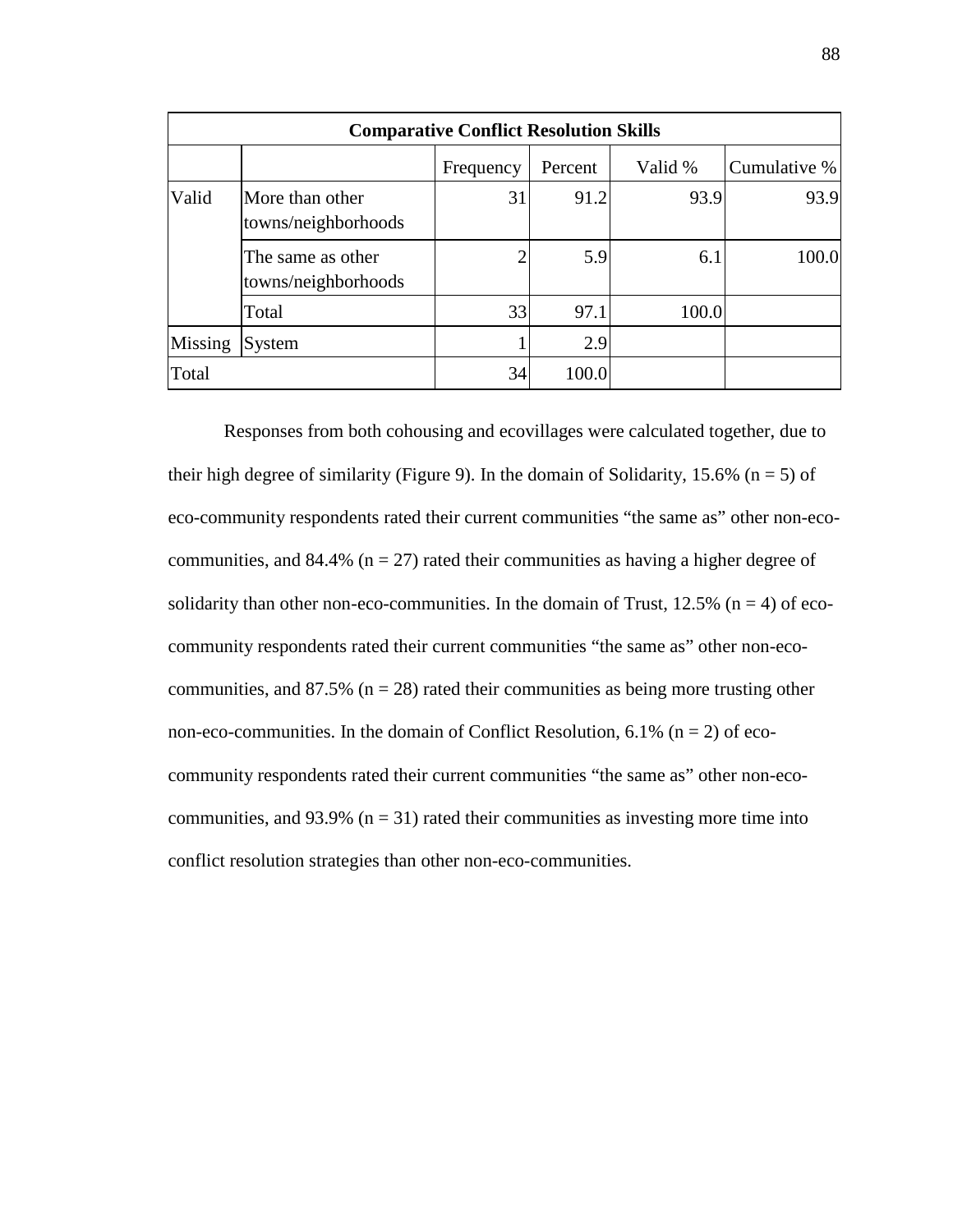#### **Comparative Foundation for Strong**



*Figure 9.* Foundation of a Strong Community Comparative Frequency Responses (%)

Eco-community respondents rated their communities as investing in Conflict Resolution strategies significantly more often  $(X^2, p < 0.05)$  than other non-ecocommunities (Table 19), with 100% ( $n = 23$ ) of cohousing participants and 80% ( $n = 8$ ) of ecovillage participants choosing this response (Table 20).

Table 19

|                                                                                           | Value           | df | Asymp. Sig.<br>$(2-sided)$ | Exact Sig.<br>$(2-sided)$ | Exact Sig.<br>$(1-sided)$ |  |  |
|-------------------------------------------------------------------------------------------|-----------------|----|----------------------------|---------------------------|---------------------------|--|--|
| Pearson Chi-Square                                                                        | $4.897^{\rm a}$ |    | .027                       |                           |                           |  |  |
| Continuity<br>Correction <sup>b</sup>                                                     | 2.014           |    | .156                       |                           |                           |  |  |
| Likelihood Ratio                                                                          | 5.082           |    | .024                       |                           |                           |  |  |
| <b>Fisher's Exact Test</b>                                                                |                 |    |                            | .085                      | .085                      |  |  |
| N of Valid Cases                                                                          | 33              |    |                            |                           |                           |  |  |
| $ a. 2$ cells (50.0%) have expected count less than 5. The minimum expected count is .61. |                 |    |                            |                           |                           |  |  |
| $ b.$ Computed only for a 2x2 table                                                       |                 |    |                            |                           |                           |  |  |

Foundation of Strong Community Comparative Chi-Square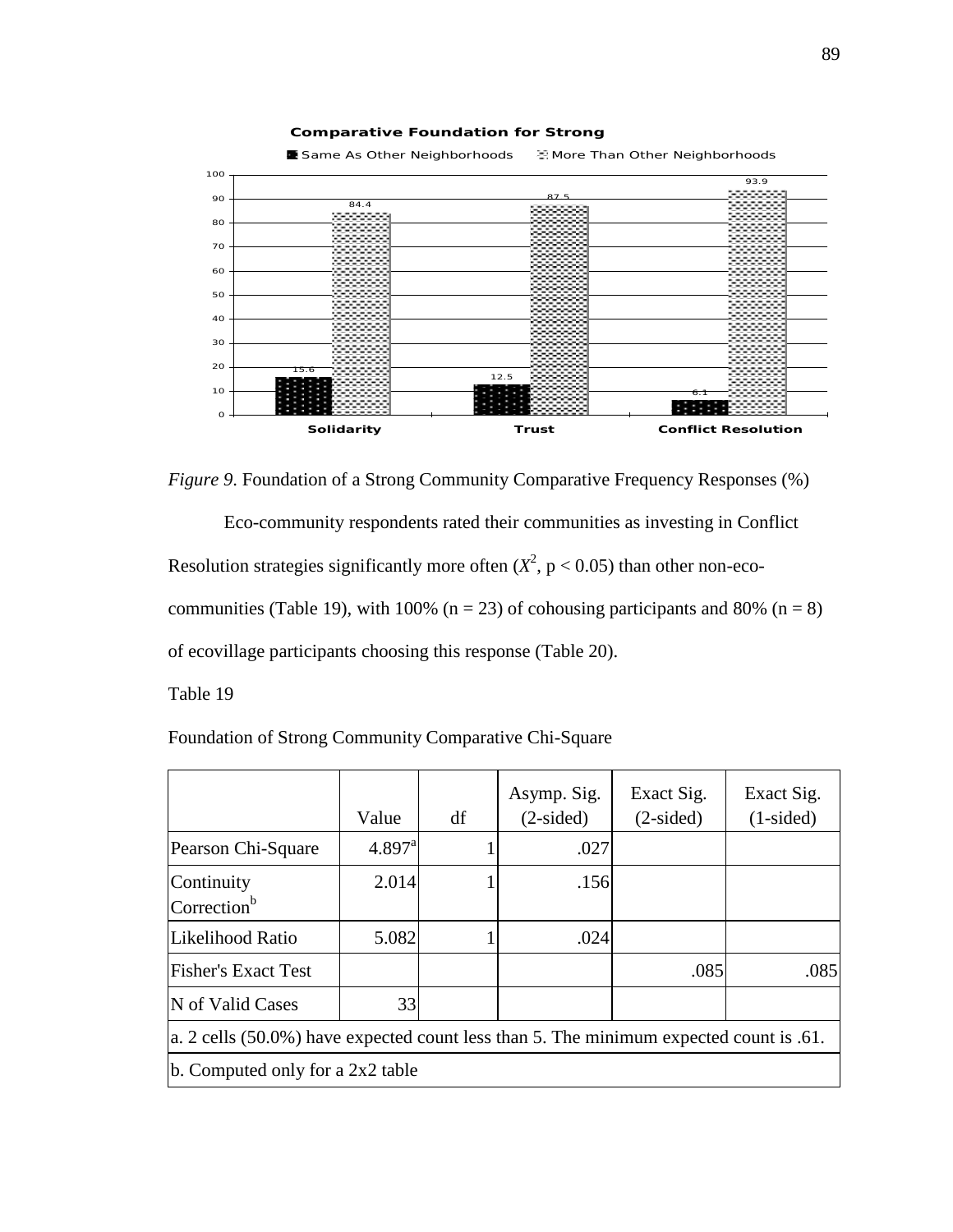# Table 20

# Comparative Conflict Resolution Skills Cross-Tabs

|                |                                             |           | Type of<br>Community |               |
|----------------|---------------------------------------------|-----------|----------------------|---------------|
|                |                                             | <b>CH</b> | EV                   | Total         |
| More than      | Count                                       | 23        | 8                    | 31            |
| other towns/   | % within Comparative Conflict Resol. Skills | 74.2%     | 25.8%                | 100.0%        |
| neighbor-hoods | % within Type of Community                  | 100.0%    | 80.0%                | 93.9%         |
|                | % of Total                                  | 69.7%     | 24.2%                | 93.9%         |
| The same as    | Count                                       | 0         | 2                    | 2             |
| other towns/   | % within Comparative Conflict Resol. Skills | .0%       | 100.0%               | 100.0%        |
| neighbor-hoods | % within Type of Community                  | .0%       | 20.0%                | 6.1%          |
|                | % of Total                                  | .0%       | 6.1%                 | 6.1%          |
| Total          | Count                                       | 23        | 10                   | 33            |
|                | % within Comparative Conflict Resol. Skills | 69.7%     | 30.3%                | 100.0%        |
|                | % within Type of Community                  | 100.0%    |                      | 100.0% 100.0% |
|                | % of Total                                  | 69.7%     | 30.3%                | 100.0%        |

In summary, eco-communities rated social capital as being the most important type of capital followed respectively by natural, human, and built capital. In ecovillages, natural capital was rated as being nearly as important as social capital. Cohousing respondents chose social capital as the "most important" type of capital significantly more often than ecovillage respondents did. Furthermore, both eco-communities appear to have in place the building blocks of a strong community that will last over time. They rated their current communities as having higher levels of solidarity, trust, and conflict resolution skills than other non-eco-communities they have lived in. Eco-community respondents rated their communities as investing in conflict resolution strategies significantly more often than other non-eco-communities.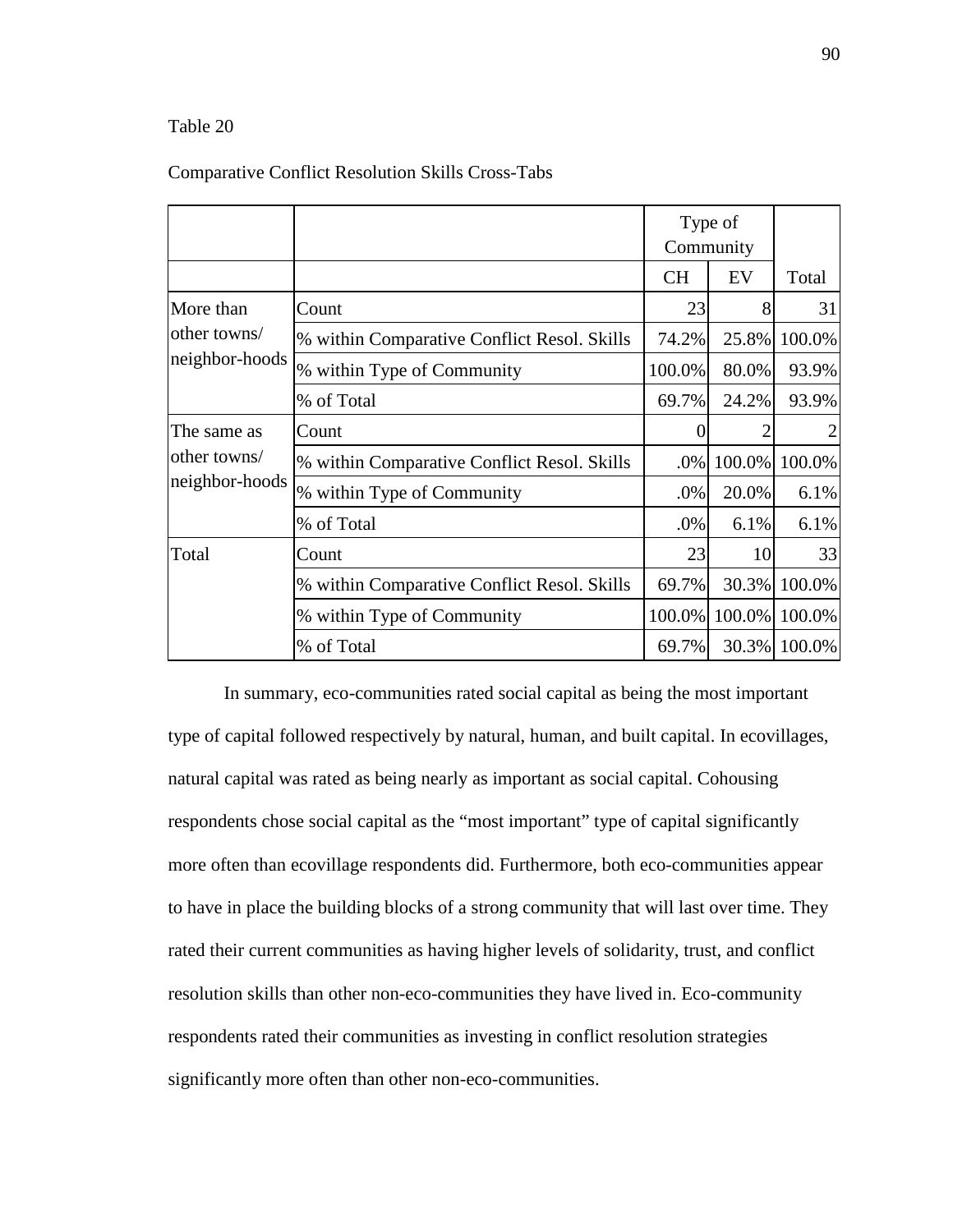#### Chapter Five: Discussion

# *Quality of Life Discussion*

In terms of quality of life, the top two categories that eco-community respondents rated themselves in were "Good" and "Very Good". The top two categories that respondents from the international field trial rated themselves in were "Neutral" and "Good". In addition, eco-community respondents rated themselves higher than the international respondents in all four domains of physical health, psychological health, social relationships, and environment. Based on this pattern of responses, these results suggest that the eco-community respondents from this study have generally experienced a better perceived quality of life than the sample of respondents from the international field trial.

In reference to Figure 2 (mean scores), eco-community participants rated themselves 0.6 of a point higher than participants from the international field trial in the domain of physical health, 1.2 points higher in psychological health, 1.3 points higher in the social relationships domain, and 3.2 points higher in the domain of environment. These results suggest that despite only a small difference in the domain of physical health, which can have a dramatic effect on quality of life, eco-community residents perceived their quality of life as being higher in all other domains as well. The largest difference was in the domain of environment. This domain asked questions about participants' financial resources, access to information, transportation, recreation and leisure, health and social care, physical safety and comfort, as well as the health and comfort of their home environment and physical environment (World Health Organization, 2004). Since this domain showed the largest difference between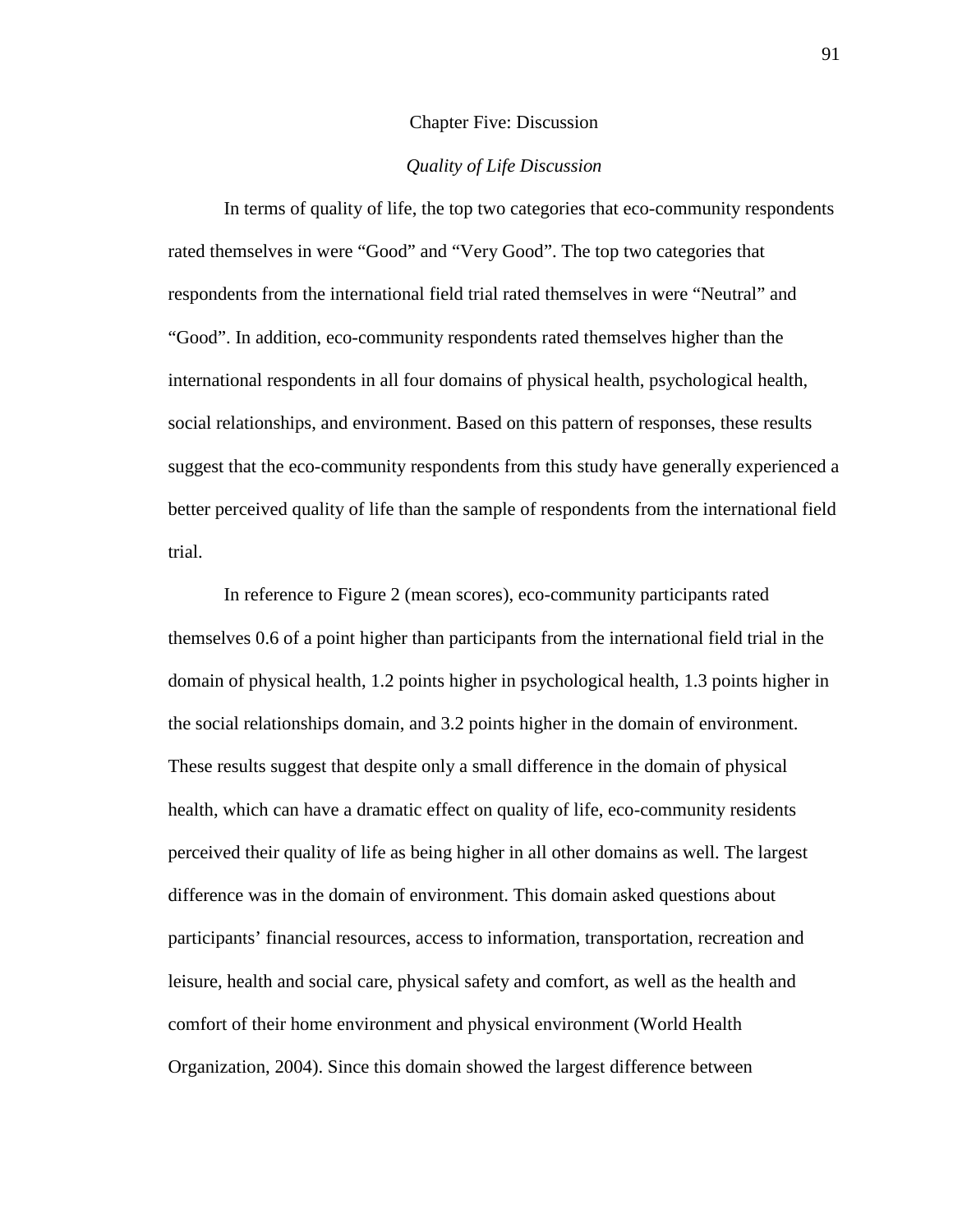populations it is worth considering why that might be. One possible answer may be due to the "intentional" nature of these eco-communities – where residents decide to live and/or work based on common shared values. In particular, this study focused on intentional communities that shared the value of living in more environmentally sustainable ways than the mainstream society around them. If community residents all value the health of their environment, it is reasonable to assume that more effort will be put into having it be a safe and positive place to live. This may have affected participants' subjective experiences of the quality of their surrounding environment and community.

Although the differences are small, it appears as though eco-community residents show consistently higher scores in all domains of Quality of Life, when compared to results from the WHOQOL group's international field trial. Overall, from the results of the WHOQOL-BREF and the comparative data, it can be said that eco-community residents seem to experience a high Quality of Life.

#### *Social Capital Discussion*

From the results of the community questionnaire, both groups rated social capital as being the most important type of capital (cohousing social capital mean  $= 1.13$ , ecovillage social capital mean  $= 1.5$ ) (Table 13). Cohousing respondents chose social capital as the "most important" type of capital significantly more often than ecovillage respondents did  $(X^2, p < 0.05)$  (Table 14). When comparing means (cohousing natural capital mean  $= 1.96$ , ecovillage natural capital mean  $= 1.6$ ), both groups rated natural capital as being the second most important type of capital. It is important to note that among eco-village respondents, there was a very similar importance attached to both social and natural capital. Social and natural capital both showed a median of 1.5 and a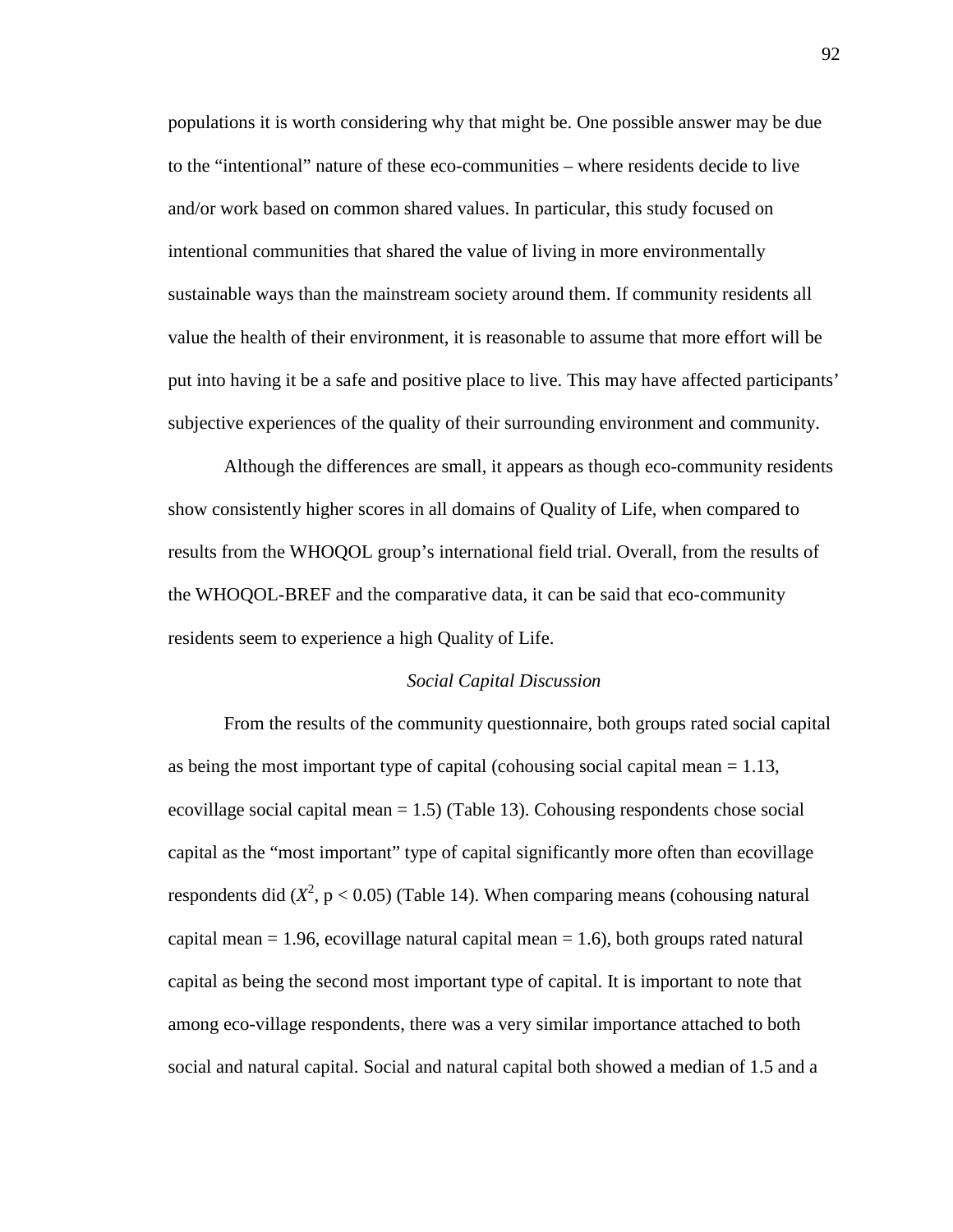mode of 1, with only the mean distinguishing social capital as being more important (Table 13).

It would be interesting to see how these results might change with a larger sample of eco-village respondents. However, the current results suggest that there is a very similar importance placed on both social and natural capital amongst ecovillage residents. This seems fitting, considering the structural components and shared values of ecovillages. In contrast to cohousing communities, ecovillages are described as exhibiting more of a departure from mainstream society with a stronger emphasis placed on being self-sufficient and "off the grid" (Leafe-Christian, 2007). These notions would favor a closer and more harmonious relationship with the land, perhaps more importantly than having a close and harmonious relationship with community members – as would more often be the case in cohousing communities, based on the available literature.

These results also confirm the findings from Mulder, Costanza, and Erickson (2005). In their study, a survey was administered to intentional community (IC) residents, investigating the status of four basic types of capital (built, human, social, and natural), and their effects on residents' perceived quality of life. It was found that IC's have a better balance between these four types of capital than non-intentional communities, and this contributes to IC residents' higher self-reported quality of life. In particular, within IC's, a higher importance is placed on social capital, substituting for and reducing the importance of built capital. In other words, interactions with community, friends, and family are considered more important than owning goods or receiving a high income. This means than a higher quality of life is reported by IC residents, despite lower levels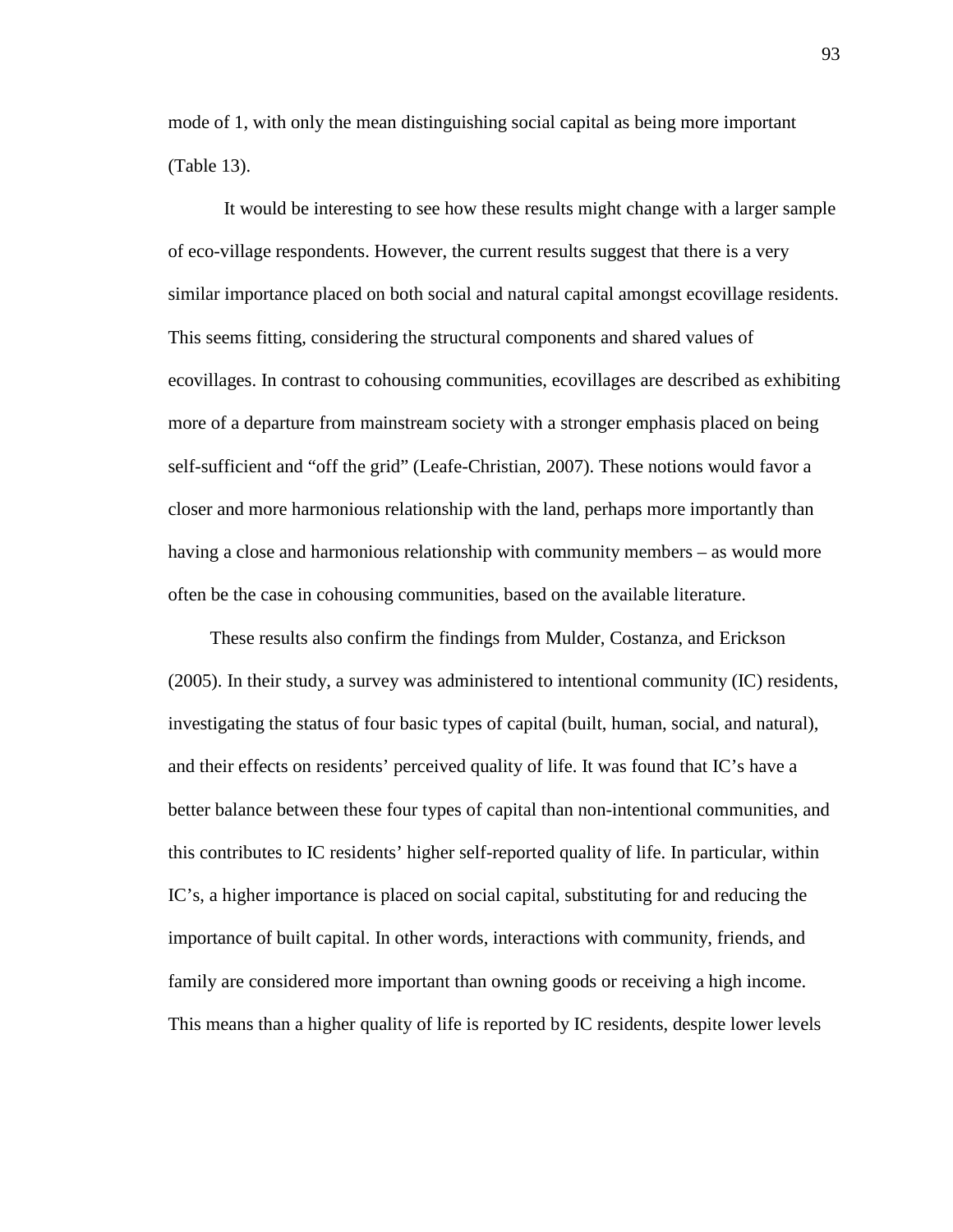of material consumption, as compared to the control group (survey administered to neighborhoods in Burlington, VT, USA).

Based on the results of Mulder, Costanza, and Erickson's (2005) study, it seems reasonable to assume that the status of social capital and quality of life in ecocommunities is similar to that of other IC's. Eco-communities demonstrate a higher importance placed on sustainability and energy-efficiency than other types of IC's in general. Indeed, the results of this study confirm that eco-communities exhibit a lower importance placed on built capital, and a higher emphasis placed on both social and natural capital. The relationship between these values and quality of life, however, is yet to be determined scientifically. Yet it is worth mentioning that eco-community respondents did report a higher quality of life than the comparative group, and this portrays a similar trend as that found in Mulder, Costanza, and Erickson's (2005) study. In summary, eco-community residents report a high Quality of Life and value the importance of Social Capital over other types of capital. However, this study does not confirm a cause-and-effect relationship between these two variables.

#### *Foundation of a Strong Community Discussion*

In looking at the mean responses for each of the domains of Solidarity, Trust, and Conflict Resolution – the building blocks for a strong community – both cohousing and ecovillages rated their communities as very similar (Table 16). In the domain of Solidarity, cohousing communities rated themselves only 0.16 points higher, on average, than ecovillages rated themselves. In the domain of Trust, cohousing communities rated themselves 0.01 points lower, on average, than ecovillages. In the domain of Conflict Resolution, cohousing communities rated themselves only 0.13 points higher, on average,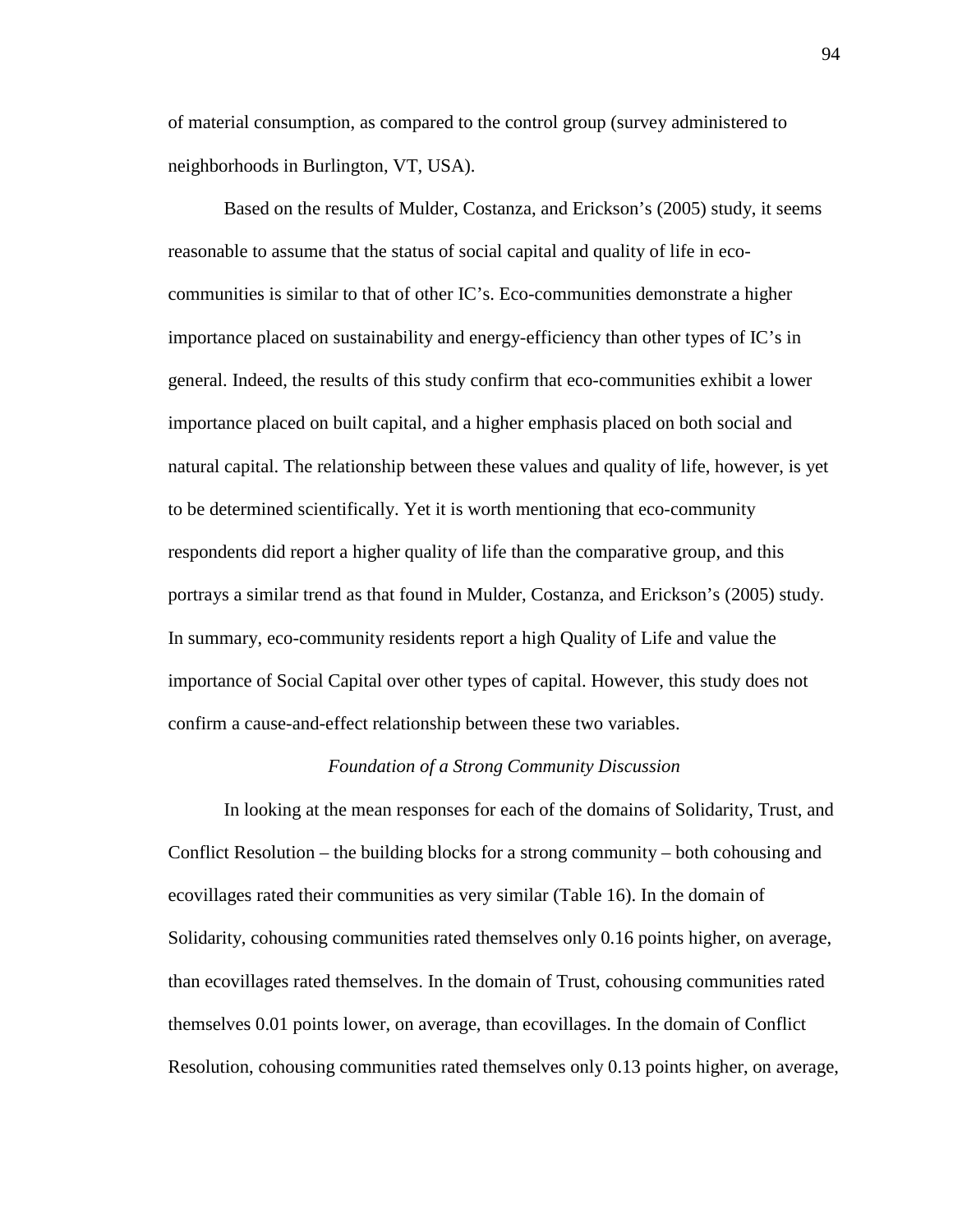than ecovillages rated themselves. From these results, both groups show mean responses that reflect a high degree of solidarity, trust, and conflict resolution within their communities. Cohousing communities rated themselves slightly higher than ecovillages did with regards to Solidarity and Conflict Resolution. Means scores were nearly identical in the domain of Trust.

Overall, the differences between groups are very small, and this could indicate a degree of internal reliability amongst the test questions. In other words, since both cohousing and ecovillages chose very similar responses in these domains, it represents not only a high degree of similarity between the two groups, but also consistency in the interpretation of the questions.

Due to the very similar scores between groups, it becomes more important to look at how these responses were spread out across groups (Table 17). In the domain of Solidarity, cohousing respondents rated their communities as "exceptional" slightly more often ecovillage respondents did – 95.8% (n = 23) compared to 80% (n = 8) respectively. The remaining responses fell into the "good" category. In the domain of Trust, cohousing respondents showed a nearly equal division between "exceptional" and "good", with 95.7% ( $n = 22$ ) of respondents choosing one of these two responses. In ecovillages, the majority (70%,  $n = 7$ ) of respondents chose "exceptional". Of the remaining ecovillage respondents,  $10\%$  (n = 1) chose "good",  $10\%$  (n = 1) chose "fair", and another  $10\%$  (n = 1) chose "poor". This was the only time that "poor" was chosen in response to the questions in this portion of the data analysis (foundation of a strong community). The respondent who chose "poor" is the only representative from that particular ecovillage who chose to participate in the study (together, there were representatives from four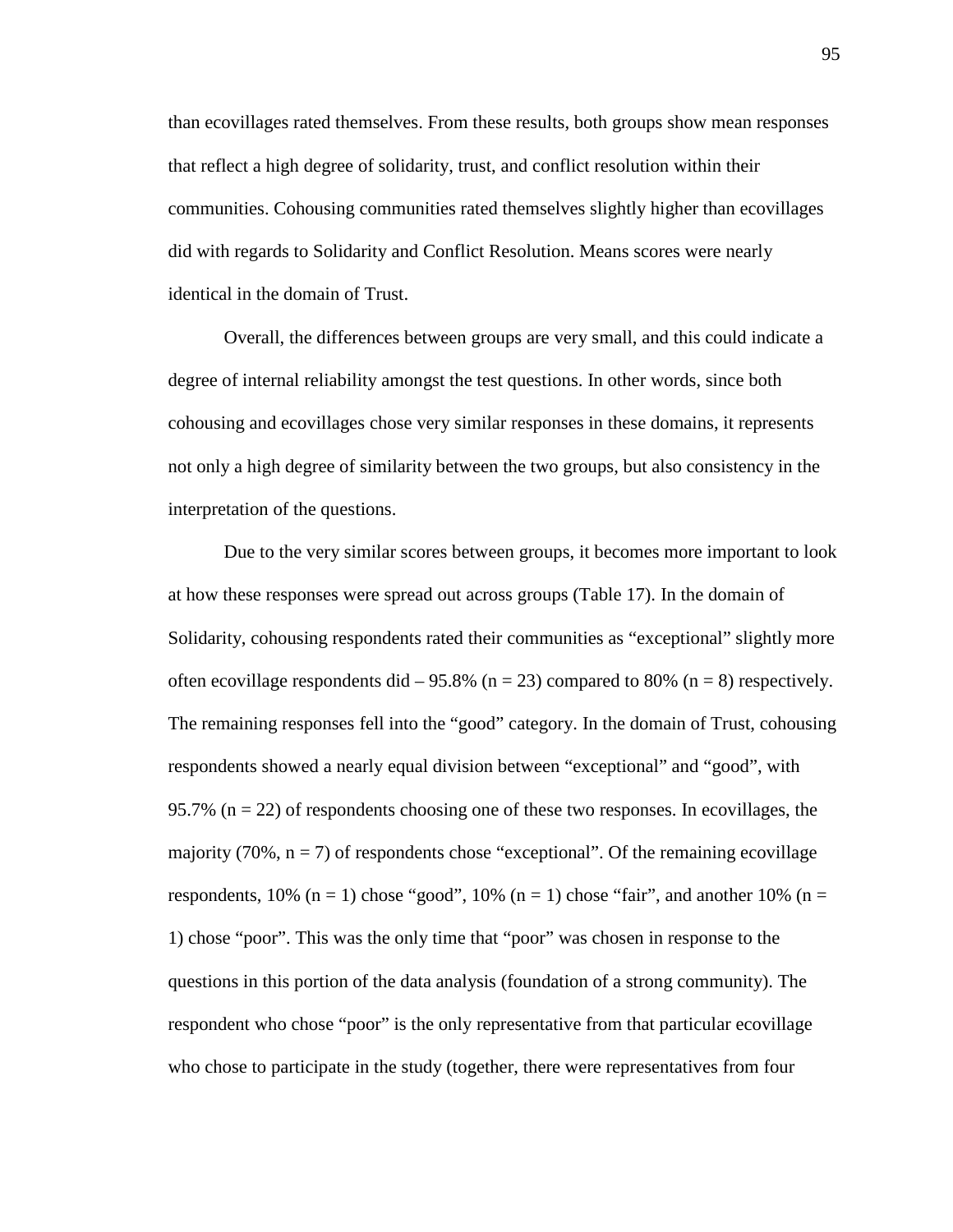different ecovillages). Comparing groups, responses in the Trust domain were more spread out than in the other domains, indicating more variably amongst respondents in this regard. In the domain of Conflict Resolution, cohousing respondents chose "exceptional"  $62.5\%$  (n = 15) of the time, and "good" 37.5% (n = 9) of the time. In ecovillages, there was a 50/50 split between "exceptional" ( $n = 5$ ) and "good" ( $n = 5$ ). This indicates a slightly better perception of conflict resolution tactics amongst cohousers than ecovillagers.

Overall, both cohousing and ecovillage communities indicate relatively high scores in all three domains of Solidarity, Trust, and Conflict Resolution. There were slight differences, with cohousing respondents rating themselves higher in Solidarity and Conflict Resolution. The domain of Trust showed the most variability in responses, even though mean scores were nearly identical. Even though mean scores were high in all three domains, they are only in relation to the responses from other eco-community respondents, and not in comparison to respondents from any mainstream communities. Eco-community participants were asked to compare their communities to other non-ecocommunities in the same three domains. The majority of eco-community participants rated their communities as having more solidarity, more trust, and more conflict resolution strategies than the most recent non-eco-community that they had lived in. Ecocommunity respondents rated their communities as investing in conflict resolution strategies significantly more often  $(X^2, p < 0.05)$  than other non-eco-communities (Table 19), with 100% ( $n = 23$ ) of cohousing participants and 80% ( $n = 8$ ) of ecovillage participants choosing this response (Table 20). Not one participant chose "less than" other communities in response to any of these questions.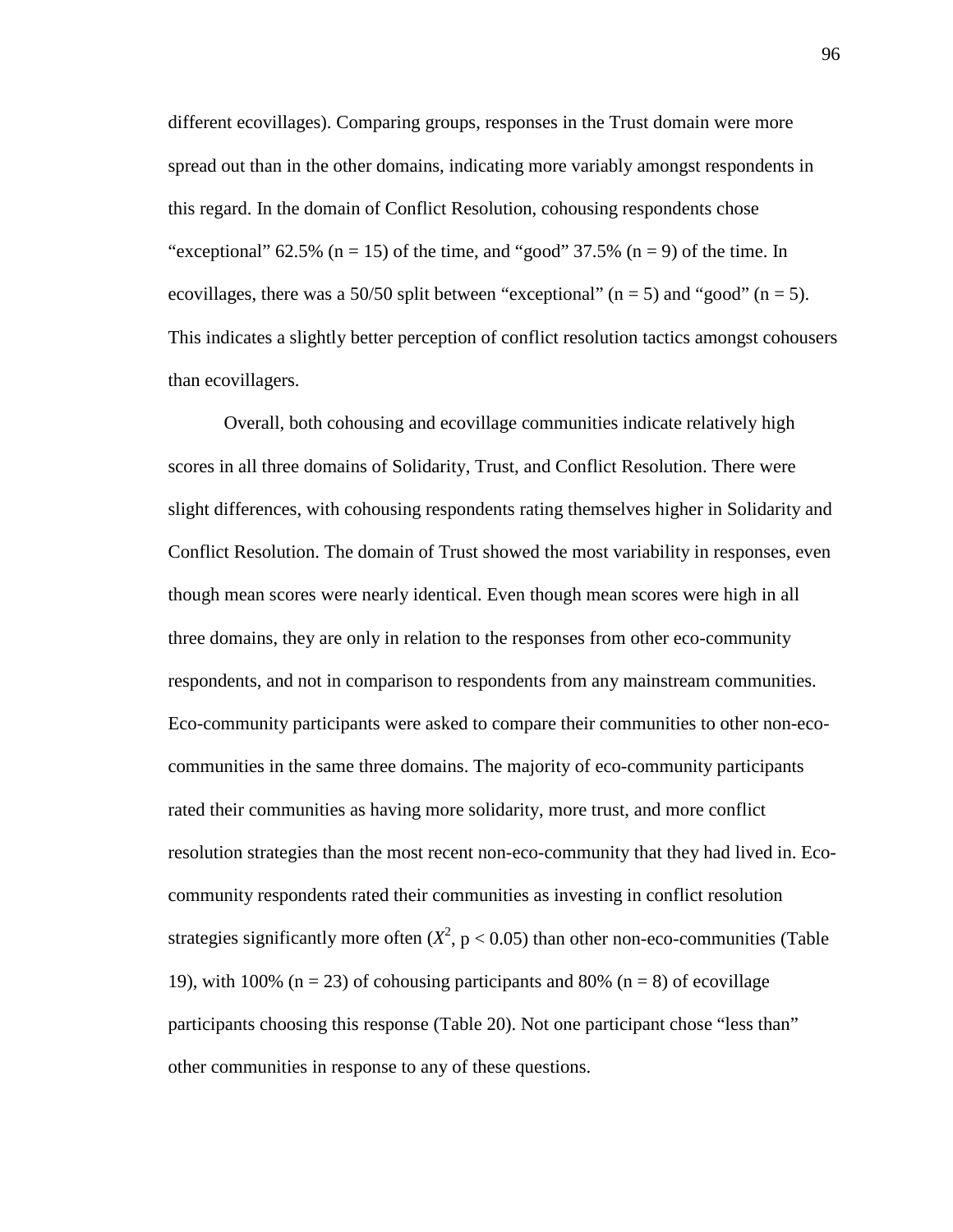#### *Implications*

# *Sustainable Development and Living Practices*

The results of this study suggest that the eco-communities in this study are able to provide their residents with a high quality of life while living in environmentally sustainable ways. They are able to consume less material resources without suffering from a reduced quality of life. The way this is accomplished is through a higher value placed on social and natural capital, as opposed to built capital. In other words, healthy interactions with people and the environment are considered a priority over having access to material goods. This benefits not only the environment and communities, but also individuals by enhancing psychological sense of community and subjective emotional well-being – which are both aspects of mental wellness. In addition, the eco-communities in this study display high levels of solidarity, trust, and conflict resolution strategies – indicating they have the necessary building blocks for a strong community that will last over time. The majority of eco-community respondents claim that these three dimensions exist more often in their communities than compared to other non-eco-communities they have lived in, with significantly more effort being invested in conflict resolution strategies. Overall, the eco-communities in this study have demonstrated high degrees of social capital, representing an importance placed on interactions between community members, as well as having a foundation in place that will help to build a strong and sustainable community that will last over time.

One of the explicit purposes of most eco-communities is to serve as role models for other communities. To varying degrees, eco-communities have implemented workable solutions to modern-day problems that seem to encompass many areas from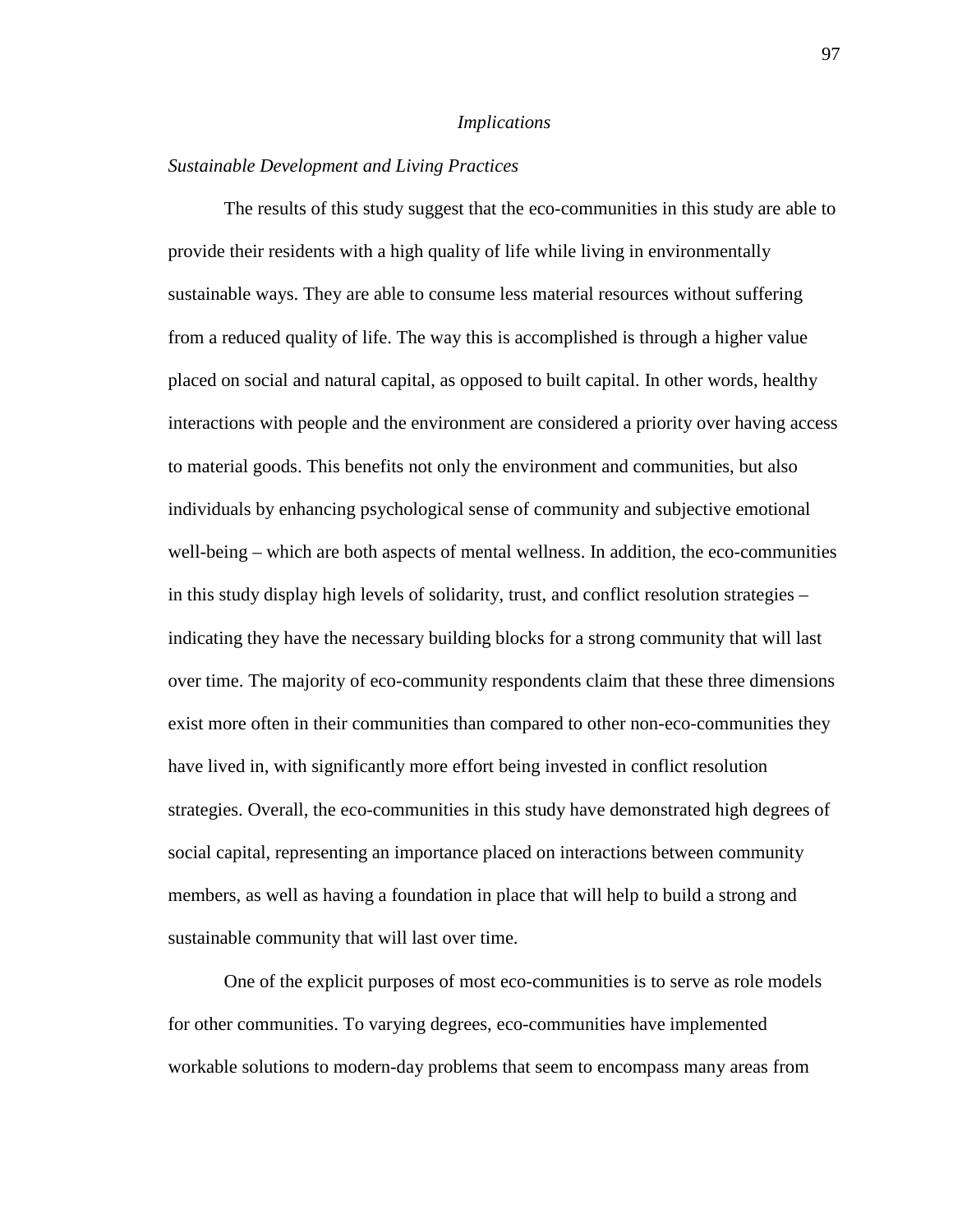politics to a lack of spiritual connection, in addition to environmental and economic sustainability issues. The challenge for mainstream society is to find ways of living that are more in harmony with the environment and to do so in a way that can be continued into the indefinite future.

With more concern being focused on issues of sustainability, government officials and policy-makers have been holding meetings and setting agendas to determine the elements needed for sustainable development on a large-scale. Eco-community residents are demonstrating, in a very practical way, the elements required for sustainable living on a local and grass roots level. These two methods go hand-in-hand.

Following the gathering of the United Nations at the Earth Summit in 1992, Agenda 21 has been concerned with the development of projects, strategies, and policies that facilitate a shift towards more sustainable modes of environmental, social, and economic development. Chapter 23 of Agenda 21 emphasizes that if sustainable development is to become a part of our social structures, full cultural participation at all levels of society is called for (Reed & Webber, 1995). The Local Government Management Board (LGMB) and local authorities in the United Kingdom have worked together to develop "sustainability indicators" (LGMB, 1995). As a result, 13 primary themes have been identified which encompass a wide range of social, environmental, and economic indicators (Table 1).

As discussed in the literature review, the elements of sustainable development must incorporate social, economic, and environmental concerns. These elements are specifically related to the development of sustainable communities, and are exhibited to a large extent in cohousing and ecovillage communities. In general, these imperatives are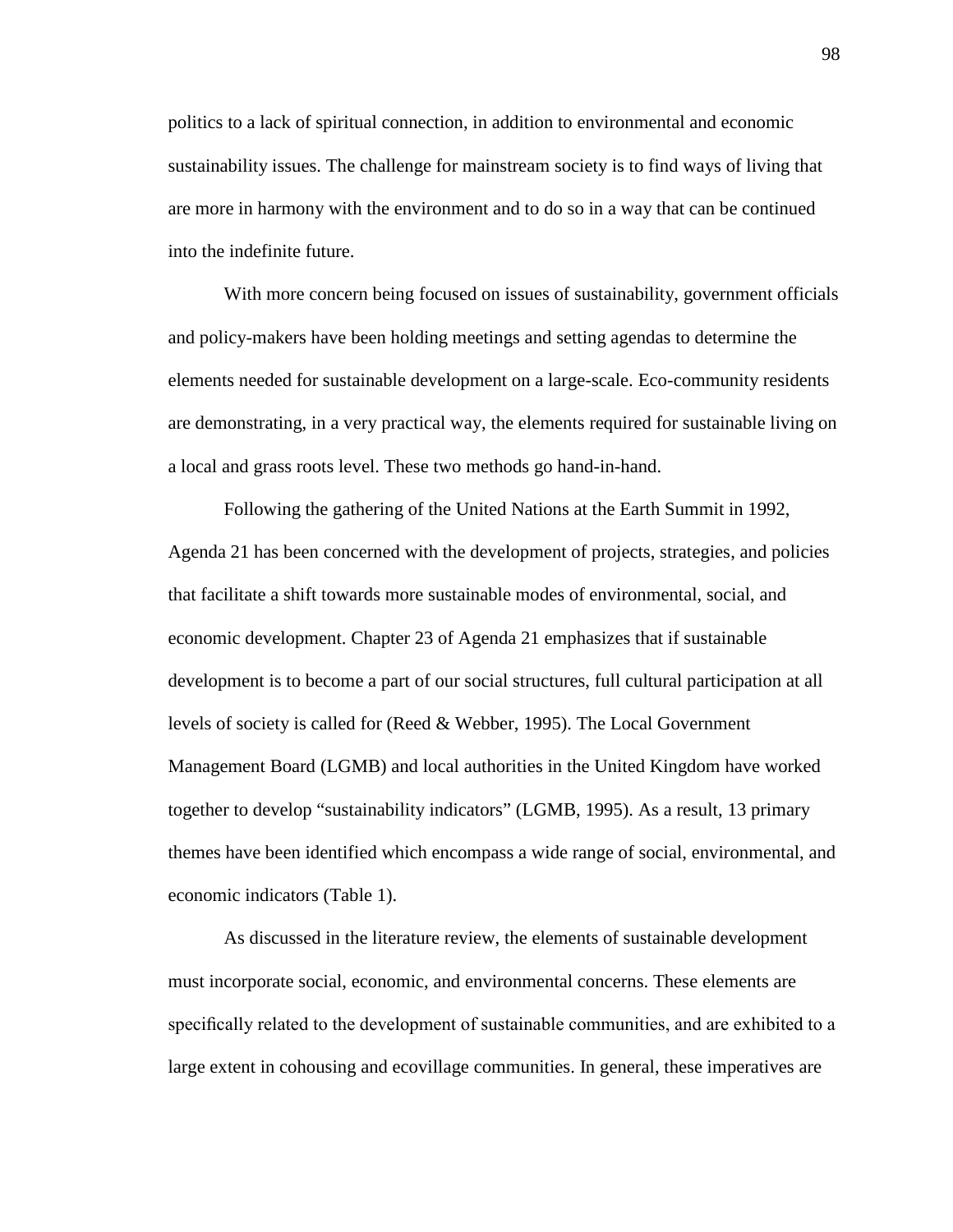very similar to some of the explicitly stated goals and guiding principles of ecocommunities worldwide. There are several countries in the world that are far ahead of Canada in terms of integrating the imperatives of environmental, economic, and social sustainability into their new developments (Global Footprint Network, 2009). However, there are several sustainable community developments in Canada, with the majority of them located in the provinces of British Colombia and Ontario (Fellowship for Intentional Community, 1994). These communities display many of the sustainability indicators outlined above. They are grass roots, local initiatives that have begun their own developments without waiting for the leadership of government officials. They serve as role models for sustainable development and sustainable living.

The results of this study indicate that the eco-communities of B.C. have found ways to incorporate the three imperatives of sustainability (environmental, economic, and social) while retaining a high quality of life emphasizing the value of social capital. How can mainstream society learn from eco-communities in order to incorporate the principles of sustainability into our current ways of life? "The 15 Elements of Ecovillage Living", proposed by Jackson and Svensson (2002) combine the economic and social dimension together, and add another dimension of cultural/spiritual to reflect the idea of a holistic worldview. This worldview brings together science and spirituality, practicality and creativity, and holds both a local and global vision. It is oriented around cooperation and the "good of all" as opposed to individualism and corporate elitism. The bottom line is sustainability and wellness, as opposed to profit. A sustainable conceptualization of wealth, and a more equal distribution of resources will benefit everyone, not just the privileged few. The ecovillage model portrays a balanced and harmonious integration of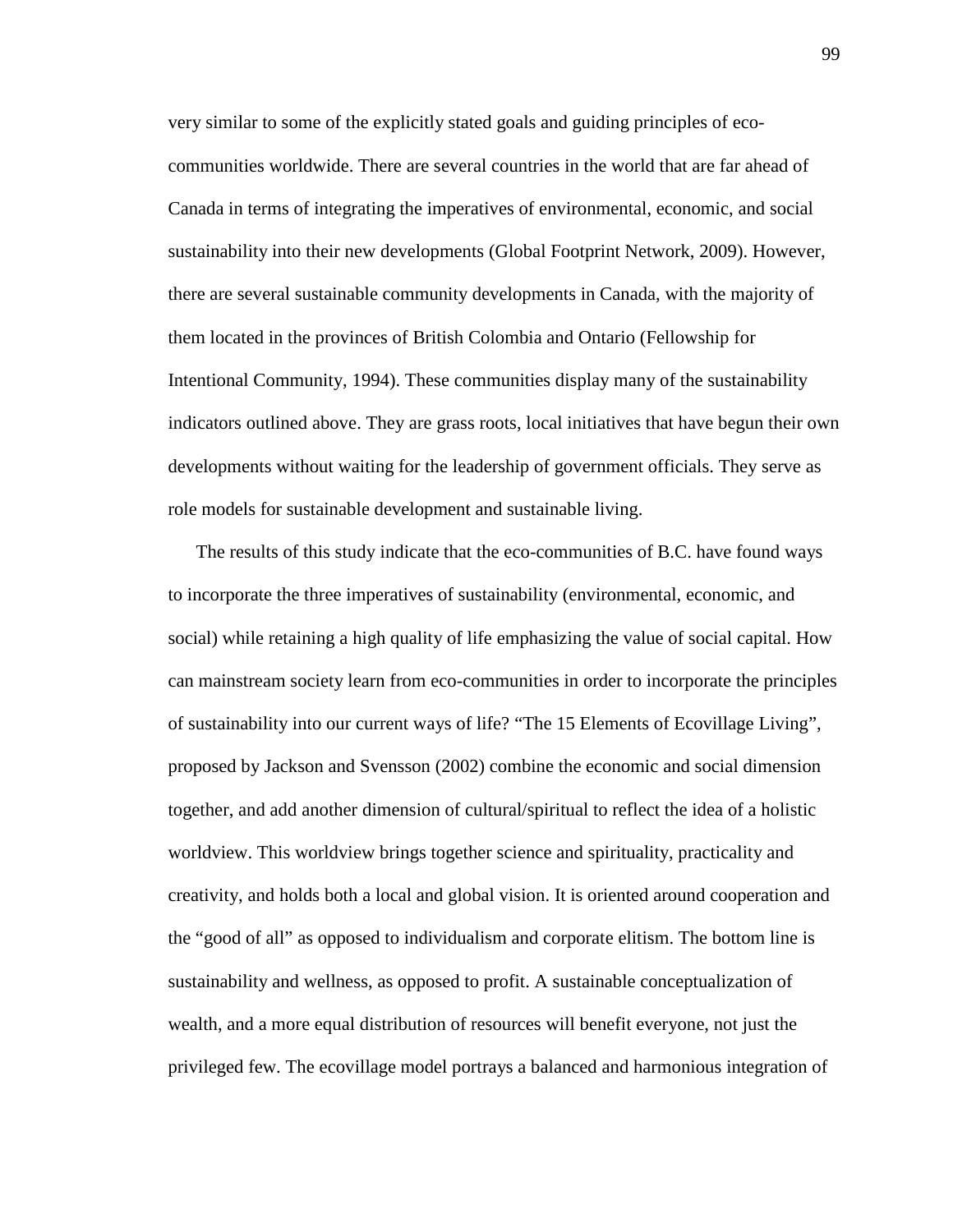many diverse elements. It promotes health and well being on all levels – individual, community, and global.

#### *Social Change*

Changing attitudes lead to changing structures. An increased focus on living sustainably within a close-knit community will ultimately lead to new infrastructure being built accordingly. This research indicates that a shift in focus towards elements of social capital and sense of community will be beneficial in terms of maintaining happiness and health during times of change. Cities, regions, and countries that are able to provide a high quality of life with a low Ecological Footprint will be at a tremendous advantage in a resource-constrained future (Ewing et al., 2008).

As increasing numbers of people come to realize the monumental importance of the environment, and voice their concerns to our elected official representatives, it will be the imperative of our democratic government to respond accordingly. The neo-liberal capitalist model upon which our current society is structured continues to fail us (Dawson, 2006). It has resulted in divided societies, environmental destruction, a legacy of climate change and the toxic by-products of industrialism. Democracy can only be attained through a strong local dimension and a 'rounded' accountability approach, in which service providers are in direct dialogue with local citizens who, in turn, have the opportunity to participate in the development of shared open spaces (Stoker, 2004). With the onset of climate change, water shortages, and the predicted energy crisis facing us in the very near future, this cannot happen soon enough.

In retaliation against the negative effects created through the process of globalization, the idea of 'new localism' or "relocalization" has been put forth, which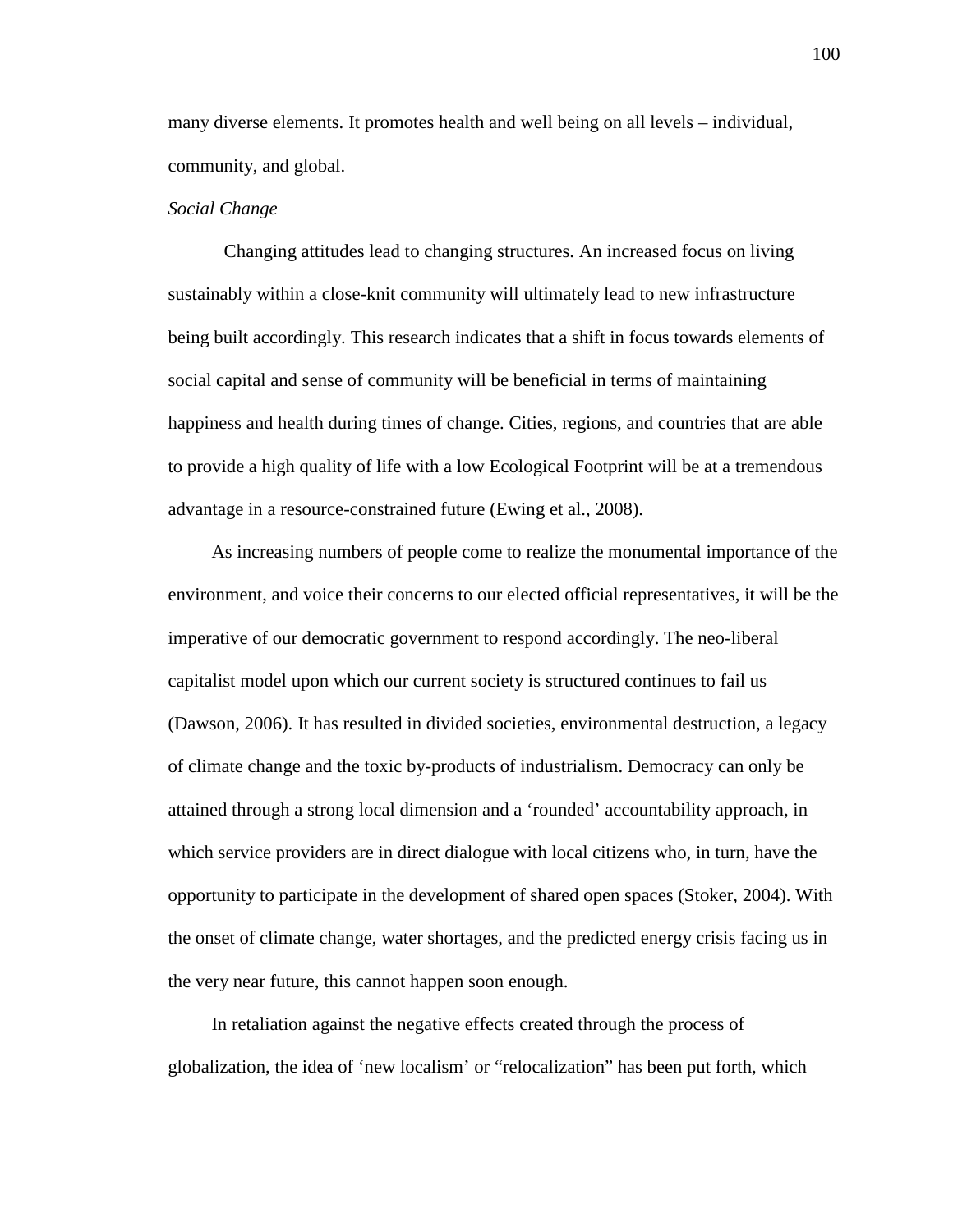calls for a change in policy away from centralized systems of decision-making towards local participatory structures (Hines, 2000). The establishment of self-reliant and selfsufficient local communities is one of the most effective means of accounting for the use of our natural environment and for providing appropriate governance systems (Schuman 1998). It is the responsibility of the government to create the framework that allows for its citizens to adopt greener, cleaner lifestyles, sharing the social and ecological benefits across the whole of society. It is the responsibility of individuals to learn how to live lightly on this planet and choose cooperation over conflict. A sustainable, peaceful, and equitable way of living is perhaps our best means of survival beyond the  $21<sup>st</sup>$  century (Dawson, 2006). Fortunately, there are many communities already in existence that are implementing these ideals. The challenge now is to move the ideas and practices of sustainable living from the fringes of society into the mainstream.

Building sustainable intentional communities seems to be a practical and effective first step available to us at this point in time, towards the day when we have built the mass political movement that will replace the present capitalist order. If we are fortunate, people will adopt the new ways in such large numbers that the old system will be more or less abandoned (Trainer, 2000). However, building eco-villages, rather than fighting against capitalism, is the most sensible thing to do here and now in order to transition from a consumer society to a sustainable society.

#### *The Future of Community*

Community building must start with a vision (Dreistadt, 2004). New development must begin with a philosophy, not topography (Simon, 1964). The philosophy must take into considerations factors such as the current physical, social, and economic conditions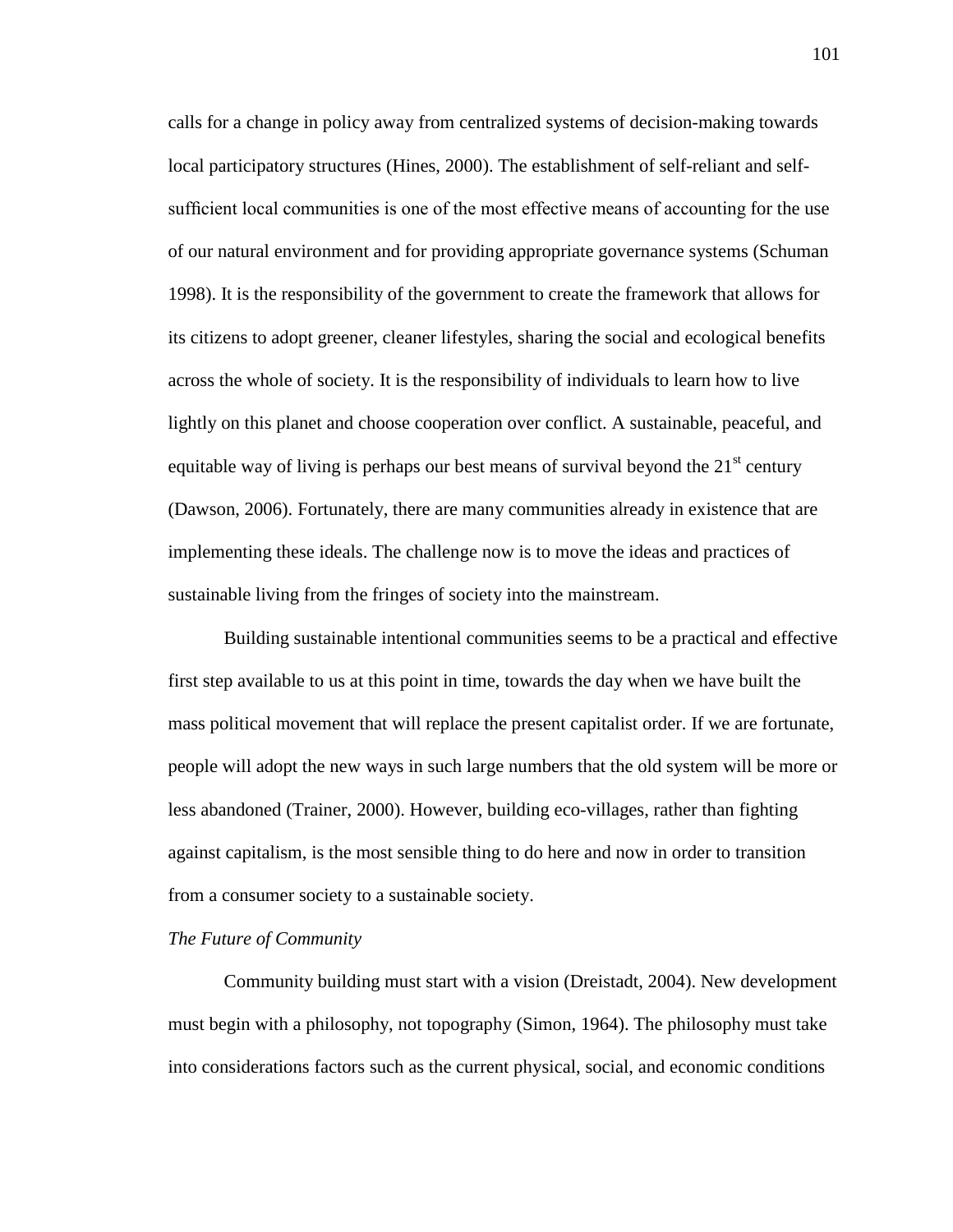of the region. Yet, having a vision is not enough; there must be a specific and practical plan of action in order to make it a reality. The plan must include both physical and social planning in order for community stability and permanence (Simon, 1964). The form and function of physical infrastructure reflects the values of its builders. Eco-communities exhibit physical infrastructure based on permaculture design and sustainability. The nature of these close-knit intentional communities indicates that members join based on shared values, and display a high degree of interpersonal interaction amongst members working towards similar goals, otherwise known as social capital. As numbers of these communities grow, more infrastructure will be built within them to accommodate incoming residents.

The implicit strategy of the ecovillage movement is to simply start building the new post-capitalist society here and now. Gradually, there will be an increase in the number of people who come across from consumer society to live in the new settlements, and an increase in the number of people who practice various elements of permaculture lifestyles. This perspective includes the crucial assumption that it is not necessary or desirable, at least at this point in time, to confront the old system and get rid of it before we can start building the new (Trainer, 2000). The results of this study indicate that what is needed to begin this process is a value system based on respect for each other and the environment.

The most important area for the development of sustainable communities is in the dying country towns and especially the suburbs and neighborhoods of the cities - where most people already live. The biggest challenge we face is how to transfer these existing settlements into highly self-sufficient urban ecovillages. The recommended process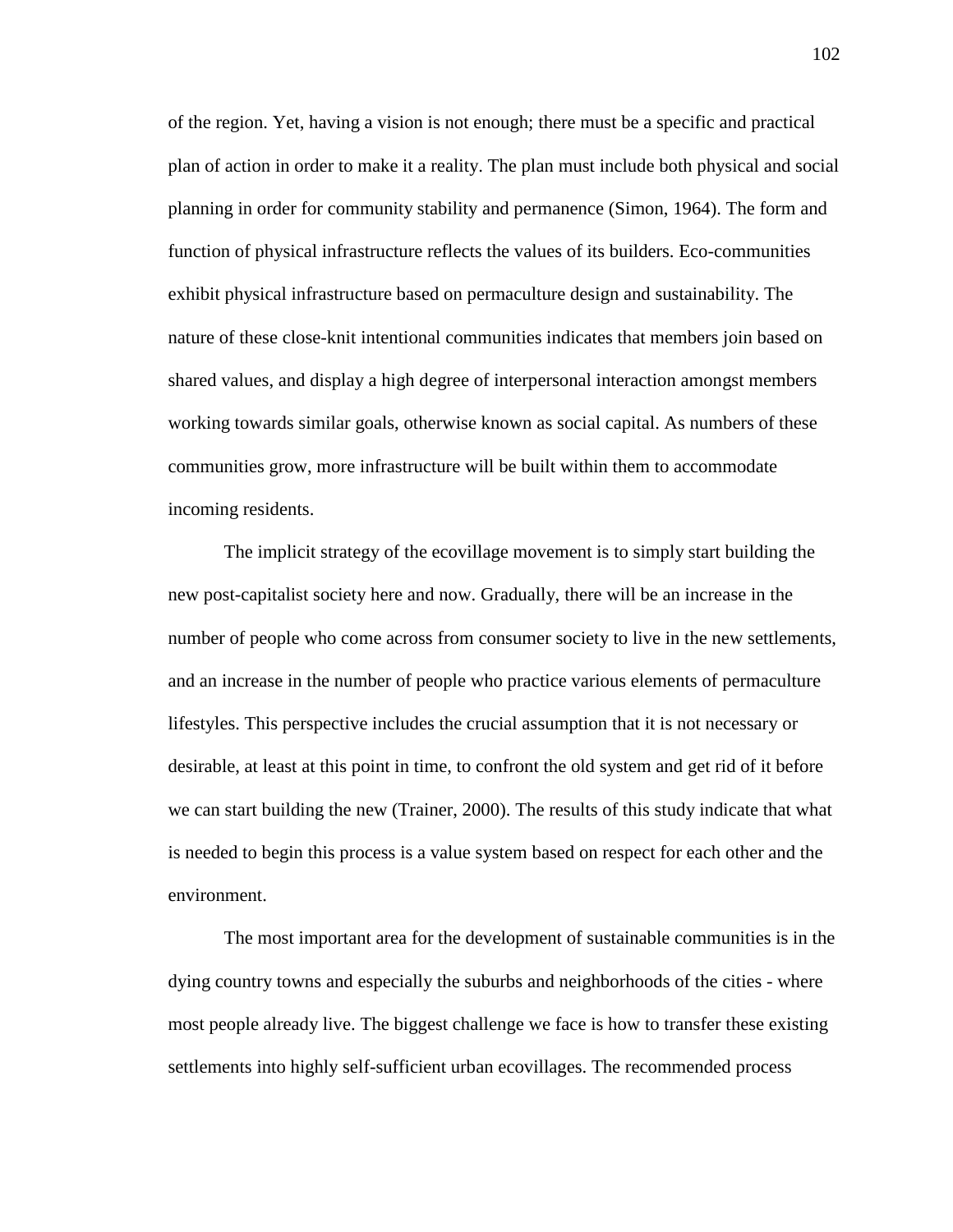begins with the establishment of a community cooperative of local people, with the longterm goal of pioneering a transition to a sustainable and satisfactory society (Hopkins, 2008). Thus the strategic vision is a very humble beginning centered around a community garden and workshop. This is the first step in a long process towards an increasingly selfsufficient neighborhood economy largely under the control of the local community (Trainer, 2000). Ecovillages and sustainable intentional communities already in place are examples from which to develop other sustainable communities, whether they are rural or urban. These initiatives are started by small groups of enlightened local people who are willing to persevere with little or no official assistance.

The ecovillage and sustainable community movement is one of the most promising revolutionary movements today (Trainer, 2000), and is something that we can all learn from. These eco-communities hold great potential and educational value for the future of community development. Presently, the ecovillage movement provides some of the most relevant knowledge and work available for people transitioning into a more sustainable future. The first step on the path to sustainability is education. There are many things that we can do as individuals to educate ourselves and build a local sustainable community (Slate, 2008). Visit the local cooperative grocery store, support local farmers by joining a CSA program (community supported agriculture), and support local artisans and businesses. Get to know your neighbors, arrange potluck dinners, share childcare, share lawnmowers, cars, and sewing machines. Recycle as much as possible and compost food scraps. Get some exercise by walking to a place you would normally drive. Search the online directory www.ic.org for ecovillages and intentional communities in your area, and contact them to set up a tour. Most importantly, develop compassion for yourself and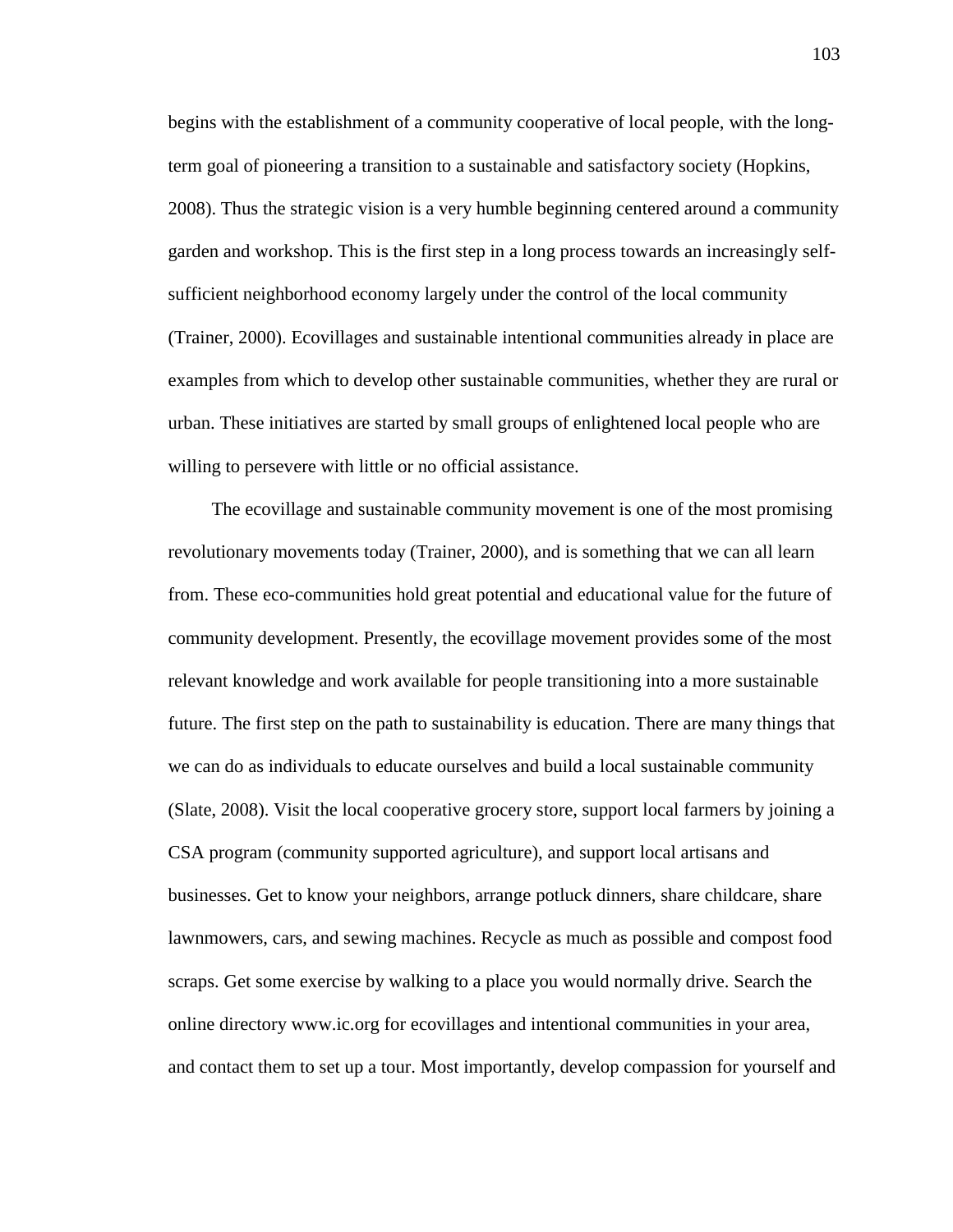for others. Cultivating love in our lives is one of the often unspoken, yet essential elements of any ecovillage's holistic worldview (Slate, 2008). Learning to love oneself and appreciate others is an initial awakening, which acts as a catalyst for healing the human condition. Applied to the eco-community movement, or to any other social grouping, we notice that a community is only as healthy as the individuals that create it (Slate, 2008). Through loving and respecting each other, the environment, and ourselves, together we can move towards a healthier and more sustainable way of living.

#### *Limitations*

From the quality of life research, respondents from the international field trial are not representative of the general Canadian population (Skevington, Lofty, & O'Connell, 2004). International quality of life measures will vary due to different cultural circumstances, despite the WHOQOL-BREF being a reliable cross-cultural measure. It is assumed that Canadian quality of life may be different than other national results due to differences in politics, economics, access to health care and education, environmental factors, etc. On a similar note, the eco-communities in this study are not representative of all eco-communities. Although individual members have often lived in other areas of Canada, the eco-communities surveyed are located in British Columbia. Comparing quality of life results from B.C. eco-communities to quality of life results from the international field trial can only be described within that context and cannot be generalized to the Canadian population or other populations. In addition, it is difficult to draw any significant findings from the results of this study, due to the low number of respondents ( $n = 34$ ), therefore making it difficult to adequately compare these results to the international field trial ( $n = 11,830$ ).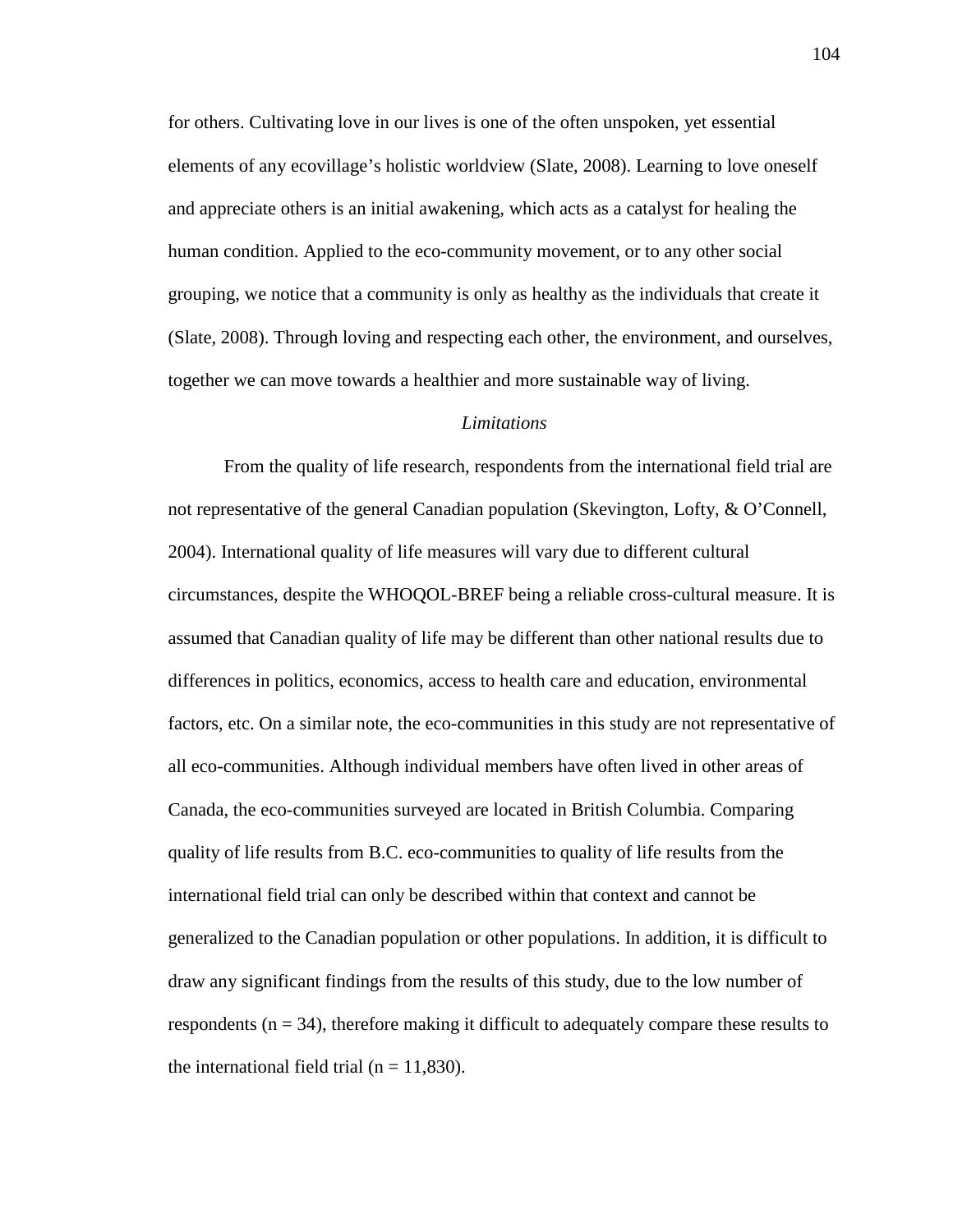The survey response rate of 31.2% limits the amount of confidence that we can place in the results of this study – since 68.8% of the target population chose not to respond, there is no way of knowing how much their attitudes vary from those who did respond. In addition, ecovillages are represented by only 10 respondents, and so again there are limits to the amount of value we can place on these responses. It would be interesting to see how these results might change with a larger sample of ecovillage respondents. On a positive note, the respondents that did participate, did so in an excellent manner, with very few missing data. The data collected is adequate to provide an exploratory examination of the relatively recent phenomena of eco-communities in Canada.

The results of this study indicate that eco-communities exhibit a lower importance placed on built capital, and a higher emphasis placed on both social and natural capital. The relationship between these values and quality of life, however, is yet to be determined scientifically. Yet it is worth mentioning that eco-community respondents did report a higher quality of life than the comparative group, and this portrays a similar trend as that found in Mulder, Costanza, and Erickson's (2005) study. Although ecocommunity residents report a high quality of life and value the importance of social capital over other types of capital, this study does not confirm a cause-and-effect relationship between these two variables.

#### *Suggestions for Future Research*

Results from this study can be used in future research to highlight and pinpoint areas needing further analysis. In this regard, future research will be useful in order to investigate more specific lines of inquiry, and to generate results that can be compared to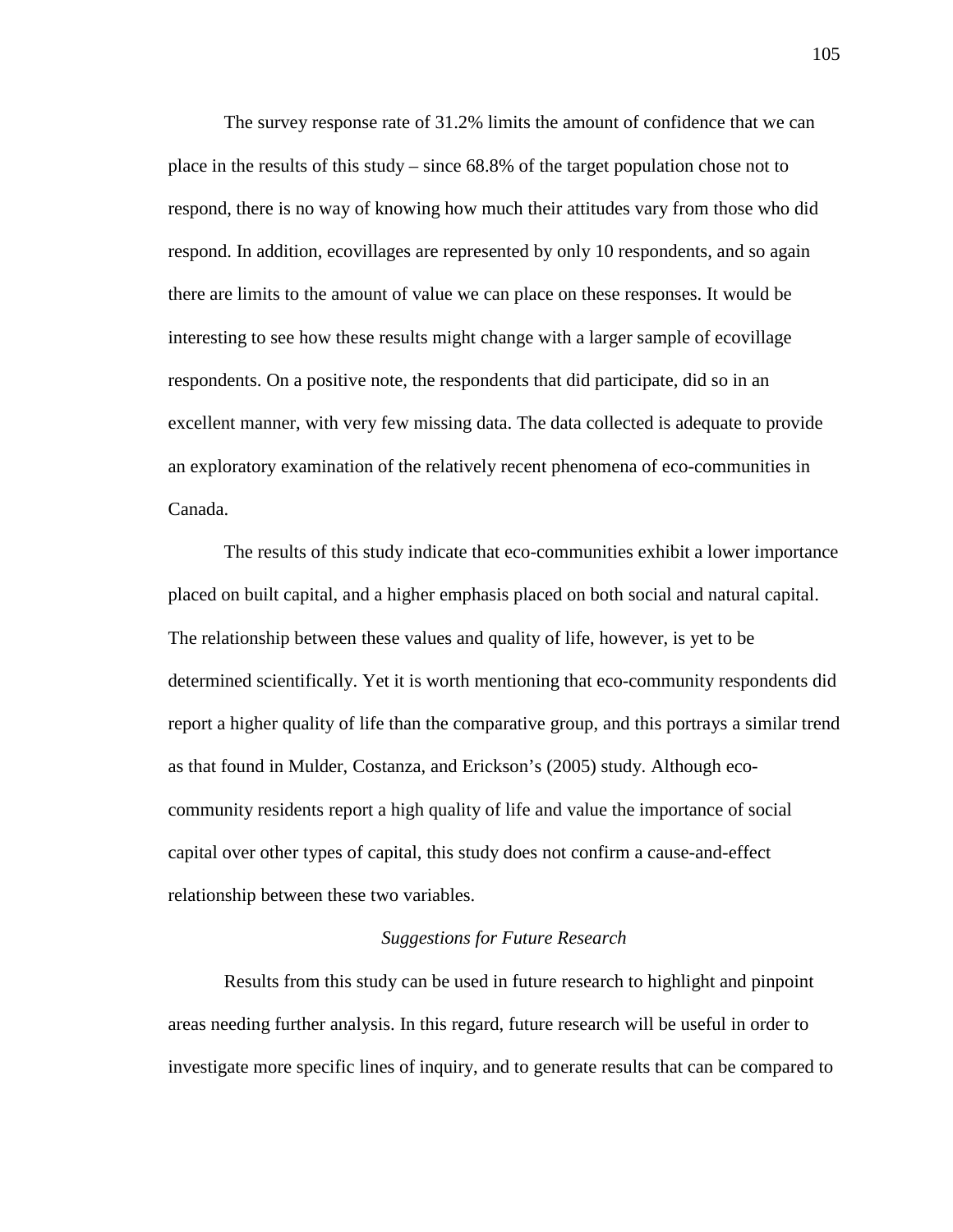control groups in non-intentional communities. For example, quality of life can be compared to Canadian general population data when it becomes available. For the Community Questionnaire, this version of the test would have to be administered to a control group from the general population in order to compare results. From this, causalcomparative data analysis can be carried out. Further areas of analysis could include drawing correlations between certain domains of quality of life for their influence on overall quality of life. For example, to what extent does the domain of Environment impact overall quality of life scores? Another line of inquiry involves measuring the strength of the correlation between social capital measures and quality of life.

Future research could potentially involve a more in-depth qualitative design in order to explore the various elements of ecovillage living. An especially interesting line of inquiry would revolve around conflict resolution strategies/tactics being implemented in intentional communities. Another avenue of exploration could be the effectiveness of collective decision-making strategies. A grounded theory approach could explore the personality factors, attitudes, and beliefs of eco-community members. Guidelines for sustainable development and sustainable living could be drawn up from key interviews. This data could be combined with other research aimed at the general population, investigating attitudes and practices surrounding sustainability issues. Limiting factors and blocks to supporting sustainable living practices could be elucidated at the individual and organizational levels. Educational tools could be developed from this combined knowledge, creating the support and resources necessary to empower the people.

A quantitative investigation of worldwide ecovillages and sustainable communities could be used to compare the levels of cognitive and structural social capital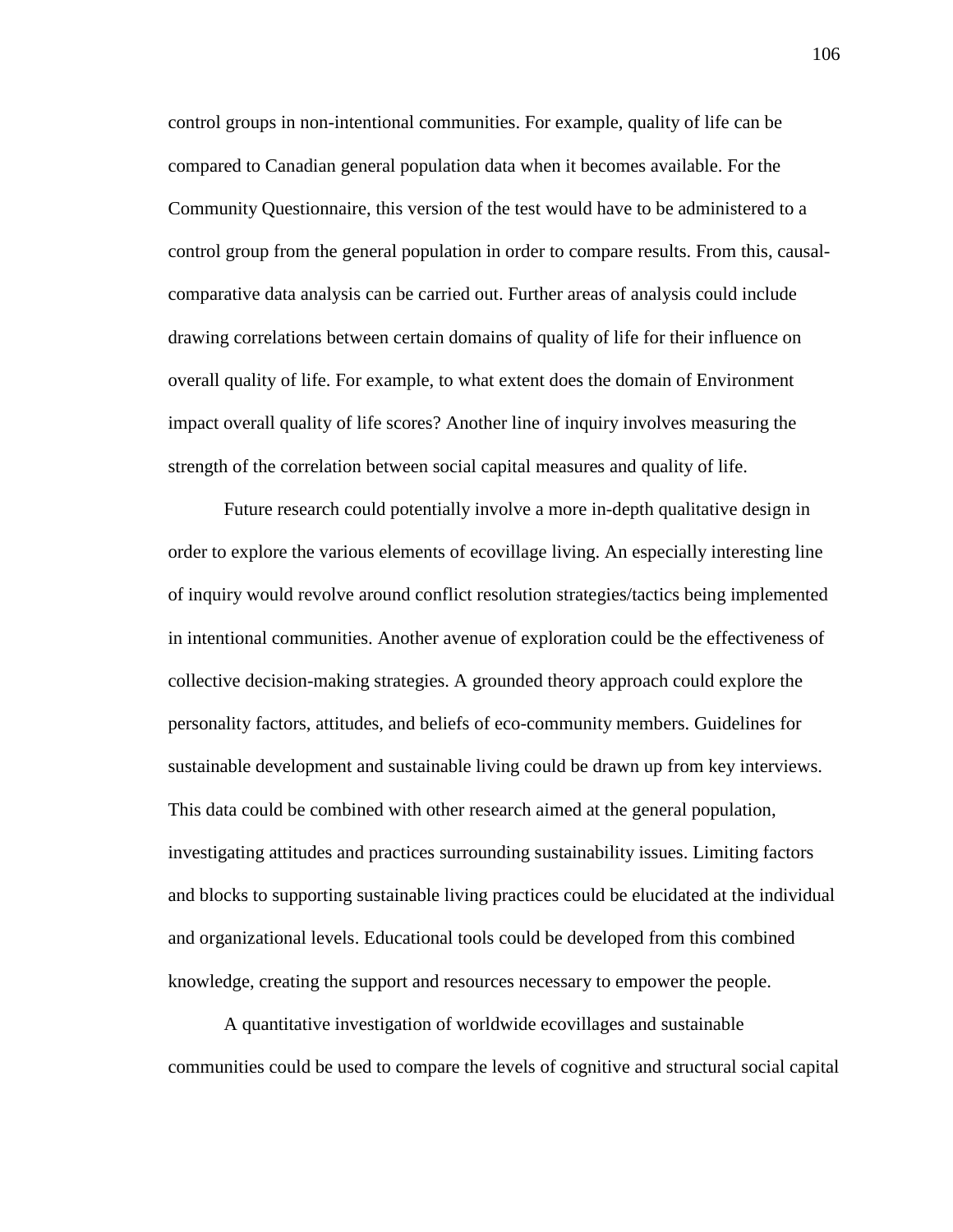in place at these settlements. From this, common elements could be used as building blocks for future community developments. Urban city planners can incorporate ecovillage design and building techniques, along with the cohousing emphasis on sense of community, into their new blueprints. Individual community members can begin to organize local initiatives with the intention of incorporating sustainability into their everyday lives.

#### *Conclusion*

The results of this study indicate that eco-communities are able to provide their residents with a high quality of life while living in environmentally sustainable ways. They are able to consume less material resources without suffering from a reduced quality of life. As proposed by Mulder, Constanza, and Erickson (2005), and also reflected in the results of this study, the way this may be accomplished is through a higher value placed on social and natural capital, as opposed to built capital. In other words, healthy interactions with people and the environment are considered a priority over having access to material goods. This benefits not only the environment and communities, but also individuals by enhancing psychological sense of community and subjective emotional well being – which are both aspects of mental wellness. In addition, the eco-communities in this study display high levels of solidarity, trust, and conflict resolution strategies – indicating they have the necessary building blocks for a strong community that has the ability to last over time. The significant majority of ecocommunity respondents claim that these three dimensions exist more often in their communities than compared to other non-eco-communities they have lived in. Overall, the eco-communities in this study have demonstrated high degrees of social capital,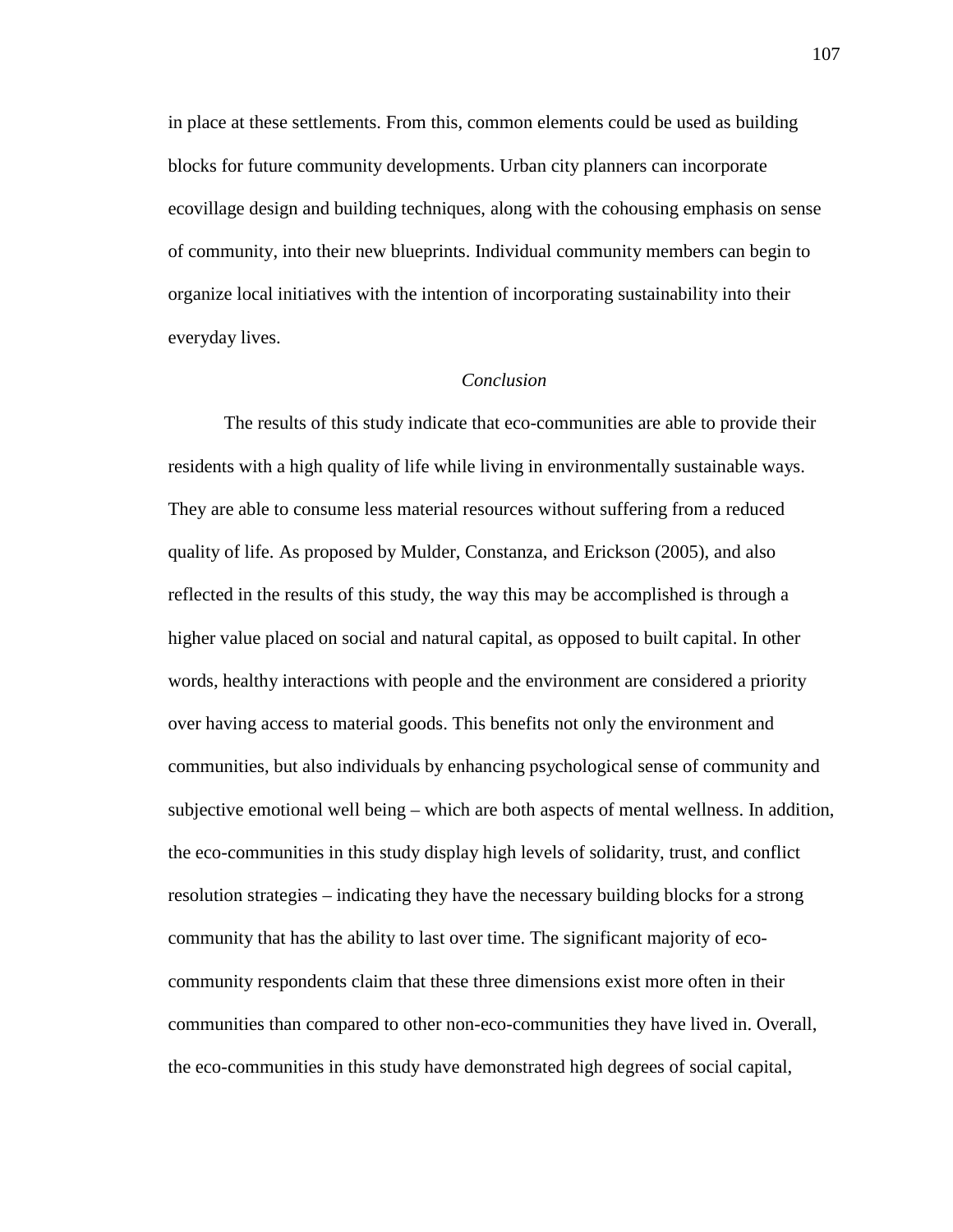representing an importance placed on interactions between community members, as well as having a foundation in place that will help to build a strong and sustainable community that will last over time.

Eco-communities serve as models on which to plan and build future communities. Urban neighborhoods and suburbs, along with existing towns and villages all have the opportunity to transition into more sustainable modes of development, lifestyle, and worldview. If based on these principles, all communities have the opportunity to become intentional. The intention will be to increase environmental consciousness and sustainable living practices, as well as to increase the value placed on interactions with neighbors and fellow community members. By shifting attitudes away from merely economic concerns and built capital, individuals may be able to experience increased emotional well-being and psychological sense of community; and communities may be able to offer residents a strong base of social capital, along with an improved quality of life for each and every individual who is willing to contribute back to the community.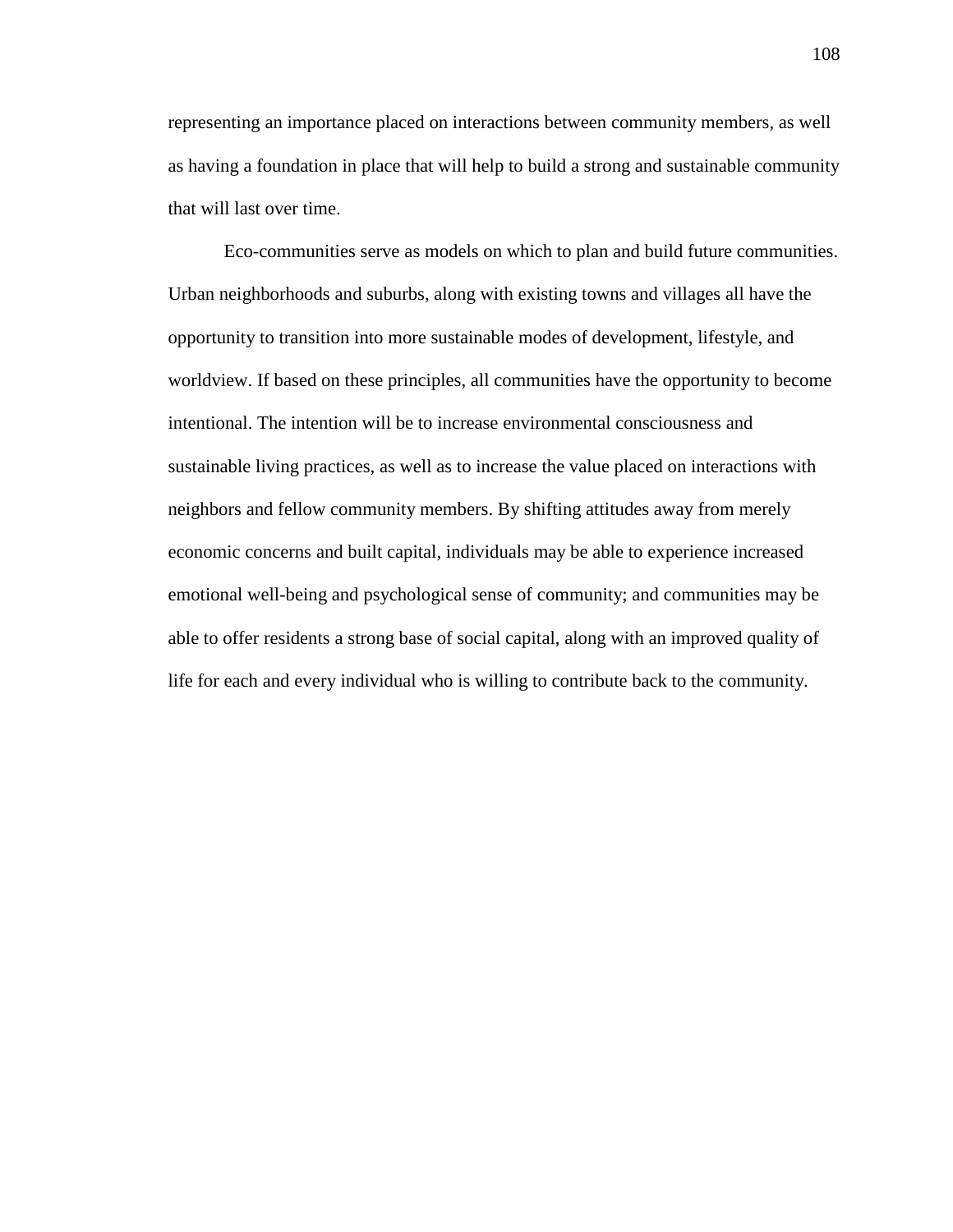#### References

Adler, A. (1931/1958). *What life should mean to you*. New York: Capricorn Books.

- Coleman, J. S. (1988). Social capital in the creation of human capital. *American Journal of Sociology, 94*(S1)*,* 95-120.
- Craig, P. L. (2006). How a steady state economy can change our lives. *Communities, 133*, 42-47.
- Dale, A. (2001). *At the edge: Sustainable development in the 21st century*. Vancouver, BC: UBC Press.
- Dalton, J. H., Elias, M. J., & Wandersman, A. (2001). *Community psychology: Linking individuals and communities*. Belmont, CA: Wadsworth.
- Dawson, J. (2006). *Ecovillages: New frontiers for sustainability.* White River Junction, VT: Chelsea Green Publishing Company.
- Deffeyes, K. (2006). *Beyond oil: The view from Hubbert's peak*. New York: Hill & Wang.
- Diener, E., & Lucas, R. E. (2000). Subjective emotional well-being. In M. Lewis & J. M. Haviland (Eds.), *Handbook of emotions* (2<sup>nd</sup> ed.). New York: Guilford.
- Dreistadt, G. M. (2004). A place for community: Reston and Twin Oaks as alternatives to the suburb (Doctoral dissertation, George Mason University, 2004). *Thesis Doctor Cultural Studies 2004. D74.*
- Edwards, M., & Onyx, J. (2007). Social capital and sustainability in a community under threat. *Local Environment, 12*(1), 17-30.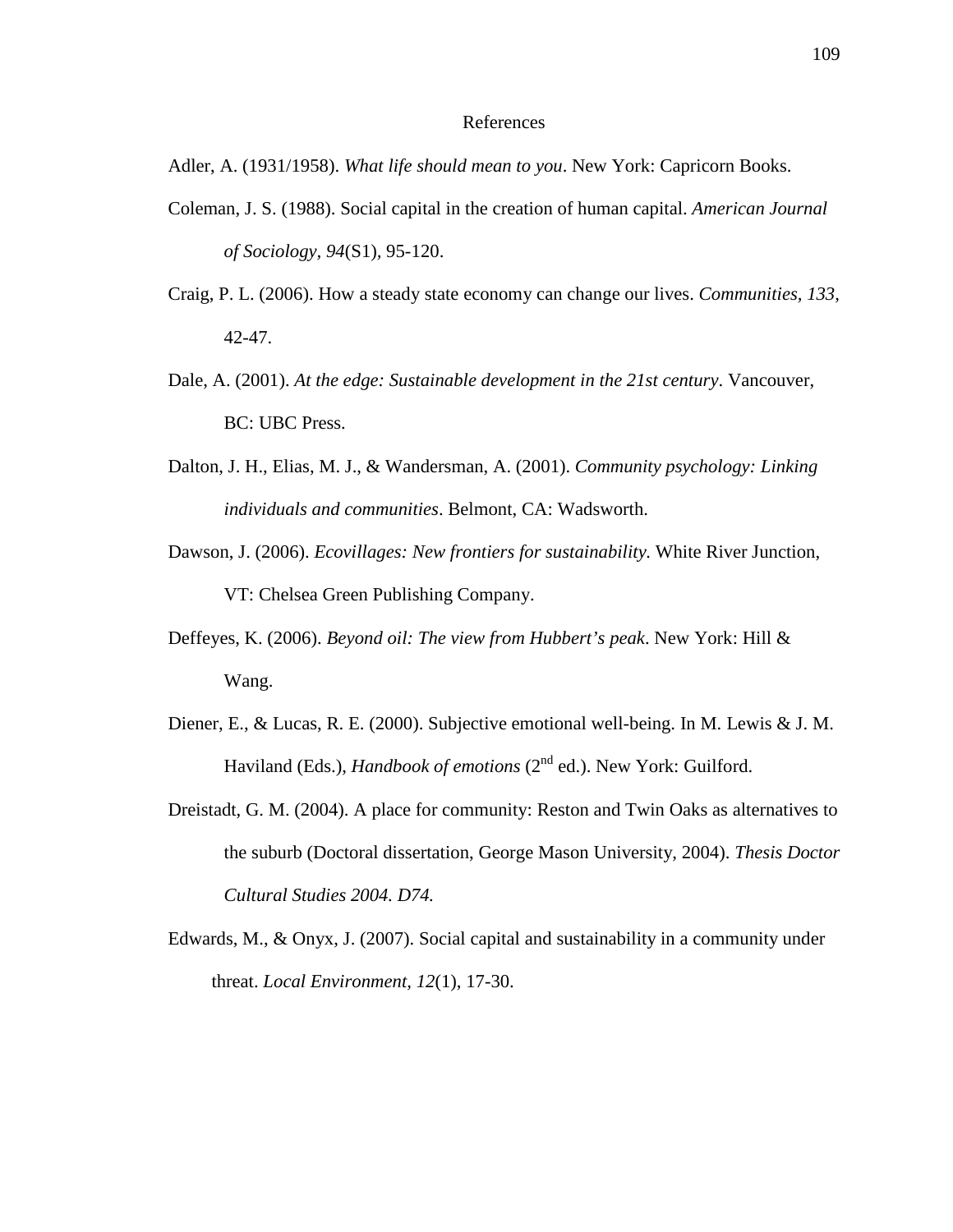- Ewing, B., Goldfinger, S.,Wackernagel, M., Stechbart, M., Rizk, S. M., Reed, A., and Kitzes, J. (2008). The ecological footprint atlas 2008. Oakland: Global Footprint Network.
- Fellowship for Intentional Community. (1994). *Directory of ecovillages.* Retrieved November 7, 2007, and May 27, 2009 from http://www.ic.org/in/about.php.
- Foley, M. W., & Edwards, B. (1999). Is it time to disinvest in social capital? *Journal of Public Policy, 19*(2)*,* 166-171.
- Forster, P. M., & Wilhelmus, M. (2005). The role of individuals in community change within the Findhorn intentional community. *Contemporary Justice Review, 8*(4), 367-379.
- Gall, M. D., Gall, J. P., & Borg, W. R. (2007). *Educational Research* (8<sup>th</sup> ed.). Boston, MA: Pearson Education, Inc.
- Global Ecovillage Network. (2007). *Ecovillage directory.* Retrieved November 7, 2007, from http://gen.ecovillage.org/iservices/index.html.
- Global Footprint Network (2009). *Footprint basics.* Retrieved October 27, 2009 from http://www.footprintnetwork.org/en/index.php/GFN/page/basics\_introduction/
- Global Public Policy Network on Water Management (2008). *Water and climate change adaptation: Briefing note and questionnaire. Engaging global stakeholders in preparation for the 15th Conference of Parties of the United Nations Framework Convention on Climate Change*. Retrieved January 12, 2009 from http:gppn.stakeholderforum.org
- Glynn, T. J. (1986). Neighborhood and sense of community. *Journal of Community Psychology, 14*(4), 341-352.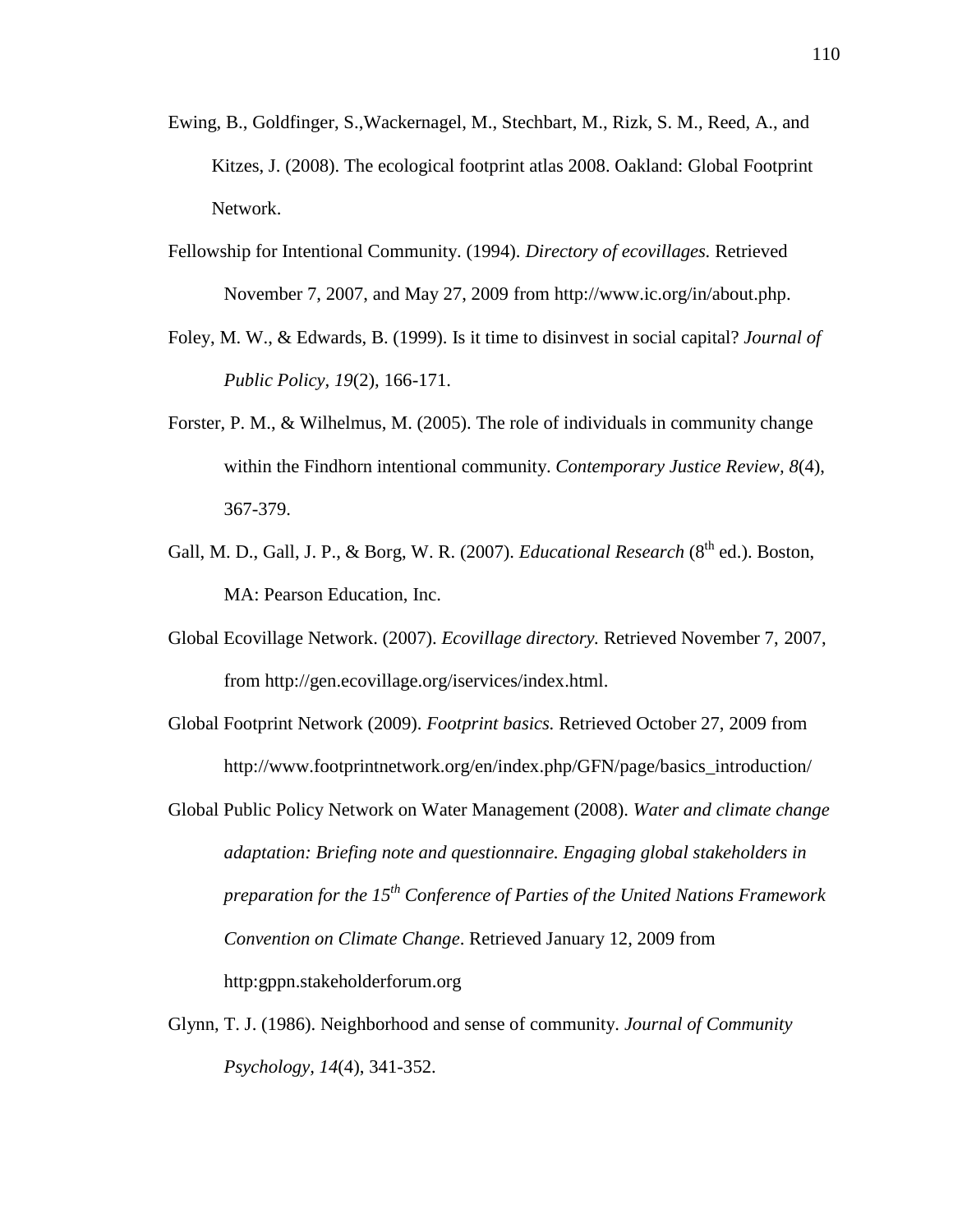- Goldenberg, I., & Goldenberg, H. (2005). Family therapy. In R. J. Corsini & D. Wedding (Eds.), *Current psychotherapies* (8<sup>th</sup> ed.). Belmont, CA: Thomson Brooks/Cole.
- Goldsmith, E. (1997). Development as colonialism. In J. Mander and E. Goldsmith (Eds.), *The case against the global economy*. San Francisco: Sierra.
- Goodwin, B. (1978). *Social science and utopia: Nineteenth century models of social harmony*. Atlantic Highlands, NJ: Humanities Press.
- Green, K. E., & Boser, J. A. (2001, April). *Trends in postal mail survey response rate through 1999*. Paper presented at the annual meeting of the American Educational Research Association, Seattle, WA. (ERIC Document Reproduction Service No. ED 454 237).
- Grootaert, C., & Van Bastelaer, T. (2002). *Understanding and measuring social capital: A multidisciplinary tool for practitioners*. Washington, DC: The World Bank.
- Hails, C. (Ed.) (2006). *Living planet report 2006*. World Wide Fund (WWF) for Nature: Gland, Switzerland.
- Hails, C. (Ed.) (2008). *Living planet report 2008*. World Wide Fund (WWF) for Nature: Gland, Switzerland.
- Hamstead, M. & Quinn, M. (2005). Sustainable community development and ecological economics: Theoretical convergence and practical implications. *Local Environment, 10*(2),141-158.

Heinberg, R. (2007). *Peak everything.* Gabriola Island, BC: New Society Publishers.

Heinberg, R. (2003). *The party's over: Oil, war, and the fate of industrial societies.* Gabriola Island, BC: New Society Publishers.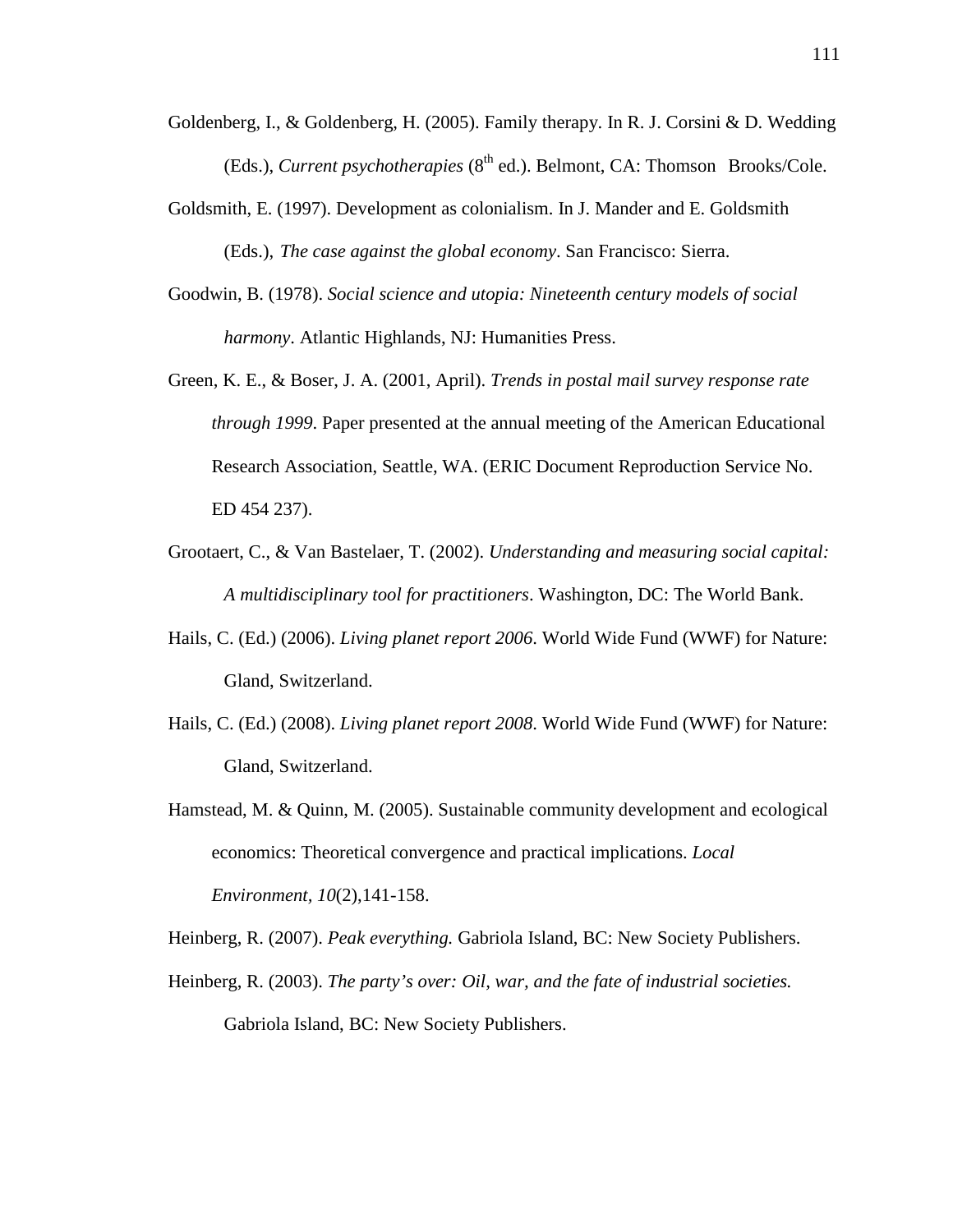- Helliwell, J. F. (2003). How's life? Combining individual and national variables to explain subjective well-being. *Economic Modelling, 20*(2), 331-360.
- Herlihy, B., & Corey, G. (2001). Feminist therapy. In G. Corey (Ed.), *Theory and practice of counseling and psychotherapy* (6<sup>th</sup> ed.). Belmont, CA: Wadsworth/Thomson Learning.
- Hines, C. (2000*,* September). Localisation: The post-Seattle alternative to globalization. *The Ecologist Report*, 55-73.
- Hopkins, R. (2008). *The transition handbook: From oil dependency to local resilience*. Foxhole, Dartington, Totnes, Devon: Green Books, Ltd.
- Jackson, H., & Svensson, K. (2002). *Ecovillage living: Restoring the earth and her people.* Foxhole, Dartington, Totnes, Devon: Green Books, Ltd.

Jackson, P. M. (2007). *Why the 'Peak Oil' theory falls down: Myths, legends, and the future of oil resources*. Cambridge Energy Research Associates. Retrieved October 2, 2009 from

http://www.cera.com/aspx/cda/client/report/reportpreview.aspx?CID=8437&KI=

- Kasper, D. (2008). Redefining community in the ecovillage. *Human Ecology Review, 15*(1), 12-24.
- Kirby, A. (2003). Redefining social and environmental relations at the ecovillage at Ithaca: A case study. *Journal of Environmental Psychology*, *23*(3), 323-332.
- Komiyama, H., & Kraines, S. (2008). *Vision 2050: Roadmap for a sustainable earth.* Tokyo, Japan: Springer.
- Leafe-Christian, D. (2007). *Finding community: How to join an ecovillage or intentional community*. Gabriola Island, BC: New Society Publishers.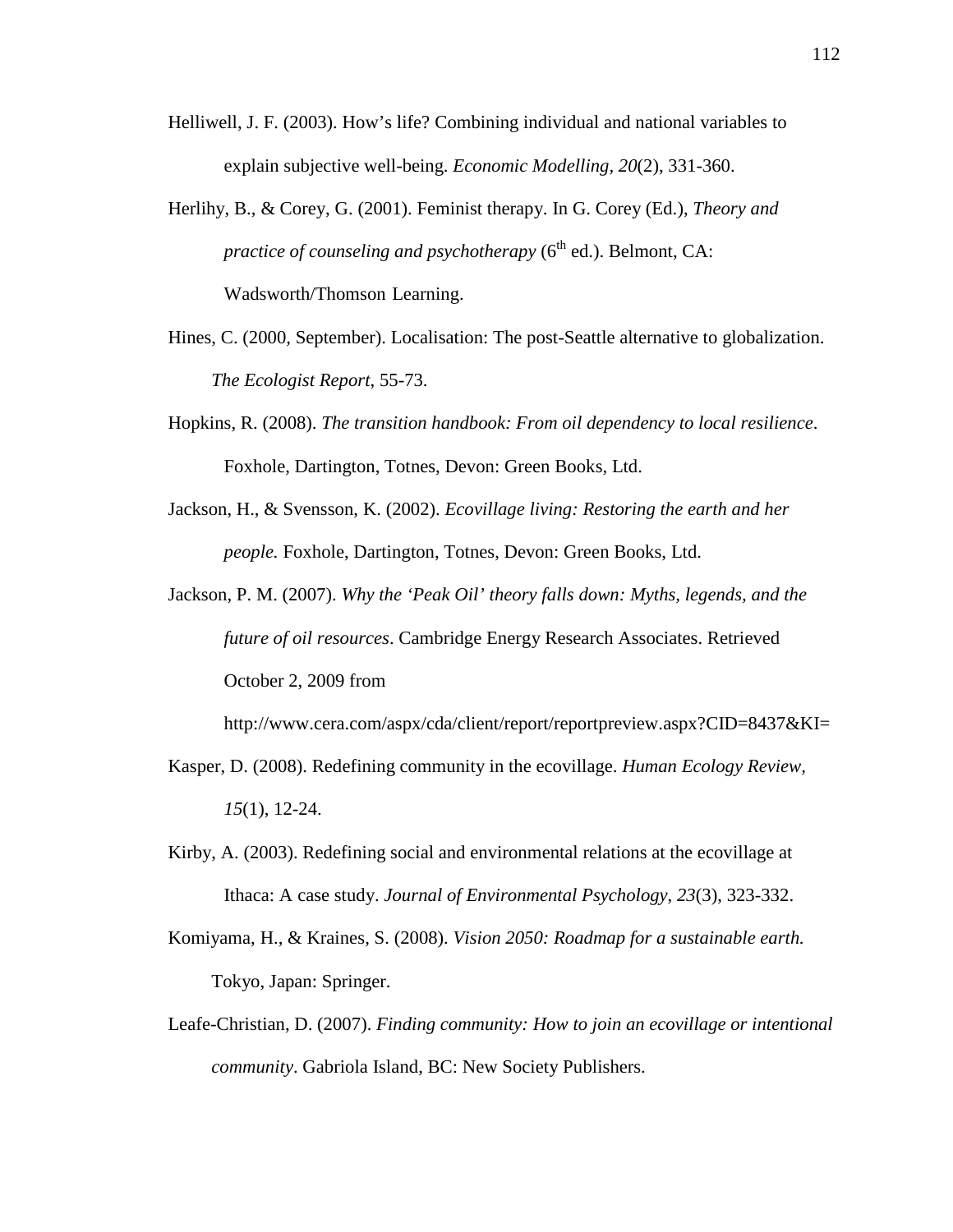- Local Government Management Board (1995). *Sustainability indicators final report*. West Yorkshire, UK: Luton.
- MacMillan, D.W., & Chavis, D.M. (1986). Sense of community: A definition and theory. *Journal of Community Psychology, 14*(9), 6-23.
- Metcalf, W. (2004). The Findhorn book of community living. Forres, Scotland: Findhorn Press.

Miller, T. (1999). *The 60's communes: Hippies and beyond.* Syracuse: Syracuse UP.

- Mitchell, S. (Ed.) (2007). *The Canadian living planet report 2007*. Toronto, Ontario: World Wide Fund (WWF) for Nature, Canada.
- Mosak, H., & Maniacci, M. (2005). Adlerian psychotherapy. In R. J. Corsini & D. Wedding (Eds.), *Current psychotherapies* (8<sup>th</sup> ed.). Belmont, CA: Thomson Brooks/Cole.
- Mulder, K., Costanza, R., & Erickson, J. (2005). The contribution of built, human, social, and natural capital to quality of life in intentional and unintentional communities. *Ecological Economics, 59*(1), 13-23.
- Murphy, B., Herrman, H., Hawthorne, G., Pinzone, T., & Evert, H. (2000). *Australian WHOQOL instruments: User's manual and interpretation guide*. Melbourne, Australia: Australian WHOQOL Field Study Centre.
- Neuman, W. L. (1997). *Social research methods: Qualitative and quantitative approaches* (3<sup>rd</sup> ed.). Needham Heights, MA: Allyn & Bacon.
- Perkins, D. D., & Long, D. A. (2002). Neighborhood sense of community and social capital: A multi-level analysis. In A. T. Fisher, C. C. Sonn, & B. J. Bishop (Eds.),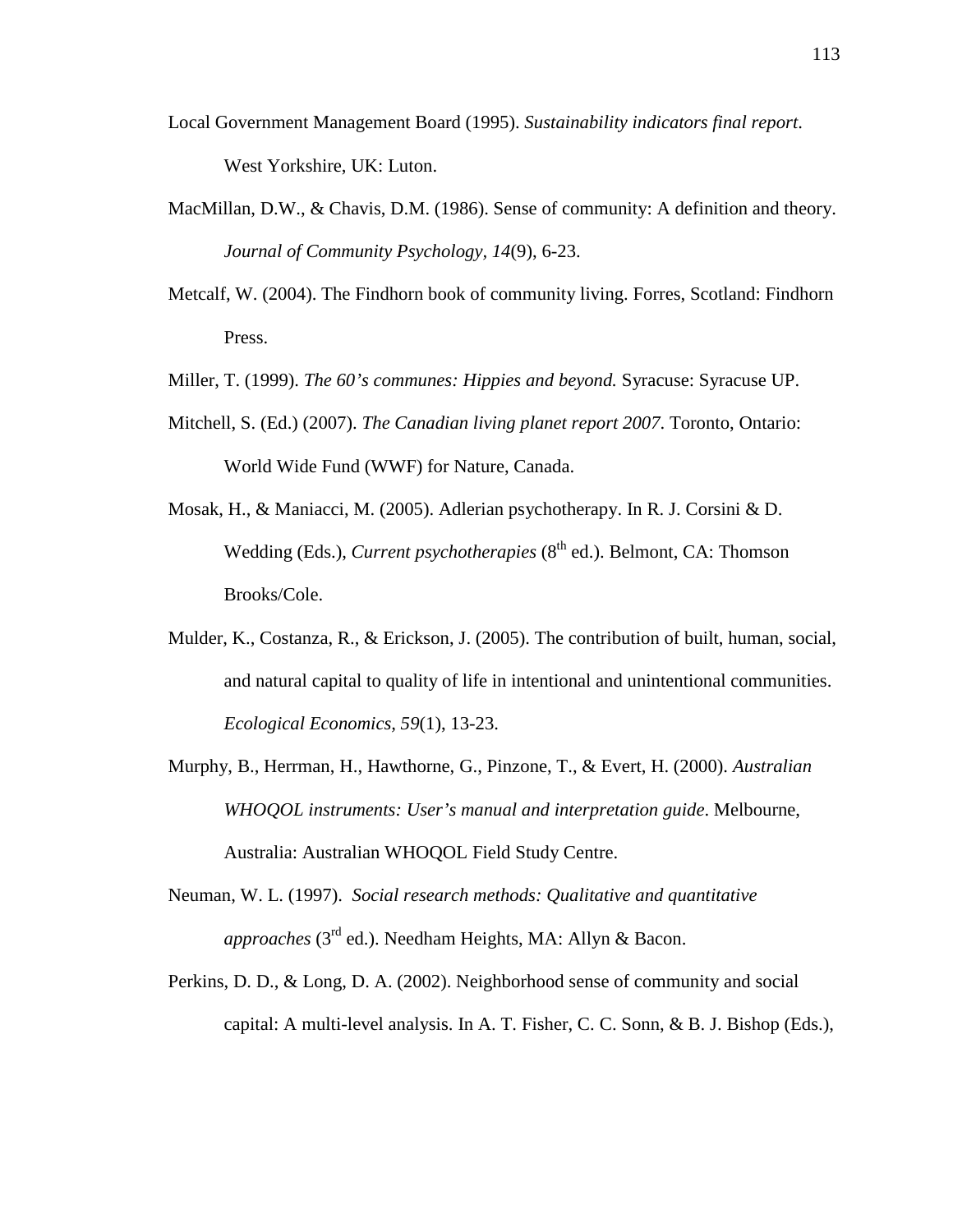*Psychological sense of community: Research, applications, and implications.* New York, NY: Kluwer Academic/Plenum Publishers.

- Putnam, R. D. (1995). Tuning in, tuning out: The strange disappearance of social capital in America. *Political Science Politics, 28*(4), 664-683.
- Questenberry, D. (1996). *Who we are: An exploration of what "intentional community" means*. Retrieved November 7, 2007, from http://www.ic.org/pnp/cdir/1995/ 05quest.php.
- Reed, M., & Webber, P. (1995). Process modeling and sustainability assessment in the development of the sustainable community. *European Environment, 5*(6), 178- 182.
- Revzina, M. (2008). *Rights & Permissions, Office of the Publisher*. Washington, DC: The World Bank.
- Robbins, J. (2006). *Healthy at 100: The scientifically proven secrets of the world's healthiest and longest-lived peoples*. New York, NY: Random House, Inc.
- Robinson, J. (2004). Squaring the circle? Some thoughts on the idea of sustainable development. *Ecological Economics, 23*(3), 367-382.
- Sarason, S. B. (1974). *The psychological sense of community: Prospects for community psychology.* San Francisco: Jossey-Bass.
- Sarason, S. B. (1986). The emergence of a conceptual center. *Journal of Community Psychology, 14*(4)*,* 405-407.
- Schulte, B. (2007). Neighborhoods that share: Just don't call them communes. *U.S. News and World Report, 143*(5), 32-34.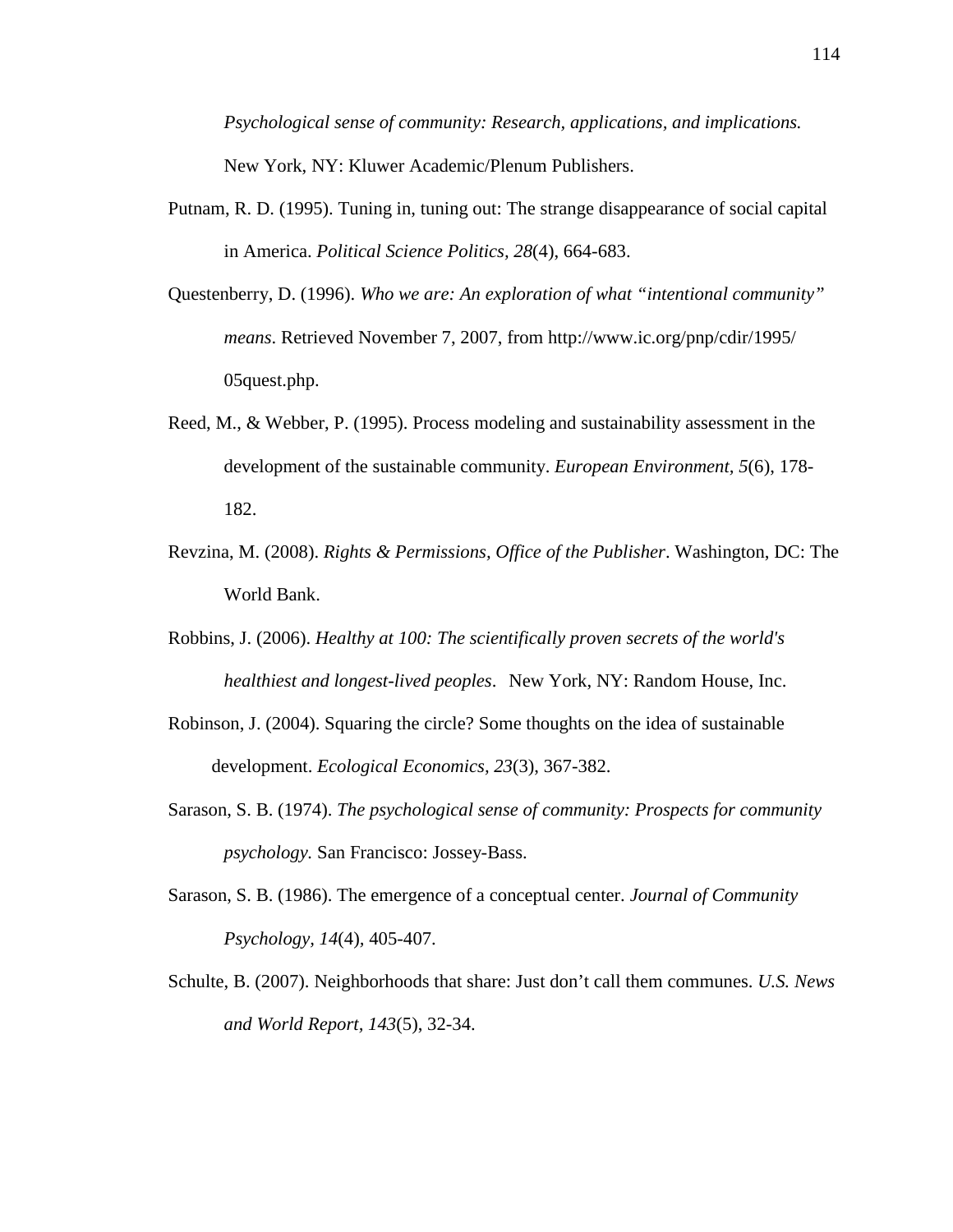- Schuman, M. H. (1998). Going local: Creating self-reliant communities in a global age. New York: Free Press.
- Simon, R. E. (1964). Planning and building a new town. *Planning,* 151.
- Skalicky, A. (2008). *Instrument Coordinator, Department of Health Sciences, Seattle Quality of Life Group*. Seattle, WA: University of Washington.
- Skevington, S. M., Lotfy, M., O'Connell, K. A. (2004). The World Health Organization's WHOQOL-BREF quality of life assessment: Psychometric properties and results of the international field trial. A Report from the WHOQOL Group. *Quality of Life Research. 13*(2), 299-310.
- Slate, E. (2008). *Exploration and experimentation in sustainable living: The ecovillage revolution*. Ecocity World Summit 2008 Proceedings. Retrieved November 2, 2009, from www.x-cdtech.com/EcoCity08/pdfs/7539.pdf.
- Steinman, J., & Leafe-Christian, D. (2006). Community survival during the coming energy decline. *Communities, 130,* 25-31.
- Stoker, G. (2004). New localism, progressive politics and democracy. *Political Quarterly, 75(1), 117-129.*
- Trainer, T. (2000). Where are we, where do we want to be, how do we get there? *Democracy & Nature: The International Journal of Inclusive Democracy (6)*2, 267-286.
- United Nations. (2009). *Department of economic and social affairs, division for sustainable development.* Retrieved October 23, 2009 from http://www.un.org/esa/dsd/index.shtml.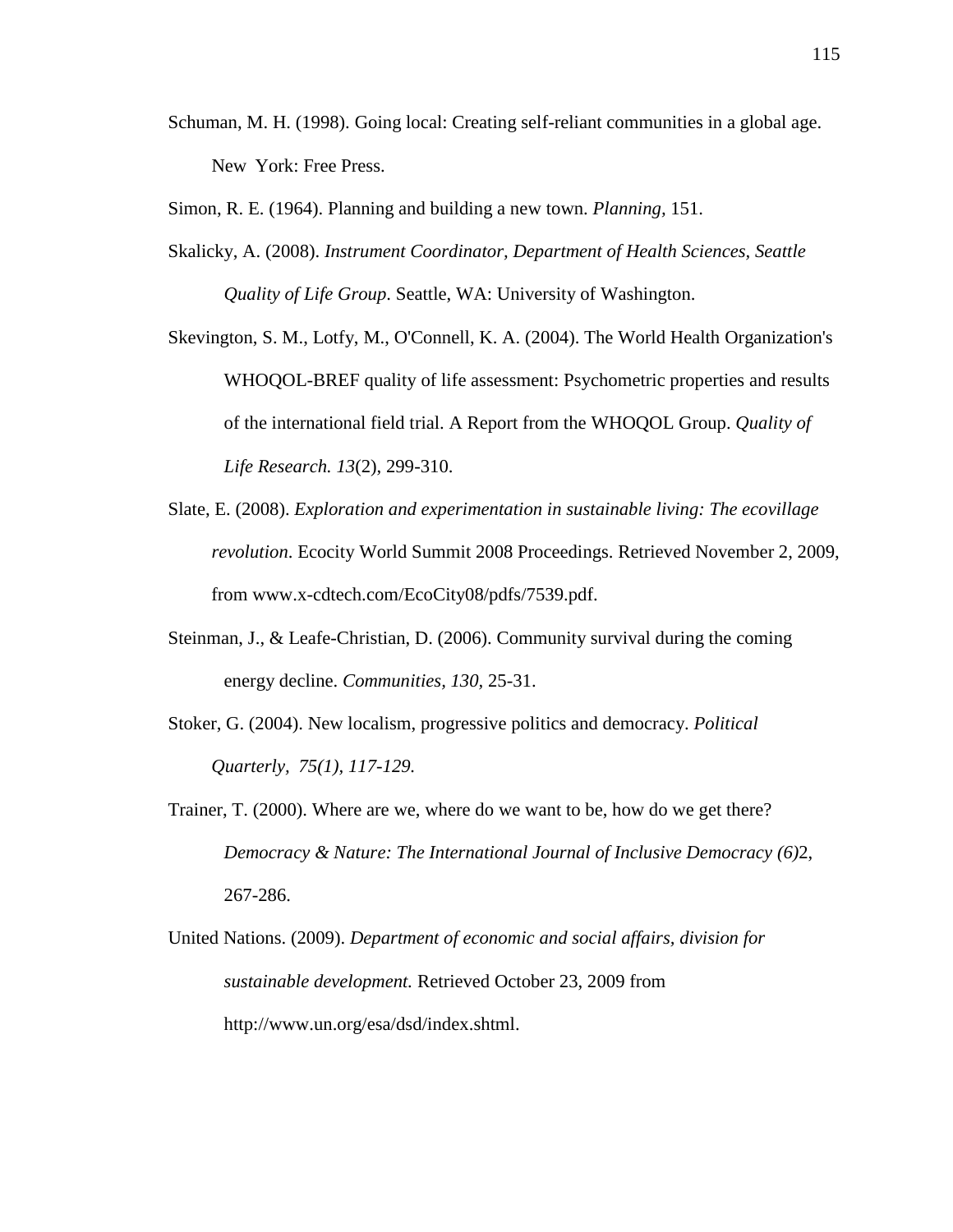- Van Horn, P. S., Green, K. E., & Martinussen, M. (2009). Survey response rates and survey administration in counseling and clinical psychology: A meta-analysis. *Educational and Psychological Measurement, 69*(3), 389-403.
- Wachernagel, N., and Rees, W. (1996). *Our ecological footprint*. Philadelphia, New Society.
- World Bank Group. (2009). *What is social capital?* Retrieved October 23, 2009 from http://web.worldbank.org/WBSITE/EXTERNAL/TOPICS/EXTSOCIALDEVE OPMENT/EXTTSOCIALCAPITAL/0,,contentMDK:20185164~menuPK:41821 ~pagePK:148956~piPK:216618~theSitePK:401015,00.html.
- World Commission on Environment and Development (1987). *Our common future*. Oxford: Oxford University Press.
- World Health Organization (2004). *The World Health Organization quality of life (WHOQOL)-BREF*. Retrieved November 21, 2007, from

http://www.who.int/substance\_abuse/research\_tools/en/english\_whoqol.pdf

Worsley, P. (1987). *The new introducing sociology*. Ringwood, Australia: Penguin.

Yontef, G., & Jacobs, L. (2005). Gestalt therapy. In R. J. Corsini & D. Wedding (Eds.), *Current psychotherapies* (8<sup>th</sup> ed.). Belmont, CA: Thomson Brooks/Cole.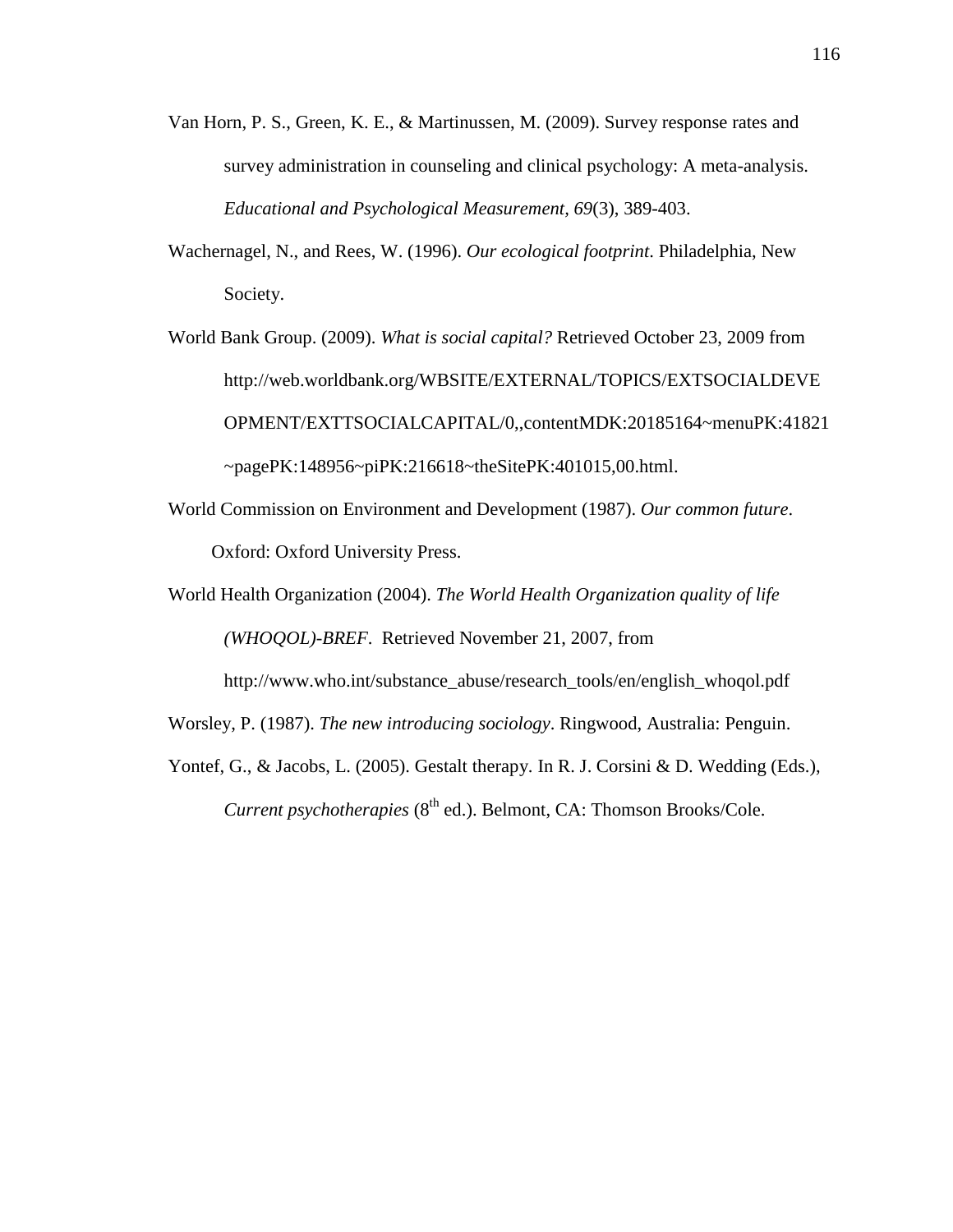#### Appendix A

#### Human Subjects Research Ethics Approval Letter



#### **MEMORANDUM**

TO: Nadine Duckworth FROM: Rick Mrazek May 27, 2008 Date:

#### RE: Human Subject Research Application: "Quality of Life and Social Capital in Ecovillages: Building Sustainable Intentional Communities"

The Faculty of Education Human Subject Committee has approved your HSR application.

The approval adheres to the tri-university council guidelines, published on the website www.nserc.ca/programs/ethics/english/index.htm.

Good luck with your research.

Rick Mrazek, Ph.D. Chair Human Subject Committee Faculty of Education

Cc: **Graduate Studies Rick Mrazek**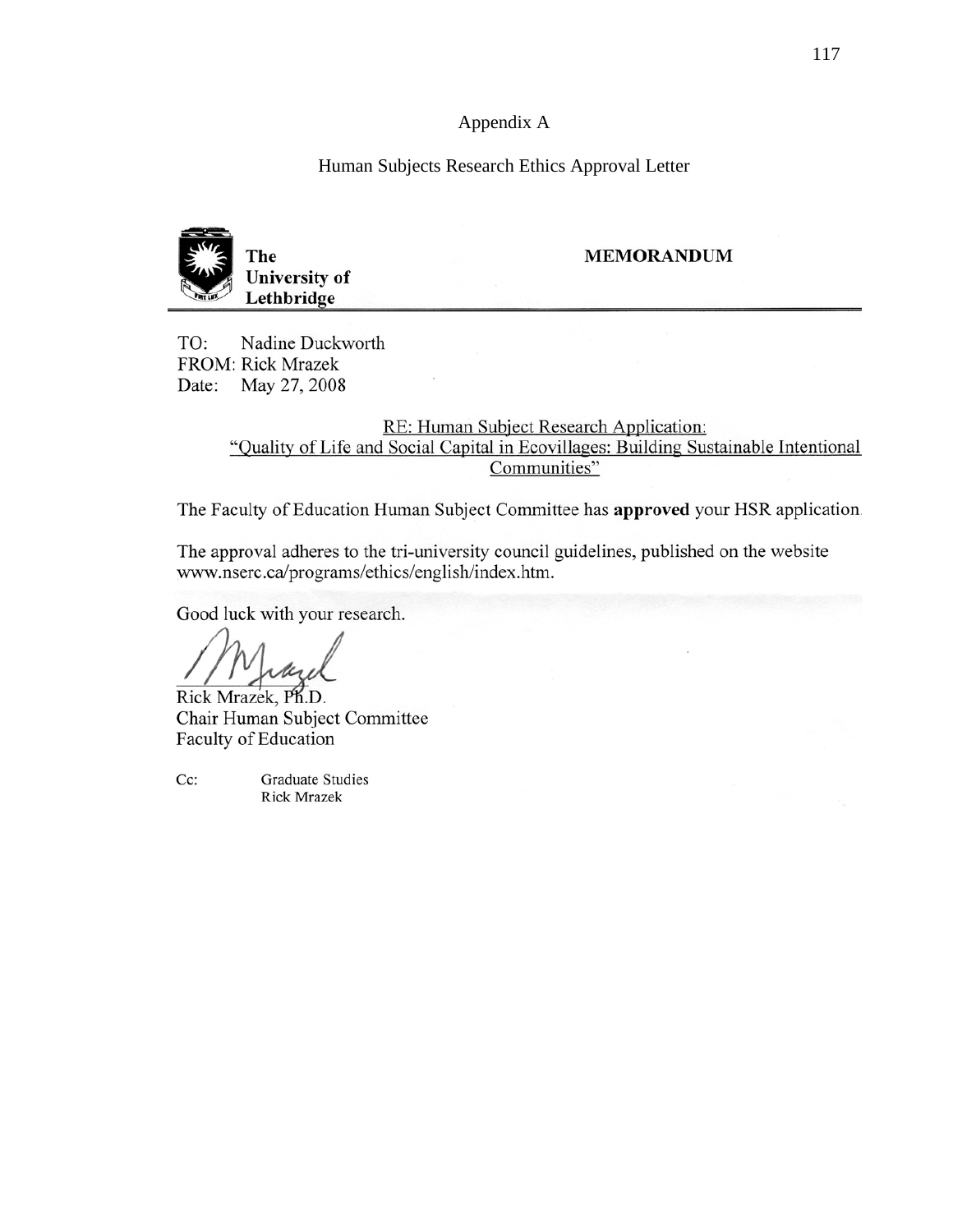#### Appendix B

#### Permission to Use Assessment Instruments

| Subject:       | Re: Fw: SOCAT instrument, the World Bank website                             |
|----------------|------------------------------------------------------------------------------|
| From:          | mrevzina@worldbank.org                                                       |
| Date:          | Mon, April 28, 2008 9:05 am                                                  |
| To:            | "Nadine Duckworth" <nadine.duckworth2@uleth.ca></nadine.duckworth2@uleth.ca> |
| Priority:      | Normal                                                                       |
| Options:       | View Full Header   View Printable Version   Download this as a file Add      |
| to Addressbook |                                                                              |

Dear Nadine Duckworth,

Thank you for your interest in the World Bank publications. Permission to use the SOCAT instrument for your research study only is hereby granted free of charge. Please acknowledge the World Bank as the source of the information. Kindly provide your mailing address for our records.

Best regards,

Mayya

Mayya Revzina Rights & Permissions Office of the Publisher The World Bank 1818 H Street NW, Washington DC 20433, USA e-mail: mrevzina@worldbank.org phone: (202) 473-1081 fax: (202) 522-2631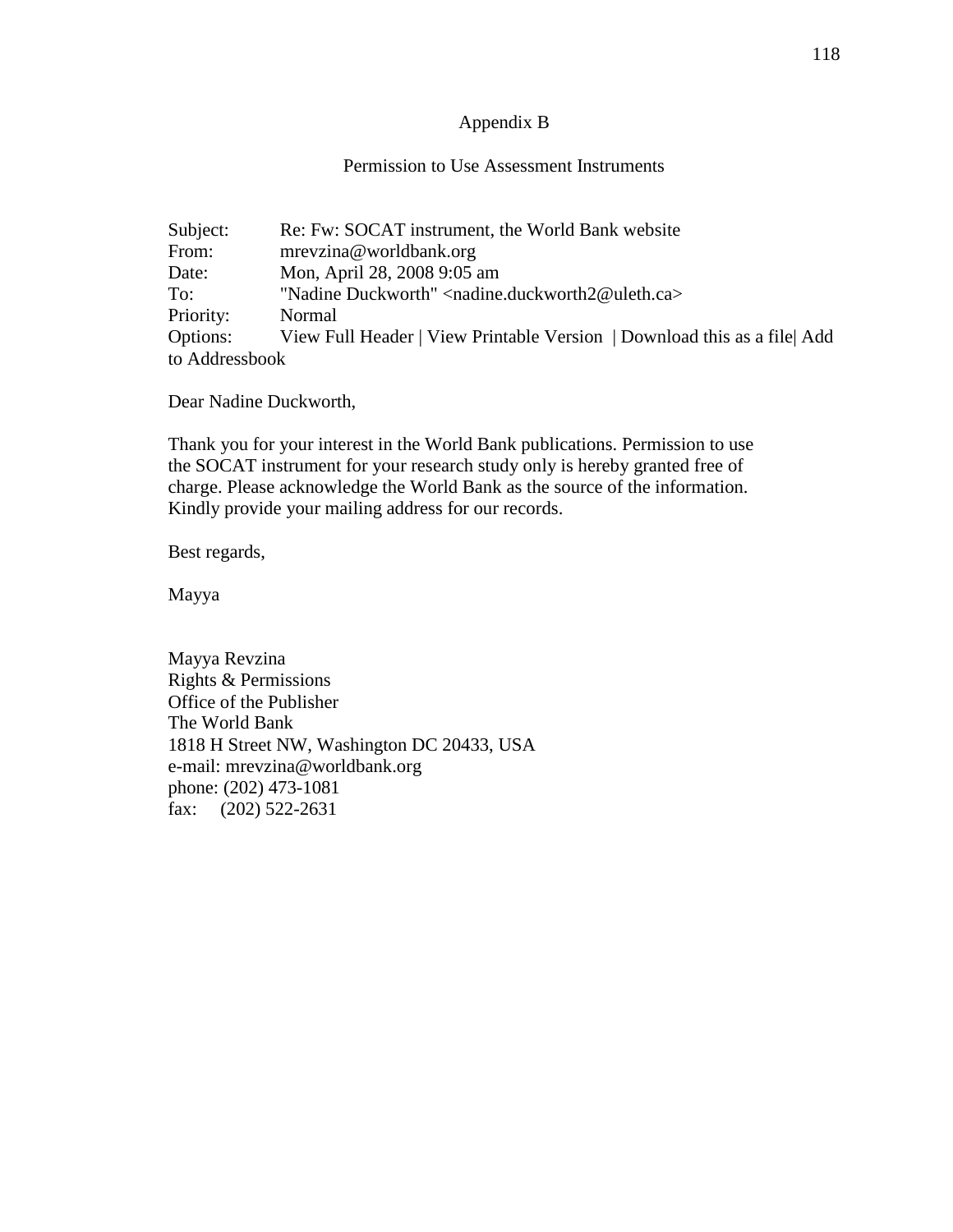# Seattle Quality of Life Group University of Washington

146 N Canal Street, Suite 313 Seattle Washington, 98103 Phone: (206) 543-9932 Fax: (206) 616-3135

April 8, 2008

Nadine Duckworth University of Lethbridge 74- 2300 13 St. N Lethbridge, AB, Canada TIH 4E8

Dear Ms. Duckworth:

Thank you for your order of the WHOQOL instrument. Electronic files of the WHOQOL User's Manual, WHOQOL-100 and WHOQOL-BREF instruments, and the scoring information have been sent to you.

If you have any further questions about the manual or the instruments, please contact us at the mailing address and phone number above or via e-mail at [seaqol@u.washington.edu.](mailto:yqol@u.washington.edu) For general questions, or for more information about the SEAQOL group, please see our website at [www.seaqolgroup.org.](http://www.seaqolgroup.org/)

**Sincerely,**

Anne Skalicky, MPH Instrument Coordinator Department of Health Services Seattle Quality of Life Group 146 N Canal ST, Suite 313 Seattle, WA 98103

\_\_\_\_\_\_\_\_\_\_\_\_\_\_\_\_\_\_\_\_\_\_\_\_\_\_\_\_\_\_\_\_\_\_\_\_\_

Telephone Number: 206-616-6977 Fax Number: 206-616-3135 E-mail: [skalicky@u.washington.edu](mailto:skalicky@u.washington.edu)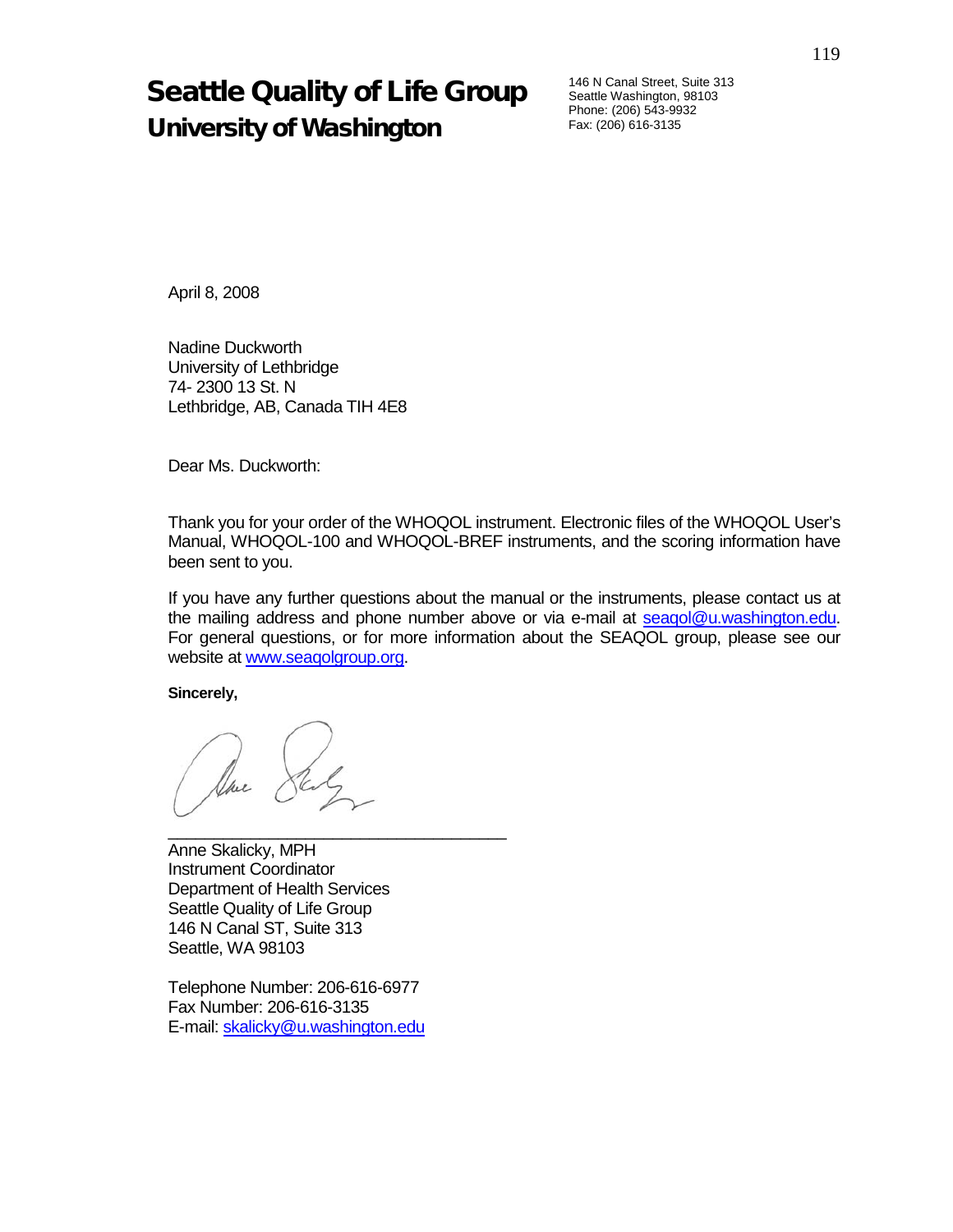#### Appendix C

#### Email Request Script

Hello,

My name is Nadine Duckworth. I am a Master's student at the University of Lethbridge, Alberta. I am conducting a research project called "Quality of Life and Social Capital in Sustainable Intentional Communities". This study has been funded by the Social Sciences and Humanities Research Council of Canada (SSHRC).

For this research, I am contacting B.C. intentional communities that have demonstrated environmentally sustainable living practices in order to find volunteers to fill out a short questionnaire about their experiences living there. The questions ask about members' quality of life (including happiness and health), and sense of community (including trust and cooperation, solidarity, and conflict resolution). The survey will only take about half an hour to complete. The results will be used to complete my Master's thesis in Counselling Psychology at the University of Lethbridge.

I consider this to be important research, and I'm hoping to find support for the idea that people living in eco-communities find it to be a satisfying experience, and that sustainable living practices can be extended to the rest of society in general. This study will raise awareness about the existence of eco-communities, and the characteristics of sustainable living practices. My hypothesis is that people can live in environmentallysustainable ways while retaining a high quality of life. May I please mail you some surveys in case anyone at your community would like to participate? If yes, approximately how many adults would consider themselves to be residents or members of your community? This can include people who aren't living there at the moment, but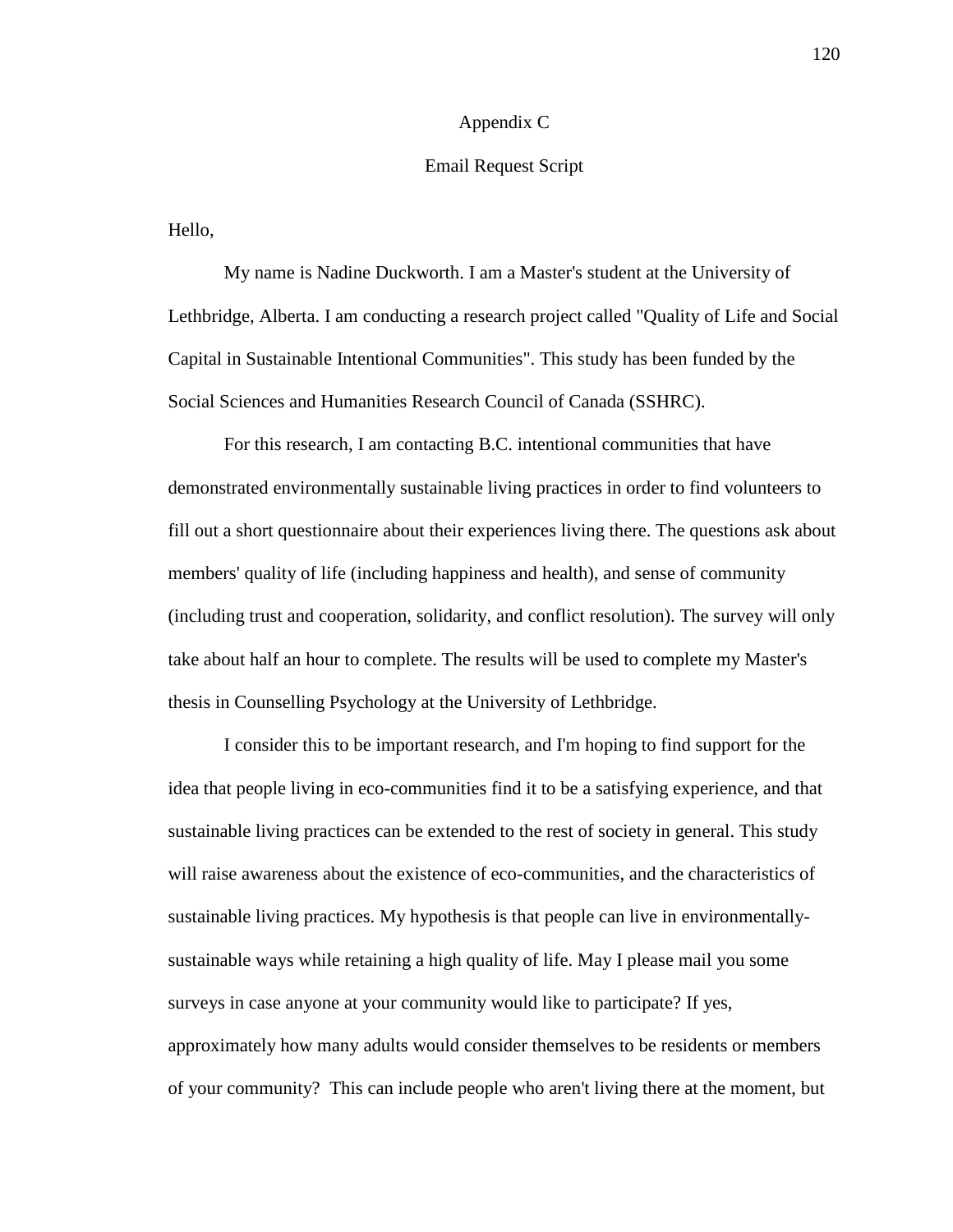who have lived there at some point, or plan to in the future, and still consider themselves to be members of the community.

Please email me your mailing address for me to send the surveys to you. I will include self-addressed stamped envelopes for the completed surveys to be mailed back to me, along with a signed letter of informed consent which will also be provided in the package. The informed consent will describe the study in detail, and requires that volunteers sign it to say they understand and agree to what they're doing. Please email me, or call me at (403) 634-6609, to let me know if you or anyone there is interested in making a valuable contribution to society by participating in this study. Your response will be greatly appreciated. Thank you very much for your time and consideration.

Sincerely,

Nadine Duckworth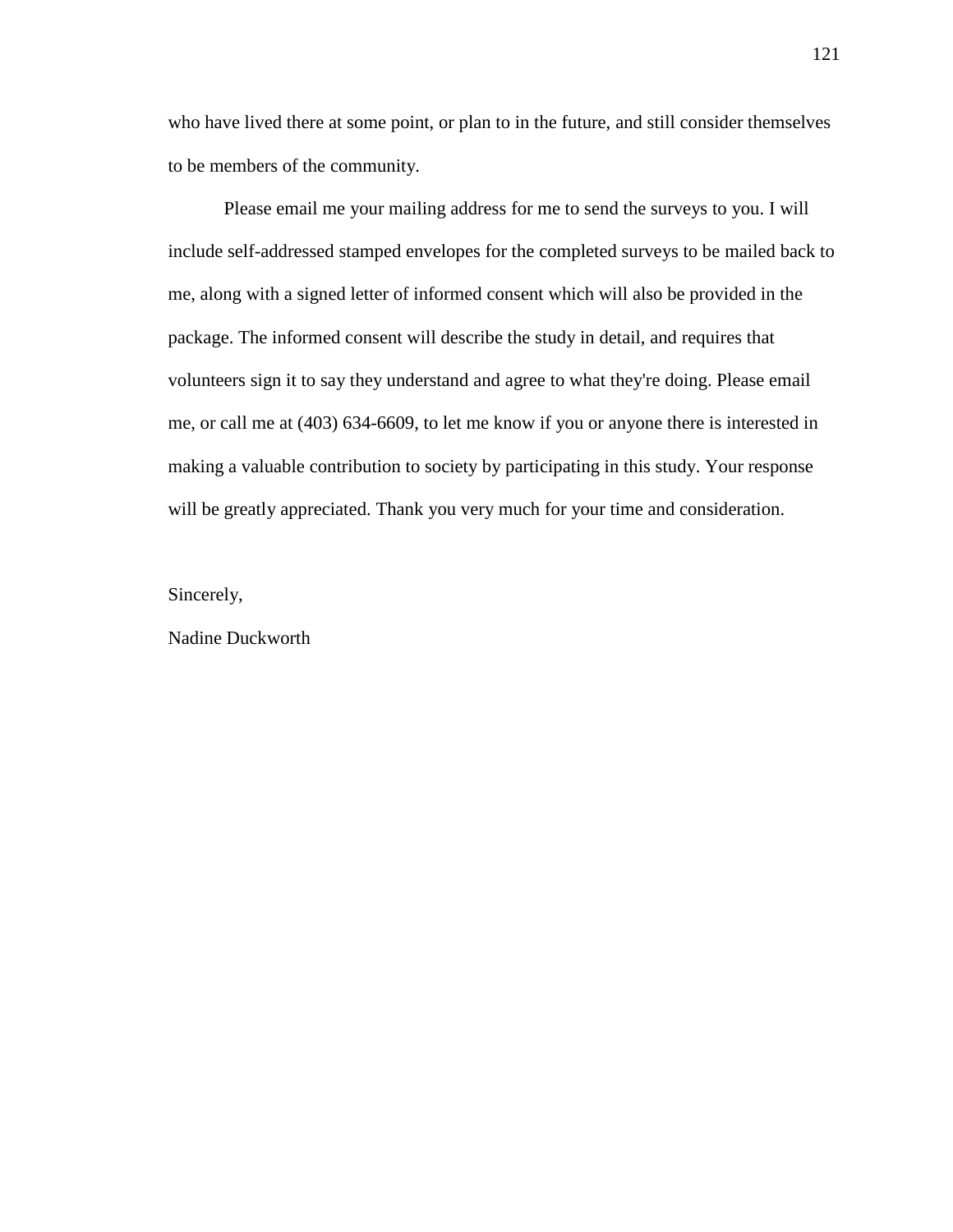Appendix D

Survey Poster

# Community Questionnaire

Do you consider yourself to be a member or resident of this ecovillage/intentional community?

Are you interested in contributing to research that will help to raise the public's awareness of ecovillages, intentional communities, and sustainable living practices?

> Please consider filling out this questionnaire. Your help would be of tremendous value.



# \*Surveys due October 30, 2008\*

- Printed using recycled paper
- Addressed and stamped envelope provided for your convenience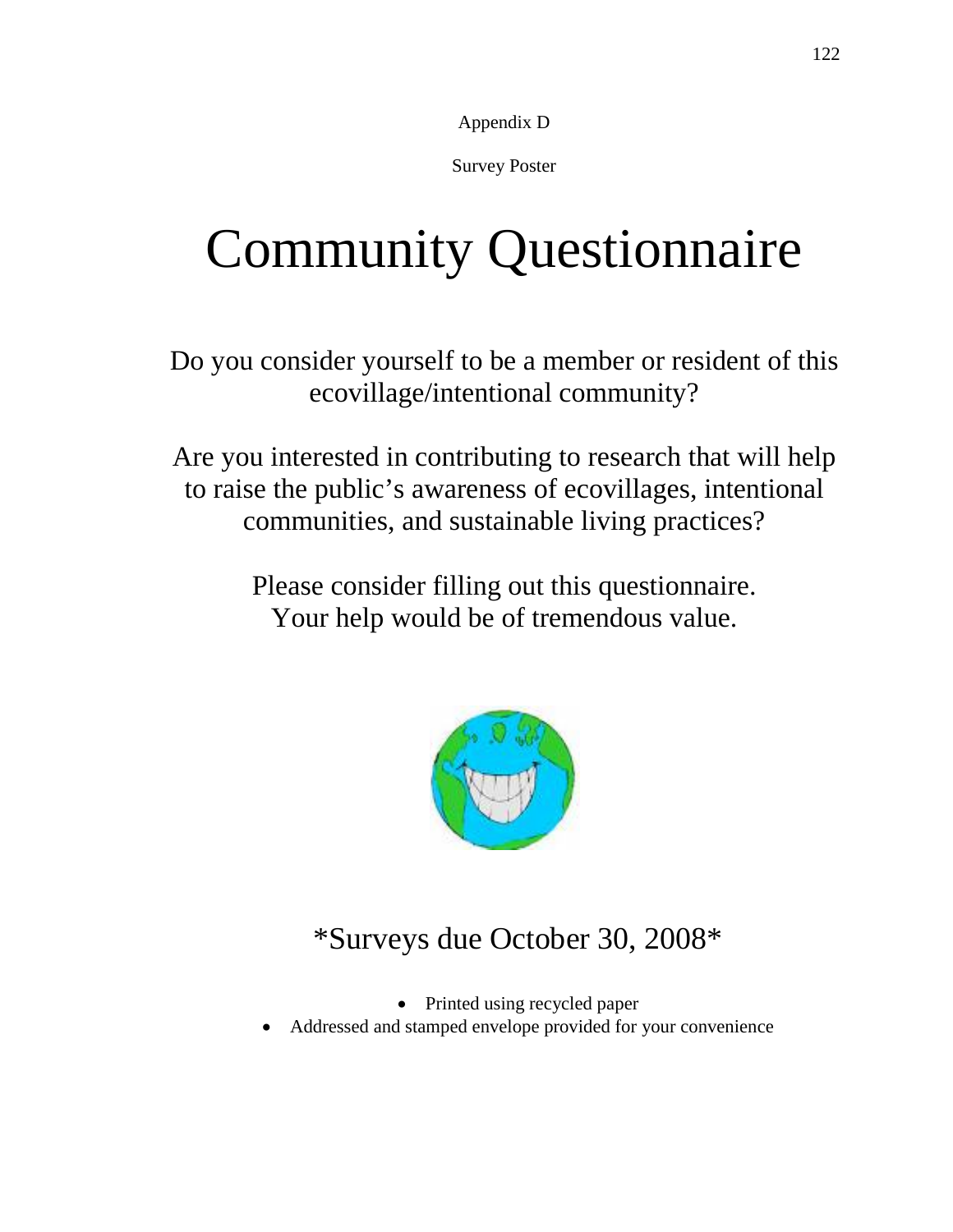#### Appendix E

Participant Informed Consent Form



## **PARTICIPANT (ADULT) CONSENT FORM**

Dear ecovillage resident or community member,

You are being invited to participate in a study entitled, "Quality of Life and Social Capital in Sustainable Intentional Communities." This research study is being conducted by Nadine Duckworth, a graduate student in the Faculty of Education at the University of Lethbridge, Alberta. You may contact her if you have any questions by phoning: (403) 634-6609, or emailing: nadine.duckworth2@uleth.ca. As a graduate student, I am required to conduct research as part of the requirements for a degree in Master of Education, Counselling Psychology. This research is being conducted under the supervision of Dr. Rick Mrazek. You may contact my supervisor at (403) 329-2452.

The purpose of this research project is to help raise awareness about new ways of living that retain a high Quality Of Life (QOL) while consuming fewer resources. Since ecovillages have demonstrated sustainable living practices, I would like to investigate if their QOL is comparable to those living in the rest of society in general. Along with measures of QOL, I would like to investigate the degree of Cognitive Social Capital (CSC) among ecovillage residents. Social capital is similar to the concept of "sense of community", and it is one of the predictors of a strong community that will last over time (Grootaert & Van Bastelaer, 2002). Social Capital and Quality of Life are both indicators of well-being in general (Perkins and Long, 2002). From these measures, it can be determined if residents of ecovillages are able to maintain a high QOL and well-being,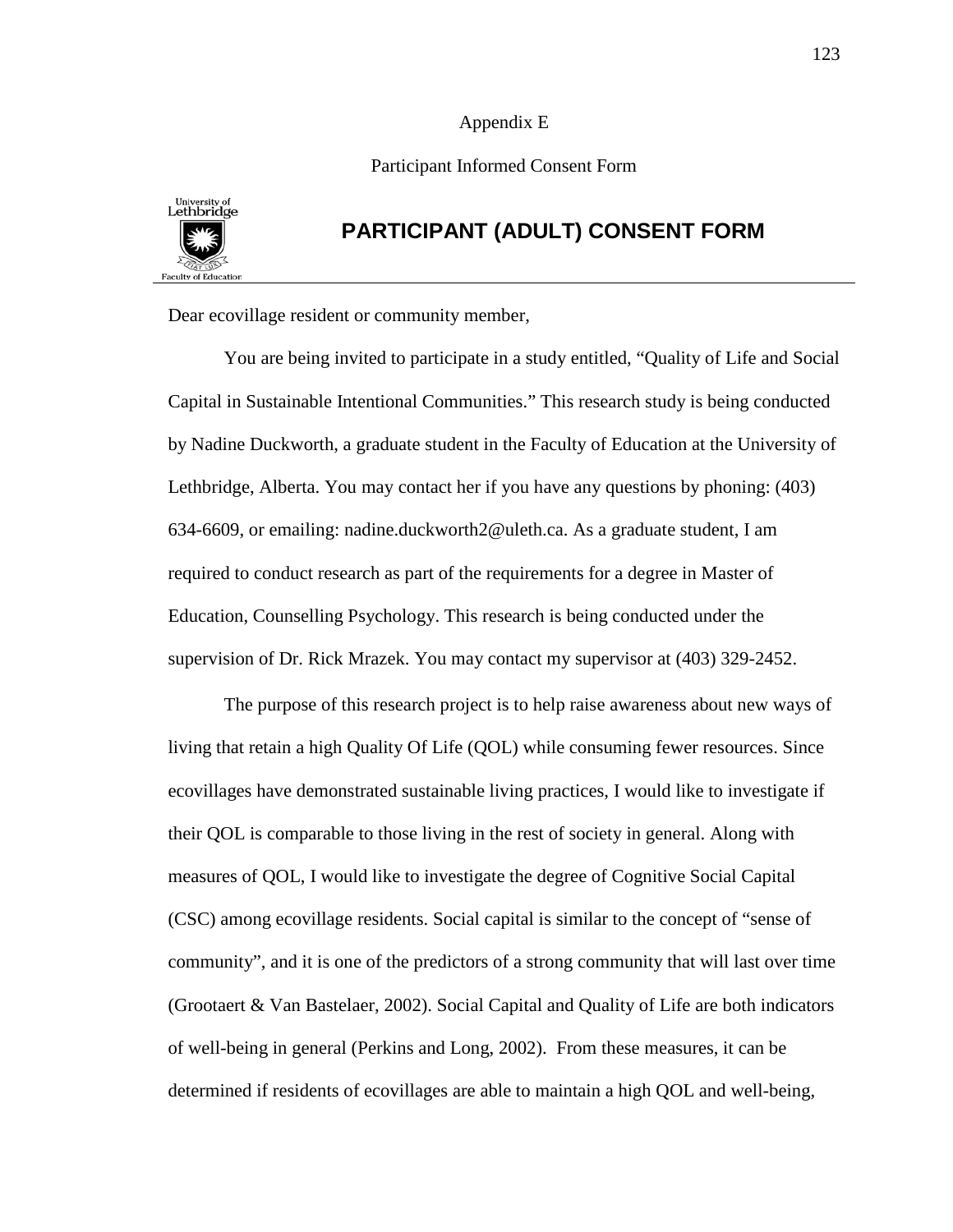while living in a way that is less reliant on energy consumption. For these reasons, ecovillages could be seen as demonstrating sustainable living practices, as well as being sustainable as communities of the future.

Research of this type is important because the information gathered will be able to shed light on contemporary society's way of living and interacting. From the ecovillage model, we may be able to incorporate more sustainable ways of living into current society without having to suffer from a reduced QOL.

Your community has been selected for this study because it has demonstrated environmentally-sustainable living practices that are characteristic of "ecovillages". Volunteers for this study must be 18 years of age or older, and must consider themselves to be residents or community members of the eco-community. Information from volunteers who have met these criteria, signed the informed consent, and fully completed the questionnaires will be included in the study.

If you agree to voluntarily participate in this research, it is asked that you complete the attached survey, which consists of two sections. The first section, called the "Community Questionnaire", will ask for information about yourself and your community, as well as information about aspects of solidarity, trust and cooperation, and conflict resolution within your community. The second section, called the "WHOQOL-BREF" concerns your Quality of Life, and asks for information about various aspects of your physical health, psychological health, social relationships, environment, and overall well-being. The results will indicate the sense of community and quality of life that you have experienced as a resident/member of this eco-community.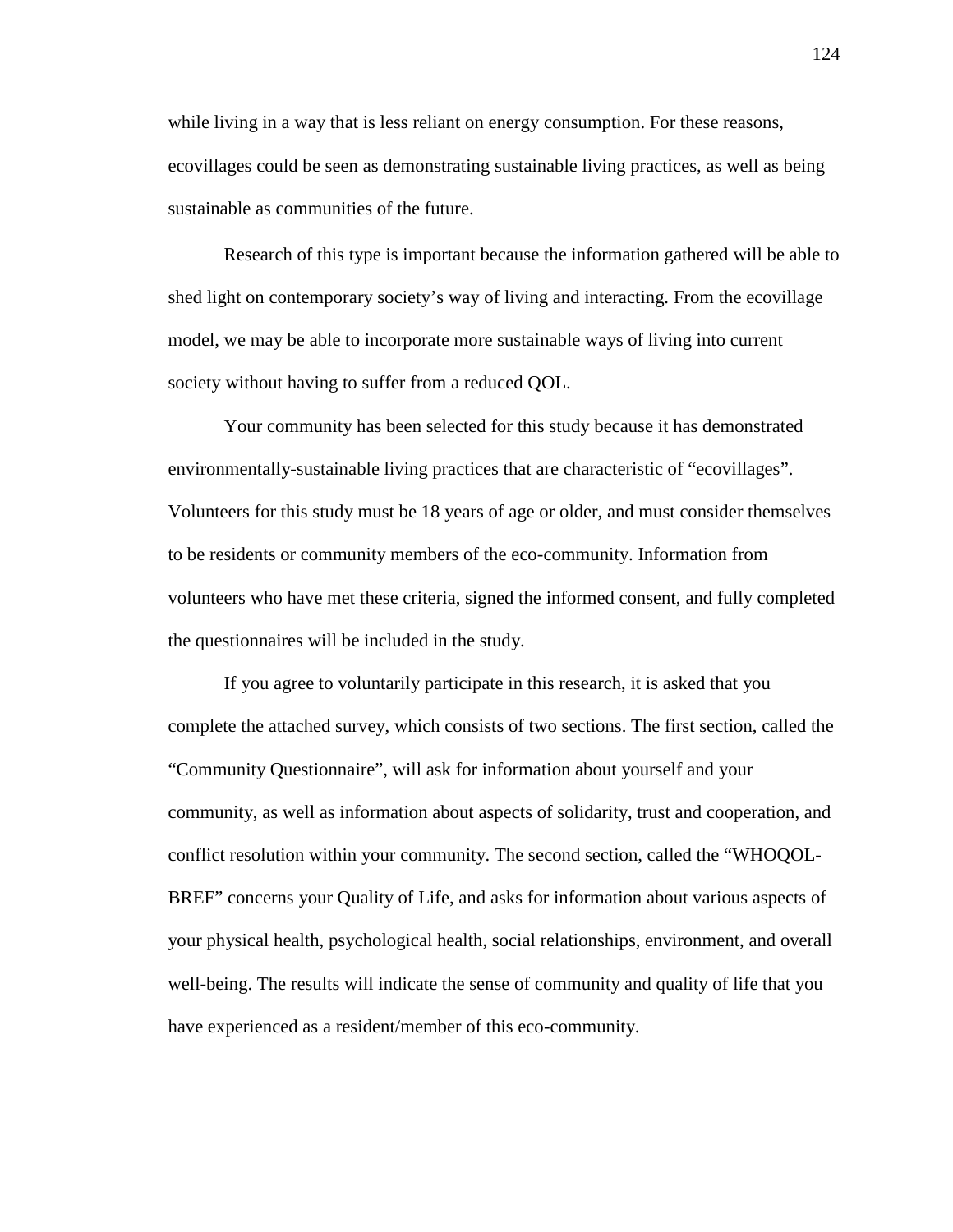Participation in this study may cause some inconvenience to you, since it will take approximately half an hour of your time to complete the questionnaires. It is possible that you may be socially pressured to answer in a specific way by fellow community members. This can be avoided by filling out the questionnaires alone and in a private manner. Answers should reflect your personal and honest feelings/thoughts. If harmful side effects result, participants can contact the researcher to be referred to a counselling agency in a nearby town/city. By signing the informed consent, participants agree to this arrangement. On the other hand, a potential benefit from participating in this research is the personal satisfaction that may result from assisting the researcher to increase public awareness of the existence and characteristics of ecovillages, along with an increased awareness of sustainable living practices.

As a way to compensate you for any inconvenience related to your participation, once the study has been completed, the researcher will report the results to each participating ecovillage by written letter. It is important for you to know that it is unethical to provide any undue compensation to research participants and, if you agree to be a participant in this study, this form of compensation to you must not be coercive. If you would not otherwise choose to participate if the compensation was not offered, then you should decline.

Your participation in this research must be completely voluntary. If you do decide to participate, you may withdraw at any time without any consequences or any explanation. If you decide to withdraw from the study, your data will not be used in the final analysis of the results. Once participants have mailed the completed questionnaire, it will no longer be possible to withdraw from the study, since the researcher will have no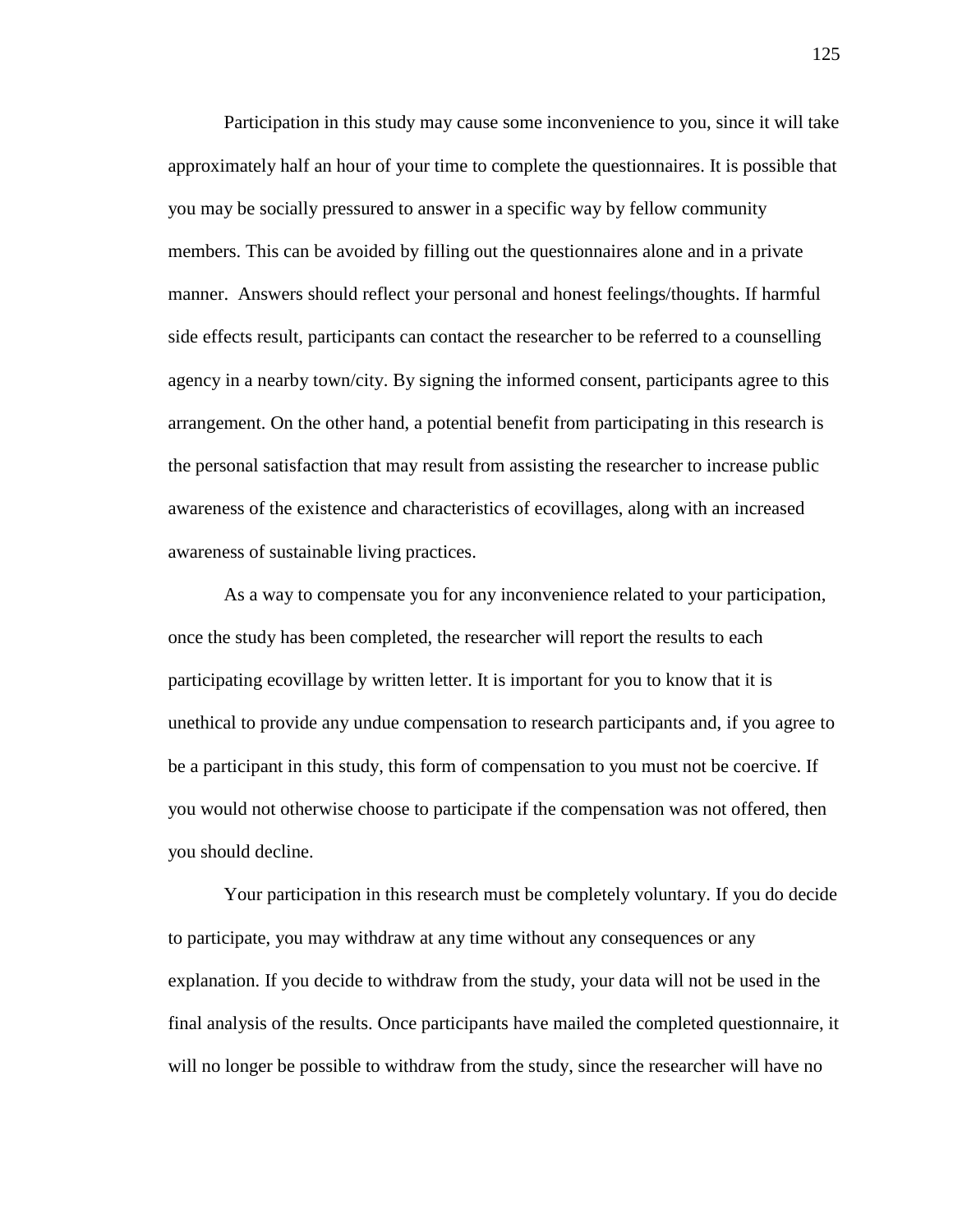way of identifying which questionnaire belongs to which participant. Participants have until the last day of October to complete the questionnaires, along with the signed letter of consent, and return them by mail in the enclosed self-addressed, stamped envelope.

In terms of protecting your anonymity, personally identifying information is unnecessary in this study, and you will not be required to provide your name. Your confidentiality and the confidentiality of the data will be protected by the researcher, who will keep the questionnaires in a locked filing cabinet in her personal home office. The results will be reported on a community, not individual, basis. Therefore, your individual response will be combined with the responses from other members of your community, in order to present an overall picture of your eco-community. As per standard practice, all questionnaires will be destroyed by shredding five years after the study has been completed. Results from this study will be used in the researcher's Master's degree thesis, and may be submitted for publication in various scholarly journals.

In addition to being able to contact the researcher at the above phone numbers, you may verify the ethical approval of this study, or raise any concerns you might have, by contacting the Chair of the Faculty of Education Human Subjects Research Committee, Dr. Rick Mrazek, at the University of Lethbridge (403-329-2425). Your signature below indicates that you understand the above conditions of participation in this study and that you have had the opportunity to have your questions answered by the researcher, if desired.

*Name of Participant Signature Date*

**One copy of this consent form will be kept by you, and one copy must be returned to the researcher along with the completed questionnaires. The researcher has provided a selfaddressed envelope to mail them in.**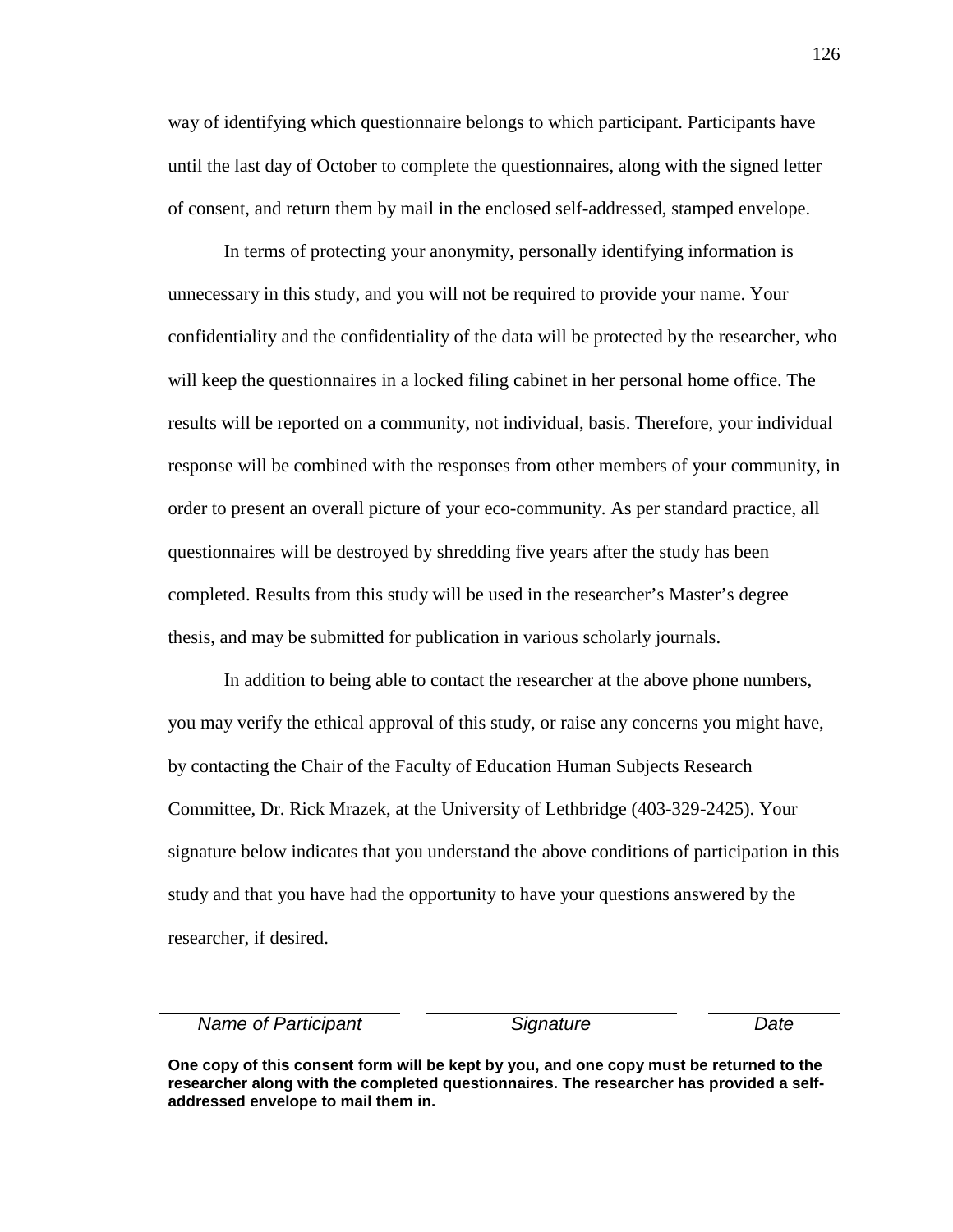### Appendix F

Survey Package (WHOQOL-BREF and Community Questionnaire)

This survey consists of two parts:

1. WHOQOL-BREF – World Health Organization Quality of Life Survey

2. Community Questionnaire – The World Bank Social Capital Assessment Tool – adapted version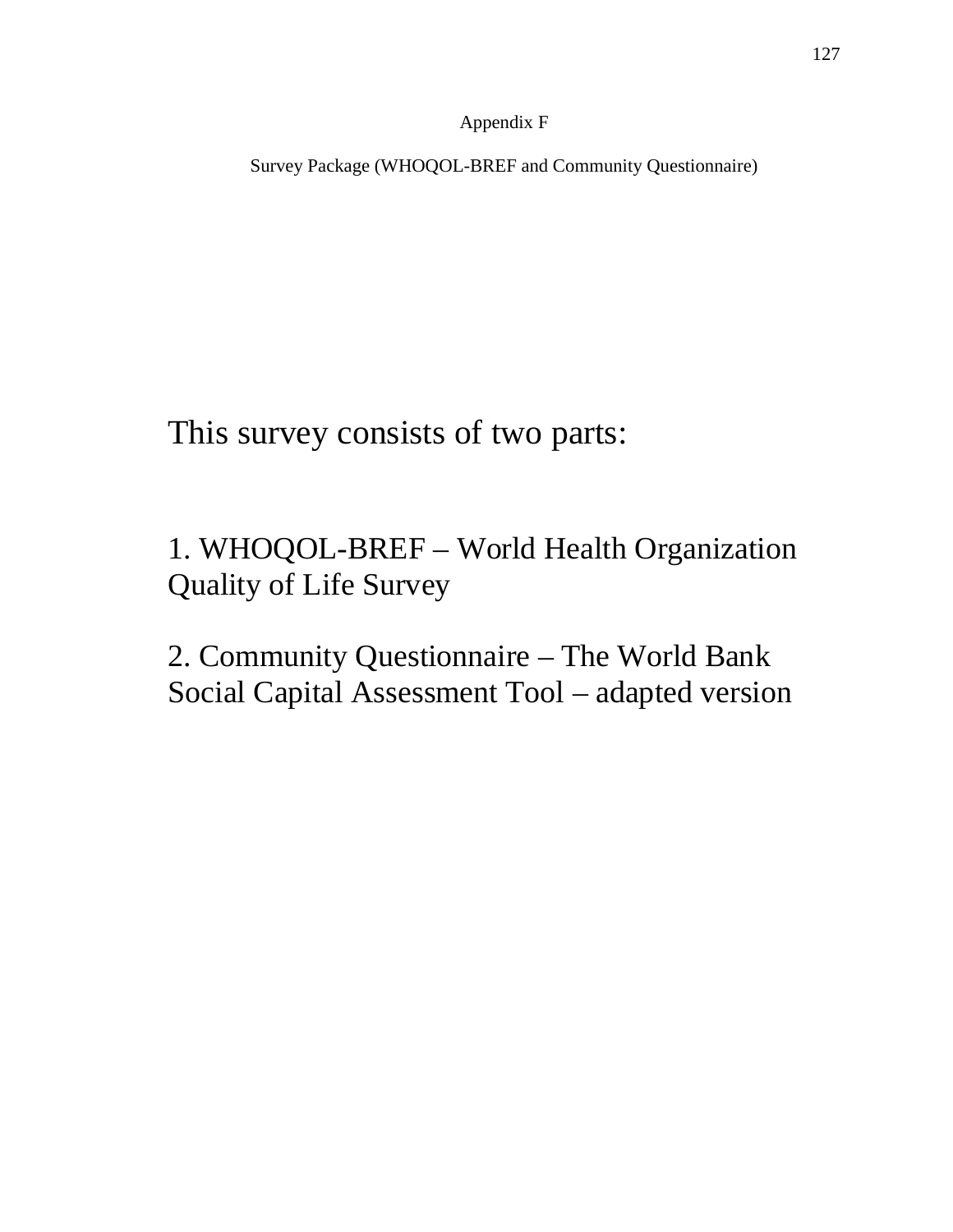## **WHOQOL-BREF**

## **About You**

Before you begin we would like to ask you to answer a few general questions about yourself by circling the correct answer or by filling in the space provided.

| 1. What is your gender?                                                | Male                                                                     | Female                           |
|------------------------------------------------------------------------|--------------------------------------------------------------------------|----------------------------------|
| 2. What is your date of birth?                                         | $\frac{1}{\text{Day}}$ $\frac{1}{\text{Month}}$                          | Year                             |
| 3. What is the highest education you<br>received?                      | None at all<br><b>Elementary School</b><br><b>High School</b><br>College |                                  |
| 4. What is your marital status?                                        | Single<br>Married<br>Living as Married                                   | Separated<br>Divorced<br>Widowed |
| 5. Are you currently ill?                                              | Yes                                                                      | N <sub>o</sub>                   |
| 6. If something is wrong with your<br>health, what do you think it is? |                                                                          | illness/problem                  |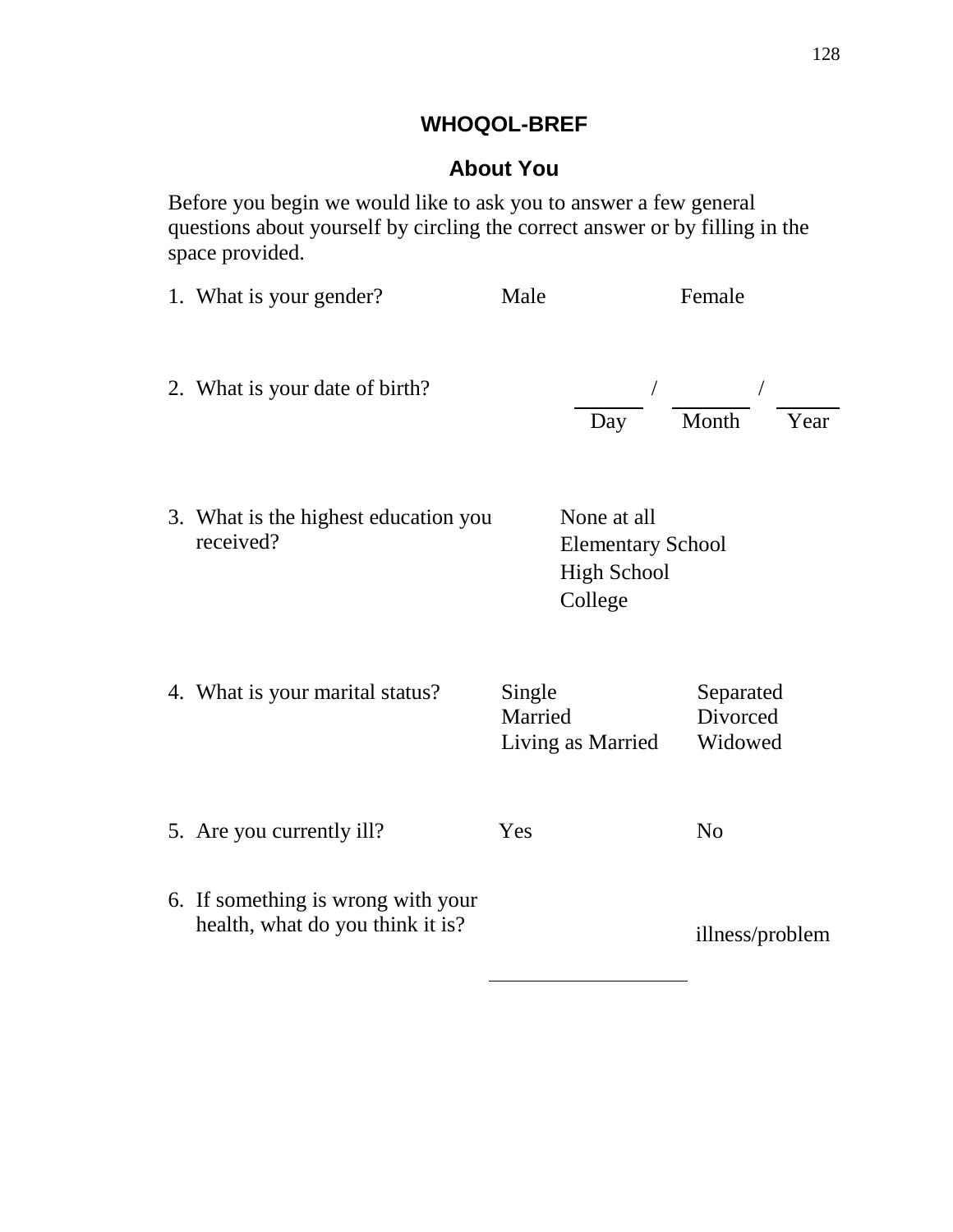#### **Instructions**

This questionnaire asks how you feel about your quality of life, health, or other areas of your life. Please answer all the questions. If you are unsure about which response to give to a question, please choose the one that appears most appropriate. This can often be your first response.

Please keep in mind your standards, hopes, pleasures and concerns. We ask that you think about your life in the last two weeks. For example, thinking about the last two weeks, a question might ask:

|                      |                                                                 |            |          | (Please circle the number) |               |            |
|----------------------|-----------------------------------------------------------------|------------|----------|----------------------------|---------------|------------|
| For<br>office<br>use |                                                                 | Not at all | A little | Moderately                 | <b>Mostly</b> | Completely |
|                      | Do you get the kind of<br>support from others that<br>you need? |            |          |                            |               |            |

You should circle the number that best fits how much support you got from others over the last two weeks. So you would circle the number 4 if you got a great deal of support from others.

|                      |                                                                 |            |          | (Please circle the number) |               |            |
|----------------------|-----------------------------------------------------------------|------------|----------|----------------------------|---------------|------------|
| For<br>office<br>use |                                                                 | Not at all | A little | <b>Moderately</b>          | <b>Mostly</b> | Completely |
|                      | Do you get the kind of<br>support from others that<br>you need? |            |          |                            |               | 5          |

You would circle number 1 if you did not get any of the support that you needed from others in the last two weeks.

|                      |                                                                 |            |          | (Please circle the number) |               |            |
|----------------------|-----------------------------------------------------------------|------------|----------|----------------------------|---------------|------------|
| For<br>office<br>use |                                                                 | Not at all | A little | Moderately                 | <b>Mostly</b> | Completely |
|                      | Do you get the kind of<br>support from others that<br>you need? |            |          |                            |               |            |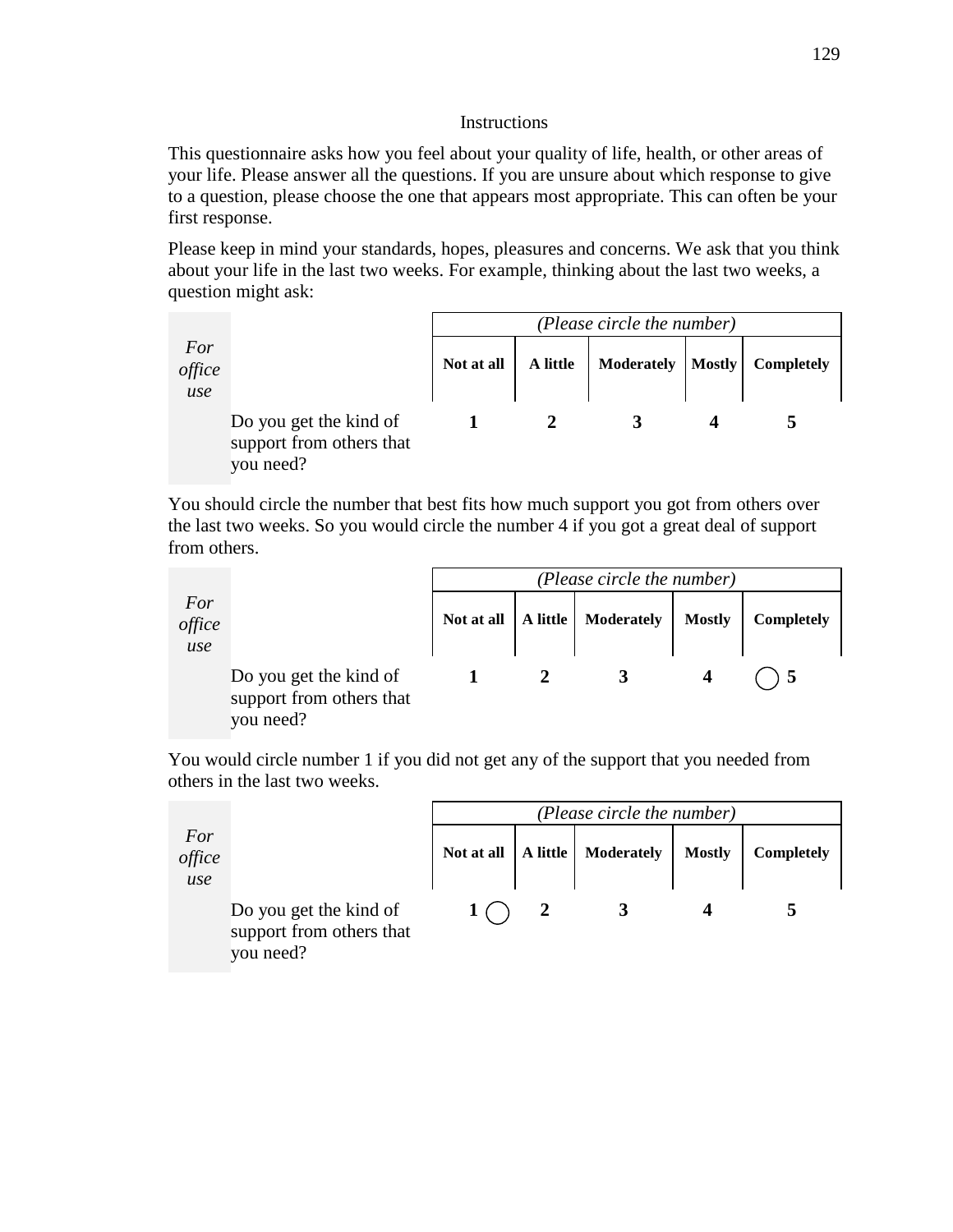Please read each question, assess your feelings, and circle the number on the scale that gives the best answer for you for each question.

|                      |                                                        | (Please circle the number) |      |                                    |      |                  |
|----------------------|--------------------------------------------------------|----------------------------|------|------------------------------------|------|------------------|
| For<br>office<br>use |                                                        | Very poor                  | Poor | <b>Neither</b><br>poor nor<br>good | Good | <b>Very Good</b> |
| G1.1                 | $G1 / 1$ . How would you rate<br>your quality of life? |                            |      |                                    |      |                  |

|                      |                                                            | (Please circle the number)  |                     |                                                    |                  |                   |
|----------------------|------------------------------------------------------------|-----------------------------|---------------------|----------------------------------------------------|------------------|-------------------|
| For<br>office<br>use |                                                            | <b>Very</b><br>dissatisfied | <b>Dissatisfied</b> | <b>Neither</b><br>satisfied<br>nor<br>dissatisfied | <b>Satisfied</b> | Very<br>satisfied |
|                      | $G4 / 2$ . How satisfied are you<br>G2.3 with your health? |                             |                     |                                                    |                  |                   |

The following questions ask about **how much** you have experienced certain things in the last two weeks.

|                      |                                                                                                                         |              |              | (Please circle the number) |                     |                      |
|----------------------|-------------------------------------------------------------------------------------------------------------------------|--------------|--------------|----------------------------|---------------------|----------------------|
| For<br>office<br>use |                                                                                                                         | Not at all   | A little     | A moderate<br>amount       | <b>Very</b><br>much | An extreme<br>amount |
|                      | $F1.4 / 3$ . To what extent do you<br>F1.2.5 feel that physical pain<br>prevents you from doing<br>what you need to do? | 1            | $\mathbf{2}$ | 3                          | 4                   | 5                    |
|                      | $F11.3 / 4$ . How much do you need<br>F13.1.4 any medical treatment to<br>function in your daily<br>life?               | $\mathbf{1}$ | $\mathbf{2}$ | 3                          | 4                   | 5                    |
|                      | $F4.1 / 5$ . How much do you<br>F6.1.2 enjoy life?                                                                      | 1            | 2            | 3                          | 4                   | 5                    |
|                      | $F24.2 / 6$ . To what extent do you<br>F29.1.3 feel your life to be<br>meaningful?                                      | 1            | 2            | 3                          | 4                   | 5                    |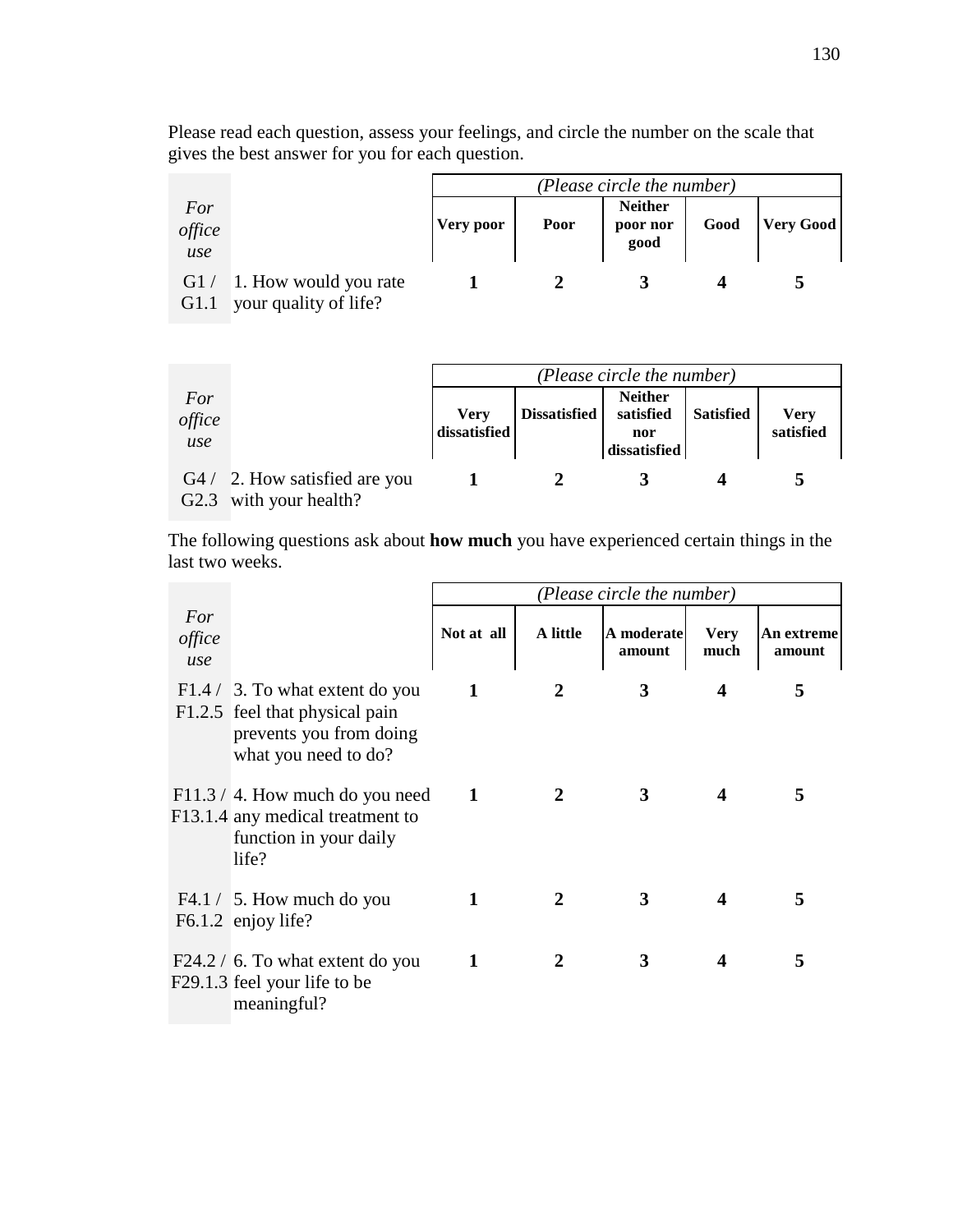|                      |                                                                     | (Please circle the number) |          |                      |                     |                  |
|----------------------|---------------------------------------------------------------------|----------------------------|----------|----------------------|---------------------|------------------|
| For<br>office<br>use |                                                                     | Not at all                 | Slightly | A Moderate<br>amount | <b>Very</b><br>much | <b>Extremely</b> |
|                      | F5.2 / 7. How well are you able<br>F7.1.6 to concentrate?           |                            |          |                      |                     |                  |
|                      | F16.1 $\ell$ 8. How safe do you feel in<br>F20.1.2 your daily life? | 1                          |          |                      |                     |                  |
|                      | $F22.1 / 9$ . How healthy is your<br>F27.1.2 physical environment?  |                            |          |                      |                     | 5                |

The following questions ask about **how completely** you experience or were able to do certain things in the last two weeks.

|                      |                                                                                                               | (Please circle the number) |                |                   |               |                   |
|----------------------|---------------------------------------------------------------------------------------------------------------|----------------------------|----------------|-------------------|---------------|-------------------|
| For<br>office<br>use |                                                                                                               | Not at all                 | A little       | <b>Moderately</b> | <b>Mostly</b> | <b>Completely</b> |
|                      | $F2.1 / 10$ . Do you have enough<br>F2.1.1 energy for everyday life?                                          | $\mathbf{1}$               | $\overline{2}$ | 3                 | 4             | 5                 |
|                      | $F7.1 / 11$ . Are you able to accept<br>F9.1.2 your bodily appearance?                                        | 1                          | $\mathbf{2}$   | 3                 | 4             | 5                 |
|                      | F18.1 / 12. Have you enough<br>F23.1.1 money to meet your<br>needs?                                           | 1                          | $\mathbf{2}$   | 3                 | 4             | 5                 |
|                      | F20.1 $/$ 13. How available to you<br>F25.1.1 is the information that you<br>need in your day-to-day<br>life? | 1                          | 2              | 3                 | 4             | 5                 |
|                      | $F21.1 / 14$ . To what extent do you<br>F26.1.2 have the opportunity for<br>leisure activities?               | 1                          | 2              | 3                 | 4             | 5                 |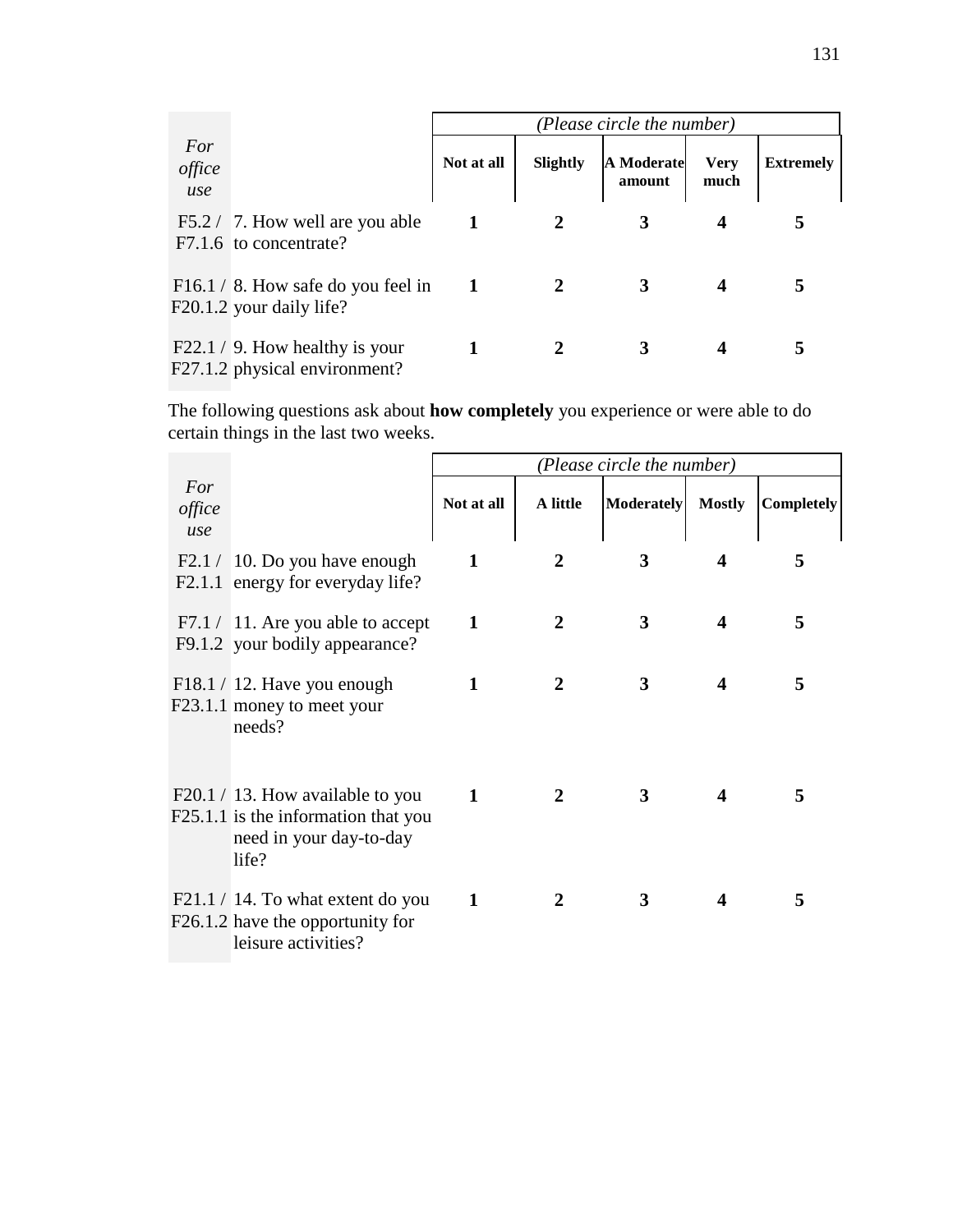|                      |                                                                 |           |      | (Please circle the number)         |      |           |
|----------------------|-----------------------------------------------------------------|-----------|------|------------------------------------|------|-----------|
| For<br>office<br>use |                                                                 | Very poor | Poor | <b>Neither</b><br>poor nor<br>well | Well | Very well |
|                      | F9.1 $\ell$ 15. How well are you able<br>F11.1.1 to get around? |           |      |                                    |      |           |

The following questions ask you to say how **good** or **satisfied** you have felt about various aspects of your life over the last two weeks.

|                      |                                                                                                               | (Please circle the number)  |                     |                                                    |                         |                          |
|----------------------|---------------------------------------------------------------------------------------------------------------|-----------------------------|---------------------|----------------------------------------------------|-------------------------|--------------------------|
| For<br>office<br>use |                                                                                                               | <b>Very</b><br>dissatisfied | <b>Dissatisfied</b> | <b>Neither</b><br>satisfied<br>nor<br>dissatisfied | <b>Satisfied</b>        | <b>Very</b><br>satisfied |
|                      | F3.3 / 16. How satisfied are you<br>F4.2.2 with your sleep?                                                   | 1                           | $\overline{2}$      | 3                                                  | $\overline{\mathbf{4}}$ | 5                        |
|                      | F10.3 / 17. How satisfied are you<br>F12.2.3 with your ability to<br>perform your daily living<br>activities? | $\mathbf{1}$                | $\overline{2}$      | 3                                                  | 4                       | 5                        |
|                      | F12.4 / 18. How satisfied are you<br>F16.2.1 with your capacity for<br>work?                                  | $\mathbf{1}$                | $\boldsymbol{2}$    | $\mathbf{3}$                                       | 4                       | 5                        |
|                      | F6.4 / 19. How satisfied are you<br>F8.2.2 with your abilities?                                               | $\mathbf{1}$                | $\overline{2}$      | $\mathbf{3}$                                       | 4                       | 5                        |
|                      | F13.3 / 20. How satisfied are you<br>F17.2.3 with your personal<br>relationships?                             | $\mathbf{1}$                | $\overline{2}$      | 3                                                  | 4                       | 5                        |
|                      | $F15.3 / 21$ . How satisfied are you<br>F3.2.1 with your sex life?                                            | 1                           | $\overline{2}$      | $\overline{\mathbf{3}}$                            | 4                       | 5                        |
|                      | F14.4 / 22. How satisfied are you<br>F18.2.5 with the support you get<br>from your friends?                   | 1                           | 2                   | 3                                                  | 4                       | 5                        |
|                      | F17.3 / 23. How satisfied are you<br>F <sub>21.2.2</sub> with the conditions of<br>your living place?         | $\mathbf{1}$                | $\overline{2}$      | 3                                                  | 4                       | 5                        |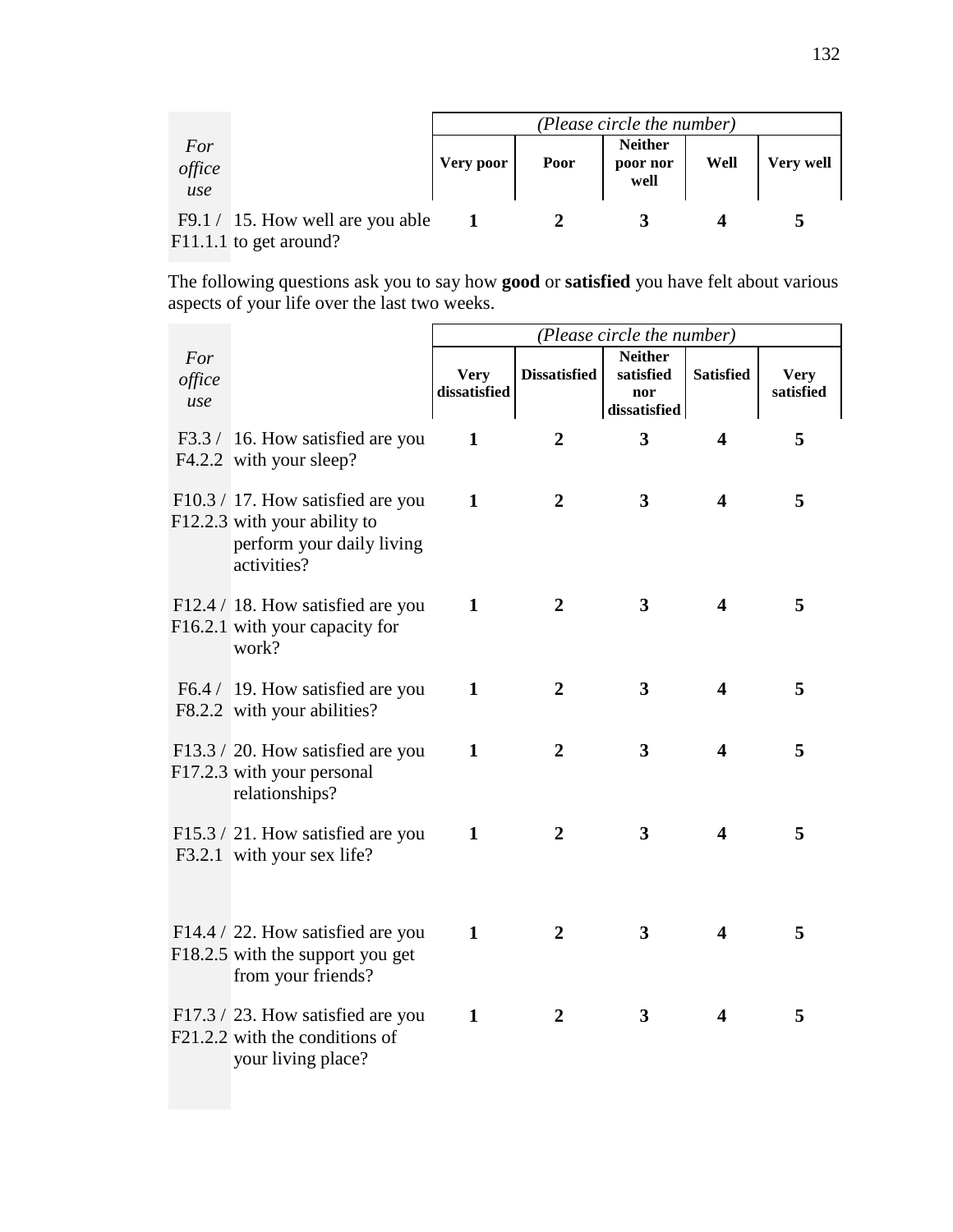|                      |                                                                                         | (Please circle the number)  |                     |                                                    |                  |                          |
|----------------------|-----------------------------------------------------------------------------------------|-----------------------------|---------------------|----------------------------------------------------|------------------|--------------------------|
| For<br>office<br>use |                                                                                         | <b>Very</b><br>dissatisfied | <b>Dissatisfied</b> | <b>Neither</b><br>satisfied<br>nor<br>dissatisfied | <b>Satisfied</b> | <b>Very</b><br>satisfied |
|                      | $F19.3 / 24$ . How satisfied are you<br>F24.2.1 with your access to health<br>services? |                             |                     | 3                                                  |                  |                          |
|                      | $F.23.3 / 25$ . How satisfied are you<br>F28.2.2 with your mode of<br>transportation?   |                             |                     | 3                                                  | 4                |                          |

The follow question refers to **how often** you have felt or experienced certain things in the last two weeks.

|                      |                                                                                                                               | (Please circle the number) |               |                |                      |               |
|----------------------|-------------------------------------------------------------------------------------------------------------------------------|----------------------------|---------------|----------------|----------------------|---------------|
| For<br>office<br>use |                                                                                                                               | <b>Never</b>               | <b>Seldom</b> | Quite<br>often | <b>Very</b><br>often | <b>Always</b> |
|                      | F8.1 $\div$ 26. How often do you<br>F10.1.2 have negative feelings,<br>such as blue mood,<br>despair, anxiety,<br>depression? |                            | 2             | 3              | 4                    | 5             |
|                      |                                                                                                                               |                            |               |                |                      |               |

| Did someone help you to fill out this form? Yes | No |
|-------------------------------------------------|----|
| (Please circle Yes or $No$ )                    |    |

How long did it take to fill out this form?

# **THANK YOU FOR YOUR HELP**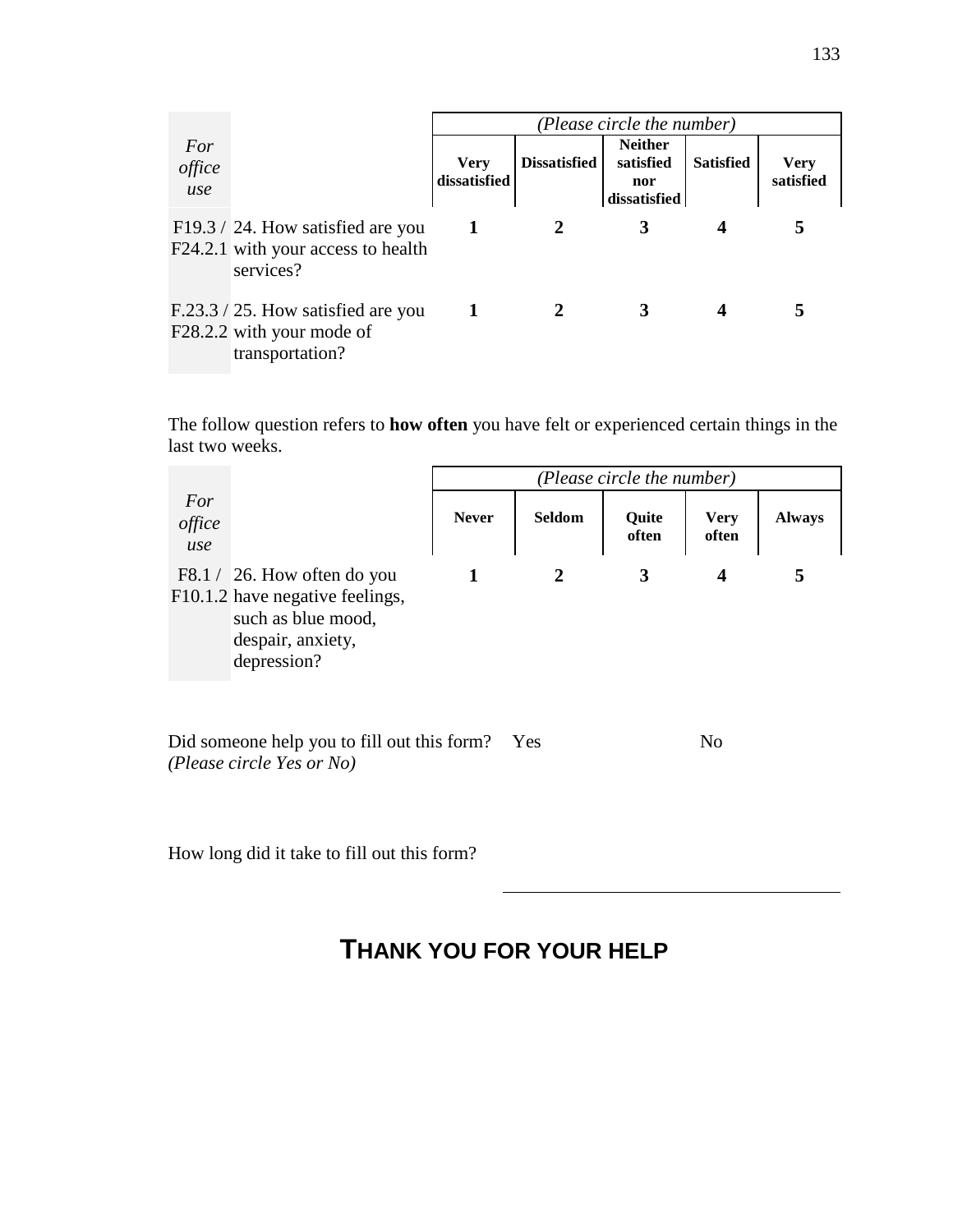QuickTime™ and a decompressor are needed to see this picture.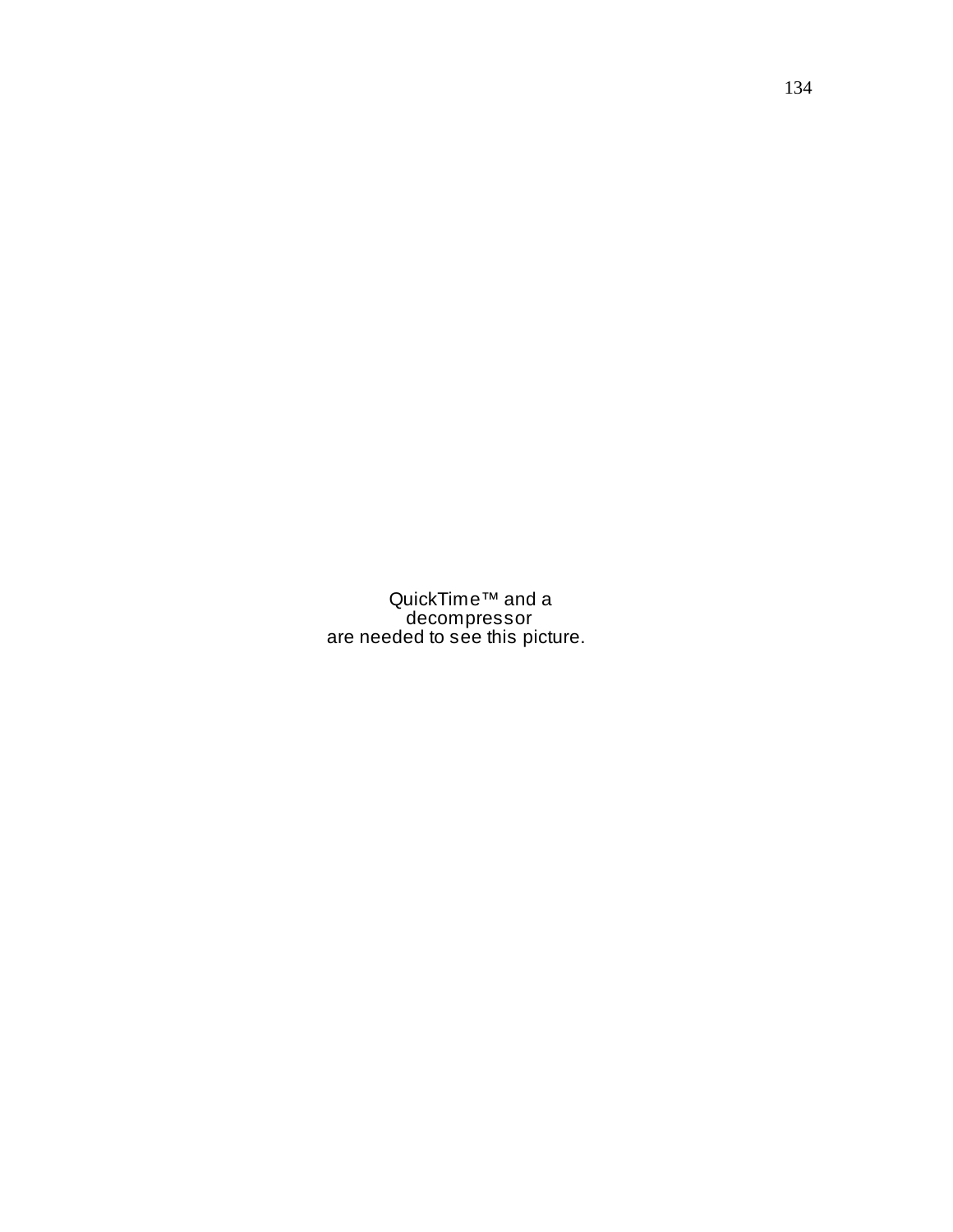QuickTime™ and a decompressor are needed to see this picture.